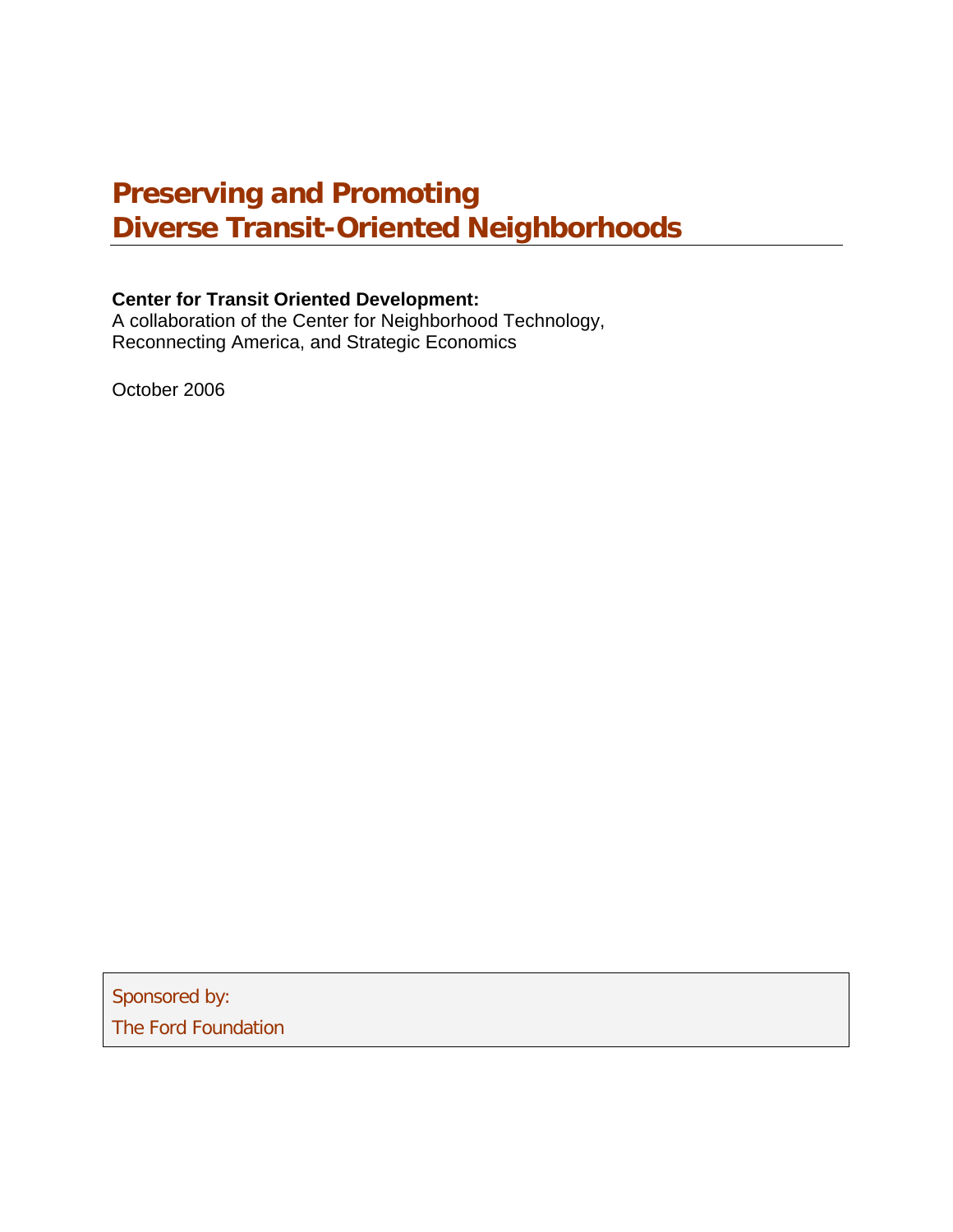## **About this Report**

### **ACKNOWLEDGEMENTS**

The Center for Neighborhood Technology and Center for Transit-Oriented Development would like to thank Miguel Garcia and the Ford Foundation, as well as Paul Brophy, whose generous support made this possible. We also would like to acknowledge the following individuals who made a contribution to this final product.

*Editor*  Kara Heffernan

*Authors* 

Dena Belzer Scott Bernstein Cali Gorewitz Carrie Makarewicz Jennifer McGraw Shelley Poticha Abby Thorne-Lyman Mariia Zimmerman

*Data and Analysis*  Albert Benedict Peter Haas, Ph.D.

*Contributors*  Douglas Shoemaker

*Research Assistants*  ChaNell Marshall Mingxuan Wang

The team responsible for authoring this report comes from three organizations: the Center for Neighborhood Technology (CNT), Reconnecting America and Strategic Economics. Together, these three partners comprise the Center for Transit-Oriented Development (CTOD). CTOD was launched in 2003 to help bring transit-oriented development (TOD) to scale as a nationally recognized real estate product. The CTOD is working with transit agencies, developers, investors and communities to use transit investments to spur a new wave of development that improves housing affordability and choice, revitalizes downtowns and urban and suburban neighborhoods and provides value capture and recapture for individuals, communities and government.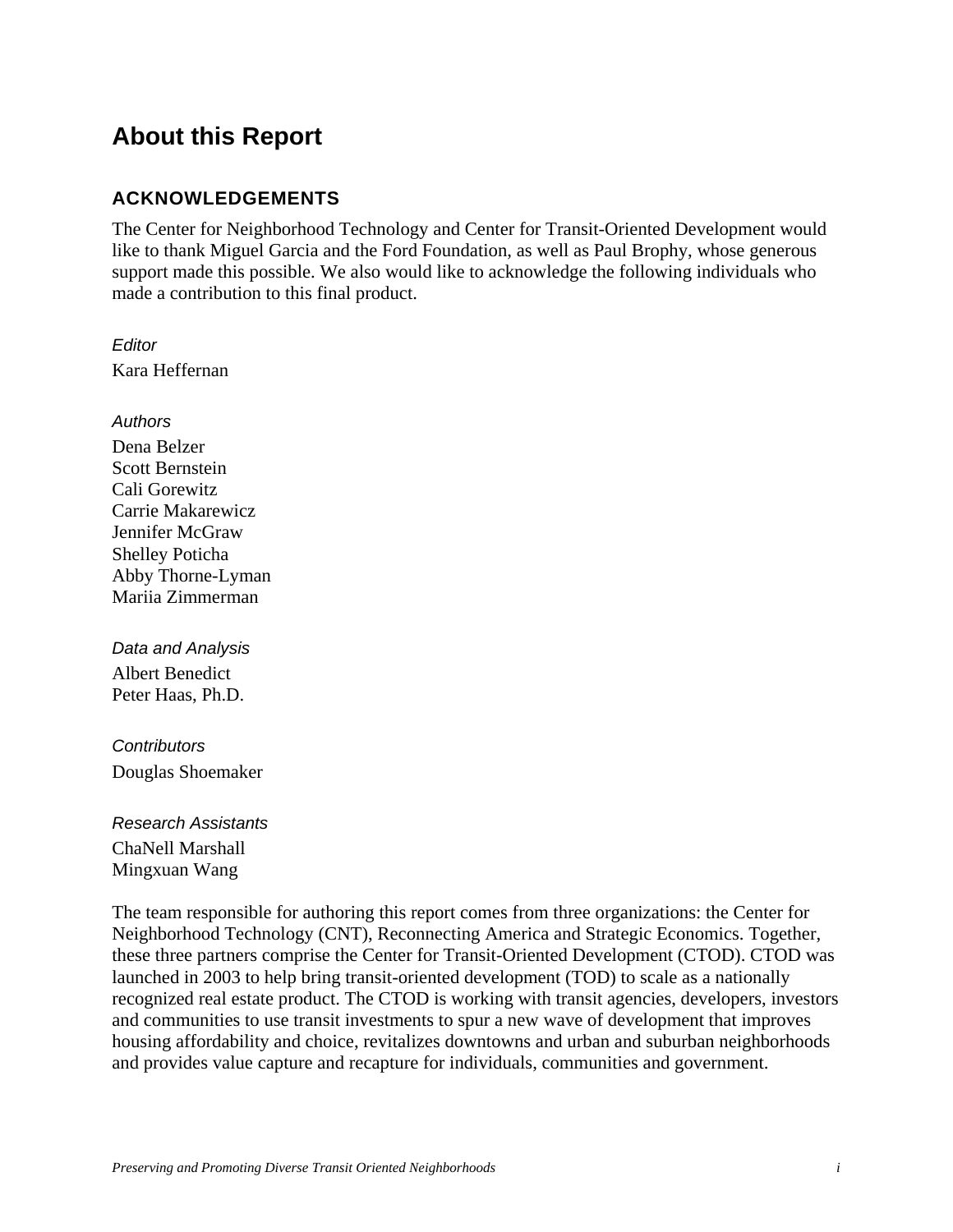#### **Center for Neighborhood Technology**

The Center for Neighborhood Technology (CNT) was founded in 1978 to research, adapt and test new community revitalization strategies relevant to urban communities, especially strategies that harnessed the environmental and economic value of more efficient use of natural resources. Over the years, CNT has worked to disclose the hidden assets of the Chicagoland economy and urban areas more broadly, demonstrate the multi-bottom line benefits of more resource-efficient policies and practices and show how that value could be captured to benefit communities and all their residents. CNT's work, especially in the areas of energy, transportation, materials conservation and housing preservation, helped fuel a generation of community development institutions and learning, garnering the organization a reputation as an economic innovator and leader in the field of creative sustainable development.

Today, CNT serves as the umbrella for a number of projects and affiliate organizations, all of which help to fulfill its mission to promote the development of more livable and sustainable urban communities. CNT's transportation work, out of which this report grew, is focused on using transportation assets to serve both the environmental and economic development goals of regions and communities. CNT works to boost demand for clean, efficient and affordable mass transit; increase the supply of traditional and non-traditional mass transit services; disclose the linkages between transportation costs and housing affordability; create model value-capture mechanisms that take advantage of the intersection of efficient transportation networks with community economic development programs; and promote policy initiatives that increase public participation in investment decisions and make more resources available for sustainable investments.

More information about CNT is available at www.cnt.org.

### **Reconnecting America**

Reconnecting America is a national non-profit organization formed to link transportation networks and the communities they serve. The organization, which has grown out of the work of the Great American Station Foundation, defines its mission as working toward removing the barriers that prevent different transportation modes — planes, trains, autos and buses, as well as walking and bicycling — from functioning as one convenient interconnected network. Reconnecting America also focuses on reinventing the planning and delivery system for building regions and communities around transit and walking, rather than solely around the automobile. Toward this end, Reconnecting America has undertaken two programs:

- Reconnecting America's Transportation Networks, which seeks to link the nation's separate aviation, rail and intercity bus systems into an integrated network in order to improve economic productivity, enhance consumer choice and value and improve environmental performance and energy efficiency.
- The Center for Transit-Oriented Development, which seeks to use transit investments to spur a new wave of development that improves housing affordability and choice, revitalizes downtowns and urban and suburban neighborhoods and provides value capture and recapture for individuals, communities and transportation agencies.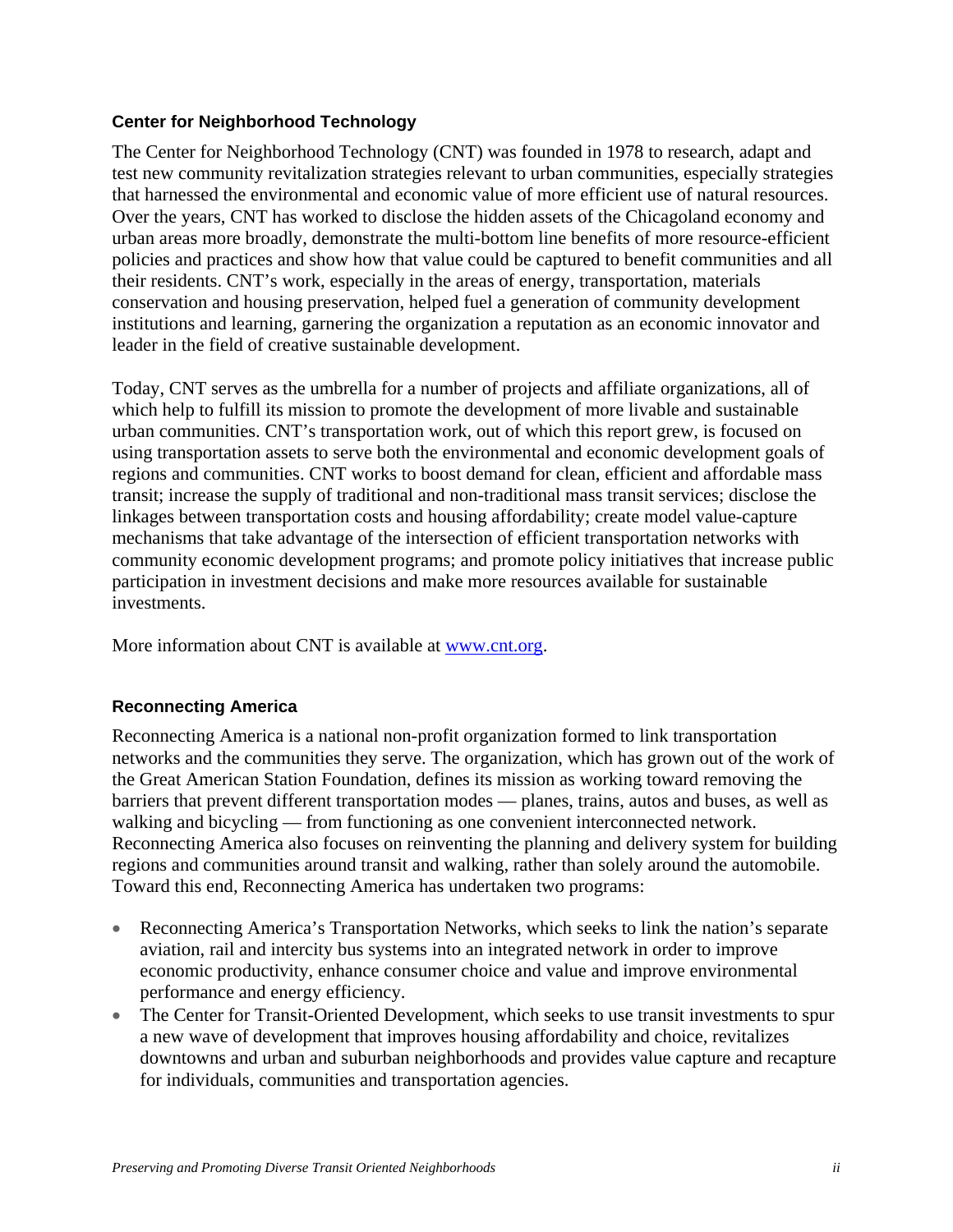More information about Reconnecting America is available at www.reconnectingamerica.org.

### **Strategic Economics**

Strategic Economics is a for-profit consulting and research firm specializing in urban and regional economics and planning. The firm helps local governments, community groups, developers and non-profit organizations to understand the economic and development context in which they operate in order to take strategic steps towards creating high-quality places for people to live and work.

Strategic Economics' experience ranges from financial analyses of individual development sites to regional planning projects to nationwide studies. The firm approaches each project with an individualized understanding of the place in the context of its broader physical, political and historic surroundings. By addressing neighborhoods and cities as pieces of larger systems, Strategic Economics' team of professionals is able to apply appropriate and innovative analytical tools and problem-solving skills that help clients manage change and capture the benefits of growth.

More information about Strategic Economics is available at www.strategiceconomics.com.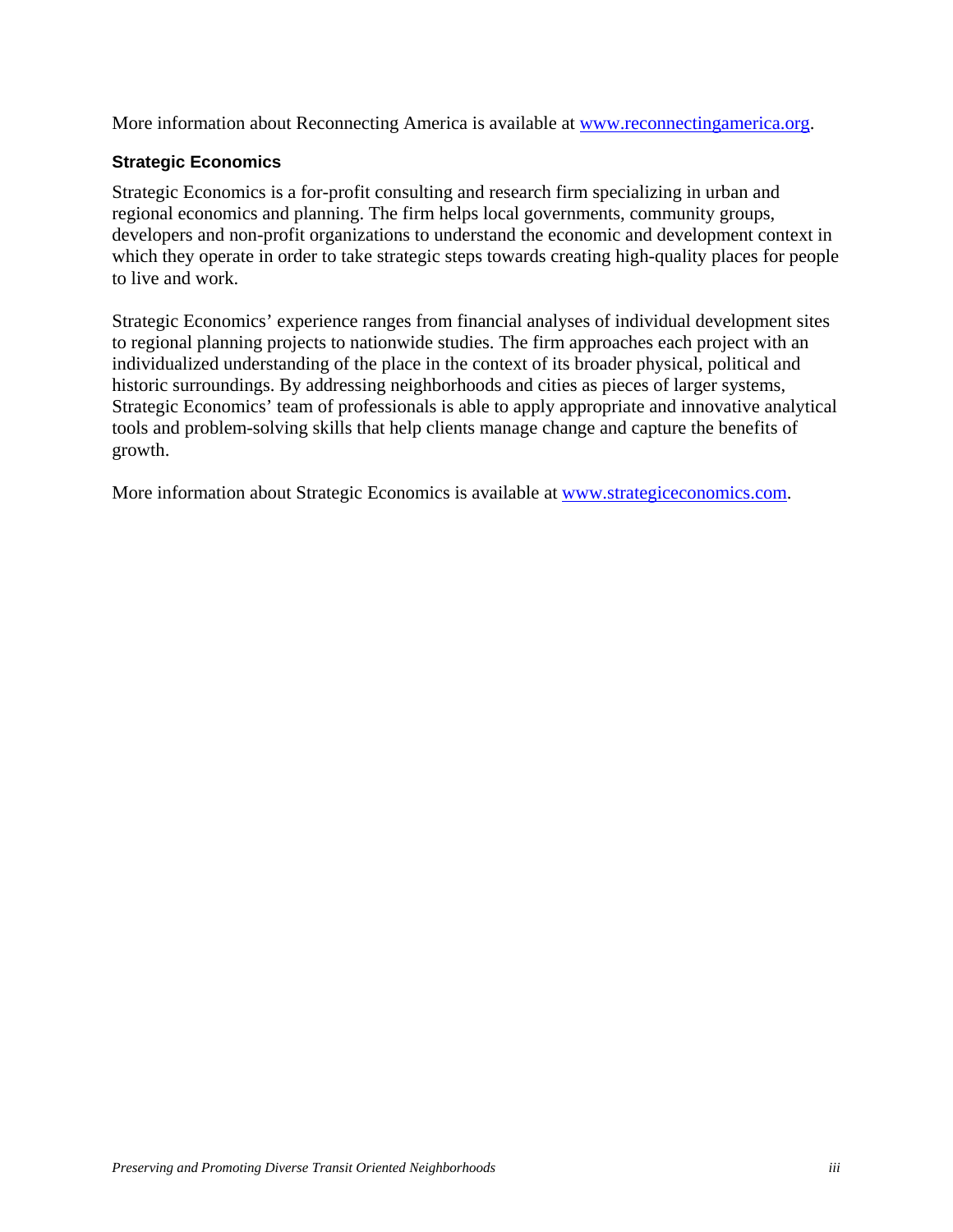# **Foreword**

#### *Paul C. Brophy*

About four years ago, Miguel Garcia at the Ford Foundation assumed leadership of a program aimed at advancing mixed-income, mixed-race housing as a strategy to provide housing for lowand moderate-income people. The premise of the initiative is that if the nation's housing developers can build and successfully operate more mixed-income housing, we can house more low- and moderate-income people in settings where opportunities for upward mobility are greater than they would be in settings of concentrated poverty.

Much has been learned through the Ford Foundation's initiatives. We now know a great deal more about what it takes to make mixed-income housing work socially and financially. We know that if certain principles are followed, mixed-income housing can be successful. These principles include good design, excellent management, a tailoring of income mixing to local housing market conditions and well-orchestrated delivery of services.

This report, researched and written by staff at the Center for Neighborhood Technology, Reconnecting America, and Strategic Economics — working together as the Center for Transit-Oriented Development — makes a substantial new contribution to our knowledge base regarding mixed-income, mixed-race housing. We now know, via this report, that there are ample opportunities for the creation of mixed-income, mixed-race housing in transit zones. Demand for transit-oriented housing is projected to soar over the next twenty years. Locating mixed-income housing in these particular settings carries the remarkable advantage of permitting residents to stretch their budgets because transit use can lower transportation costs substantially.

The report outlines the benefits of mixed-income transit-oriented developments and the challenges to seizing the mixed-income TOD opportunity, and makes a set of practical recommendations to create more mixed-income, mixed-race housing in transit zones.

This report deserves to be widely read. I am hopeful that it will generate substantial interest among developers, transit system operators, local government and community leaders in mixedincome, mixed-race housing in transit zones.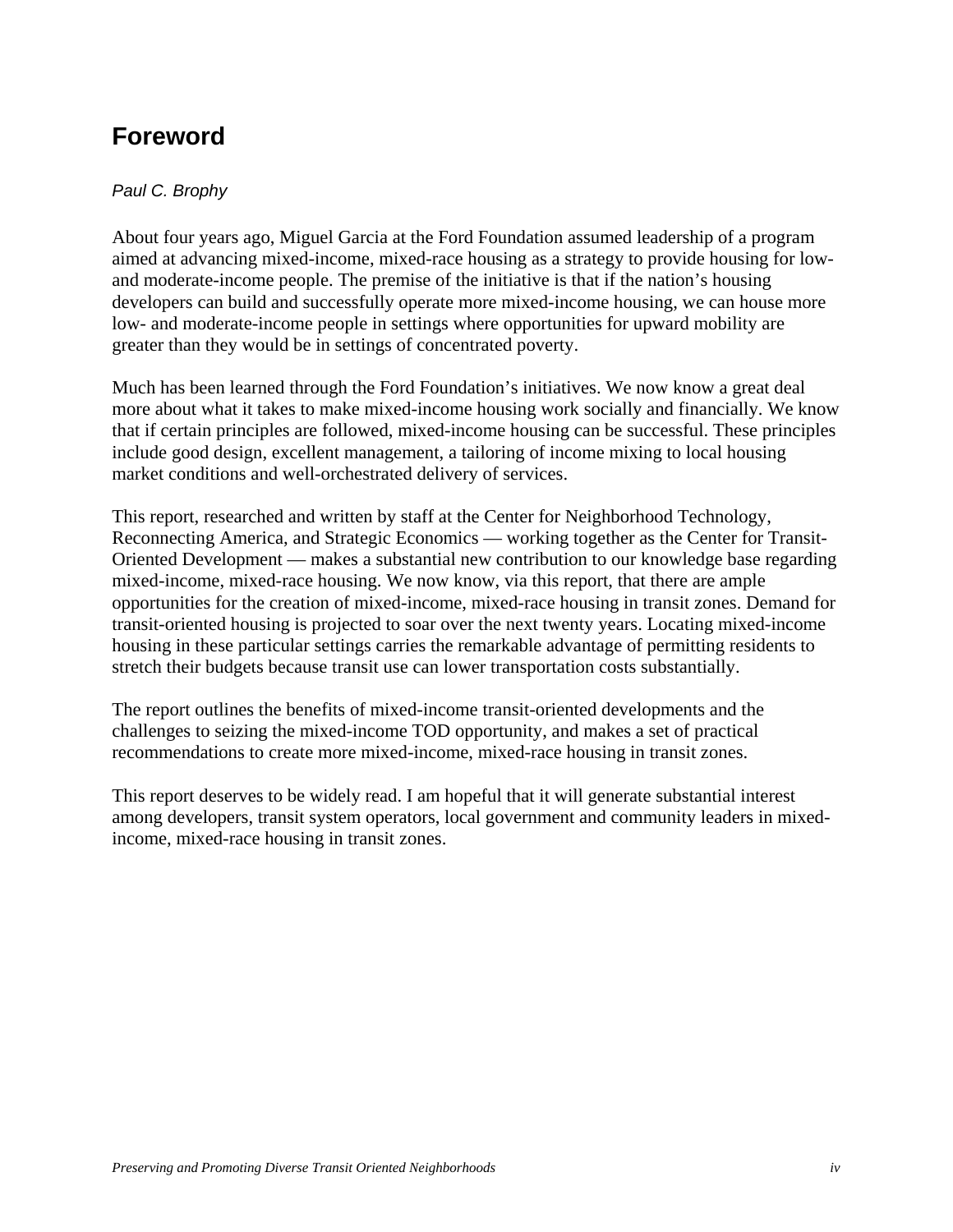## **Contents**

| I. Converging Trends Create Demand for Transit-Oriented Development (TOD) and                                                                                       |  |
|---------------------------------------------------------------------------------------------------------------------------------------------------------------------|--|
| II. Combining Forces: The Benefits of Diversity and Transit-Orientation  20<br>The POWER of Combining Efforts for Diverse Neighborhoods and Transit-Orientation  21 |  |
| III. Future Demand for Diverse Housing and Development Near Transit (2030)  27                                                                                      |  |
| IV. Meeting the Demand: Additional Considerations and Challenges 36                                                                                                 |  |
| V. Setting Policies to Meet the Demand and Need for Diverse Transit-Oriented                                                                                        |  |
|                                                                                                                                                                     |  |
|                                                                                                                                                                     |  |
|                                                                                                                                                                     |  |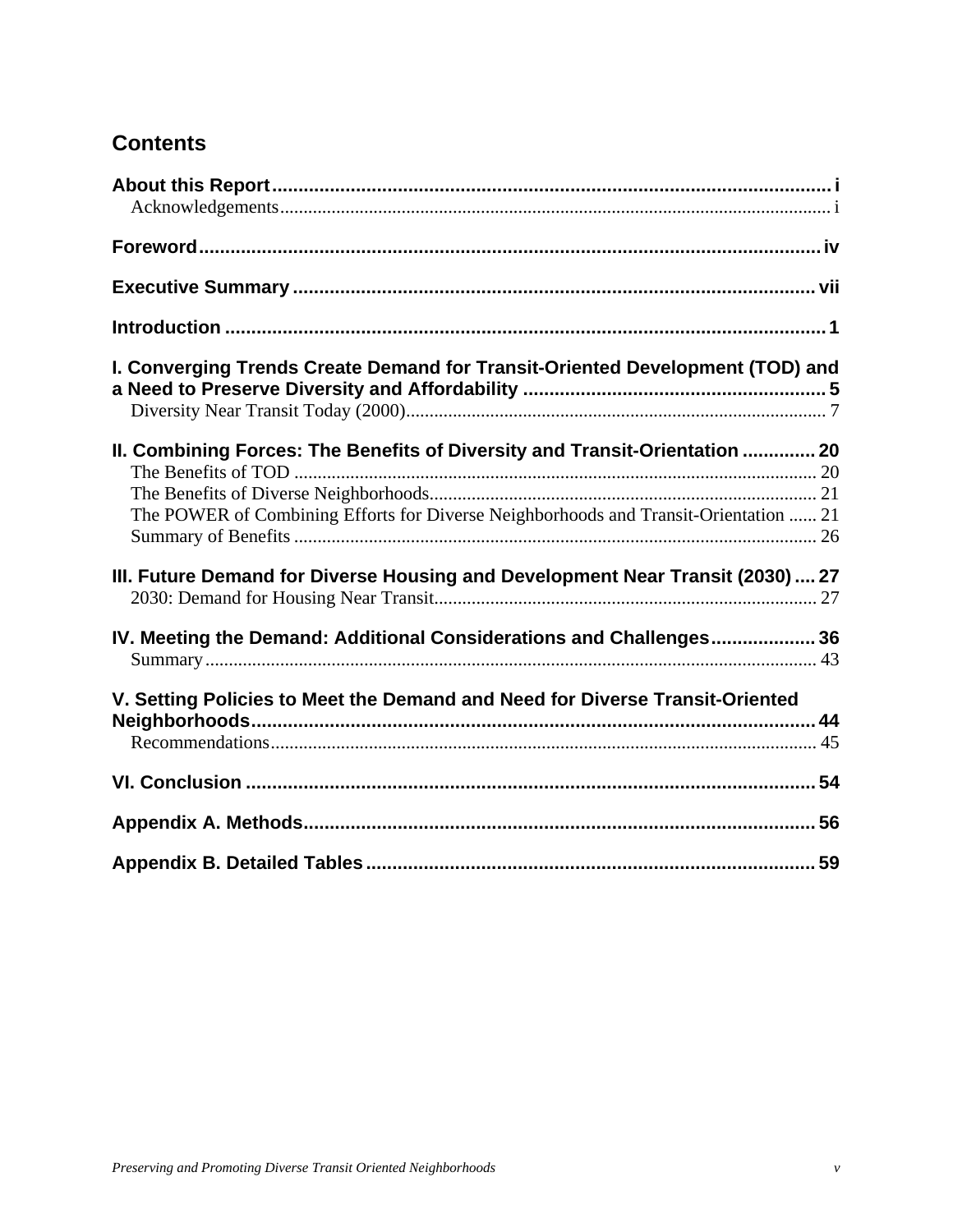## **List of Tables and Figures**

| Figure 2. Household Income by Household Type in Transit Zones and Regions, 20008             |
|----------------------------------------------------------------------------------------------|
|                                                                                              |
| Table 4. Comparison of Household and Housing Characteristics of Los Angeles Transit Zones    |
|                                                                                              |
| Table 6. Household Income Distribution in Transit Zones Compared to Transit Regions and U.S. |
| Figure 3. 2000 Housing Affordability by Tenure in the Transit Zones and Transit Regions 12   |
|                                                                                              |
| Table 8. Count and Percent of Transit Zones in Central Cities by System Size 15              |
| Table 9. Comparison of Race and Income Diversity in Transit Systems, Regions and U.S15       |
| Table 10. Comparison of Race and Income Diversity Measure of Transit Systems to Transit      |
| Figure 4. Comparison of Race and Income Diversity of Central City and Suburban Transit Zones |
| Table 11. Race and Income Diversity in Transit Zones compared to Neighborhood Diversity by   |
| Figure 7. Combining the Benefits of Diverse Neighborhoods with Transit Orientation 22        |
| Table 15. Comparison of Workers Commuting by Transit, Walking and Biking by Race in Transit  |
| Table 16. Means of Transportation to Work by Household Income in 2000  24                    |
| Table 12. Households near Transit by Region and System Size in 2000 and 203028               |
| Figure 5. Distribution of Household Types in Transit Zones and Regions in 2000 and 203029    |
| Figure 6. Distribution of Household Incomes by Transit Zones and Regions in 2000 and 2030 30 |
| Table 13. Household Demand for Housing near Transit by Income Category and Transit Region    |
|                                                                                              |
| Table 14. Household Demand for Housing Near Transit by Household Type and Transit Region     |
|                                                                                              |
| Table 17. Existing Tools for Financing, Planning and Fostering Mixed-Income TOD44            |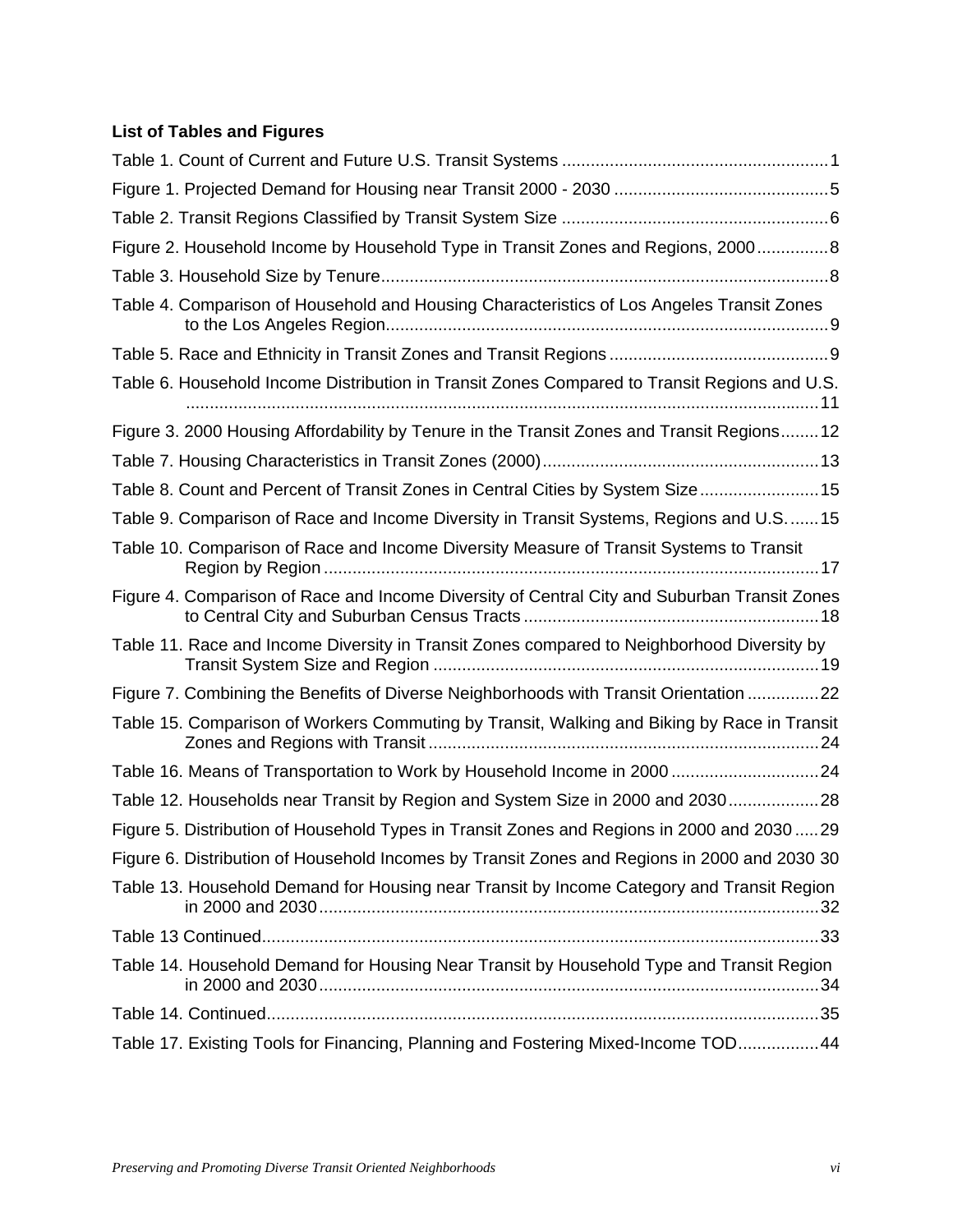# **Executive Summary**

It was not too long ago that our mass transit systems had become yet another symbol of disinvestment in urban America. As people exited cities for the suburbs, they left in their wake the decaying public amenities and assets that had given rise to cities in the first place —the schools, the infrastructure and the mass transit.

How times have changed. According to the American Public Transportation Association, riders in the U.S. took more than 9.7 billion trips on public transportation systems in 2005. Since 1995, public transportation use has increased 25 percent. There are 3,349 mass transit stations in the U.S. today, and regions from coast to coast are building or planning to build new rail systems or expand existing systems. Over 700 new stations are currently under development.

A number of factors are driving this growth in transit use and construction. First, automobile transportation is increasingly expensive. Transportation — mostly fueled by the costs of owning and operating a personal vehicle — now costs as much or more than shelter in region after region. Studies show that expenditures for personally-owned vehicles drain household wealth and undercut community economic viability.<sup>1</sup> Second, residents are looking for the convenience and access that alternatives to auto transportation can provide. And third, residents are tired of auto-related congestion and air pollution and are looking for alternatives.

For these reasons and more, people who can are choosing to use transit. But, as Hurricane Katrina painfully reminded the nation, "can" is the operative word. Not everyone has choices. Lower-income residents for whom cars can be an unaffordable luxury, who also often tend to be people of color, are disproportionately dependent on transit. The inability to quickly evacuate New Orleans was widely blamed on the fact that most residents were too poor to own cars, and were therefore too "transit-dependent." But a short time later, when Hurricane Rita hit the Texas Gulf Coast, the roads were instantly clogged with people trying to evacuate by personal vehicles. Neither region was transit-rich enough to offer the kind of public transit services that worked so well in New York City after 9/11 and the Bay Area after the Loma Prieto earthquake. Unfortunately, New York and the Bay Area, along with a few other large cities, are the exception to the rule with regard to the quality of mass transit options. In the coming years, regions around the country will be challenged to offer more and better service like their New York and Bay Area peers and seize the latent opportunity offered by mass transit.

The renaissance of mass transit has coincided with a renaissance of communities and neighborhoods that are proximate to transit stations. More and more residents, of all incomes, ages, and races, want to not only use transit, they want to live near it as well. As demand for housing near this increasingly valuable piece of public infrastructure increases, how will its benefits be shared among diverse users? Will it give people more or fewer choices, and will those choices be broadly shared? What will these neighborhoods around transit look like in 25 years and what kinds of housing choices will be available? Will transit revert from being the lifeblood of those who need it the most to a mere perk of urban life for those who use it

<sup>&</sup>lt;sup>1</sup> Scott Bernstein, Carrie Makarewicz and Kevin McCarty, "Driven to Spend: Pumping Dollars out of our Households and Communities", Center for Neighborhood Technology and the Surface Transportation Policy Project, 2005 at www.transact.org; also "The Affordability Index: A New Tool for Measuring the True Affordability of a Housing Choice", Brookings Institution 2006 available online at: www.brookings.edu/metro/umi/pubs/20060127\_affindex.htm.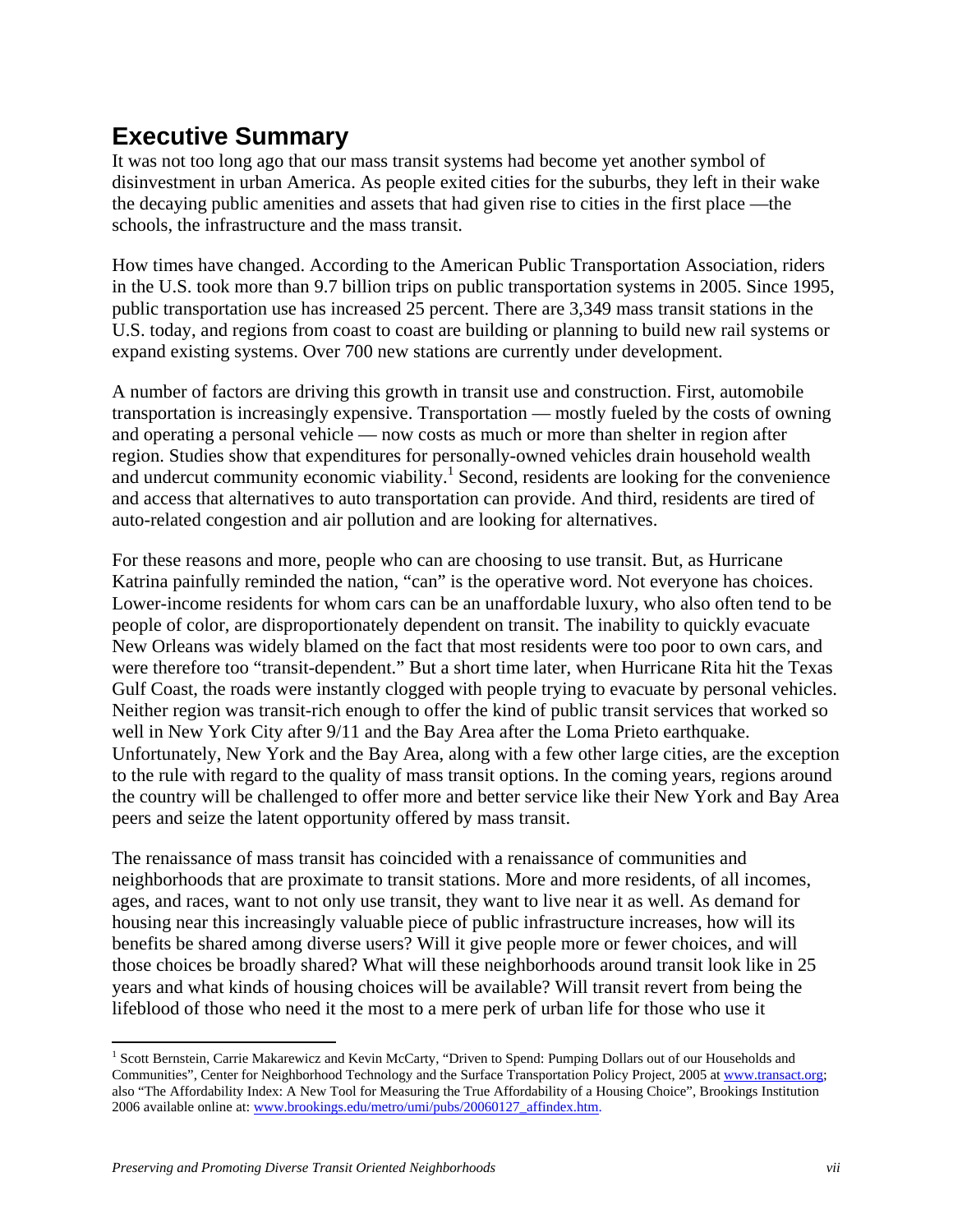occasionally? Or could it become again what it once was, the glue that holds together the multiple facets — the diverse faces — of urban America?

To answer these questions, this report attempts to understand who lives near transit today and who is expected to live there in 25 years. This report also tries to lend a sense of urgency to a dialogue between those who want to ensure high-quality transit service, and those who want to ensure high-quality neighborhoods -- two sets of actors who have much at stake but do not often connect. This dialogue needs to be about how to use the increasingly hot market for housing near transit to serve the interests of many grassroots and community development groups working to build diverse, inclusive, opportunity-rich neighborhoods, and in the process increase support for transit systems around the country.

#### **The key findings are:**

 $\overline{a}$ 

### **Today's transit zones<sup>2</sup> support more race and income diversity than the average neighborhood.** Eighty-six percent of transit zones are either more economically diverse, more racially diverse or more diverse on both points than the average census tract (when the comparison area is either the average of all central city tracts in the region if the given transit zone is in the central city, or the average of all suburban tracts in the region if the given transit zone is in a suburb). This is especially true in regions with extensive transit systems — Boston, Chicago, New York, Philadelphia and San Francisco — but is not limited to these cities. Diverse transit zones are present in all transit regions, including Dallas, Cleveland and Syracuse. Furthermore, 59 percent of residents near transit are people of color.

While this report does not fully explore the causes and circumstances that led to this high rate of diversity near transit, one could surmise that the wide range of amenities that cluster around transit stations, in addition to transit itself, is sufficiently attractive to certain segments of the housing market across all incomes to suggest that mixed income strategies will work on a market basis, not merely as "social engineering"<sup>3</sup>.

**Diversity is found in central city transit zones and suburban (non-central city) transit zones, suggesting that the low transportation costs and the increased accessibility that transit offers supports diversity in both urban and suburban contexts.** There is variation, however, in diversity between central city transit zones and suburban transit zones. A greater proportion of central city transit zones are more racially diverse than an average central city census tract, while a greater proportion of suburban transit zones are more economically diverse than an average suburban census tract.

**Neighborhoods near transit provide housing to a greater share of the region's lowerincome households than regions overall.** The number of households earning \$35,000 and under is 10 percentage points higher in transit zones than it is in the transit zones' host regions. The

<sup>&</sup>lt;sup>2</sup> Transit zones are a half-mile radius around transit stations to which we proportionally sum the census demographic fields from the census blocks, block groups or tracts. Where possible, we use the smallest geography, e.g., the block rather than group or tract.

<sup>&</sup>lt;sup>3</sup> This is similar to George Galster's finding in a study of mixed-income neighborhoods in the 100 largest metros from 1970-2000 for the Ford Foundation in 2005. That is, mixed-income neighborhoods are mostly produced by market forces, not intention.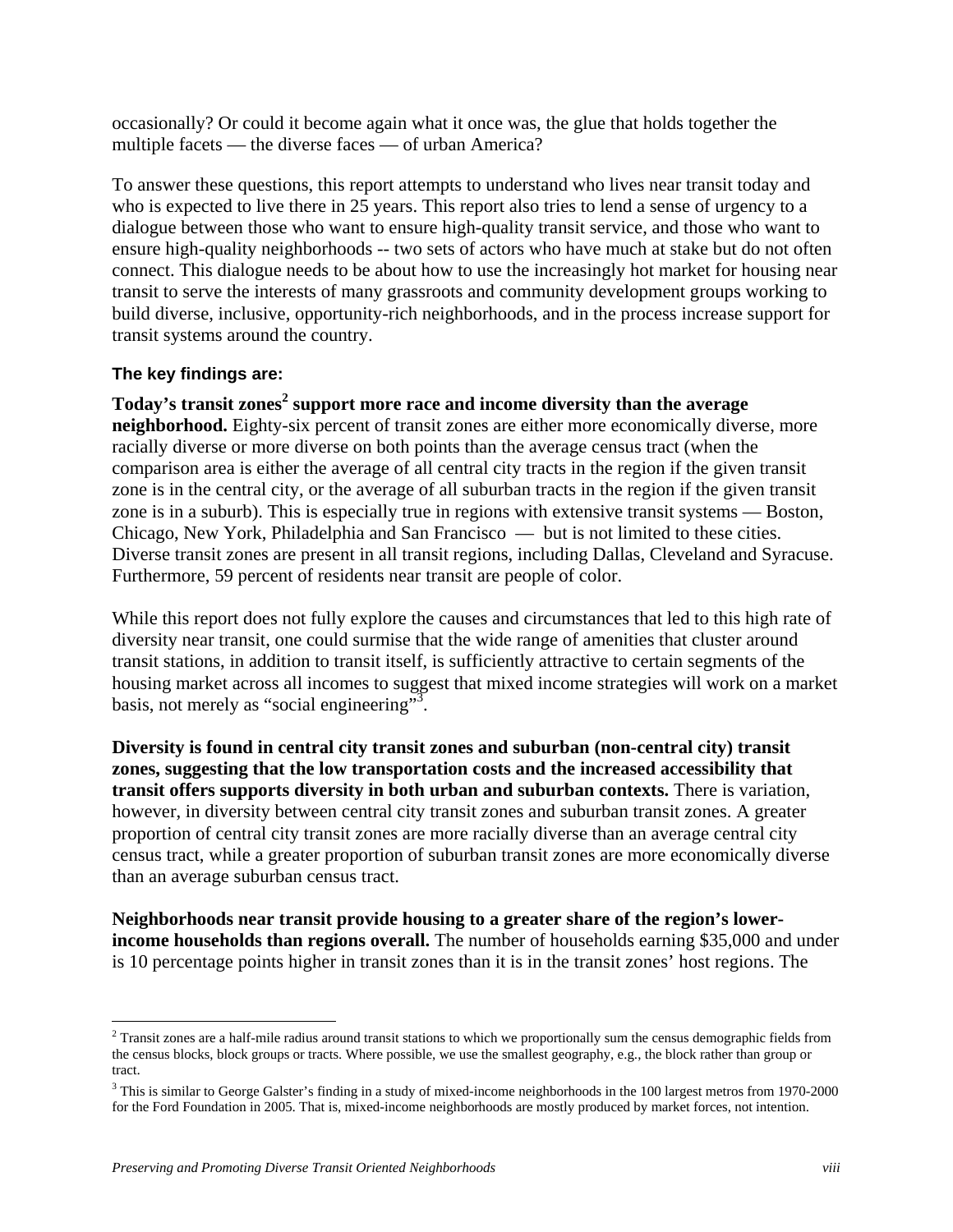transit infrastructure helps these households get where they need to go, while keeping their transportation costs down.

**Transit zones support important segments of the population in terms of both housing tenure and household size.** Transit zones contain large numbers of renter households and households at both ends of the size spectrum — very large and very small. While households in transit zones are predominantly renters, one-third of households in the U.S. are renters. Oneperson households account for the largest percentage of households in transit zones, at 35 percent, compared to 26 percent nationally. Four-plus person households account for 23 percent of households in transit zones.

**Transit zones have a greater than average proportion of homeowners who spend more than 30 percent of income on housing: 35 percent versus 31 percent.** This is reflective of the higher home values near transit, making affordable homeownership opportunities near transit more limited on average than in neighborhoods more than a half mile from transit.

**Transit zones provide important mobility opportunities — and the economic benefits that accrue from it — that allow people to live with fewer cars.** In three-quarters of transit zones, households have one car or less. In some small transit systems, fully 100 percent of transit zones house a majority of households with one car or less. This low rate of auto ownership is true for higher-income households in transit zones as well as lower-income ones. Especially given rising gas prices, transit zones appear to offer a way for households of modest means to keep in check their household expenses by reducing car ownership.

**Transit zones provide important environmental benefits given their high rates of non-auto travel to work and low rates of land consumption per household.** Households near transit commute by transit more than three times the rate of households in the transit regions. Their transit use is supported in part by higher densities, which are on average nearly twice that of the average densities for regions with transit, and in many places multiple times that of surrounding neighborhoods further from the transit station. This reduces congestion on the roads, fossil fuel consumption and air pollution from auto emissions.

**By 2030, more than one-half of the potential demand for housing near transit, or 51 percent, is likely to come from households that have incomes below the area median income (AMI), or roughly \$50,000. Twenty percent of households with a potential demand for housing near transit will make less than \$20,000 a year.** Increased job connectivity, affordable housing options, and other supports will be necessary to help low- and moderate-income households live near transit and its access to jobs in order to increase their earnings while keeping their housing and transportation costs low. This may not need to be accomplished at each and every transit zone, but should be tracked at the transit zone, corridor and system-wide scales to ensure transit in each region has adequate access by all income levels.

**As transit systems expand and demographics change, transit zones will begin to look more and more like today's regions.** Compared to transit zones today, transit zones in 2030 will have a greater proportion of married-couple households (56 percent in 2030 versus 35 percent in 2000) and a lower proportion of single and non-family households (33 percent in 2030 versus 54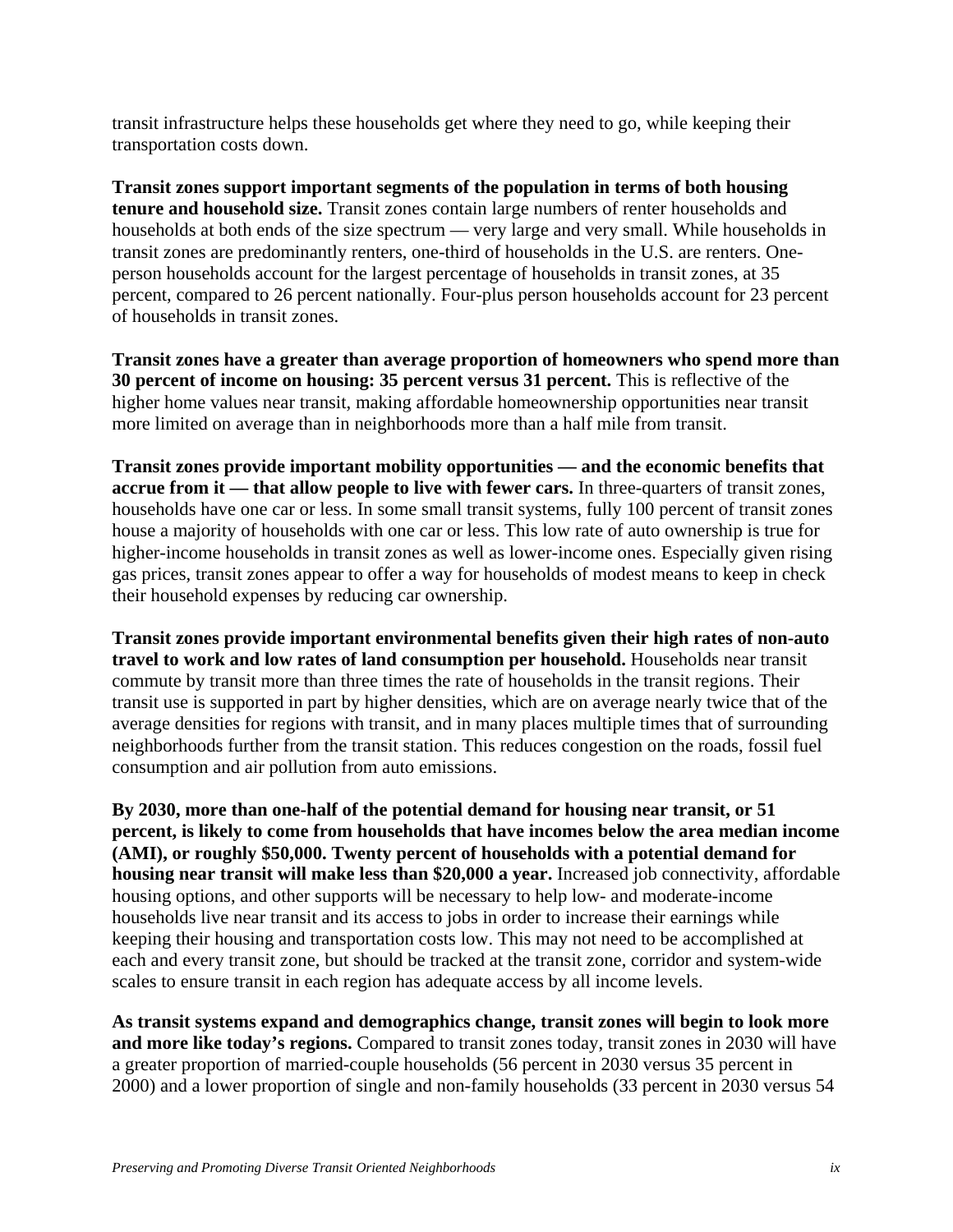percent today). This reflects changes in demographics, changes in household preferences and changes in the way regions are developing and how housing and transportation are planned.

#### **Recommendations:**

This report contends that creating and preserving diverse transit-oriented neighborhoods is sound public policy that would favorably impact households and regions on multiple fronts, resulting in: a broader range of housing opportunities, greater transportation choice, better environmental outcomes and stronger family and neighborhood economies. There is no single silver bullet for creating and preserving such neighborhoods, however. Promoting and preserving diverse transit oriented neighborhoods requires policies that address housing, land use and transportation, experienced practitioners in several sectors, tools geared to promote TOD and affordability, and flexible financing.

This report calls for the following specific short- and long-term actions:

- Institute government programs that promote diverse transit-oriented neighborhoods and involve vertical and horizontal coordination within government.
- Target affordable and mixed-income housing in mixed use developments to transit zones and the corridors along the train lines that connect the transit zones.
- Use transportation policies and subsidies, as well as better information, to attract and produce affordable housing near transit.
- Use planning tools to stimulate housing production at higher densities in order to reduce the gap between regional supply and demand and lower the price for both housing and transportation.
- Accelerate efforts to preserve existing rental housing near transit, both affordable and market rate.
- Marry efforts to reduce the cost of energy, produce affordable housing and foster transitoriented development to increase advocacy, funding and knowledge that yields better and more synergistic outcomes in all three areas.
- Educate consumers about the costs of transportation and its effects on households, government and employers, and, conversely, on the savings and benefits of development near transit.
- Develop new financing products and developer/investor capacity to deliver mixed-income and mixed-use development near transit.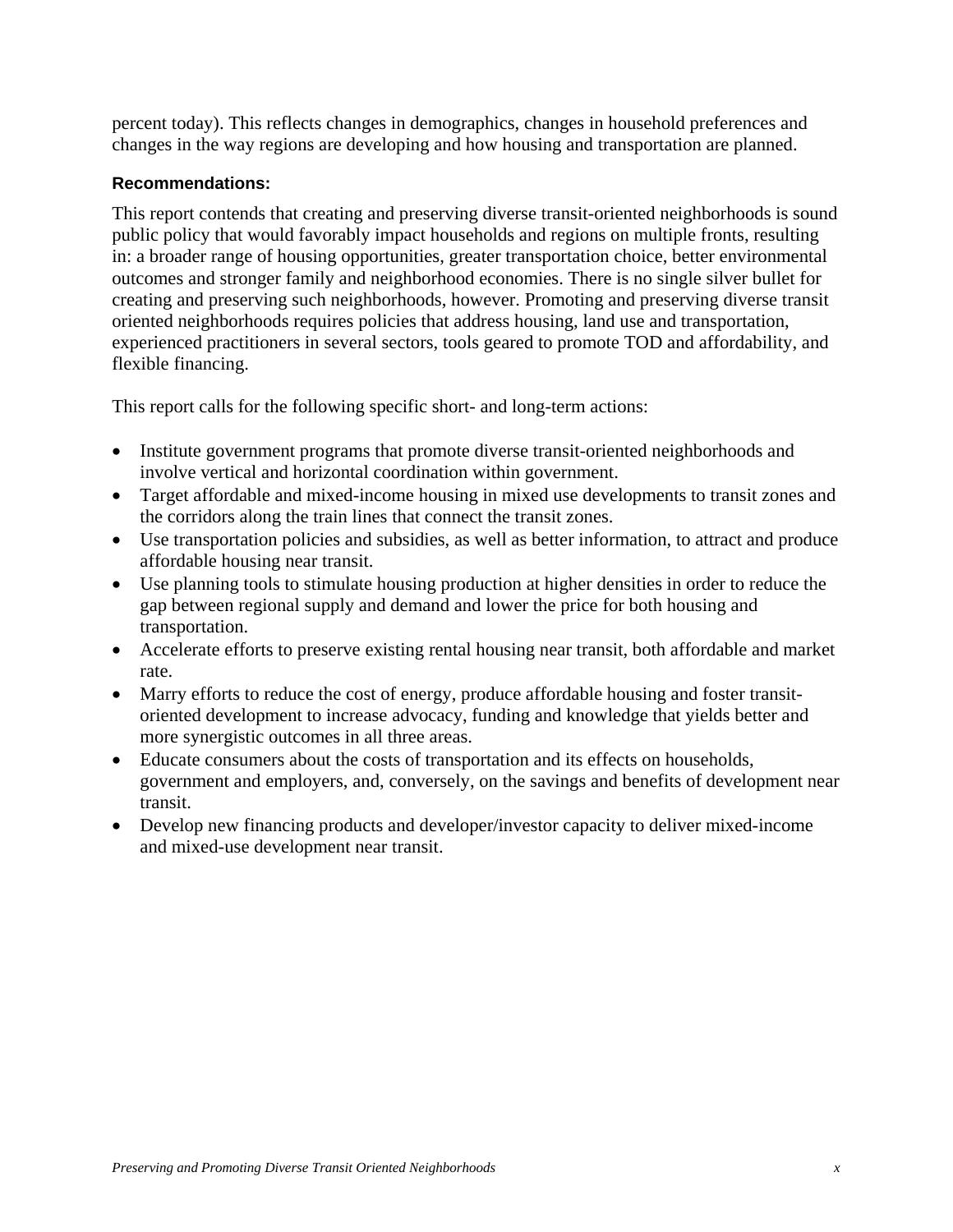# **Introduction**

It was not too long ago that our mass transit systems had become yet another symbol of disinvestment from urban America. As many urban residents fled their neighborhoods for the greener pastures of suburbia, they left in their wake the decaying public amenities and assets that had given rise to cities in the first place and helped build up a middle-class. They abandoned the schools which offered an education, the infrastructure which provided jobs and the mass transit that offered an affordable way to get to and from the jobs. With the departure of so many residents, many urban mass transit systems went into decline in parallel with the housing stock, the educational system and other critical infrastructure.

|  |  | Table 1. Count of Current and      |  |
|--|--|------------------------------------|--|
|  |  | <b>Future U.S. Transit Systems</b> |  |

| <b>U.S. Fixed-guideway Transit</b> |                |                 |  |  |
|------------------------------------|----------------|-----------------|--|--|
| Year                               | <b>Systems</b> | <b>Stations</b> |  |  |
| 2000                               | 25             | 3,252           |  |  |
| 2005                               | 32             | 3,349           |  |  |
| Proposed                           | 10             | 720             |  |  |
| <b>Potential Total</b><br>by 2030  | 42             | 4,096           |  |  |

This was a drastic change from the decades prior, when American cities virtually grew up around their transit. As railroads extended lines into nearby areas, metropolitan America became "transit oriented." It became possible to find affordable housing at a distance from work, but still within a reasonable travel time and at an affordable cost. That cost was generally in the range of 3 to 5 percent of income. By the first decade of the twentieth century, a leading investment analyst could state that "nearly all the cities of the U.S.

of 10,000 inhabitants or over, together with perhaps half of the smaller cities exceeding 2,500 inhabitants, are served by street railways."

While that same statement could not be made today, U.S. mass transit is indeed experiencing a renaissance. At the time of the 2000 U.S. Census, there were 3,252 fixed-guideway transit stations with over 15 million residents (6 million households) living within walking distance in 25 regions in the U.S.<sup>4</sup> According to the American Public Transportation Association, since 1995, public transportation use has increased 25 percent, and, in 2005 alone, riders in the U.S. took more than 9.7 billion trips on public transportation systems. Between 2000 and the end of 2005, there were nearly 100 new transit stations built for a total of 3,349 in 32 regions. From Dallas to Minneapolis and Charlotte to Albuquerque, regions coast to coast are planning to build, or are building and expanding fixed-guideway systems. An additional 720 stations and 10 new transit systems are currently in the proposal and approval process.

Whatever the reason — high gas prices, frustration over sitting in traffic or newfound convenience and easy access — people who have choices are choosing to use transit and regions with and without rail transit are working to accommodate this choice.

But, as the country was painfully reminded by August 2005's Hurricane Katrina in New Orleans, not everyone has choices. Lower-income residents, who also often tend to be people of color, are heavily reliant on transit. For them, cars can be an unaffordable luxury. But transit-dependence need not be a burden. Transit offers many benefits. It can reduce household transportation costs, improve mobility and increase connectivity to jobs and services. It also reduces regional

<sup>4</sup> Fixed-guideway transit system includes heavy and light rail, commuter rail, streetcars and trolley buses, bus rapid transit, and cable cars. Also included are select Amtrak rail stations that serve commuters as well as long-distance travelers. Bus networks were not included in this study, though they represent an important component of regional transit networks.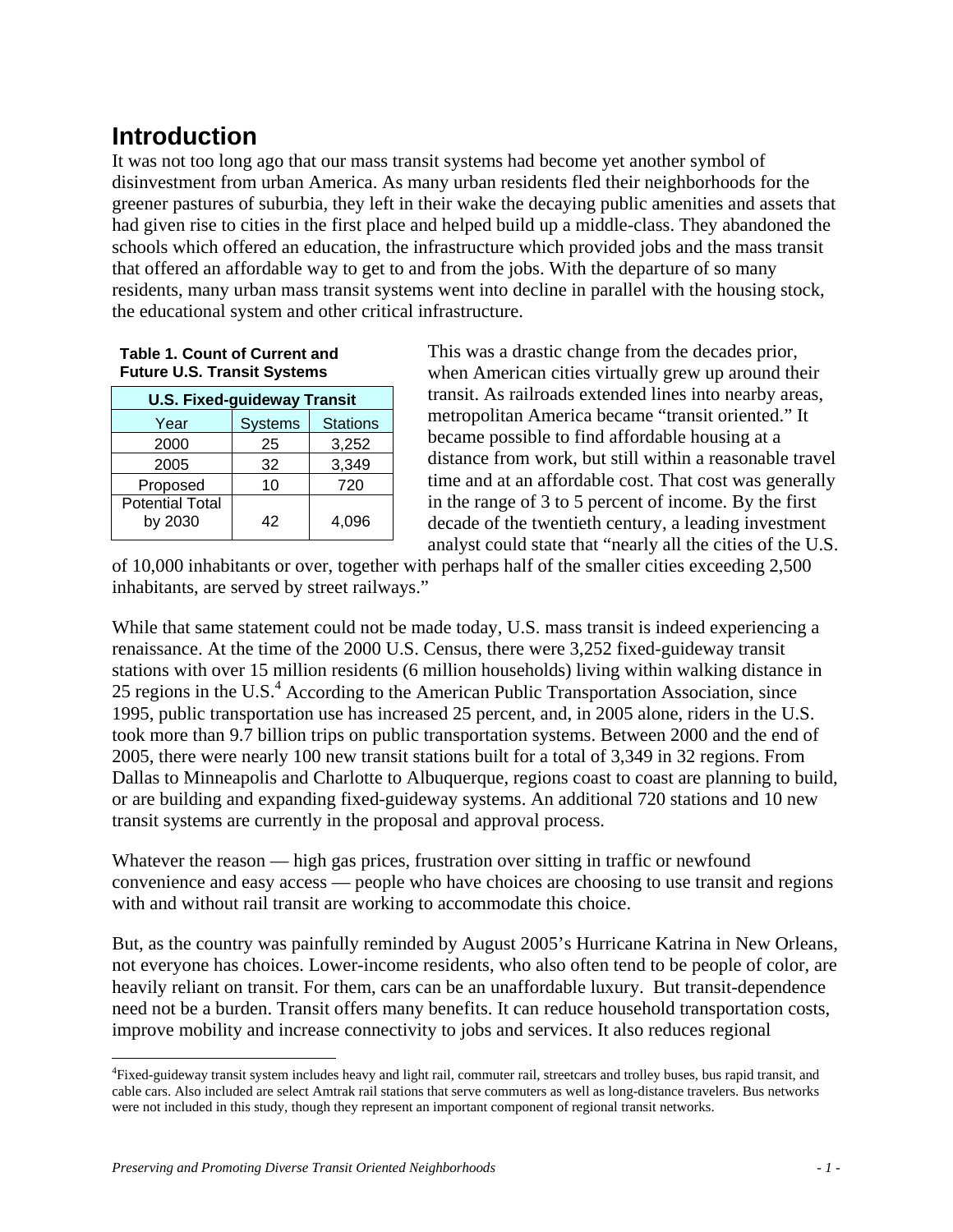*"Hidden in Plain Sight: Capturing the Demand for Housing near Transit," published by the Center for Transit-Oriented Development, found that compared to their regions, transit zones have:* 

- *Smaller household sizes,*
- *Lower household incomes,*
- *Lower homeownership,*
- *Lower car ownership,*
- *Higher transit use, and*
- *Similar age profiles.*

congestion. But these benefits only serve lower-income households when they can afford to live in neighborhoods with access to transit, and when the transit that serves their neighborhoods is frequent, reliable and connects them with jobs. Sprawl, however, threatens this connectivity. As regions continue to spread out, more jobs are dispersed and therefore harder to access than when they are clustered and near transit and affordable housing. As a result, household transportation costs, driven by the costs of car ownership, are much, much higher (by about 15%) than they were in the early part of the twentieth century when transit was booming. Assuring that the benefits of transit accrue to all households, especially those who need it most, poses a challenge for regions in the coming years.

The renaissance of mass transit has coincided with a rebirth of urban communities and neighborhoods that are near transit stations. More and more residents want to not only use transit, but to live near it as well. And this demand shows no sign of abating; if anything, it is likely to increase, given demographic shifts forecasted for the next 25 years. We project that 16 million households will want to live near transit in 2030, compared to the 6 million households that now live near transit (as of 2000). The market is also increasingly acknowledging the value of housing near this public infrastructure.

As demand for housing near transit grows, how will its benefits be shared among diverse users? Will it give people more or fewer choices? And will those choices be broadly shared? How will the public sector leverage its massive investment in transit to yield an even greater return on investment? What will neighborhoods around transit look like in 25 years and what kinds of housing choices will they offer?

As a way to inform future policy choices, the Center for Transit-Oriented Development (CTOD) began to think about these questions in 2004 by studying the demographic makeup of the 6 million households who lived near transit. These findings were reported in "Hidden in Plain Sight: Capturing the Demand for Housing near Transit."5

This report builds on the work first presented in "Hidden in Plain Sight." We examine the trends in the coming demand for housing near transit and place them in the context of what the areas around transit stations look like today with respect to race, income and housing characteristics. The results of our inquiry show that neighborhoods around fixed-guideway transit today are substantially more diverse than average neighborhoods (census tracts) in the same area. The

<sup>&</sup>lt;sup>5</sup> Center for Transit Oriented Development. "Hidden in Plain Sight: Capturing the Demand for Housing Near Transit", September 2004, available online at http://www.reconnectingamerica.org/pdfs/Ctod\_report.pdf.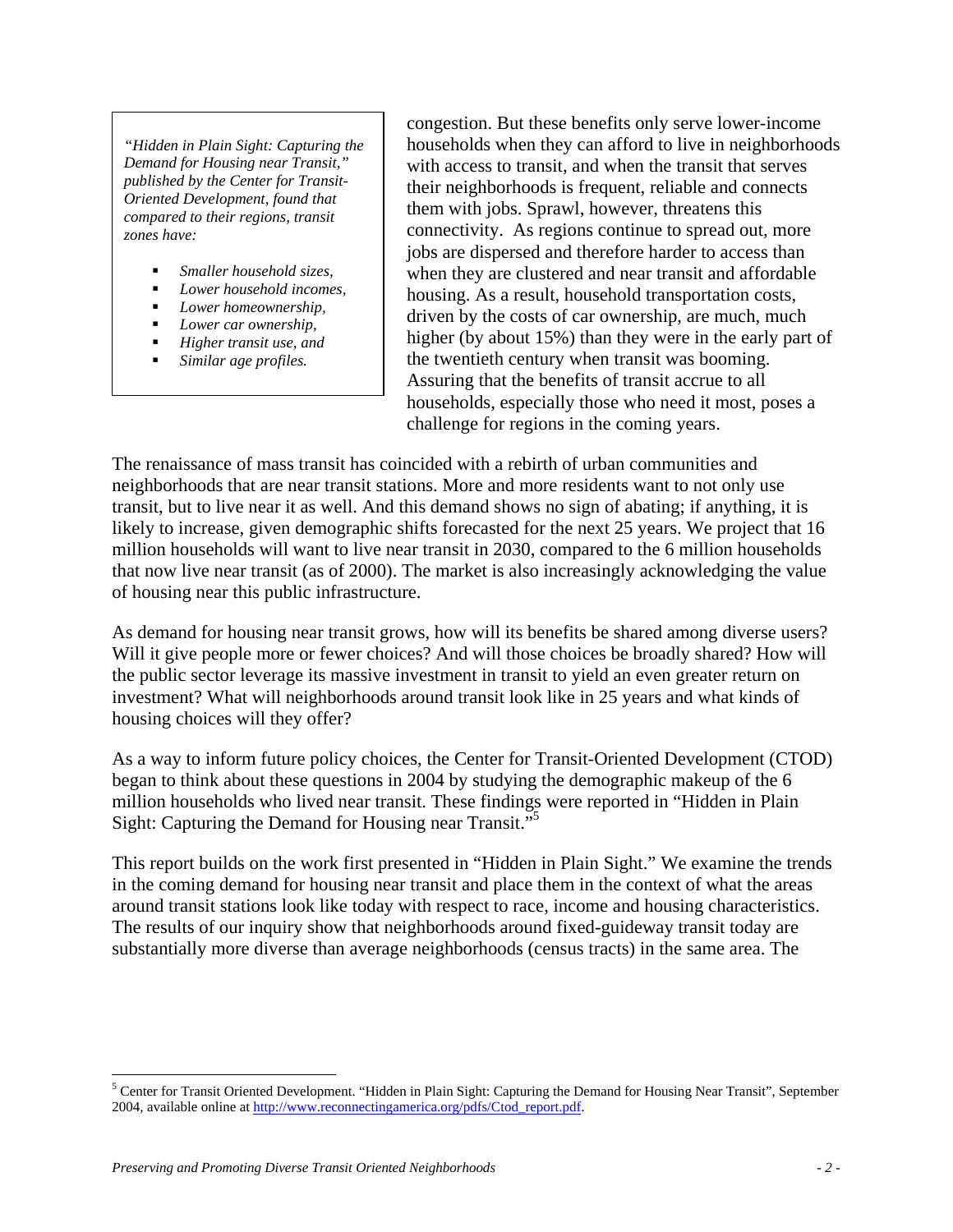collective diversity of residents in 86 percent of transit zones is more race, income or race *and* income diverse than the diversity of residents in their surrounding communities.<sup>6</sup>

The results also show that transit zones today offer lower-income residents important opportunities for affordable housing. First, neighborhoods near transit contain much more rental housing than average neighborhoods in the same region, 65 percent versus 39 percent overall. Second, the median gross rent in transit zones, at \$591 per month, is also lower than the average rent, \$657, in these regions. These units are, of course, not occupied solely by lower-income households, nor does it imply there is an adequate supply of affordable rentals given the demand. The lower rents, in come cases, may also be a function of smaller housing unit sizes and/or older units; which mean these units actually have higher costs per square foot. While the lower rents near transit have not been fully studied here, it is likely that the economic benefits of rental housing options near transit are compounded by the savings potential of transit access and connectivity. The cost difference between owning and driving a car for most transportation needs versus primarily using transit, walking and/or biking translates into thousands of dollars a year.

This report challenges regions across the country to plan to accommodate the demand for housing near transit that is known to be coming, while preserving the diversity and opportunities that currently exist. It is specifically a challenge to two sets of stakeholders: those who want to ensure high-quality transit service and those who want to ensure high-quality, yet affordable neighborhoods. This report is meant to spur a dialogue about how to use the growing market for housing near transit to serve the interests of community development groups working to build diverse, inclusive, opportunity-rich neighborhoods, and in the process provide increase the ridership and support for transit systems around the country.

Within the next decade, decisions will be made that will shape development trends for years to come and determine whose interests public infrastructure investments ultimately serve. For many, transit is a necessity; it is the only way they can afford to travel from home to work and elsewhere. For many others, the savings from transit is no more than a convenience, making it possible to get around without having to own or operate an additional auto.

Just a short century ago, transit served as the seams and stitches that held the urban fabric together. Fifty years later, with the passage of the Federal-Aid Highway Act, the seams and stitches began to fray as roads cut through the heart of urban America and cities and their residents became increasingly dependent on automotive transportation. Since passage of the Act, hundreds of billions of dollars have been spent by governments on roads and highways and trillions of dollars by individuals on car ownership and operation, while transit investments languished. The challenge the country faces today is how to "re-evolve" the system into what it once was and rebalance transportation investments, and in the process ensure that the public derives the greatest benefit possible from its long-term investments in public mass transit.

<u>.</u>

<sup>&</sup>lt;sup>6</sup> Transit zones are a half-mile radius around transit stations to which we proportionally sum the census demographic fields from the census blocks, block groups or tracts. Where possible, we use the smallest geography, e.g., the block rather than group or tract.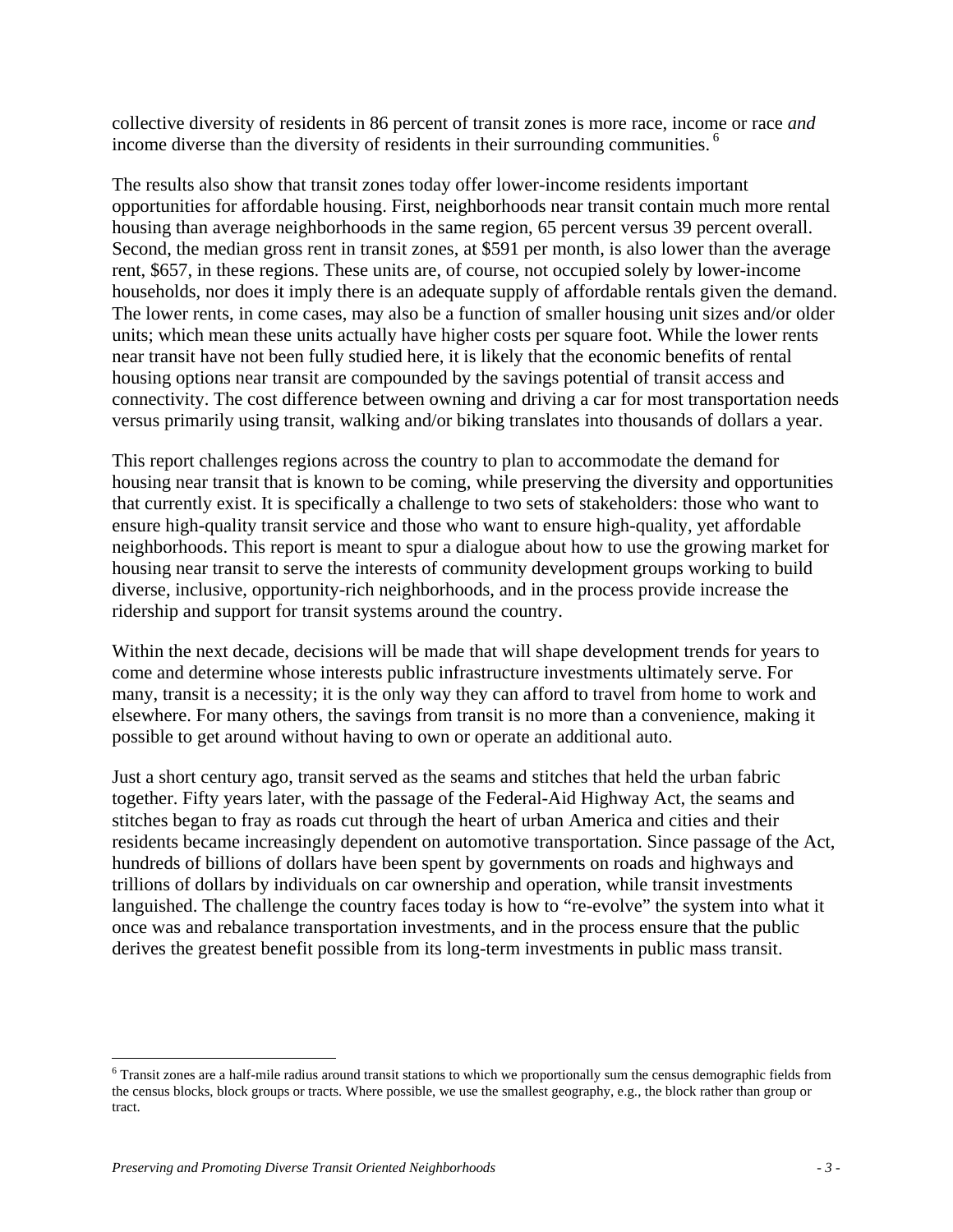#### **Report Context and Organization**

This report is the first of several to be released by CTOD in 2006 dealing with issues of transitoriented development. A second report, *Tools for Mixed-Income TOD,* by Douglas Shoemaker with CTOD, provides a detailed overview of several tools for funding, planning and promoting mixed-income developments near transit and illustrates each tool with a corresponding case study of the tool in practice. A third report, jointly funded by the Federal Transit Administration and the Department of Housing and Urban Development, provides detailed policy and market analysis of different types of transit corridors in five regions in the U.S. to document the specific opportunities, challenges and recommendations for creating more housing near transit in each type of corridor and region. A subsequent report will update the trends identified in *Hidden in Plain Sight*, CTOD's 2004 market study for TOD. All reports will be available from the CTOD website, www.reconnectingamerica.org, and the Center for Neighborhood Technology website, www.cnt.org.

This report has six chapters. Chapter One examines the current households and housing near transit. Chapter Two discusses the benefits of these diverse transit-oriented neighborhoods. Chapter Three projects the household demand to 2030 and Chapter Four discusses the challenges and other considerations for meeting the household demand and need. Chapter Five offers policy recommendations to support the preservation and expansion of diverse transit-oriented neighborhoods. Chapter Six offers concluding thoughts on the findings and the urgency for the recommended policy actions.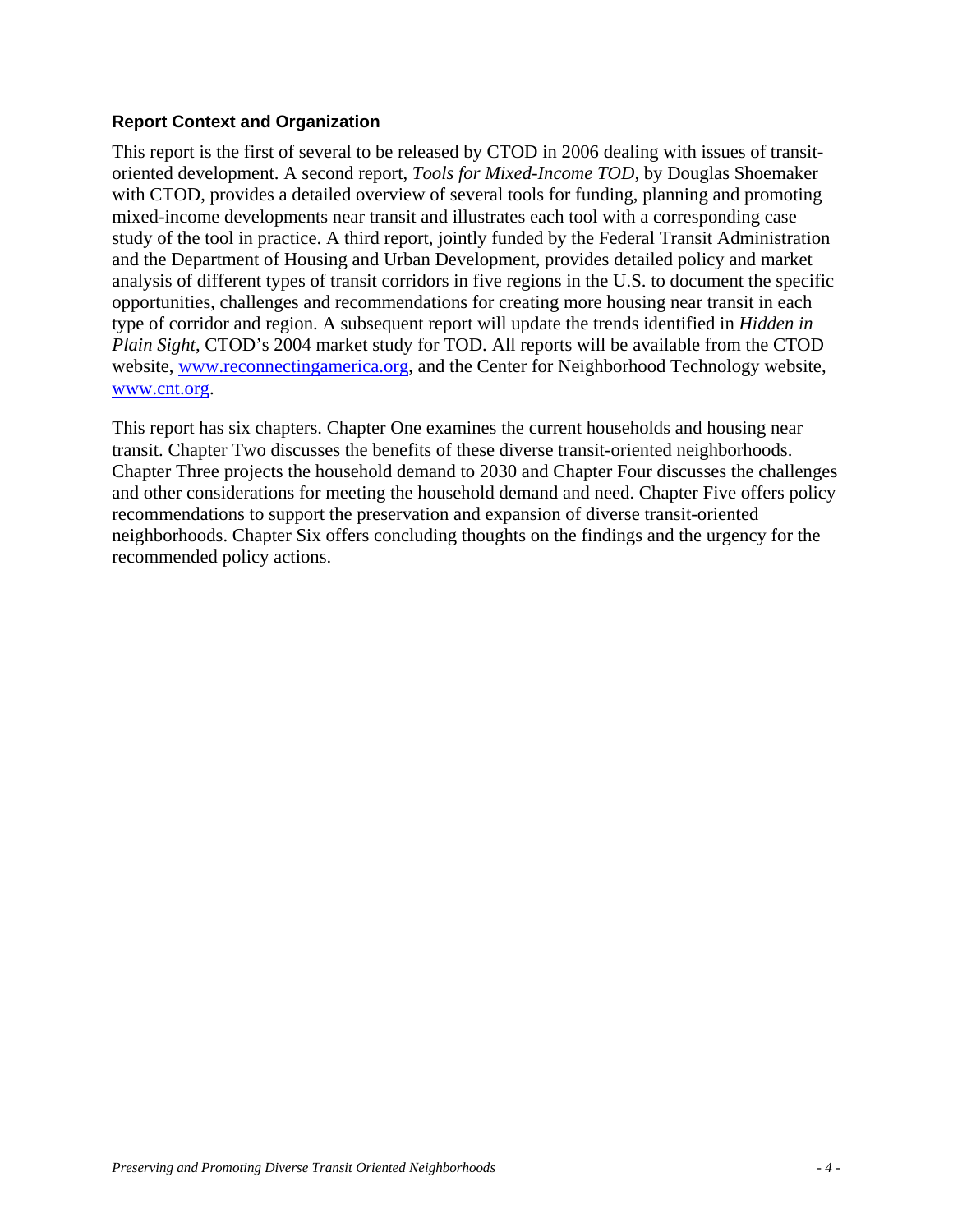# **I. Converging Trends Create Demand for Transit-Oriented Development (TOD) and a Need to Preserve Diversity and Affordability**

The housing market in America is changing dramatically as households get older, smaller and more ethnically diverse. These shifting demographics are fundamentally re-scripting the American Dream. While the single-family home with a two-car garage in the suburbs may have been the ideal for the family with a breadwinner dad, stay-at-home mom and several kids, it works less well for families with two working parents and one child, for empty-nesters or for other households with no children.

Nationally, demand for housing within walking distance of transit (transit-oriented development, or TOD) is on the rise. It is estimated that this demand will grow from 6 million households in 2000 to 16 million households in 2030. Today, households near transit make up 15 percent of the 40 million households in metropolitan regions with transit. By 2030, households near transit could grow to 22 percent of regional households, if the supply of housing near transit is sufficient.

This growing demand is a result of demographic shifts as well as lifestyle preferences. There is a growing share of older households and single and couple households without children — for which living near transit can hold great appeal — and a declining share of households with children — for which living near transit is not always as desirable or feasible. There are also more households who want shorter and more convenient commutes and who want to live in neighborhoods where the grocery store, park, library and school are within walking distance.



#### **Figure 1. Projected Demand for Housing near Transit 2000 - 2030**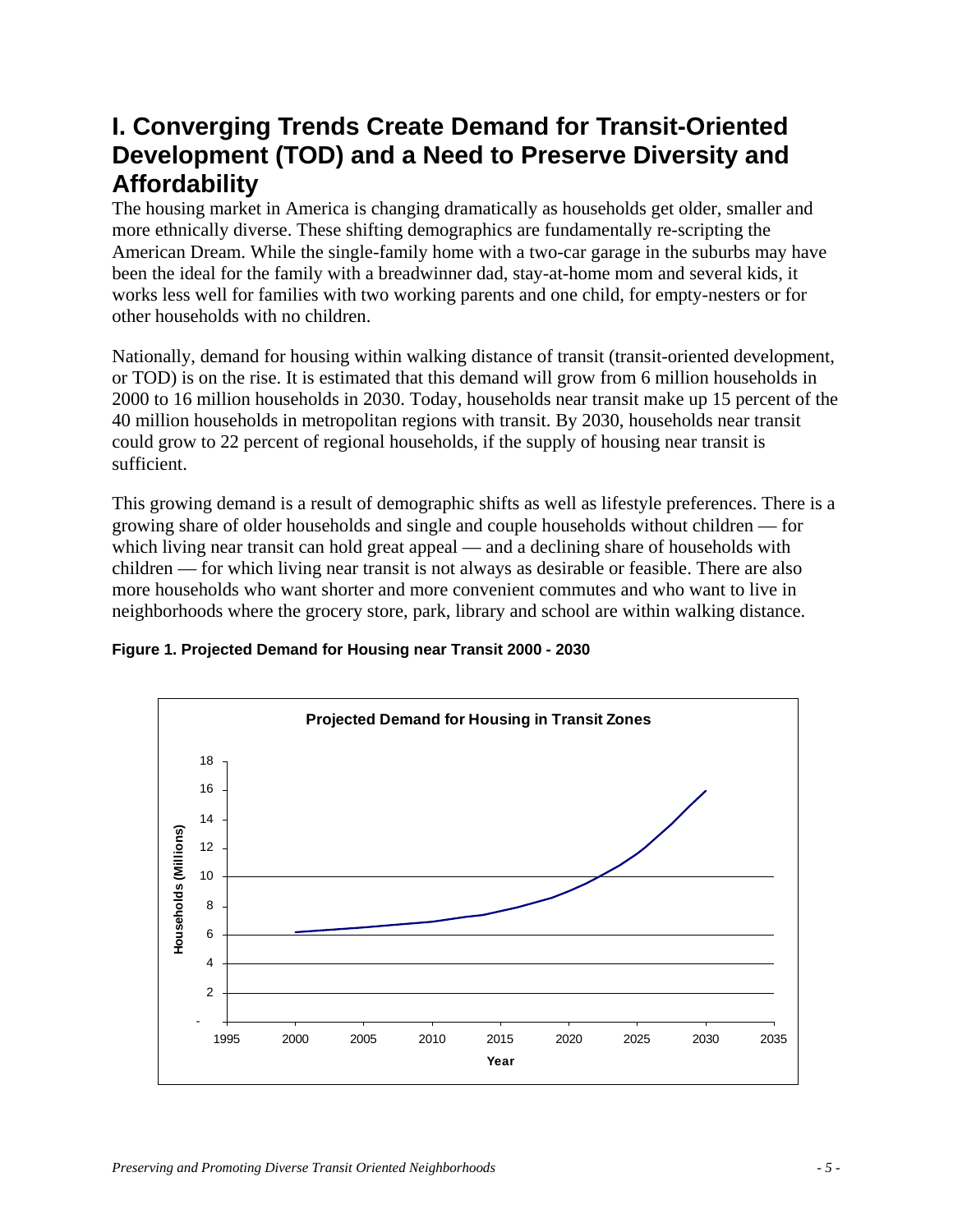The analysis that follows is of households today and in 2030. It uses the 2000 U.S. Decennial Census to examine the race, income, housing and transportation characteristics of residents in transit zones. These data were compiled into a database, the first ever, of household and housing characteristics near all the transit stations in the U.S. This information was then combined with regional growth projections from Woods and Poole Economics, Inc. to model the coming demand for housing near transit in 2030.<sup>7</sup>

We classify transit systems by system size according to the total number of existing stations (See Table 2). System size, not surprisingly, often has a relationship to current and future demand; System size, however, does not influence all trends and in many cases, the mere presence of transit or its location is the most important factor, not whether the transit system is small or extensive. Most transit systems serve a number cities and towns, although 56 percent of stations are in central cities.<sup>8</sup> The database identifies each region with transit by the portion of the greater metropolitan area that includes the actual system, which might be an MSA or a combination of one or more Primary MSAs (PMSAs) or the entire Consolidated MSA (CMSA). These metropolitan areas are referred to as *transit regions.* 

| 25 Existing Transit Systems in 2000 by System Size                        |                                             |                                                                                                                                     |                                                                                                    |  |  |
|---------------------------------------------------------------------------|---------------------------------------------|-------------------------------------------------------------------------------------------------------------------------------------|----------------------------------------------------------------------------------------------------|--|--|
| <b>Extensive Systems</b><br>(201 or more stations)                        | Large Systems<br>(70-200 stations)          | <b>Medium Systems</b><br>$(25-69$ stations)                                                                                         | <b>Small Systems</b><br>(24 or fewer stations)                                                     |  |  |
| 5 Metro Areas:                                                            | 3 Metro Areas:                              | 10 Metro Areas:                                                                                                                     | 7 Metro Areas:                                                                                     |  |  |
| <b>Boston</b><br>Chicago<br>New York<br>Philadelphia<br>San Francisco Bay | Los Angeles<br>Portland<br>Washington, D.C. | Atlanta<br><b>Baltimore</b><br>Cleveland<br><b>Dallas</b><br>Miami<br>Pittsburgh<br>Sacramento<br>San Diego<br>Seattle<br>St. Louis | <b>Buffalo</b><br>Denver<br>Galveston<br>Jacksonville<br><b>Memphis</b><br>New Orleans<br>Syracuse |  |  |

#### **Table 2. Transit Regions Classified by Transit System Size**

<sup>7</sup> For this report we expanded the database, the *National TOD Database*, of transit systems developed for the 2004 Center for Transit-Oriented Development report "Hidden in Plain Sight: Capturing the Demand for Housing near Transit." Some updates to the database have resulted in slight changes in station counts and variances in some data points about the housing and households near transit, however, the general trends and scale in the first report are comparable to this report. To assemble the first version of the database, CTOD used national databases, collected data from regions, and in some cases geo-coded system maps because the region did not have a Geographic Information System (GIS) layer of its transit system. As CTOD works in regions and cities, it gains access to better transit station and system files and at the same time many regions have improved their transit system files in step with improving and expanding their transit systems. In the 2004 database, some stations were counted twice because separate entrances along a set of double tracks or larger arterial road were listed twice by the transit agency. In other cases, junctions between transit lines were counted as stations in the 2002 National Transit Atlas Database (NTAD) source data, but were not actual passenger stations. The double counted and non-passenger stations in a handful of regions have been removed. Adjustments to the track alignment were also necessary on some transit lines in a few regions.

 $8$  Central city in this study is defined as the historic central city in a region. Most regions have just one central city for the purposes of this study. The exceptions are San Francisco–Oakland-San Jose; Minneapolis-St. Paul; Raleigh-Durham; Dallas-Fort Worth; and New York-Newark.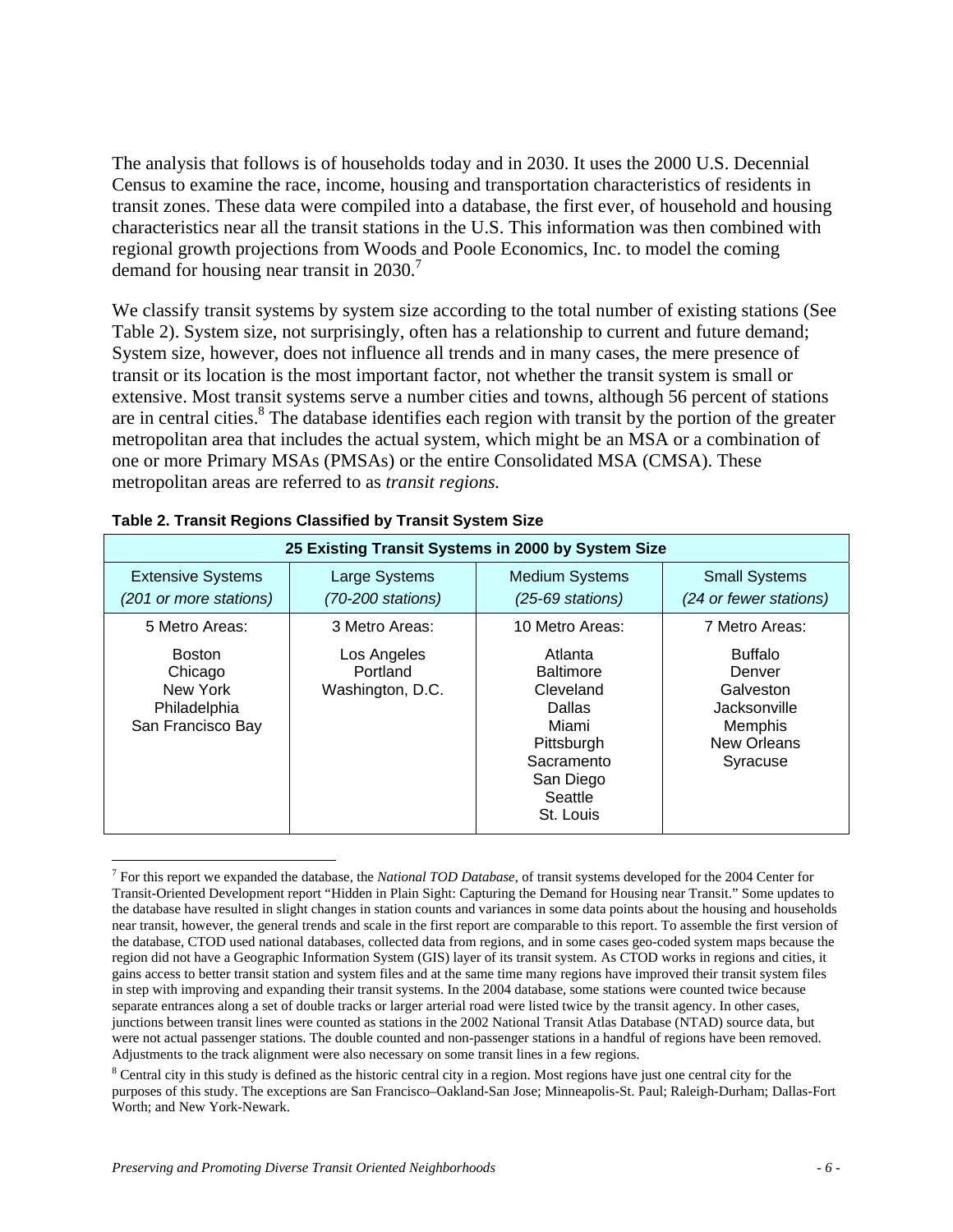## **DIVERSITY NEAR TRANSIT TODAY (2000)**

#### **Age, Household Type and Size**

Thirty years ago, the U.S. population looked like a pyramid, with the youngest population at the wide bottom and the oldest population at the narrow top. Today's population, however, is more evenly distributed across age categories, with the highest percentage aged 25-44 and a growing share in the 44-65 category. Increases in immigration have partially filled in the younger years, while the older age categories are becoming an increasing share as a result of a decrease in average family size, an increase in life expectancies, and the aging baby boomer "bulge." By 2030, as baby boomers continue to age, the age distribution will become slightly heavier at the top, with more people 65 years and over and fewer that are 19 years and under.<sup>9</sup>

Since 1970 an aging population has contributed to an increasing preponderance of singles and couples without children. Single adults will soon be the new majority household in this country. Married couples with kids — a demographic group that made up the vast majority of households a century ago —now represent just 25 percent of households nationally, a number expected to drop in coming years. Cultural changes, which have included wider acceptance for nontraditional households, and a growing immigrant population with different household preferences have also played a role in diversifying household types beyond simple shifts in the national age distribution.

These general trends are even more evident in transit zones where just 17 percent of households today are married couples with children, compared to 25 percent in regions with transit and nationally. Transit zones in smaller transit systems tend to have the greatest proportions of single and non-family households, 66 percent. This is correlated to the small systems' very high percentage of central city transit zones, 95 percent. As transit systems grow and extend into suburbia, however, more married couples and households with children are found in neighborhoods with transit. In essence, the household types near transit reflect their communities, whether city or suburban.

Since single-person households have only one wage earner, these households often have much lower incomes than two-earner family households. In transit zones, 35 percent of single-person and non-family households and 51 percent of single-parent households with children earned less than \$20,000 in 2000. Comparatively, just 14 percent of married couples in transit zones earned less than \$20,000 in 2000 (see Figure 2). As discussed below, living near transit gives singleperson households, as well as other lower-income households, the advantage of lower transportation costs compared to neighborhoods with fewer transportation choices.

<sup>&</sup>lt;sup>9</sup> U.S. Interim Projections by Age, Sex, Race, and Hispanic Origin, Table 2a. Projected Population of the United States, by Age and Sex: 2000 to 2050, www.census.gov.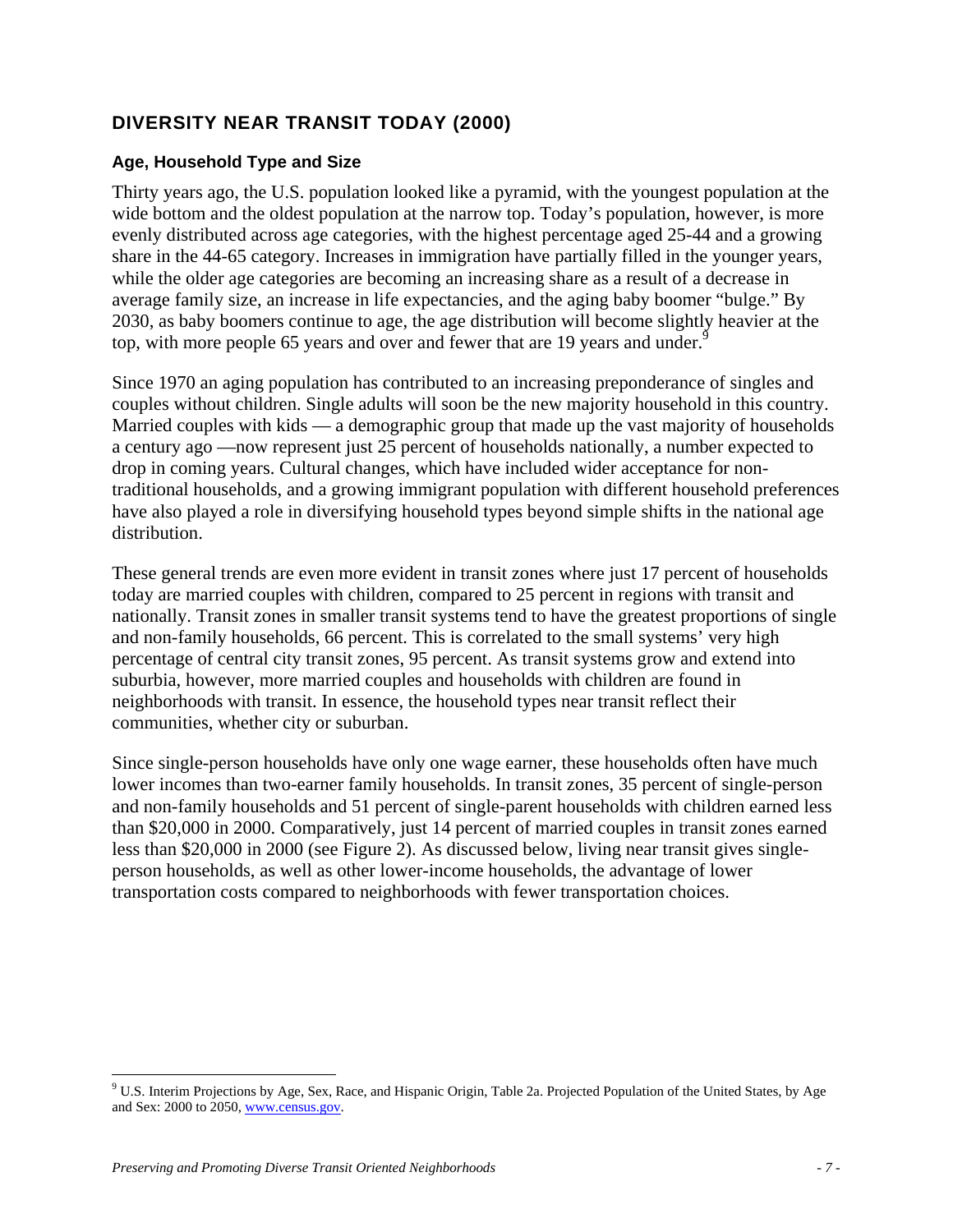

**Figure 2. Household Income by Household Type in Transit Zones and Regions, 2000** 

| <b>Table 3. Household Size by Tenure</b>                        |      |      |  |  |
|-----------------------------------------------------------------|------|------|--|--|
| <b>Average Household Size</b>                                   |      |      |  |  |
| <b>Transit Zones</b><br><b>Transit Regions</b><br><b>Tenure</b> |      |      |  |  |
| Rent                                                            | 2.07 | 2.35 |  |  |

Own 2.50 2.73

Reflecting their large number of single-person and non-family households, transit zone households are also smaller than other households in the regions. This is true among all races, although households in the Hispanic or "other" race categories generally have the largest household sizes than other races, whether renters

or owners. Still, transit zones have a significant number of large households as well. Households of four or more make up 23 percent of all households in transit zones, whereas single-person households make up 35 percent. In the future, it is important to ensure that transit zones are able to continue to shelter this wide range of household types and sizes.

The Los Angeles region is worth noting as a region experiencing an influx of immigrants, particularly from Mexico, Latin America and Central America. The LA region has the largest average household size, 3.0, of all regions with transit. In LA transit zones specifically, however, large household sizes have in part led to overcrowding, especially among renters. A remarkable 40 percent of renter-occupied housing units in transit zones have more than one occupant per room, compared to 24 percent of owned units.<sup>10</sup> By all appearances, housing near transit in LA was built to accommodate smaller households and is not meeting the needs of larger, possibly extended, families. Although Los Angles may be the extreme — only 12 percent of households

 $10$  A common measure for residential overcrowding is having more than one occupant per room. The U.S. Census includes in the definition of a room "living rooms, dining rooms, kitchens, bedrooms, finished recreation rooms, enclosed porches suitable for year-round use, and lodgers' rooms." Nationally, only 6 percent of households are overcrowded.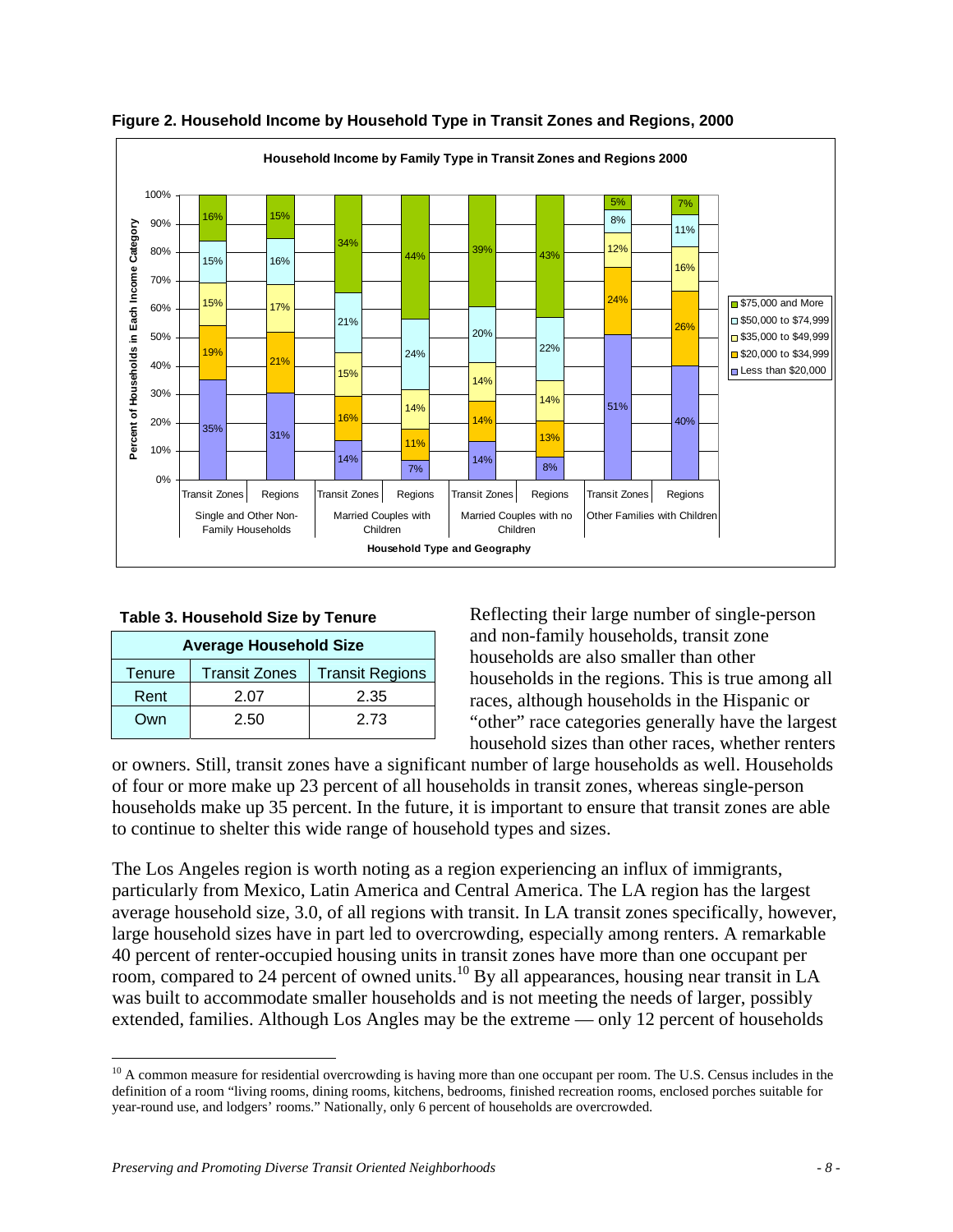in transit zones nationally are overcrowded — it demonstrates the need to develop diverse housing near transit to meet the needs of ever changing demographics.

|                                                                    | <b>Los Angeles Transit Zones</b> |         |       | <b>Los Angeles Region</b> |
|--------------------------------------------------------------------|----------------------------------|---------|-------|---------------------------|
|                                                                    | Rent                             | Own     | Rent  | Own                       |
| Average Household Size All Races                                   | 2.83                             | 3.44    | 2.91  | 3.08                      |
| Average Household Size Hispanic                                    | 3.79                             | 4.79    | 3.96  | 4.42                      |
| Percent of Households Overcrowded                                  | 40%                              | 24%     | 30%   | 11%                       |
| Percent of Units with 1-3 Rooms                                    | 75%                              | 28%     | 47%   | 14%                       |
| Percent of Households Spending<br>30% or more of income on Housing | 48%                              | 46%     | 46%   | 40%                       |
| Median Rent or Owner Costs                                         | \$599                            | \$1,401 | \$730 | \$1,492                   |

**Table 4. Comparison of Household and Housing Characteristics of Los Angeles Transit Zones to the Los Angeles Region** 

#### **Race, Ethnicity and Income**

The immigration patterns that have shaped Los Angeles in past decades are beginning to shape the rest of the nation. The nation's population is becoming increasingly diverse. By 2030, the Asian and Pacific Islander and Hispanic populations are expected to significantly increase, and almost one-third of that growth will be due to immigration. African Americans and Native Americans are expected to maintain a constant share of the population over time, while the share of whites is projected to decrease significantly, from 69 percent to 57 percent. By 2050, almost

#### **Table 5. Race and Ethnicity in Transit Zones and Transit Regions**

| Percent of Population by Race and Ethnicity 2000 |                  |                    |             |  |
|--------------------------------------------------|------------------|--------------------|-------------|--|
|                                                  | Transit<br>Zones | Transit<br>Regions | <b>U.S.</b> |  |
| White                                            | 41%              | 59%                | 69%         |  |
| <b>Black</b>                                     | 23%              | 14%                | 12%         |  |
| Asian and Pacific<br>Islander                    | 8%               | 6%                 | 4%          |  |
| Hispanic / Latino                                | 24%              | 18%                | 13%         |  |
| Other Race                                       | 3%               | 3%                 | 3%          |  |
| % Non-White                                      | 59%              | 41%                | 31%         |  |

half the population is expected to be nonwhite.

Similar to household size trends, shifts in race and ethnicity, as well as immigration, also have relevance for transit and housing near transit. Minorities and immigrants are likely to make up a significant portion of the future demand for housing near transit given that minorities today are a significant share (59 percent) of the population in transit zones and that their share of the total population, as noted above, is on the rise (see Table 5).

While historic settlement patterns are changing — immigrants are increasingly settling in suburban or even rural locations over cities — demographers predict that most immigrants will continue to live in relatively dense locations (including suburbs).<sup>11</sup> Transit zones, as already

<sup>&</sup>lt;sup>11</sup>William Frey, *Diversity Spreads Out: Metropolitan Shifts in Hispanic, Asian, and Black Populations Since 2000. The* Brookings Institution, March 2006.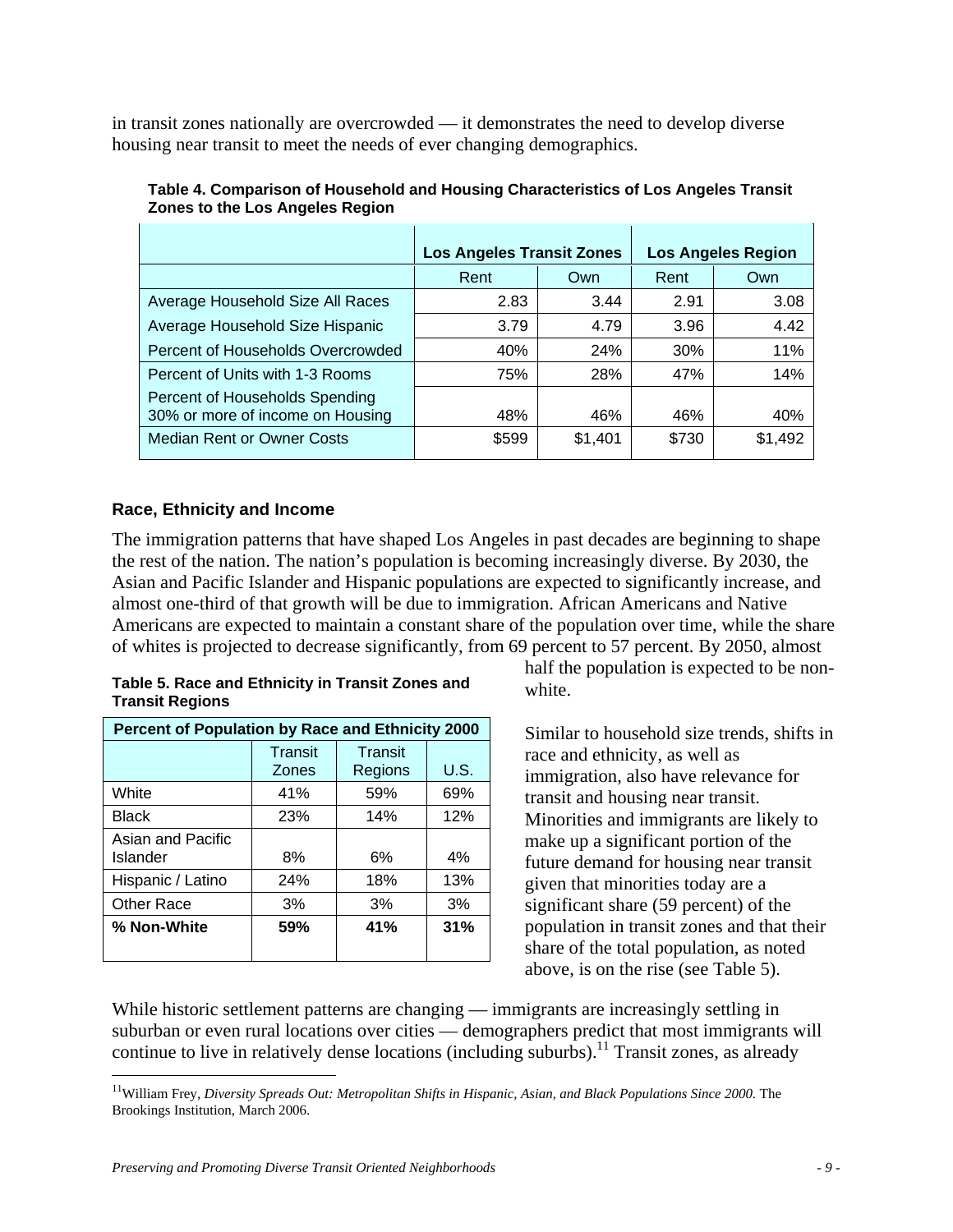noted, tend to have higher densities than their regions, and they have provided valuable services to immigrant communities from coast to coast. It's hard to think of an immigrant community that did not spring up along a transit line — from the Italian North End in Boston to Irish Bridgeport in Chicago to Chinatown in San Francisco.

Because the reality today is that immigrant and minority households continue to have lower incomes, on average, and because these households tend to own fewer cars and to drive less, they tend to have an affinity for transit. African Americans, Asian and Pacific Islanders and Hispanics are all more likely to use public transit or to walk to work than are non-Hispanic whites, 49 percent versus 39 percent. This is despite the fact that minority households have more children than white households, a factor that usually contributes to higher rates of auto ownership and use. For this reason, the future of transit and of neighborhoods near transit have significant equity and civil rights implications.

Income trends too must be considered in the context of transit. Significant income disparities are expected to continue through 2030, absent major federal and state policy changes. Since the early 1980s, the real wages of middle- and lower-income households have failed to keep pace with those in the top 20 percent of earners, with the late-1990s boom only slightly lessening the chasm.12 Meanwhile, trends in household composition, namely the increase in single-person and female-headed households, are expected to produce reduced incomes at the low end of the income scale.

While certain demographic trends will have a countervailing affect — the shift to an older working population, increasing educational levels of heads of households and a decline in unmarried teen pregnancy — absent long periods of full employment, these will only partially offset the growth in income disparity. These trends have significant implications for the economic security of a large portion of U.S. residents.

Transit zones, to the extent that they can reduce transportation costs and thereby increase affordability, can serve as a critical income support for the lower- and moderate-income households who most need this support. In regions and neighborhoods without good transit, lower- and moderate-income households spend a much higher percentage of their incomes on transportation, offsetting any savings that might result from lower priced housing. In places such as the Kansas City metro area, for example, households earning \$20,000 to \$50,000 spend only about 23 percent of their income on housing, but about 33 percent on transportation.<sup>13</sup> Similar shares on housing and transportation also exist in the areas of regions with transit that are outside the transit system's reach. As Kansas City builds its proposed light rail in coming years, and other regions expand existing systems, it is likely that the high transportation costs in these areas will in part be moderated, providing a significant financial benefit to the transit zone residents (see Table 6).

<u>.</u>

<sup>12</sup> Center on Budget and Policy Priorities, *Pulling Apart: A State-by-State Analysis of Income Trends*, 2006.

<sup>&</sup>lt;sup>13</sup> Center for Neighborhood Technology and Virginia Tech. "Housing & Transportation Cost Trade-offs and Burdens of Working Households in 28 Metros". Center for Housing Policy, Washington D.C., forthcoming October 2006.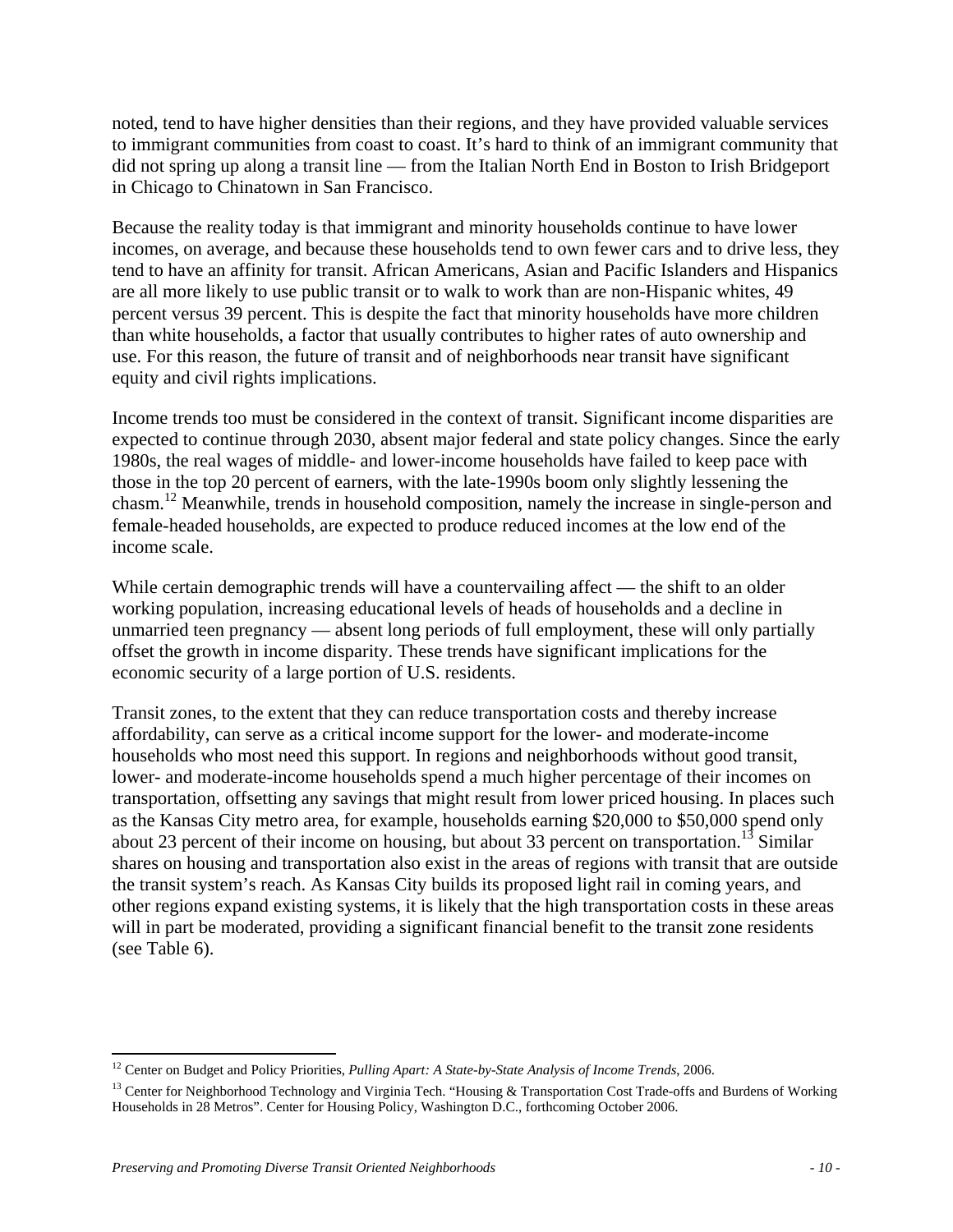| Percent of Households By Annual Household Income |                         |                           |      |  |
|--------------------------------------------------|-------------------------|---------------------------|------|--|
|                                                  | <b>Transit</b><br>Zones | <b>Transit</b><br>Regions | U.S. |  |
| Less than \$20,000                               | 28%                     | 19%                       | 22%  |  |
| \$20,000 to \$34,999                             | 18%                     | 17%                       | 19%  |  |
| \$35,000 to \$49,999                             | 14%                     | 15%                       | 17%  |  |
| \$50,000 to \$74,999                             | 16%                     | 20%                       | 19%  |  |
| \$75,000 and More                                | 23%                     | 29%                       | 23%  |  |

#### **Table 6. Household Income Distribution in Transit Zones Compared to Transit Regions and U.S.**

Today, transit zones house a greater percentage of lower-income households than their regions. The average median household income in transit zones is almost \$35,000, while the average regional median is almost \$47,000. Lower household incomes in transit zones are explained in part by smaller household sizes, but households in transit zones are also objectively less well off economically; transit zones have a poverty rate of 18 percent,

versus 11 percent in their regions.

Despite lower average median incomes near transit, however, there are also a significant number of high-income transit zones. Ten percent of transit zones (322) have a majority of households earning more than \$75,000, most of which (281 of 322) are in regions with extensive transit systems (Boston, Chicago, New York, Philadelphia and the San Francisco Bay Area). System size is associated with median household income in transit zones; the larger the system size, the higher the median household income. This higher median income may be because a higher income is needed to afford the housing near transit, or it may be that the larger system simply captures a greater share of households in the region, including households at all income levels.

In transit zones, rates of homeownership are lower than in the transit regions and correlate with income, just as is true nationally. Only 35 percent of households in transit zones are homeowners, versus 61 percent of households in transit regions. The median value of owneroccupied housing is higher in transit zones than in transit regions, and these home values in transit zones positively correlate with transit system size. Not surprisingly, the highest home values in transit zones are in Boston, Chicago, New York and San Francisco, all regions with extensive systems. Philadelphia, however, which also has an extensive system, is the exception; it has a very low median home value of just \$96,000 in the transit zones<sup>14</sup>.

Higher home values in transit zones could have many explanations beyond transit system size. First there is supply. Homeownership opportunities near transit is limited to fewer households than homeownership in the transit regions overall. Second, in some cases, much higher home values near transit are a result of gentrification as urban areas, downtowns and transit neighborhoods are increasingly sought out. Home appreciation has many benefits, but rapid price escalation and the inability of most households to afford a home is a problem since homeownership is the primary asset of most households and assets are essential to long-term financial security. Regions with growing transit systems have the opportunity to start working proactively for greater homeownership affordability while they plan additional stations and lines.

 $<sup>14</sup>$  The cause of the lower median home values in the Philadelphia aggregate of the transit zones was beyond the scope of this</sup> study. The values may be reflective of the region's overall housing market, the location of the transit stations, or other factors not explored here.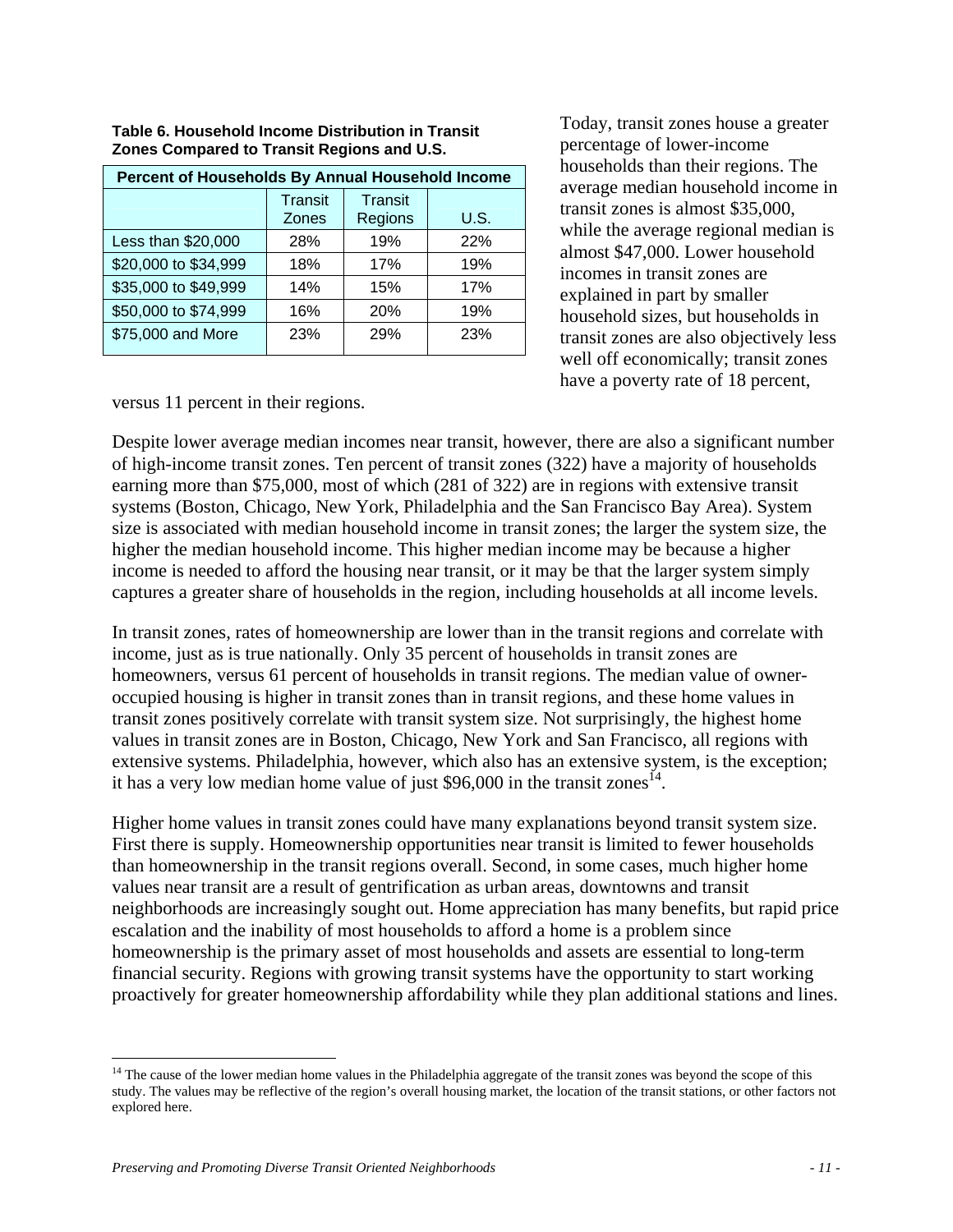Home values, of course, are just one indicator of the economic situation of households and communities. Affordability is another. In 2000, a greater percentage of households in transit zones spent more than 30 percent of their income on housing than did households in transit regions, 41 percent versus 36 percent. When housing tenure is taken into account, the picture changes slightly. Virtually the same portion of renters spend more than 35 percent of income on housing (42.5 percent) whether or not they live in a transit zone, but owners in transit zones are more housing-burdened than their cohort in the transit regions by 4 percentage points. Thirty-five percent of owner households in the transit zones spend more than 30 percent of income on housing versus 31 percent in the regions. However, as households in transit zones tend to own fewer cars than households in the regions, it is likely that the higher percent of income spent on housing is offset by lower transportation costs.<sup>15</sup> The chart below shows these differences.



#### **Figure 3. 2000 Housing Affordability by Tenure in the Transit Zones and Transit Regions**

### **Characteristics of Existing Housing Supply**

 $\overline{a}$ 

While a mix of housing types — by size, tenure, age and value — exists near transit, there are some notable trends. Rental units are more common than owner-occupied units, and units in multi-family buildings are more common than single-family homes. Units in buildings of 20 or more units make up 36 percent of all housing units in transit zones, compared to 10 percent in

<sup>&</sup>lt;sup>15</sup> Center for Transit-Oriented Development and Center for Neighborhood Technology. "The Affordability Index: A New Tool for Measuring the True Affordability of a Housing Choice", Brookings Institution Metropolitan Policy Program Urban Markets Initiative, Market Innovation Brief, January 27, 2006, available online at http://www.brookings.edu/metro/umi/pubs/20060127\_affindex.htm.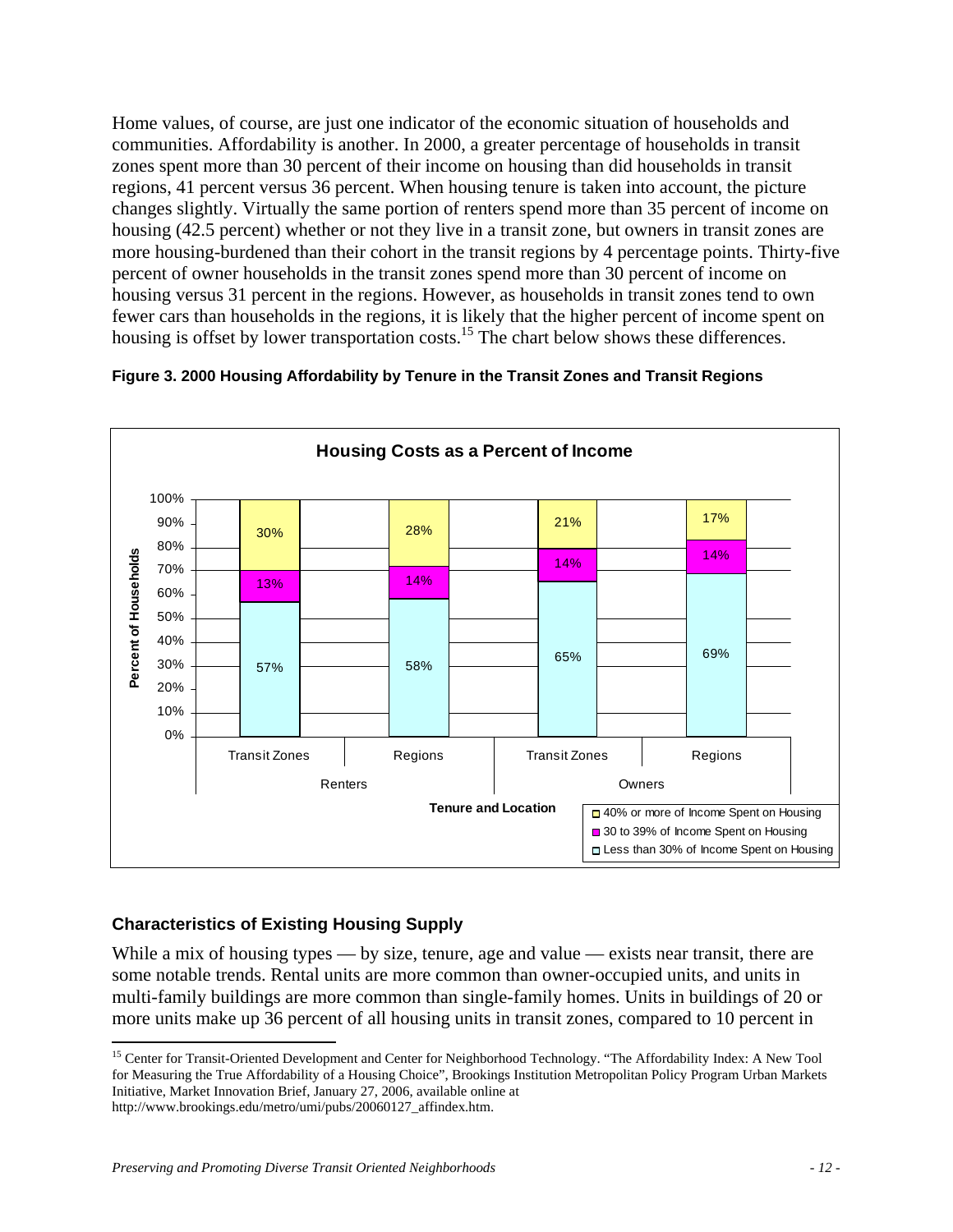transit regions. Single-family homes only make up 18 percent of the housing stock in transit zones, compared to 51 percent in transit regions. The following table details these characteristics by system size.

| <b>Characteristics of Existing Housing in Transit Zones (2000)</b> |                  |           |           |           |  |
|--------------------------------------------------------------------|------------------|-----------|-----------|-----------|--|
| <b>System Size</b>                                                 | <b>Extensive</b> | Large     | Medium    | Small     |  |
| <b>Percent Rental</b>                                              | 56%              | 62%       | 55%       | 60%       |  |
| Single Family<br>Homes                                             | 16%              | 23%       | 32%       | 25%       |  |
| Homes in<br>Buildings of 20<br><b>Units or More</b>                | 37%              | 37%       | 26%       | 25%       |  |
| Portion of<br><b>Owned Homes</b><br>with $1-3$<br>Rooms            | 14%              | 18%       | 11%       | 14%       |  |
| Portion of<br>Rented<br>Homes with 1-<br>3 Rooms                   | 53%              | 68%       | 53%       | 55%       |  |
| <b>Median Home</b><br>Age                                          | 1949             | 1960      | 1959      | 1952      |  |
| <b>Homes Built</b><br>1990-2000                                    | 4%               | 9%        | 9%        | 4%        |  |
| <b>Homes Built</b><br>1940-1950                                    | 54%              | 34%       | 35%       | 59%       |  |
| <b>Median Gross</b><br>Rent                                        | \$752            | \$661     | \$585     | \$454     |  |
| Median Value,<br>Owner<br>Occupied                                 | \$245,070        | \$175,783 | \$132,021 | \$119,616 |  |
| <b>Median Owner</b><br>Costs / Month                               | \$1,603          | \$1,363   | \$1,160   | \$1,073   |  |
| <b>Vacant Homes</b>                                                | 6%               | 7%        | 10%       | 15%       |  |

**Table 7. Housing Characteristics in Transit Zones (2000)** 

While transit zones had higher home values in 2000 than their regions, median rents actually were lower in transit zones than in the regions by about \$60 per month. This may be due to the greater percentage of units in multi-family buildings in transit zones as already noted — as well as the proportion of smaller units. Just over half the rental units in transit zones are studios or one-bedroom units, 55 percent, compared to 45 percent in the regions.

The housing stock overall in transit zones, both owneroccupied and rental, is aging, with less new development than in the regions. While only 5 percent of homes in the transit zones were built from 1990 to 2000, 15 percent of homes in the transit regions were built during this decade. In some cases, this may indicate that housing in

transit zones is already built-out, but in others it may be the result of the difficulty of developing housing near transit or a slow market response to changing trends prior to the 2000 Census. Since 2000, there has been substantial development in many transit zones. In Evanston, Illinois, a suburb of Chicago, an additional 2,000 units have been constructed near the community's transit stations. In Palatine another Chicago suburb, 1,400 units have been built near a commuter rail station and hundreds of units have been built in Minneapolis near the new Hiawatha Line stations. There are similar examples from across the country, including new housing along the new light rail line in Hudson-Bergen, New Jersey; however, this study wasn't able to track this post 2000 data across all regions.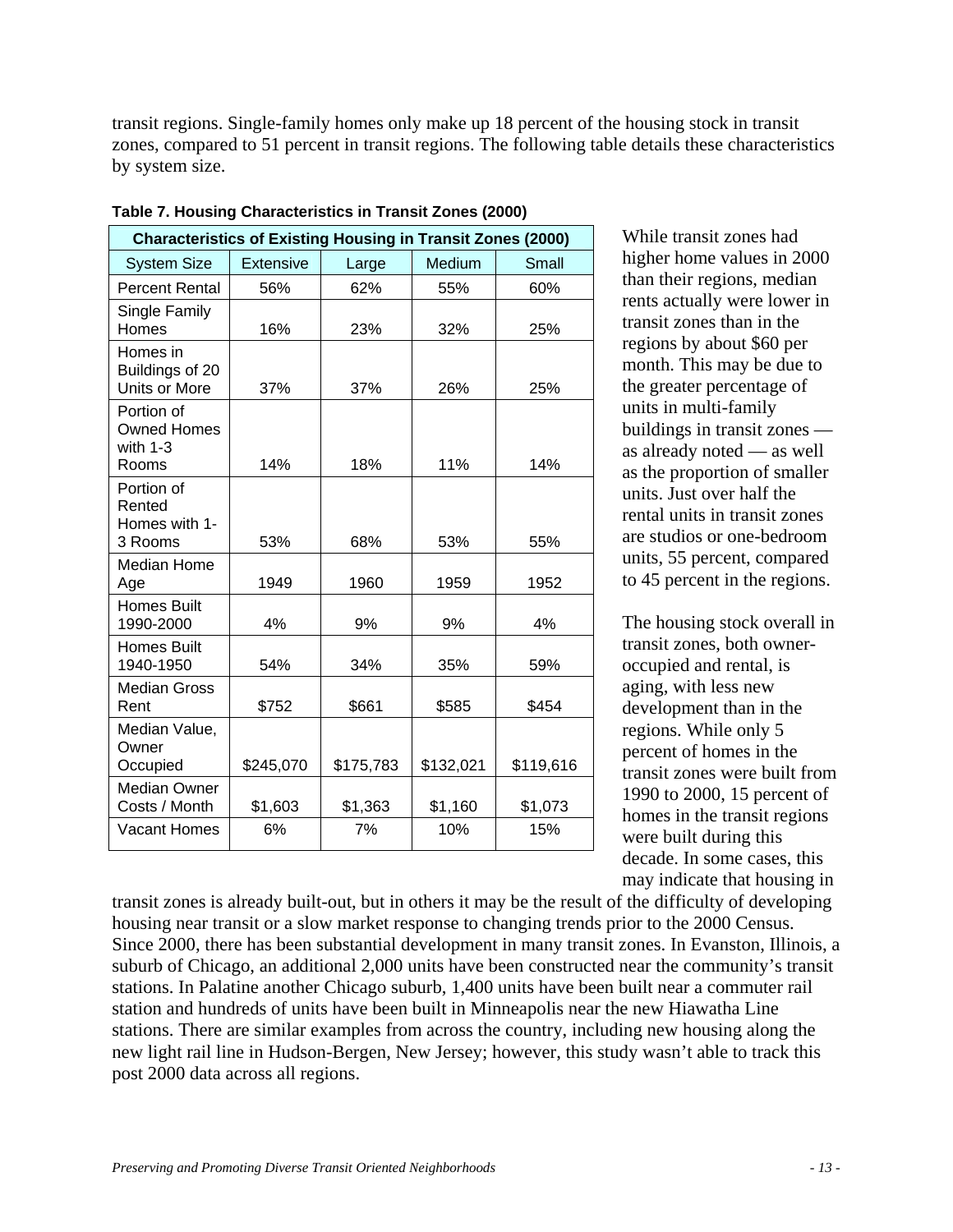#### **Household Diversity near Transit Today**

This study's objective has not only been to get a snapshot of the race and income characteristics of transit zones today, but to measure the level of diversity within transit zones. We wanted to know whether within the neighborhoods that comprised transit zones there was a mix of incomes and races, or whether transit zone neighborhoods were segregated by race, income, or race and income like many U.S neighborhoods.<sup>16</sup> If we found that transit zone neighborhoods were more diverse than their regions, it would indicate that transit zones offer not only the potential for affordability, opportunity and convenience, but also the potential for different groups to live and work alongside each other and learn to understand and appreciate each other's backgrounds, cultures, lifestyles and situations.

While this report does not fully explore the causes and circumstances that led to this high rate of diversity near transit, one could surmise that the wide range of amenities that cluster around transit stations, in addition to transit itself, is sufficiently attractive to certain segments of the housing market across all incomes to suggest that mixed income strategies will work on a market basis, not merely as "social engineering"<sup>17</sup>.

Why even consider diversity? In ecology, strong biodiversity is understood to bring stability to ecosystems. A neighborhood can be seen as a human ecosystem that similarly benefits from high levels of diversity.<sup>18</sup> As Jane Jacobs and other urban observers have noted, neighborhoods are more sustainable when there is a diversity of people moving about at different times throughout the day, supporting a diverse retail base, and contributing different resources to the community. Additionally, as our nation becomes more diverse, our workplaces and schools do to. Households that live in diverse neighborhoods will likely be more comfortable when they encounter diversity elsewhere. Neighborhood diversity can be measured in many ways, including the race, income, age, household type and physical ability of residents. The measures used for diversity in this study focus on race and income specifically, but all types of diversity are important for sustainable neighborhoods, including diversity in household size and type, the focus in the first CTOD market study.

The general demographic changes noted earlier are already having specific spatial impacts, increasingly redesigning urban America to create more mixed-race neighborhoods. The 2000 Census revealed that, in the 10 largest metropolitan areas, predominantly white neighborhoods fell by 30 percent from 1990, and that nine of these regions experienced an increase in the number of neighborhoods that could be classified as "mixed-race." Over the decade, whites and African Americans became less likely, and Hispanics, Asians, and Pacific Islanders more likely,

 $\overline{a}$ 16 Squires, Gregory D. 2002. "Urban Sprawl and Uneven Development of Metropolitan America." In *Urban Sprawl: Causes, Consequences and Policy Responses*, edited by Gregory D. Squires, pp. 1-22. Washington: Urban Institute; and Gregory D. Squires and Charles E. Kubrin. *Privileged Places: Race, Uneven Development and Geography of Opportunity in Urban America".* Urban Studies, Vol. 42, No. 1, 47-68. January 2005.

 $17$  This is similar to George Galster's finding in a study of mixed-income neighborhoods in the 100 largest metros from 1970-2000 for the Ford Foundation in 2005. That is, mixed-income neighborhoods are mostly produced by market forces, not intention.

<sup>&</sup>lt;sup>18</sup> Urban theorists, researchers, and designers have made this comparison. Andres Duany built upon this research in the development of the The Transect.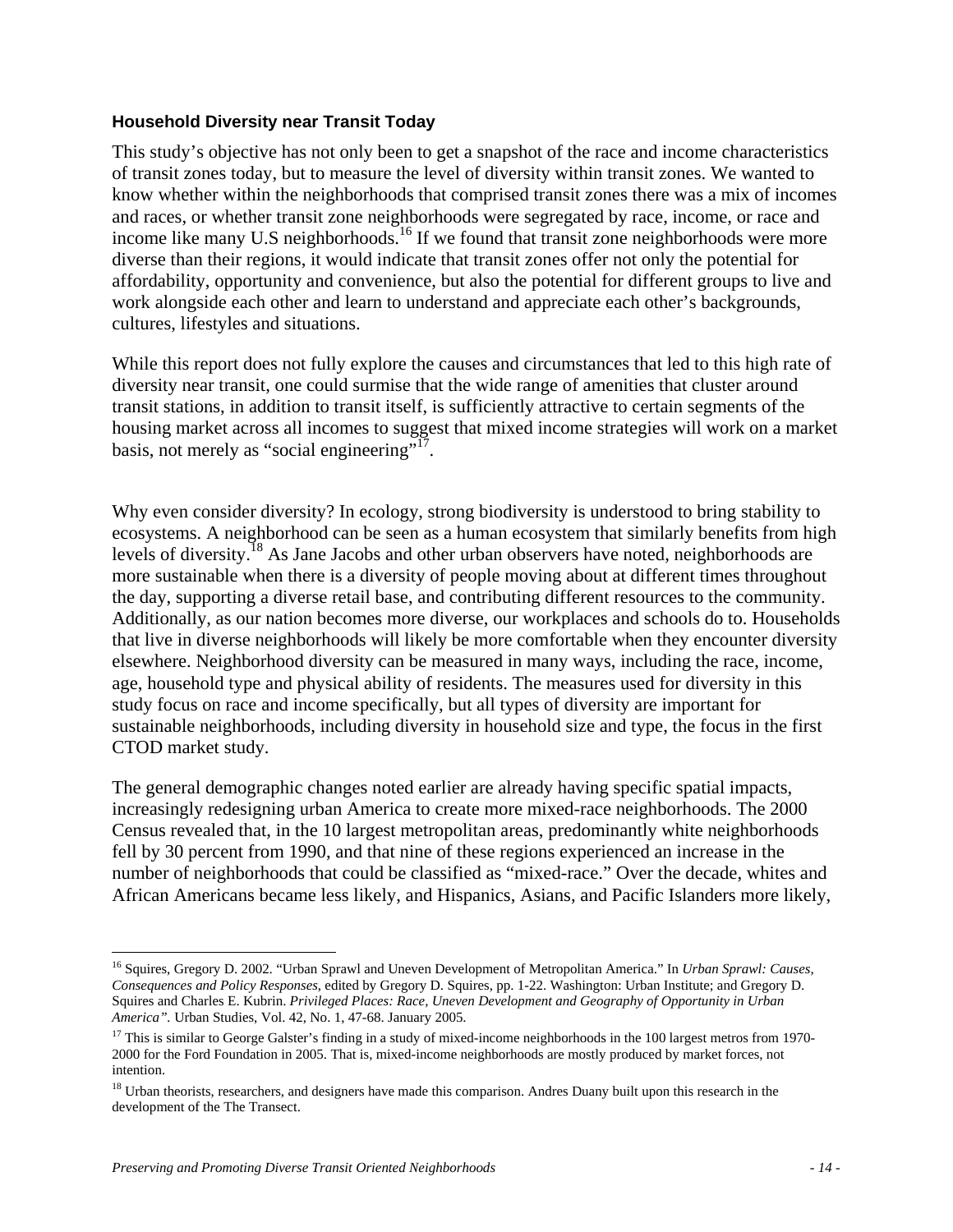to live in neighborhoods in which their group predominated, respectively.<sup>19</sup> As we will show, neighborhoods near transit are on the leading edge of this trend towards diversity.

We looked at racial and income diversity in two different ways:

- First, we measured the diversity of all the transit zones in a given transit system by aggregating the population of all the zones and comparing it to the diversity of the region as a whole.
- Second, we measured the diversity within each individual transit zone and compared this to the diversity of the average central city or suburban census tract in the transit region. This comparison is an approximation for comparing transit zone neighborhoods with non-transit zone neighborhoods. In this method, central city transit zones were compared to the average of census tracts in the corresponding central city and suburban transit zones were compared to the average census tract in the corresponding suburban communities.

| <b>Existing Transit Zones and Percent Central City by System Size</b> |                                        |                                  |                                         |                                    |                                     |       |
|-----------------------------------------------------------------------|----------------------------------------|----------------------------------|-----------------------------------------|------------------------------------|-------------------------------------|-------|
| <b>System Size</b>                                                    | Extensive<br>(201 or more<br>stations) | Large<br>$(70-200)$<br>stations) | <b>Medium</b><br>$(25-69)$<br>stations) | Small<br>(24 or fewer<br>stations) | Small<br><b>Built After</b><br>2000 | Total |
| <b>Count of Transit</b><br><b>Zones</b>                               | 2.300                                  | 348                              | 492                                     | 112                                | 97                                  | 3,349 |
| Percent of<br>Transit Zones in<br>a Central City                      | 56%                                    | 45%                              | 54%                                     | 95%                                | 70%                                 | 56%   |

#### **Table 8. Count and Percent of Transit Zones in Central Cities by System Size**

To measure diversity, we used a method known as the "Entropy Index."<sup>20</sup> The Entropy Index scores diversity on a scale from 0 to1, where a value of 0 is homogeneous (all the same) and a value of 1 is heterogeneous (completely mixed). We applied the Entropy Index region by region, which allowed us to create a unique measure of diversity for each region, rather than comparing the diversity of households near transit in each region to a national standard. (For more information on the Entropy Index, see Appendix A: Methods.)

 $\overline{a}$ 

**Table 9. Comparison of Race and Income Diversity in Transit Systems, Regions and U.S.** 

| <b>Race and Income Diversity Index</b> |         |         |  |  |
|----------------------------------------|---------|---------|--|--|
| Income<br>Race                         |         |         |  |  |
|                                        | Entropy | Entropy |  |  |
|                                        | Index   | Index   |  |  |
| <b>Transit Systems</b>                 | 0.850   | 0.981   |  |  |
| <b>Transit Regions</b>                 | 0.728   | 0.982   |  |  |
| U.S.                                   | 0.613   | 0.996   |  |  |

<sup>&</sup>lt;sup>19</sup> Fasenfest, David, Jason Booza, and Kurt Metgzer. "Living Together: A New Look at Racial and Ethnic Integration in Metropolitan Neighborhoods, 1990-2000". Brookings Institution Center or Urban and Metropolitan Policy. April 2004

<sup>&</sup>lt;sup>20</sup> Modarres, Ali. (2004). "Neighborhood Integration: Temporality and Social Fracture," Journal of Urban Affairs 26 (3): 351-378. and Juan Onésimo Sandoval, Hans P. Johnson, and Sonya M. Tafoya. "Who's Your Neighbor: Residential Segregation and Diversity in California." California Counts. Public Policy Institute of California. Vol.4, No. 1. August 2002. http://urbanpolicy.berkeley.edu/pdf/census2000/sandoval.pdf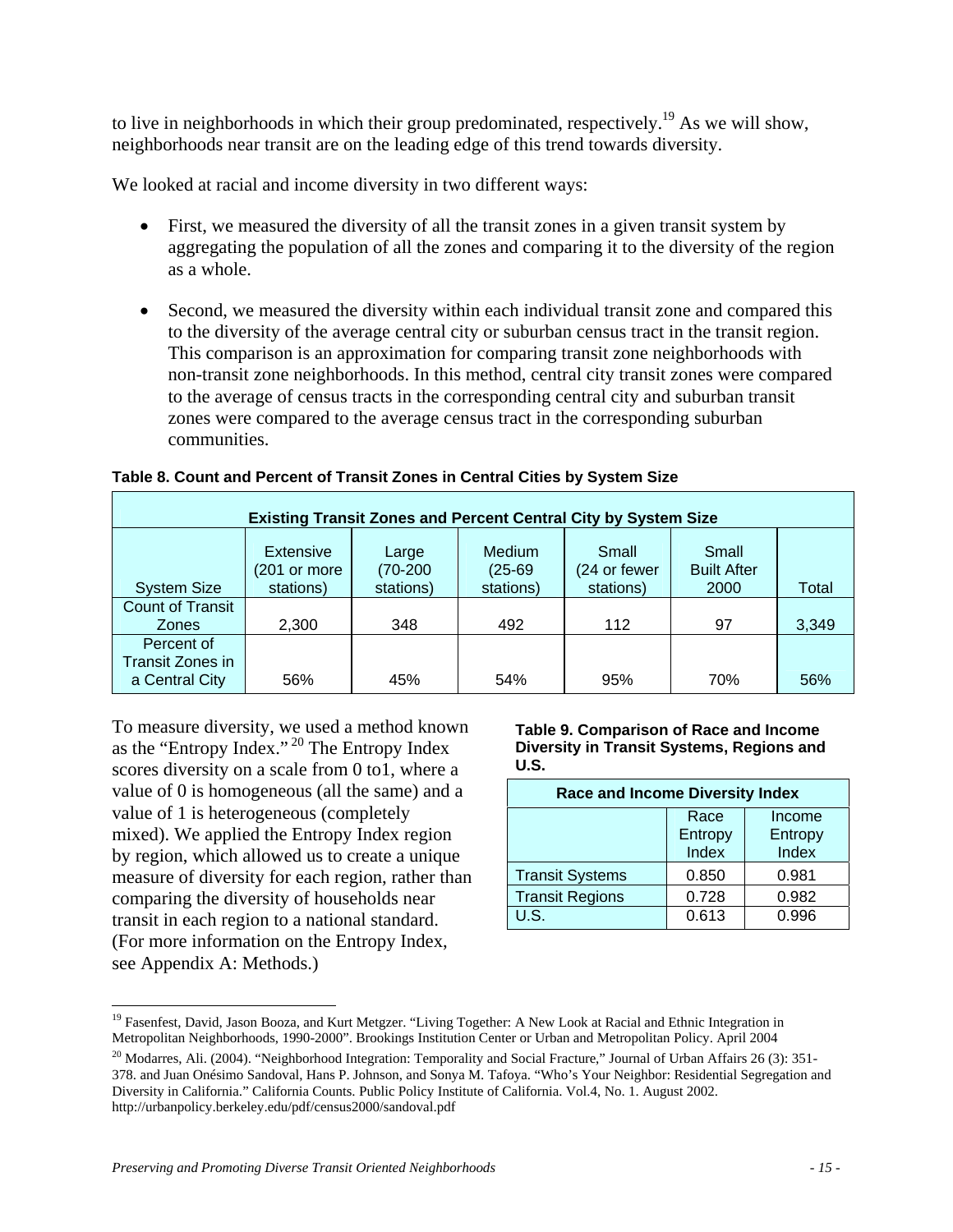#### *Diversity of Households by Transit System*

Overall, when we compare all households living near transit in 2000 with all households living in transit regions, we find the population living near transit to have greater racial diversity and nearly equal income diversity (see Table 8).

When we study transit systems region by region, we find slightly different diversity results. Just over a quarter of transit regions (7 of 25) have more income diversity in transit zones than their respective regions (see Table 9).<sup>21</sup> This is because households near transit tend to have lower incomes than households in the given region overall and therefore less income diversity. These lower incomes are, in part, a result of smaller household sizes and higher rates of poverty, both mentioned previously.<sup>22</sup> Transit zones in regions with extensive transit systems are most likely to be income-diverse as compared to their regions. This correlates with higher median incomes, lower poverty rates and larger households that characterize extensive systems, as compared with smaller transit systems.

Transit zones are more racially diverse than their regions in 22 of the 25 regions with transit in 2000, i.e., the zones have a greater and more equal mix of households of various races than their metro areas. The 3 transit systems that are less racially *diverse* than their regions actually have higher minority populations than their regions: Los Angeles, Miami and New Orleans. Just 18 percent of households in Los Angeles transit zones are white non-Hispanic, compared to 38 percent of households in the Los Angeles region. Similarly, Miami's transit zones are 23 percent white non-Hispanic, while the Miami region is 44 percent white non-Hispanic.<sup>23</sup> It is somewhat counter-intuitive to many people's standard understanding of racial diversity to call a more nonwhite area less diverse, especially when compared to the U.S. population as a whole, these places are very diverse. When measured against their regions, however, these transit zones are more racially homogeneous.

 $21$  Transit systems that were built after the 2000 U.S. Census are not studied here, as the impact of transit on the diversity of neighborhoods at those newer transit stations could not yet be measured.

 $22$  It is important to keep in mind that the U.S. Census does adjust for household size when measuring poverty, so poverty cannot be entirely written off as a function of household size

 $^{23}$  The proportions of minorities were nearly equal in the New Orleans transit zones and region in 2000.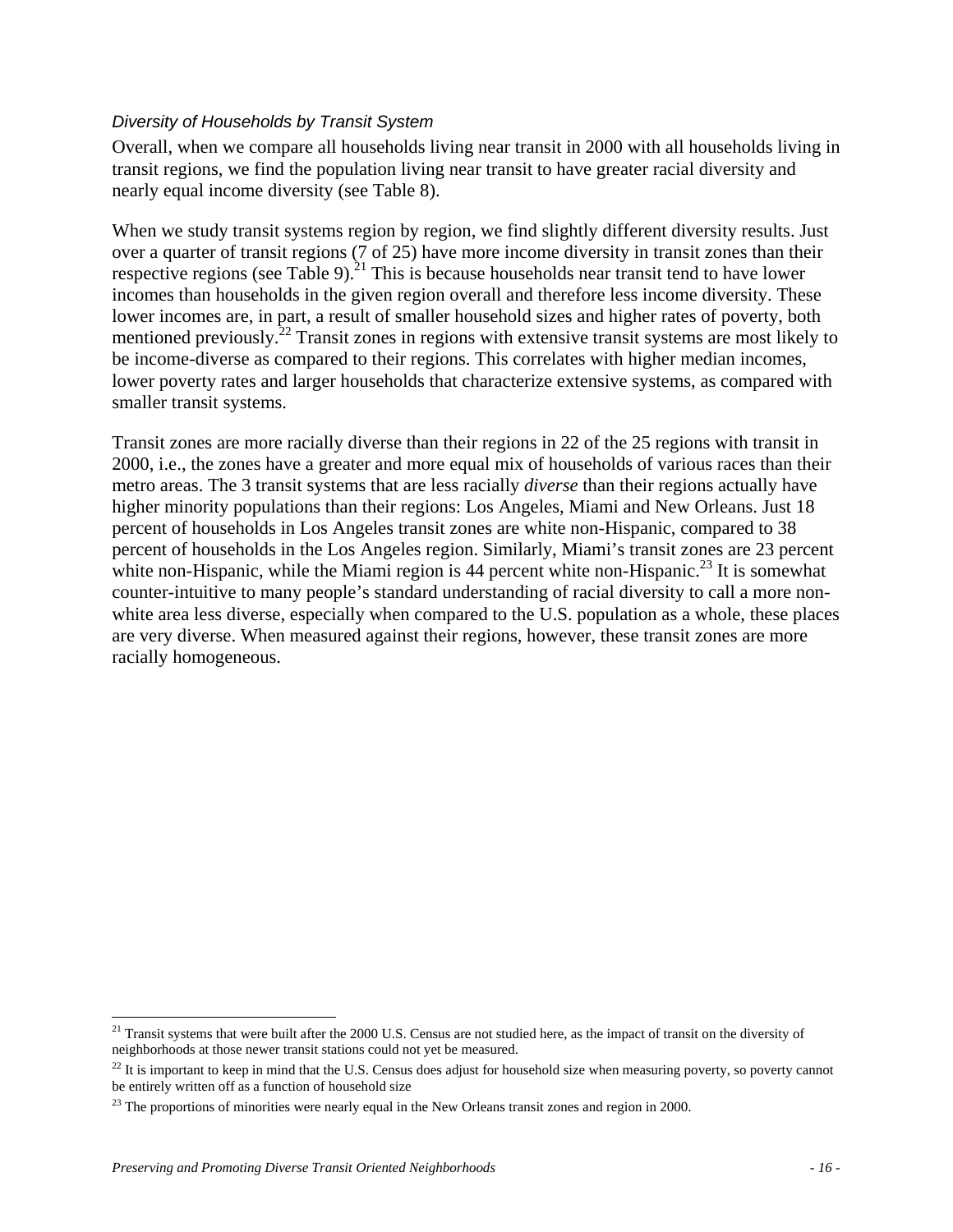|                       |                        | <b>Race Entropy</b><br>Index |        | <b>Income Entropy</b><br>Index |        | Race in<br>Transit                            | Income in Transit                             |
|-----------------------|------------------------|------------------------------|--------|--------------------------------|--------|-----------------------------------------------|-----------------------------------------------|
| System<br><b>Size</b> | <b>Transit Region</b>  | Transit<br>System            | Region | <b>Transit</b><br>System       | Region | <b>System More</b><br>Diverse than<br>Region? | <b>System More</b><br>Diverse than<br>Region? |
| <b>Extensive</b>      | Boston                 | 0.688                        | 0.463  | 0.981                          | 0.972  | <b>YES</b>                                    | <b>YES</b>                                    |
|                       | Chicago                | 0.788                        | 0.710  | 0.989                          | 0.975  | <b>YES</b>                                    | <b>YES</b>                                    |
|                       | <b>New York</b>        | 0.867                        | 0.750  | 0.978                          | 0.968  | <b>YES</b>                                    | <b>YES</b>                                    |
|                       | Philadelphia           | 0.685                        | 0.552  | 0.977                          | 0.987  | <b>YES</b>                                    | <b>NO</b>                                     |
|                       | San Francisco Bay Area | 0.849                        | 0.824  | 0.966                          | 0.918  | <b>YES</b>                                    | <b>YES</b>                                    |
| Large                 | Los Angeles            | 0.743                        | 0.792  | 0.931                          | 0.988  | <b>NO</b>                                     | <b>NO</b>                                     |
|                       | Portland               | 0.591                        | 0.447  | 0.977                          | 0.993  | <b>YES</b>                                    | <b>NO</b>                                     |
|                       | Washington             | 0.777                        | 0.727  | 0.982                          | 0.924  | <b>YES</b>                                    | <b>YES</b>                                    |
|                       | Atlanta                | 0.673                        | 0.638  | 0.971                          | 0.976  | <b>YES</b>                                    | <b>NO</b>                                     |
|                       | <b>Baltimore</b>       | 0.553                        | 0.545  | 0.945                          | 0.983  | <b>YES</b>                                    | <b>NO</b>                                     |
|                       | Cleveland              | 0.640                        | 0.474  | 0.941                          | 0.997  | <b>YES</b>                                    | <b>NO</b>                                     |
|                       | <b>Dallas</b>          | 0.788                        | 0.691  | 0.993                          | 0.989  | <b>YES</b>                                    | <b>YES</b>                                    |
| <b>Medium</b>         | Miami                  | 0.737                        | 0.741  | 0.925                          | 0.994  | <b>NO</b>                                     | NO.                                           |
|                       | Pittsburgh             | 0.307                        | 0.274  | 0.994                          | 0.992  | <b>YES</b>                                    | <b>YES</b>                                    |
|                       | Sacramento             | 0.777                        | 0.697  | 0.979                          | 0.992  | <b>YES</b>                                    | <b>NO</b>                                     |
|                       | San Diego              | 0.755                        | 0.736  | 0.976                          | 0.989  | <b>YES</b>                                    | <b>NO</b>                                     |
|                       | Seattle                | 0.651                        | 0.541  | 0.937                          | 0.980  | <b>YES</b>                                    | <b>NO</b>                                     |
|                       | St. Louis              | 0.582                        | 0.432  | 0.920                          | 0.996  | <b>YES</b>                                    | <b>NO</b>                                     |
|                       | <b>Buffalo</b>         | 0.639                        | 0.396  | 0.899                          | 0.993  | <b>YES</b>                                    | <b>NO</b>                                     |
| <b>Small</b>          | Denver                 | 0.722                        | 0.551  | 0.951                          | 0.977  | <b>YES</b>                                    | <b>NO</b>                                     |
|                       | Galveston              | 0.799                        | 0.645  | 0.898                          | 0.990  | <b>YES</b>                                    | <b>NO</b>                                     |
|                       | Jacksonville           | 0.583                        | 0.540  | 0.758                          | 0.999  | <b>YES</b>                                    | <b>NO</b>                                     |
|                       | Memphis                | 0.684                        | 0.563  | 0.797                          | 0.995  | <b>YES</b>                                    | <b>NO</b>                                     |
|                       | New Orleans            | 0.603                        | 0.612  | 0.942                          | 0.983  | <b>NO</b>                                     | <b>NO</b>                                     |
|                       | Syracuse               | 0.735                        | 0.321  | 0.727                          | 0.996  | <b>YES</b>                                    | <b>NO</b>                                     |

**Table 10. Comparison of Race and Income Diversity of Transit Systems to Transit Regions** 

### *Diversity of Households by Transit Zone*

Recognizing that it is a lofty standard to measure the diversity of the population within one-half mile of transit against all the diversity within an entire transit region, we also looked at each individual transit zone and compared it to a similar geography — another census tract of the same urban form in the same region, either central city or suburban. The results were quite striking. Of the 3,252 transit zones that existed at the time of the 2000 U.S. Census, 86 percent were more diverse by race, income or both race and income than the average of comparison (central city or suburban) census tracts in the region. Of these 86 percent, 48 percent (1,539) were more diverse for *both* race **and** income (See Figure 4).

This greater diversity exists in both central city and suburban transit zones, countering typical assumptions about the spatial distribution of diversity and suggesting that the low transportation costs and increased accessibility that transit offers supports diversity in both urban and suburban contexts. There is one important distinction in the diversity we found, however, between central city and suburban transit zones. A greater proportion of central city transit zones are more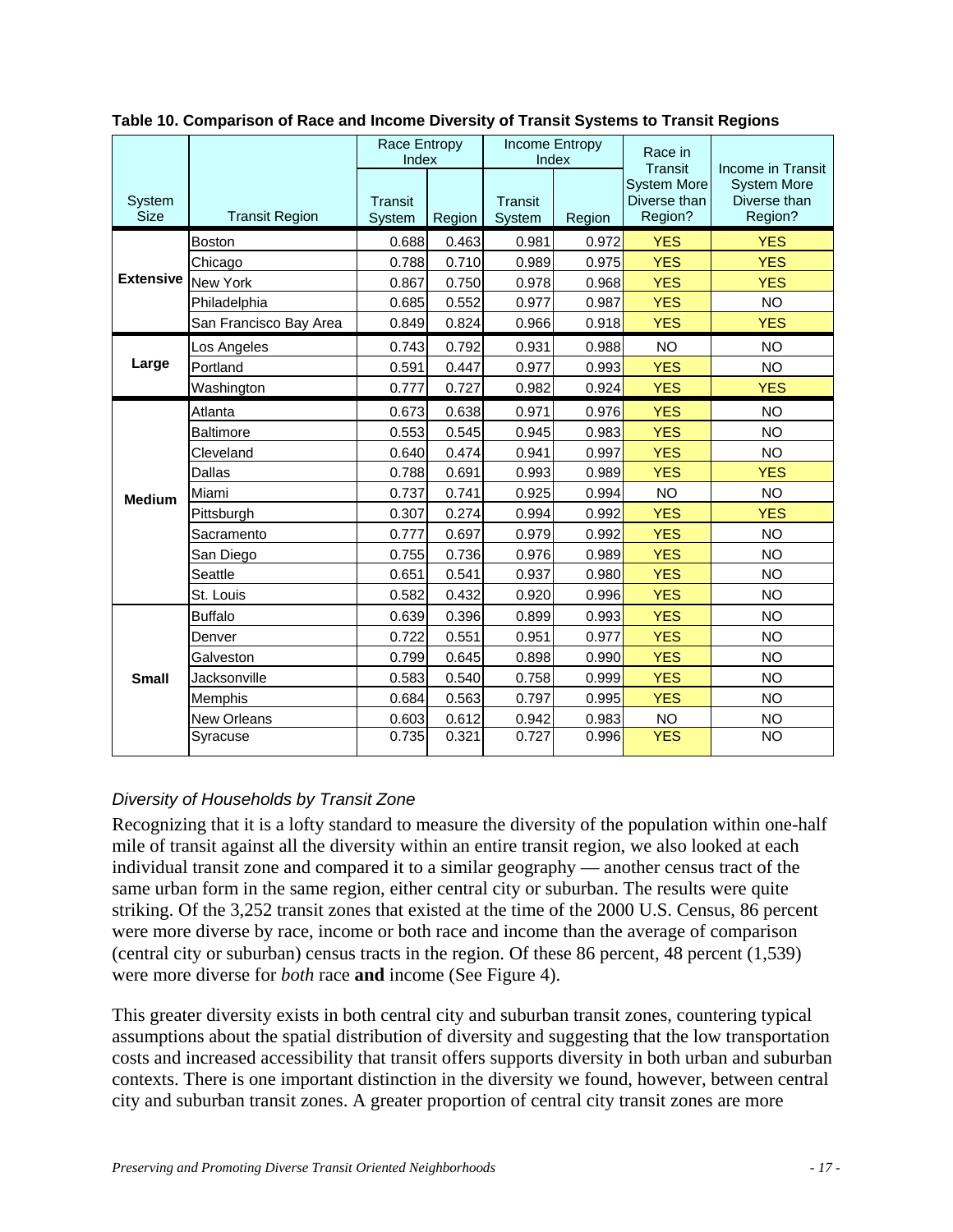racially diverse than an average central city census tract, while a greater proportion of suburban transit zones are more income diverse than an average suburban census tract (see Figure 4).



**Figure 4. Comparison of Race and Income Diversity of Central City and Suburban Transit Zones to Central City and Suburban Census Tracts** 

Diverse transit zones are found not only in both cities and suburbs, but also in all transit systems to varying degrees. (See Table 10) Among the small systems of Buffalo, Denver, Memphis, New Orleans and Syracuse, all transit zones have some diversity, whether race, income or both. Not surprisingly, non-diverse transit zones tend to be those at the extremes — very low income or very high income, very white or very non-white. In nearly half (201) of the 449 transit zones that are not diverse by our measure, a majority of the residents are white and a majority of the households earn \$75,000 or more. Most (172 of 201) of these non-diverse transit zones are in the suburbs. A smaller portion of the 449 non-diverse transit zones are majority non-white (74). Nearly all of these are in central cities (71) with the majority of households earning less than \$20,000.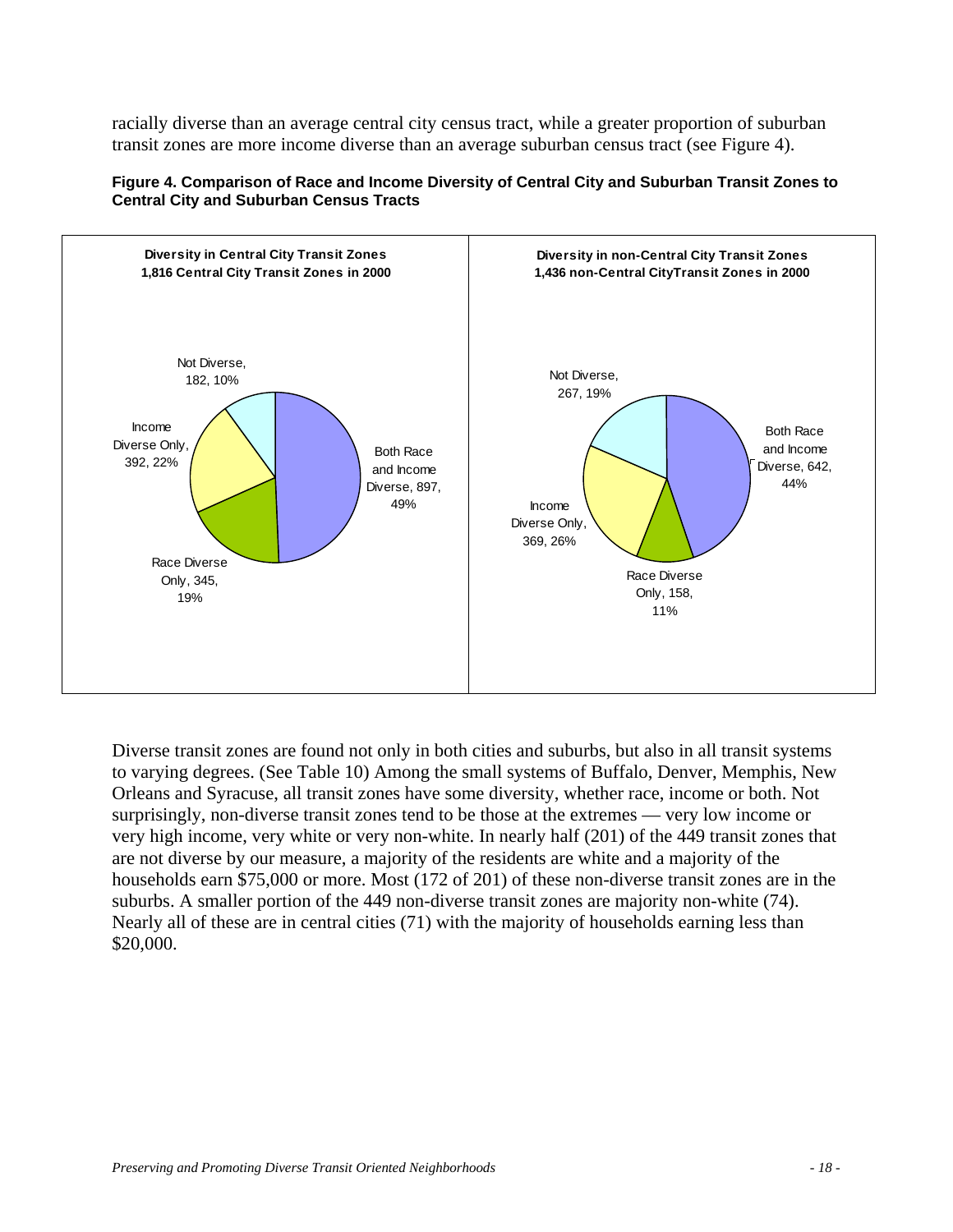| Table 11. Transit Zones compared to Neighborhood Race and Income Diversity by Transit System |  |
|----------------------------------------------------------------------------------------------|--|
| <b>Size and Region</b>                                                                       |  |

| System<br>Size | Region                 | Total<br><b>Transit</b><br>Zones | Race<br><b>Diverse</b><br>Zones | Income<br><b>Diverse</b><br>Zones | <b>Both Race</b><br>and<br>Income<br><b>Diverse</b> | <b>Not</b><br><b>Diverse</b> | Percent of<br><b>Transit Zones</b><br>with Race<br>and/or Income<br><b>Diversity</b> |
|----------------|------------------------|----------------------------------|---------------------------------|-----------------------------------|-----------------------------------------------------|------------------------------|--------------------------------------------------------------------------------------|
| Extensive      | <b>Boston</b>          | 288                              | 42                              | 81                                | 120                                                 | 45                           | 84%                                                                                  |
| Extensive      | Chicago                | 401                              | 35                              | 103                               | 201                                                 | 62                           | 85%                                                                                  |
| Extensive      | New York               | 955                              | 107                             | 192                               | 496                                                 | 160                          | 83%                                                                                  |
| Extensive      | Philadelphia           | 370                              | 27                              | 115                               | 171                                                 | 57                           | 85%                                                                                  |
| Extensive      | San Francisco Bay Area | 286                              | 48                              | 90                                | 127                                                 | 21                           | 93%                                                                                  |
| Large          | Los Angeles            | 113                              | 25                              | 30                                | 42                                                  | 16                           | 86%                                                                                  |
| Large          | Portland               | 108                              | 40                              | 9                                 | 39                                                  | 20                           | 81%                                                                                  |
| Large          | Washington             | 127                              | 17                              | 21                                | 78                                                  | 11                           | 91%                                                                                  |
| Medium         | Atlanta                | 38                               | 5                               | $\overline{2}$                    | 26                                                  | 5                            | 87%                                                                                  |
| Medium         | <b>Baltimore</b>       | 61                               | 13                              | 14                                | 23                                                  | 11                           | 82%                                                                                  |
| Medium         | Cleveland              | 49                               | 14                              | 3                                 | 27                                                  | 5                            | 90%                                                                                  |
| Medium         | Dallas                 | 48                               | 3                               | 9                                 | 30                                                  | 6                            | 88%                                                                                  |
| Medium         | Miami                  | 60                               | 22                              | 5                                 | 27                                                  | 6                            | 90%                                                                                  |
| Medium         | Pittsburgh             | 68                               | 5                               | 38                                | 21                                                  | 4                            | 94%                                                                                  |
| Medium         | Sacramento             | 55                               | 20                              | 16                                | 14                                                  | 5                            | 91%                                                                                  |
| Medium         | San Diego              | 56                               | 13                              | 13                                | 23                                                  | $\overline{7}$               | 88%                                                                                  |
| Medium         | Seattle                | 29                               | 13                              | $\overline{7}$                    | $\overline{7}$                                      | 2                            | 93%                                                                                  |
| Medium         | St. Louis              | 28                               | 6                               | $\mathbf 0$                       | 18                                                  | $\overline{\mathbf{4}}$      | 86%                                                                                  |
| Small          | <b>Buffalo</b>         | 16                               | 10                              | 0                                 | 6                                                   | $\mathbf 0$                  | 100%                                                                                 |
| Small          | Denver                 | 24                               | 15                              | 5                                 | 4                                                   | 0                            | 100%                                                                                 |
| Small          | Galveston              | 15                               | 6                               | 0                                 | 8                                                   | $\mathbf{1}$                 | 93%                                                                                  |
| Small          | Jacksonville           | 8                                | 5                               | $\overline{2}$                    | 0                                                   | 1                            | 88%                                                                                  |
| Small          | Memphis                | 23                               | 7                               | $\mathbf 0$                       | 16                                                  | 0                            | 100%                                                                                 |
| Small          | <b>New Orleans</b>     | 18                               | 1                               | 3                                 | 14                                                  | 0                            | 100%                                                                                 |
| Small          | Syracuse               | 8                                | 4                               | 3                                 | 1                                                   | 0                            | 100%                                                                                 |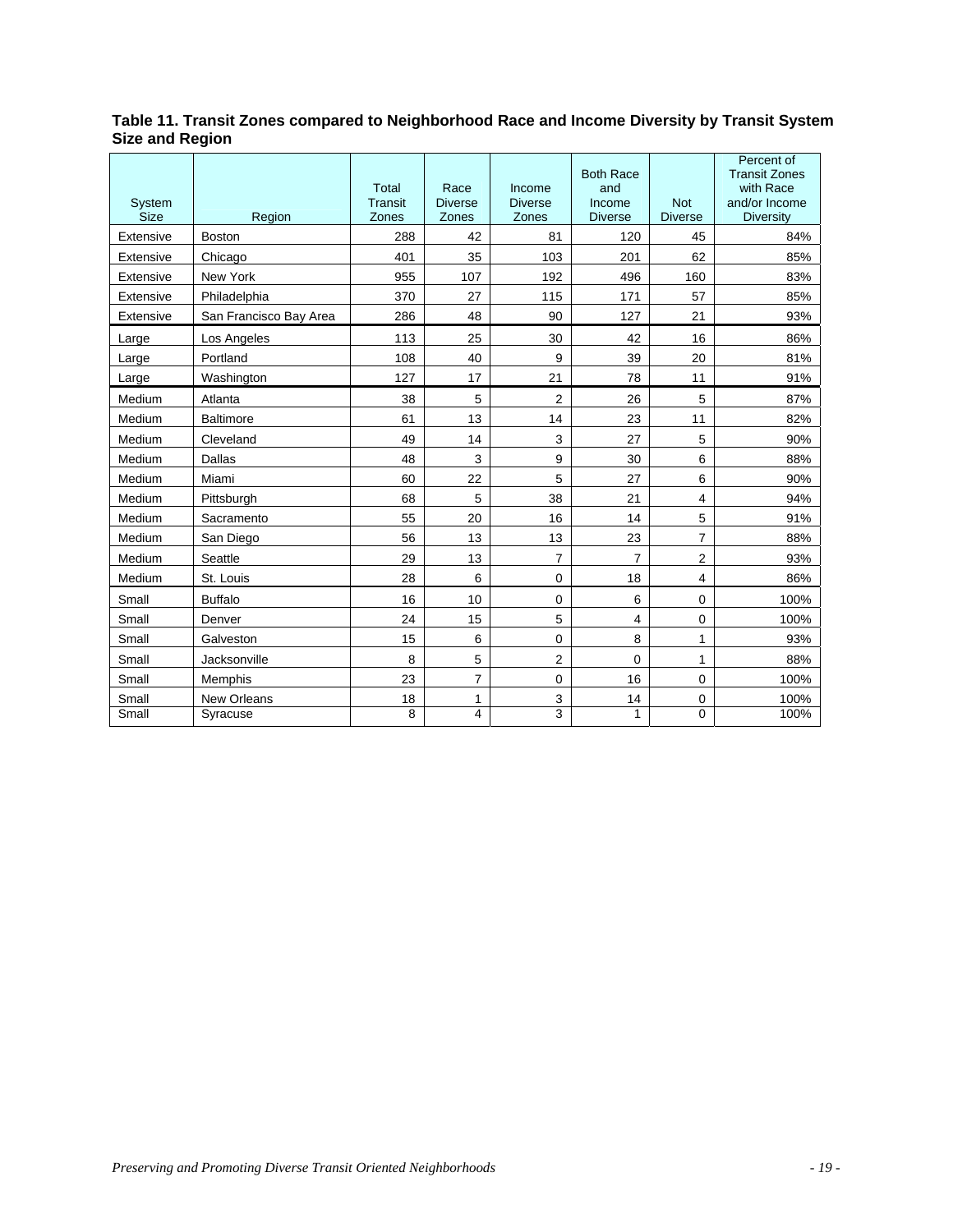# **II. Combining Forces: The Benefits of Diversity and Transit-Orientation**

To date, the practices of stakeholders committed to transit-oriented neighborhoods and those working for diverse neighborhoods have been on parallel tracks, each with considerable expertise. Indeed, those working primarily on TOD come from transit, land use planning and market-rate development perspectives, while those working on neighborhood diversity mostly have deep roots in community development and affordable housing.<sup>24</sup> This report is an attempt to make the case that both sets of actors have a shared interest in the development of diverse transitoriented neighborhoods. Although the challenges described in the following chapter regarding future household demand and the need to preserve existing diverse neighborhoods seems daunting, the significant potential benefits to households, developers, neighborhoods and regions are worth the additional effort.

## **THE BENEFITS OF TOD**

Transit-oriented development in and of itself — to say nothing of mixed-income or mixed-race TOD — has the potential to provide many benefits to regions, to local governments and to households and individuals. With careful planning, TOD can support local businesses and retail, capture the increases in land value that result from the public investment in new rail lines and replace the large amounts of surface parking lots and auto-related infrastructure with uses that provide more revenue to local governments and more desirable neighborhoods for residents in which to live and work. But while local benefits are very real, the most dramatic effect is at the regional level, where the synergy of uses in TOD and the resulting convenience of walking, biking and transit use can provide for much more sustainable travel behavior and development patterns.

At the regional level, TOD can help to focus growth into targeted areas and diminish pressure for growth at the edge of regions; create housing options that more closely match demographic trends and market demand; promote healthy lifestyles; and minimize traffic congestion. Numerous studies have established the linkages between the density, mix, pattern and design of local land uses and transit ridership. In essence, these studies show that mixed-use places that allow for some daily trips to be made on foot or bike are good complements to transit and, if designed properly, can ensure a sustainable base of transit riders who arrive at stations from both the immediate and the surrounding areas. Ensuring riders from the immediate area within walking distance is one additional benefit of TOD since it provides low-cost riders, i.e., riders who do not drive to the station and therefore do not need a parking space—a major expense for transit agencies.

<sup>&</sup>lt;sup>24</sup> While there are examples of TODs that are about community development, e.g. Bethel New Life's Transit Center in Chicago, IL and the Fruitvale Transit Center in Oakland, CA, these are the exception and not the rule and each of these took more than ten years to develop.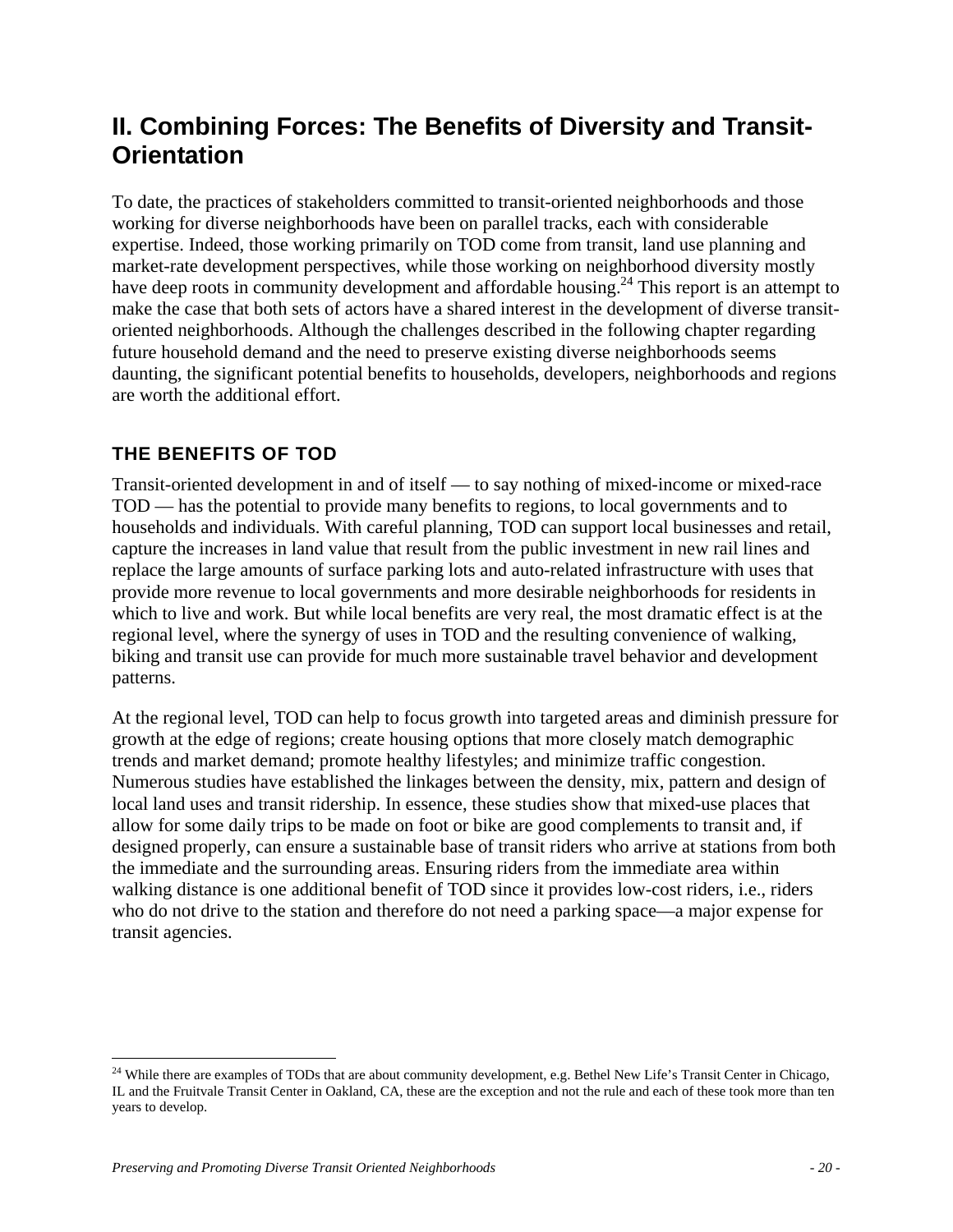### **THE BENEFITS OF DIVERSE NEIGHBORHOODS**

Much of the rationale behind mixed-income housing — which often results in mixed-race by proxy, as race and income are closely bound together in the U.S. — as a strategy for addressing issues of urban poverty and community development is based on the increasing consensus among policymakers that high concentrations of poor households in a neighborhood or housing development lead to negative social and economic outcomes.25 Supporters of mixed-income housing generally argue for the strategy for two separate but related reasons. First, mixed-income neighborhoods are better physical places to live in: they offer better quality housing, better schools, better public services, greater safety and more amenities. Second, mixed-income neighborhoods offer the potential for a higher quality of life: they offer access to better job networks, exposure to additional role models, the means for greater economic success and access to healthier social and civic networks.<sup>26</sup>

### **THE POWER OF COMBINING EFFORTS FOR DIVERSE NEIGHBORHOODS AND TRANSIT-ORIENTATION**

Combining diverse neighborhoods and TOD offers several additional benefits. Consider a Moving to Opportunities framework,  $^{27}$  in which lower-income households are helped to move from a lower-income neighborhood to a higher-income neighborhood as a way to access other opportunities and to live in a more stable environment. Providing mixed-income TOD in higherincome neighborhoods would yield added benefits to the relocated household because of the affordability of transit. Higher-income households in a mixed-income TOD, on the other hand, also stand to benefit from the increased transit ridership and the resulting more frequent service, as well as from more employment and earnings stability for their lower income neighbors, due to the affordable connectivity provided by the transit.

<sup>&</sup>lt;sup>25</sup> Author's interview with David Lee of Stull and Lee Architects, an urban designer and architect who has worked on a variety of mixed income projects through HOPE VI in Houston, West Palm Beach, Louisville, and Boston. September 2005; George Galster, 1992. A cumulative causation, model of the underclass: Implications for urban economic development policy. In *The Metropolis in Black and White,* edited by G. Galster and N. Hill. New Brounswick, N.J.: Center for Urban Policy Research; Gaslster, George, 2003. "Investigating Behavioral Impacts of Poor Neighborhoods: Towards New Data and Analytic Strategies".

<sup>26</sup> Brophy, Paul and Rhonda Smith. 1997. Mixed Income Housing: Factors for Success. *Cityscape* 3(2).

 $27$  Moving to Opportunities is a HUD 10-year demonstration program in which Public Housing Authorities in five regions were granted funds to combine "tenant-based rental assistance with housing counseling to help very low-income families move from poverty-stricken urban areas to low-poverty neighborhoods." http://www.hud.gov/progdesc/mto.cfm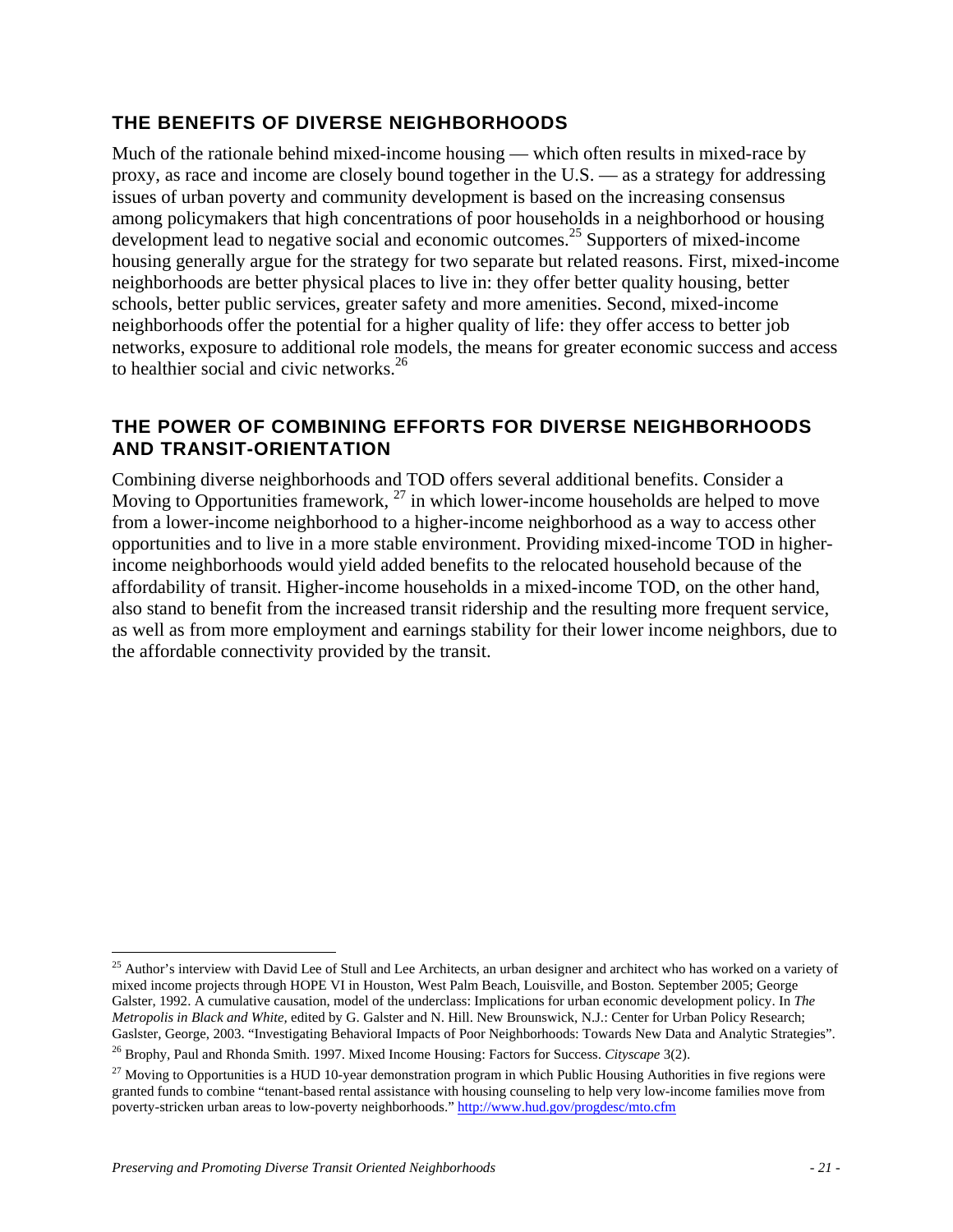

#### **Benefits to Households: Diverse Transit-Oriented Neighborhoods Provide Greater Affordability and Wealth Creation Opportunities**

Few households are aware that the amount they spend annually on car payments, insurance, gas, parking and car repairs is almost equal to their rent or mortgage payment. Many people moving to distant suburbs for cheap housing may not in the end save money or build as much wealth as expected because of the high transportation costs of living a long way from essential amenities like schools and grocery stores, to say nothing of jobs. For lower-income households this is a particular paradox. Not only are housing prices beyond the reach of many lower-income households, this population also bears a higher burden in transportation costs, which have a bigger impact on smaller household budgets.<sup>28</sup>

TOD can and does lower household transportation costs. Until recently, a household's transportation patterns were thought to be driven mostly by household income and size, i.e., larger and wealthier households tending to own more vehicles and drive more miles. But research undertaken by CNT, Surface Transportation Policy Project and Natural Resources Defense Council in the "Location Efficiency Study (1994-2000)", and furthered by CNT and CTOD in the Affordability Index Project (2005-2006) shows that the land use and transportation characteristics of a neighborhood — density, walkability, the availability and quality of transit and the accessibility of jobs and amenities such as grocery stores, dry cleaners, daycare and movie theaters — are actually more highly correlated to transportation expenditures than just income and household size.  $^{29}$  Characteristics of place influence travel demand, helping

 $\overline{a}$  $28$ Center for Neighborhood Technology and Virginia Tech. "Housing & Transportation Cost Trade-offs and Burdens of Working Households in 28 Metros". Center for Housing Policy, Washington D.C., forthcoming October 2006.

<sup>&</sup>lt;sup>29</sup> See John Holtzclaw, Robert Clear, Hank Dittmar, David Goldstein, and Peter Haas, "Location Efficiency: Neighborhood and Socio-Economic Characteristics Determine Auto Ownership and Use—Studies in Chicago, Los Angeles, and San Francisco," Transportation Planning and Technology 25(1) (2002): 1-27, available online at www.tandf.co.uk/journals/online/0308-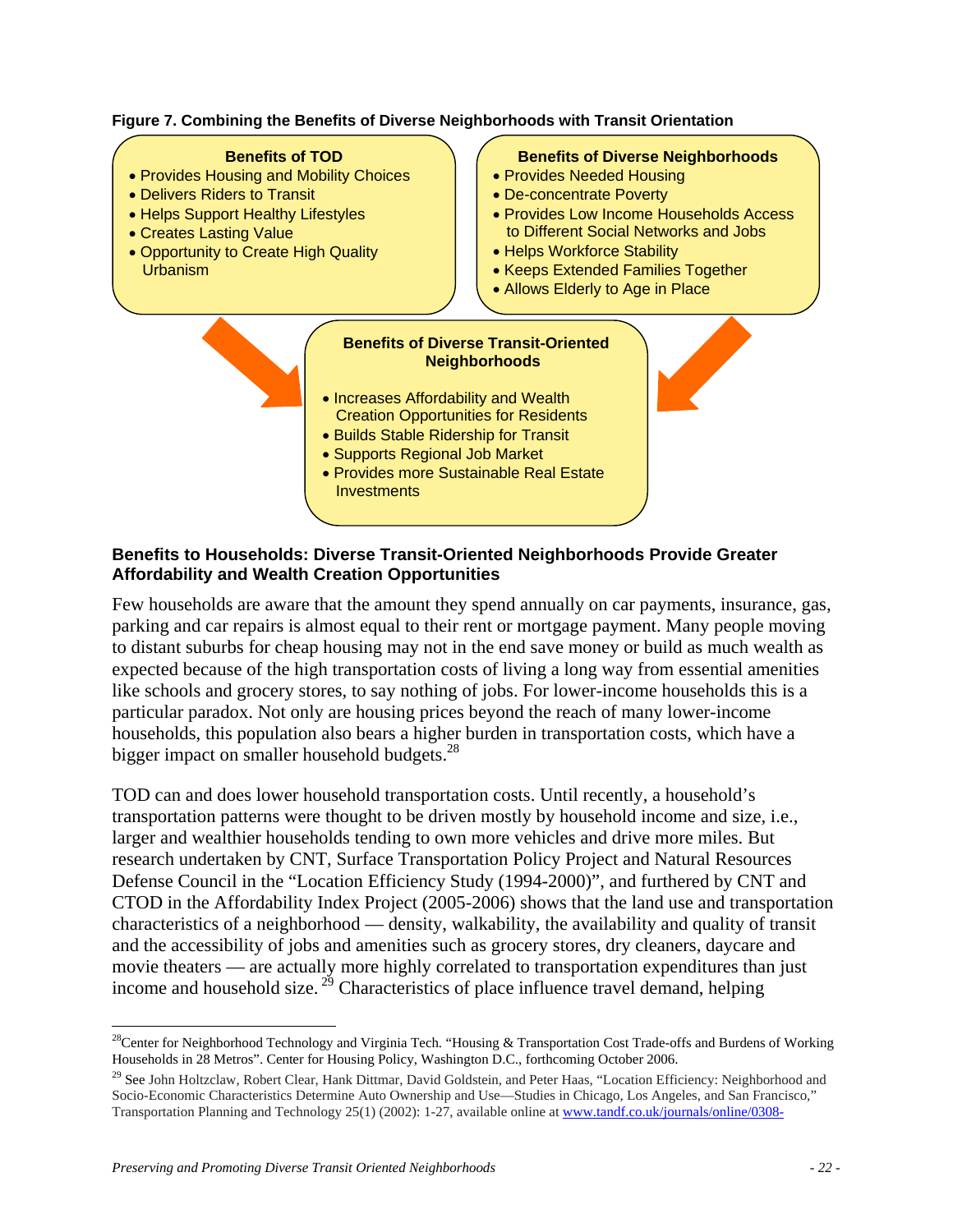determine how residents get around, where they go and how much they spend on transportation. And, given the increasing costs of driving due to rising gas prices, the savings from living in a dense, transit-friendly community can be considerable, particularly for low-income households. Therefore, a mixed-income neighborhood that also meets the criteria of a high performance TOD (a mix of uses, higher densities, walkability, and good connecting transit) can help all households in the neighborhood reduce their transportation costs more than if the neighborhood were diverse or mixed-income, but didn't have the TOD characteristics.

While housing is traditionally considered affordable if it accounts for 30 percent or less of a household's monthly budget, there is no recognized benchmark for determining "affordable" transportation spending. Nationally, transportation is the second largest household expenditure after housing, and ranges from less than 10 percent in transit-rich areas to almost a quarter of the average household's expenditures in areas where there are few transportation options.<sup>30</sup> Very low-income (50 percent of AMI) and extremely low-income (30 percent of AMI) households are particularly impacted by auto-dependent development patterns, with even minimal expenditures on auto transportation taking a higher proportion of their income. In Denver, for example, five of the eight central city neighborhoods have concentrated levels of poverty $31$  and only one of six census tracts is served by transit. Auto-dependent very low-income households spend on average 80 percent of their income just on shelter and transportation.<sup>32</sup>

So while working families and moderate-income households can certainly take advantage of the considerable cost savings associated with high-quality transit service, very low- and extremely low-income households stand to gain the most from having affordable options for getting to work or school or taking care of errands. Access to the regional pool of jobs has been shown to be one of the most effective means of rising out of poverty and transit is a cost-effective means for low-income workers to access these jobs.

#### **Benefits to Transit Agencies: Diverse Transit-Oriented Neighborhoods Provide a Stable Base of Riders for the Transit System**

For transit agencies, ridership is a key measure of success. Indeed, new transit lines are evaluated based on the amount of ridership that the line will generate and sustain, the potential revenue from those riders and the likelihood that ridership will grow over time. TOD helps generate costeffective riders for the transit system: 45 percent of workers in transit zones walk, bike or take transit to work, compared to just 14 percent of workers in regions with transit, and three-fourths of households living near transit own one auto or less. But, diverse TOD has even greater benefits for transit agencies because minority and lower-income workers take transit at the highest rates.

 <sup>1060.</sup>html. See also Center for Neighborhood Technology and Center for Transit Oriented Development. "The Affordability Index: A New Tool for Measuring the True Affordability of a Housing Choice", Brookings Institution Urban Markets Initiative, January 2006.

<sup>&</sup>lt;sup>30</sup> Center for Neighborhood Technology and Virginia Tech. "Housing & Transportation Cost Trade-offs and Burdens of Working Households in 28 Metros". Center for Housing Policy, Washington D.C., forthcoming October 2006.

 $31$  Neighborhoods have concentrated poverty when more than 40% of households are below 50% AMI.

 $32$  Based on the Housing & Transportation Affordability Index developed by Center for Neighborhood Technology and Center for Transit Oriented Development applied to the neighborhoods in Denver.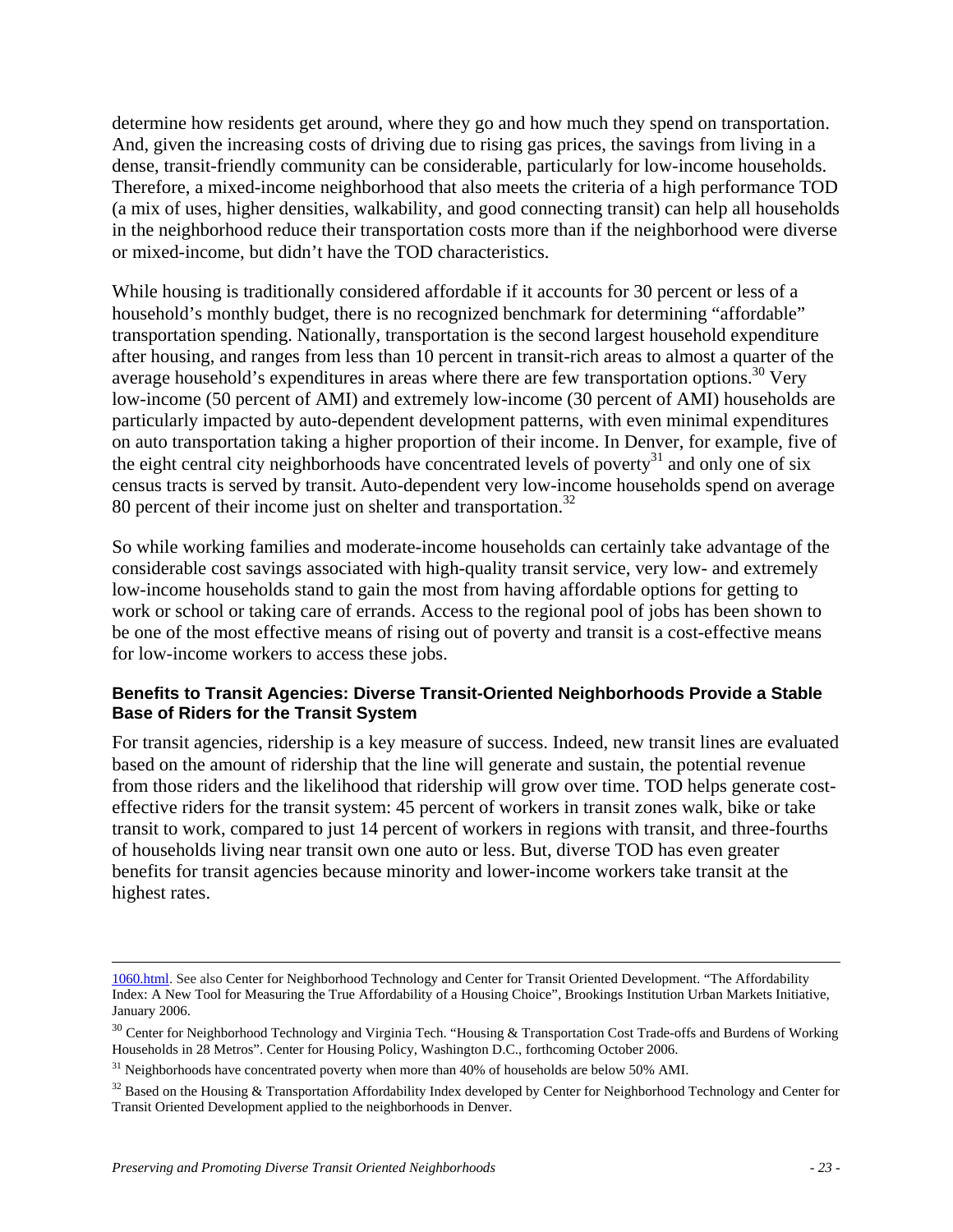**Percent of Workers over 16 Walking, Biking or Taking Transit to Work by Race All White African American Asian Pacific Islander Hispanic/ Latino Other Race Transit Zones** 45% 39% 50% 51% 48% 49% **Regions with Transit** 14% 10% 24% 18% 19% 20%

**Table 15. Comparison of Workers Commuting by Transit, Walking and Biking by Race in Transit Zones and Regions with Transit** 

According to Census 2000, low-income residents use transit more frequently to get to work than any other income group. Though the size of a transit system has a bearing on the rates of ridership — with higher numbers of more wealthy households riding transit in regions with larger, more interconnected systems — low-income households consistently ride transit at higher rates.

> \$20,000 to \$34,999 87% 5.3% 4.0% 3.8%  $$35,000$  to  $$49,999$   $89\%$   $4.3\%$   $2.8\%$   $3.4\%$ \$50,000 to \$74,999 91% 3.7% 2.1% 3.3% \$75,000 to \$99,999 91% 3.9% 1.7% 3.4%  $$100.000$  or more  $\vert$  88%  $\vert$  5.2%  $\vert$  1.9%  $\vert$  5.1% **Total 89% 4.7% 2.8% 3.9%**

| National Means of Transportation to Work by Income 2000 |                                   |                |                     |                                 |  |  |  |
|---------------------------------------------------------|-----------------------------------|----------------|---------------------|---------------------------------|--|--|--|
| <b>Annual Income</b>                                    | <b>Personal</b><br><b>Vehicle</b> | <b>Transit</b> | <b>Walk or Bike</b> | <b>Other or Work</b><br>at Home |  |  |  |
| Less than \$20,000                                      | 80%                               | 7.8%           | 7.0%                | 5.1%                            |  |  |  |

**Table 16. Means of Transportation to Work by Household Income in 2000** 

Source: Census 2000, 5% PUMA

While TOD proponents have tended to focus on producing market-rate development near transit—a smart strategy to stimulate investment, middle- and upper-income residents tend to be "riders of choice." They use transit if it is safe, convenient and competitive with the car. Lowerincome residents, in contrast, can be counted on as regular and loyal riders. They need to keep their family transportation costs low and often have no alternatives to transit,

Diverse transit-oriented neighborhoods serve, in some sense, as a ridership insurance package for transit agencies since these neighborhoods provide dependable riders for their transit system and stabilize its funding base. So much of the transit agency's funding is dependent on providing reliable ridership estimates and demonstrating success, therefore, transit agencies have a vested interest in promoting diverse transit oriented neighborhoods.

#### **Benefits to Employers: Diverse Transit-Oriented Neighborhoods Help Create a Stable Regional Job Market**

In regions where congestion and housing prices are high or on the rise, employers are now emerging as leading advocates for investing in transit because many find that high housing costs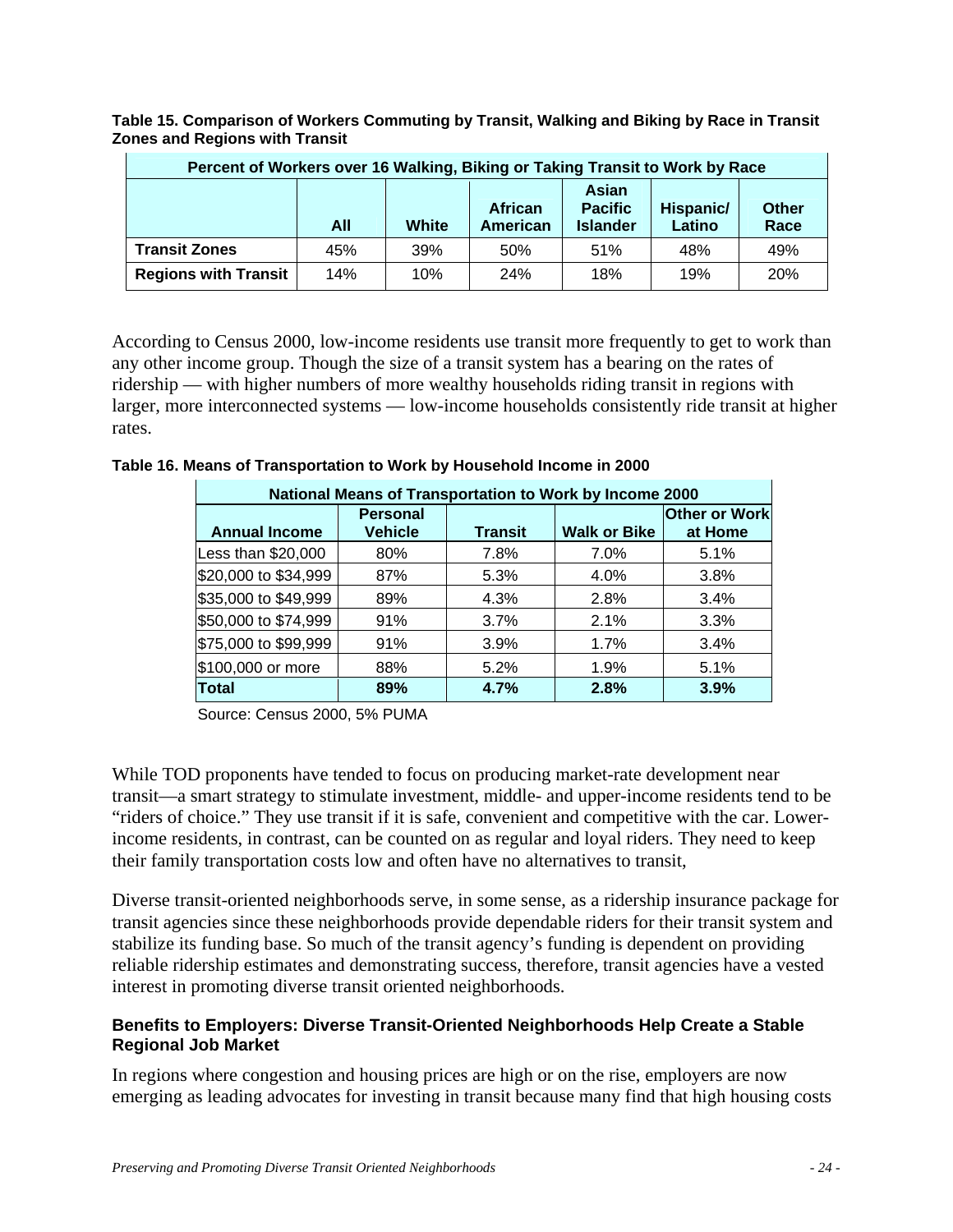get in the way of attracting talented workers at affordable wages. Housing that is affordable to typical wage earners is located further and further from job centers, reducing the available labor pool and limiting the employability of workers since how workers get to and from jobs has serious impacts on business.

The high cost of auto commuting limits the available labor pool to those who can afford to pay the price in time and/or money. AAA estimates that the average cost of driving a new passenger car in 2004 was 56.2 cents per mile, or \$8,431 per year, up from 29.9 cents per mile in 1999.<sup>33</sup> Furthermore, the average yearly work commute time is now equivalent to between four and eight full work weeks, leading to home versus work conflicts and limiting the amount of time available for community activities. Robert Putnam, in his book *Bowling Alone,* provides evidence that time lost commuting limits social capital formation and public participation. And the traffic congestion associated with more workers traveling longer distances also causes commuters to be late for work, while increasing absenteeism and employee turnover.

More diverse transit-oriented neighborhoods could address many of these problems. In general, transit runs on a regular schedule without the uncertainties of getting stuck in traffic due to accidents or other unforeseeable events. As such, if more workers lived in transit-oriented neighborhoods and were able to rely on transit, it could cut down on absenteeism, tardiness and turnover. Such neighborhoods could also provide employers with access to a broader and more diverse workforce.

#### **Benefits to Developers: More Sustainable Real Estate Investments**

*Density can provide the placemaking and "urbanity" that the market is seeking. In most neighborhoods, residents now spend less than a fifth of their retail dollars in local commercial districts — 1,000 to 2,000 new housing units within a 10 minute walk is needed to support a block of new Main Street retail; more in low-income neighborhoods – David Dixon, Goody Clancy* 

A diversified housing stock in any development helps moderate the swings of market cycles and provides more stable investments for developers and investors. As one Denver developer said, "I have a project with a potential for over 2,000 units. I won't be able to peg all of that to the highest end of the market; it's just not that deep. Varying product types and targeting different incomes will help me move my project toward completion more rapidly."<sup>34</sup> Although exclusively market rate TODs may be able to more easily absorb the costs of land, entitlements and other permits, income diversity, including income-restricted units, may in fact help projects weather the ups and downs of market cycles and move more quickly through the development cycle.

Moreover, using density in transit-oriented neighborhoods to deliver riders to the transit system can also support diversity in terms of income, age and family size. The cost of developing any single

housing unit decreases as the housing units per acre increases. Land costs being equal, higherdensity development costs less on a per-unit basis than lower-density development. With the

 $\overline{a}$ <sup>33</sup> AAA. "Your Driving Costs", 1999 and 2005, available from http://www.aaawa.com/news\_safety/pdf/Driving\_Costs\_2005.pdf. On the other hand, the federally tax-exempt Employee Transit Fringe Benefit, available from employers in many of the larger transit cities, can be as high as \$1,236 per year. (For example - http://www.transitchicago.com/welcome/transitb.html)

<sup>34</sup> Author's interview with Mark Falcone, Managing Director and Founder, Continuum Partners LLC, April 2006.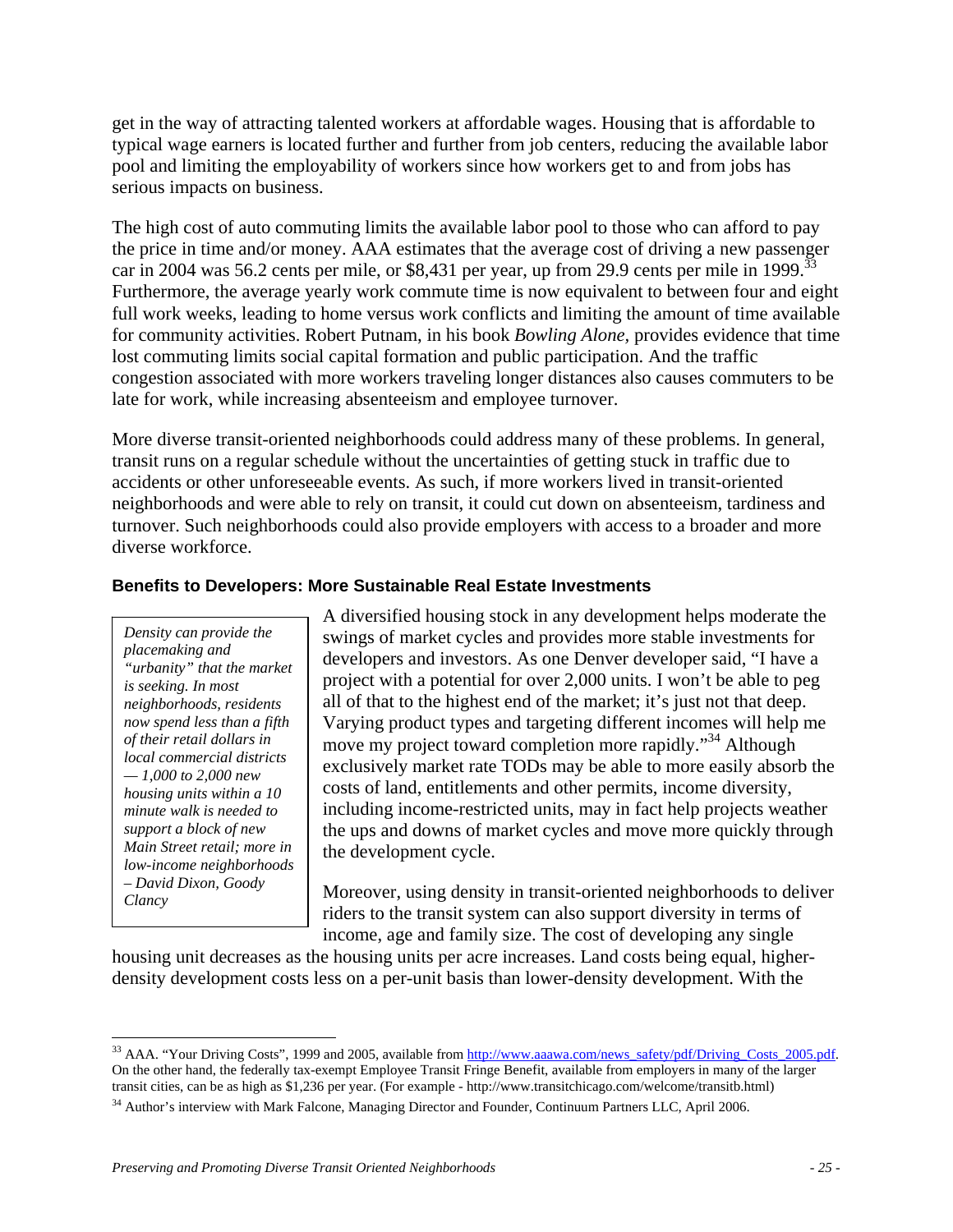right balance of market factors, construction techniques and site considerations, developers can internally subsidize a mix of housing unit types, sizes and prices, particularly at higher densities.

## **SUMMARY OF BENEFITS**

The future for regions that embrace a vision of diverse transit-oriented neighborhoods is promising. If the potential demand for TOD is met by development that is attractive, convenient, flexible and affordable, it will have important positive impacts on livability and regional economic strength. Young households seeking a fast-paced urban lifestyle will be able to find affordable housing in 24/7 neighborhoods. Active older adults and those unable to drive will be able to find housing in neighborhoods where shops and services are within walking distance and trips to cultural events, medical appointments, and visits to family and friends can be made by transit. Employers will be assured that chronic tardiness will not be a problem because employees will not be stuck in traffic. Low-income residents living near transit will have access to greater job opportunities. The cost to the region for streets, parking and highway improvements will also be lower, freeing up funds for improving transit service or adding neighborhoods amenities like parks and plazas. And families will find themselves building wealth or leading a more affordable lifestyle by virtue of their ability to reduce transportation expenses.

Given these tremendous advantages, developers, transit agencies, cities and members of the community development field have good reasons to work together to pursue diversity in transitoriented development. In the next chapter we explore the potential market in which these actors will operate in the next 25 years.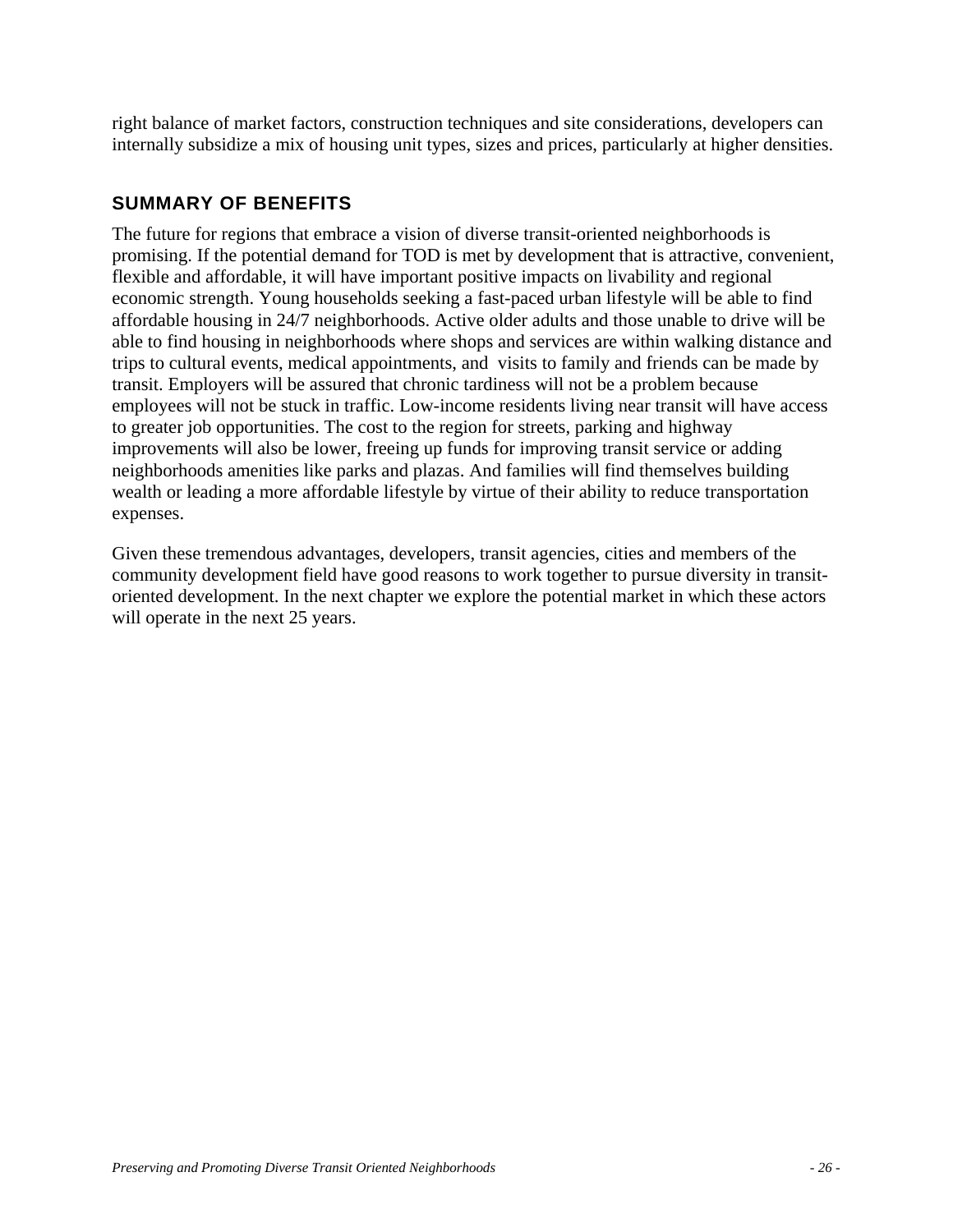## **III. Future Demand for Diverse Housing and Development Near Transit (2030)**

The previous two chapters presented the current picture of transit zones—the diversity of those that live there and the benefits derived from preserving and expanding these types of neighborhoods. In this chapter, we present the potential demand by 2030 for housing near transit in order to understand how future demographics can affect and mesh with the dynamics in the housing market and the long term planning for regions, transit systems, and neighborhoods.

## **2030: DEMAND FOR HOUSING NEAR TRANSIT**

Our projected demand estimate for housing near transit varies by region according to system size. Regions with the largest systems today, or planned by 2030, will have the greatest growth in demand. The following tables present the demand overall and by each region.

To model the demand, we calculated capture rates — proportions of regional households living near transit — for different household types in regions with transit today. We then model future capture rates based on transit system growth, the higher capture rates of larger systems today, and the growing desire for certain household types to want housing near transit. Future capture rates are applied to 2030 population estimates by household type to get a projection of the number of households expected to live near transit in 2030.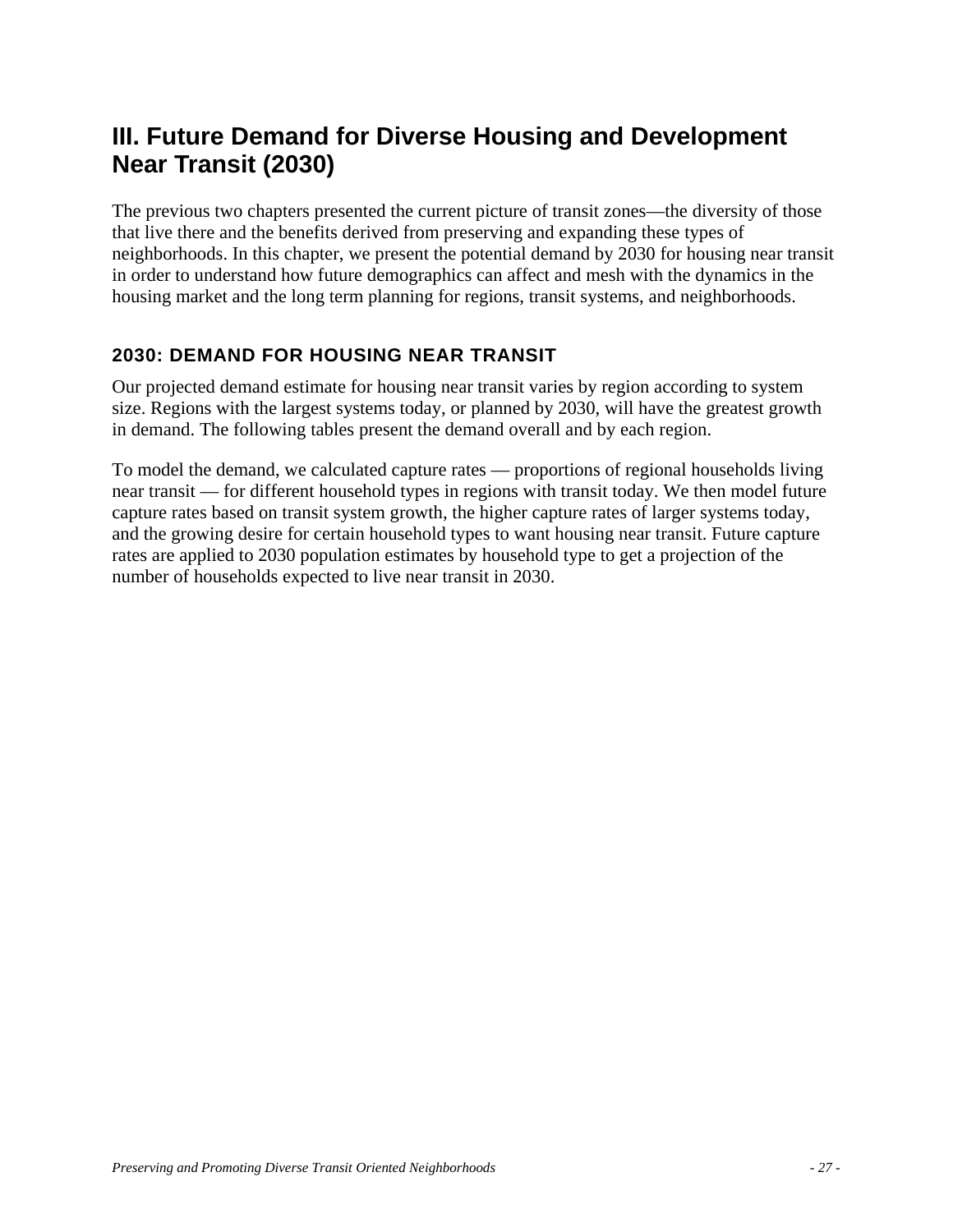|                        | <b>Transit</b><br>Zones in<br><b>System</b><br><b>Size 2005</b><br>2005<br>in 2030<br><b>Transit Region</b> |                  | <b>System Size</b>  | <b>Transit Zone</b><br><b>Households</b><br>2000 | 2030 Projected<br><b>Transit Zone</b><br><b>Households</b> |
|------------------------|-------------------------------------------------------------------------------------------------------------|------------------|---------------------|--------------------------------------------------|------------------------------------------------------------|
| <b>Boston</b>          | 288                                                                                                         | Extensive        | Extensive+          | 396,261                                          | 1,072,309                                                  |
| Chicago                | 401                                                                                                         | <b>Extensive</b> | Extensive+          | 787,204                                          | 1,628,411                                                  |
| New York               | 955                                                                                                         | Extensive        | Extensive+          | 2,876,160                                        | 4,916,983                                                  |
| Philadelphia           | 370                                                                                                         | Extensive        | Extensive+          | 506,058                                          | 1,065,449                                                  |
| San Francisco Bay Area | 286                                                                                                         | Extensive        | Extensive+          | 409,497                                          | 1,141,860                                                  |
| Los Angeles            | 113                                                                                                         | Large            | Extensive           | 261,316                                          | 1,858,311                                                  |
| Portland               | 108                                                                                                         | Large            | Extensive           | 72,410                                           | 308,644                                                    |
| Washington             | 127                                                                                                         | Large            | Extensive           | 234,202                                          | 738,948                                                    |
| Atlanta                | 38                                                                                                          | Medium           | Large               | 44,542                                           | 259,147                                                    |
| <b>Baltimore</b>       | 61                                                                                                          | Medium           | Large               | 70,303                                           | 149,893                                                    |
| Cleveland              | 49                                                                                                          | Medium           | Large               | 53,649                                           | 92,602                                                     |
| <b>Dallas</b>          | 48                                                                                                          | Medium           | Large               | 46,429                                           | 318,975                                                    |
| Miami                  | 60                                                                                                          | Medium           | Large               | 62,595                                           | 296,300                                                    |
| Pittsburgh             | 68                                                                                                          | Medium           | Large               | 42,792                                           | 105,077                                                    |
| Sacramento             | 55                                                                                                          | Medium           | Large               | 51,179                                           | 131,254                                                    |
| San Diego              | 56                                                                                                          | Medium           | Large               | 65,743                                           | 156,815                                                    |
| Seattle                | 29                                                                                                          | Medium           | Large               | 29,492                                           | 173,626                                                    |
| St. Louis              | 28                                                                                                          | Medium           | Medium              | 21,438                                           | 84,258                                                     |
| <b>Buffalo</b>         | 16                                                                                                          | Small            | <b>Small Static</b> | 19,183                                           | 28,617                                                     |
| Denver                 | 24                                                                                                          | Small            | Large               | 17,881                                           | 155,076                                                    |
| Galveston              | 15                                                                                                          | Small            | Medium              | 5,821                                            | 14,290                                                     |
| Jacksonville           | 8                                                                                                           | Small            | $\star$             | 2,431                                            | $\star$                                                    |
| Memphis                | 23                                                                                                          | Small            | Medium              | 7,269                                            | 40,079                                                     |
| <b>New Orleans</b>     | 18                                                                                                          | Small            | Medium              | 31,685                                           | 59,211                                                     |
| Syracuse               | 8                                                                                                           | Small            | <b>Small Static</b> | 6,489                                            | 8,240                                                      |
| Charlotte              | 10                                                                                                          | Small            | Large               | 3,752                                            | 87,097                                                     |
| Houston                | 18                                                                                                          | Small            | Medium              | 12,259                                           | 166,657                                                    |
| Las Vegas              | 9                                                                                                           | Small            | Medium              | 8,257                                            | 70,213                                                     |
| Little Rock            | 11                                                                                                          | Small            | Medium              | 1,100                                            | 23,337                                                     |
| Minneapolis--St. Paul  | 17                                                                                                          | Small            | Medium              | 18,703                                           | 110,906                                                    |
| Salt Lake City         | 22                                                                                                          | Small            | Medium              | 20,023                                           | 69,502                                                     |
| Tampa Bay Area         | 10                                                                                                          | Small            | Medium              | 3,024                                            | 99,882                                                     |
| Austin                 | $\qquad \qquad \blacksquare$                                                                                | Proposed         | Medium              |                                                  | 59,509                                                     |
| Eugene                 | $\qquad \qquad \blacksquare$                                                                                | Proposed         | Medium              |                                                  | 12,533                                                     |
| Fort Collins           | $\overline{\phantom{a}}$                                                                                    | Proposed         | Medium              |                                                  | 10,852                                                     |
| Harrisburg             | $\overline{\phantom{a}}$                                                                                    | Proposed         | Medium              |                                                  | 32,945                                                     |
| Hartford, CT           | $\qquad \qquad \blacksquare$                                                                                | Proposed         | Medium              |                                                  | 33,518                                                     |
| Kansas City            | $\overline{\phantom{m}}$                                                                                    | Proposed         | Medium              |                                                  | 65,559                                                     |
| Nashville              | $\overline{\phantom{a}}$                                                                                    | Proposed         | Medium              |                                                  | 54,275                                                     |

## **Table 12. Households near Transit by Region and System Size in 2000 and 2030**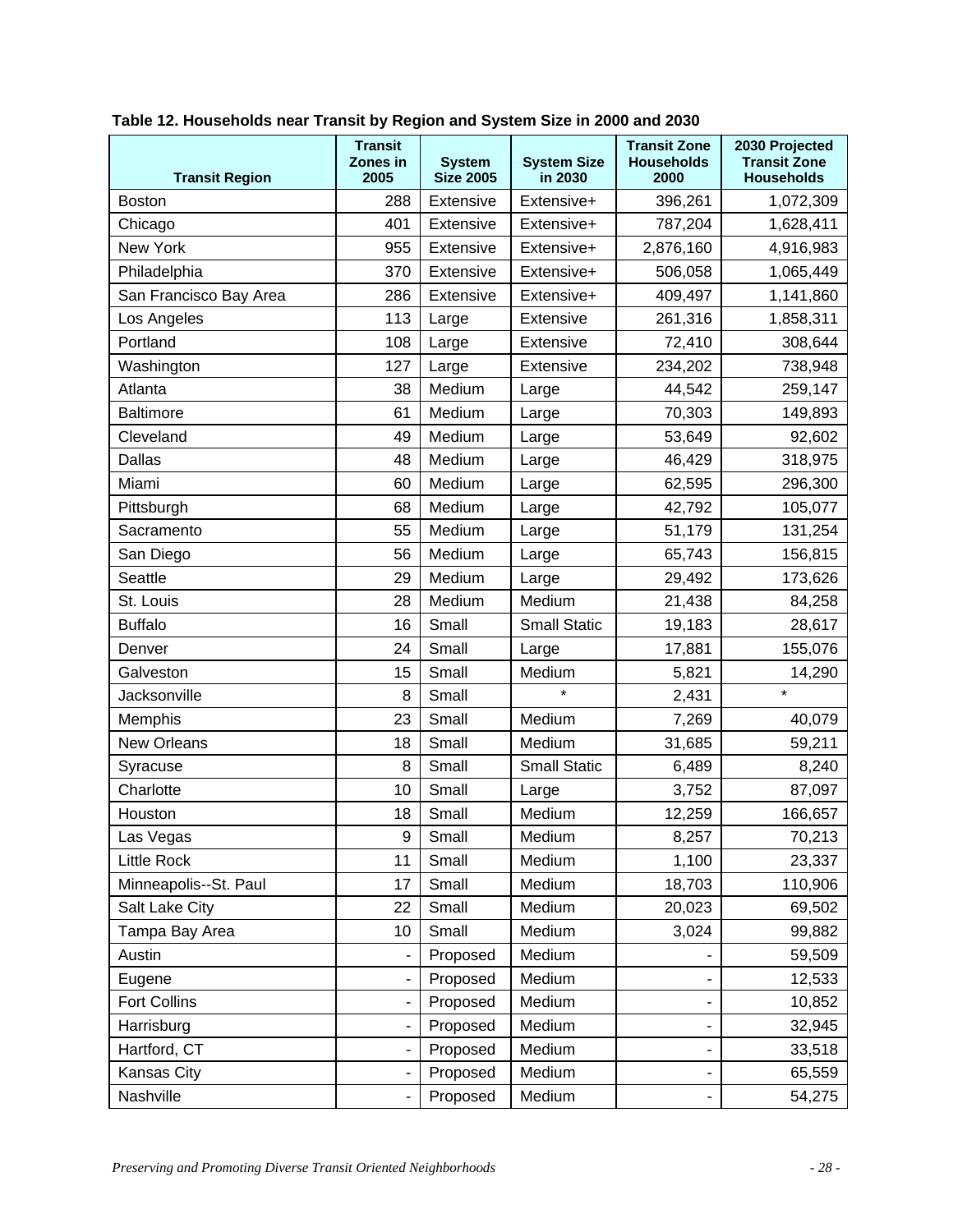| <b>Transit Region</b>      | <b>Transit</b><br>Zones in<br>2005 | <b>System</b><br><b>Size 2005</b> | <b>System Size</b><br>in 2030 | <b>Transit Zone</b><br><b>Households</b><br>2000 | 2030 Projected<br><b>Transit Zone</b><br><b>Households</b> |
|----------------------------|------------------------------------|-----------------------------------|-------------------------------|--------------------------------------------------|------------------------------------------------------------|
| <b>Norfolk</b>             |                                    | Proposed                          | Medium                        |                                                  | 54,660                                                     |
| Phoenix                    |                                    | Proposed                          | Medium                        |                                                  | 142,938                                                    |
| Raleigh-Durham-Chapel Hill | ۰                                  | Proposed                          | Medium                        | -                                                | 53,568                                                     |
| Total                      | 3349                               |                                   |                               | 6,189,147                                        | 15,952,325                                                 |

\*Projections were not created for Jacksonville

As transit systems expand and demographics change, we project that transit zones will begin to look more and more like today's regions. Compared to transit zones today, transit zones in 2030 will have a greater proportion of married couple households (56 percent in 2030 versus 35 percent in 2000) and a lower proportion of single-person and non-family households (33 percent in 2030 versus 54 percent today). One reason for this shift is that transit systems usually start in a central city and, as they expand, reach different types of communities and eventually the suburbs. System expansions in the coming years will begin to extend into more suburban communities. This projected higher percentage of married couples also reflects a trend in which older couples whose children no longer live at home move to be near transit and the convenience it offers.



**Figure 5. Distribution of Household Types in Transit Zones and Regions in 2000 and 2030** 

Corresponding with the projected changes in household types who may live near transit, there would also be a greater proportion of higher-income households in transit zones in 2030 compared to today. Households earning \$75,000 or more could grow from 23 percent of all households in transit zones in 2000 to 30 percent in 2030. Conversely, the proportion of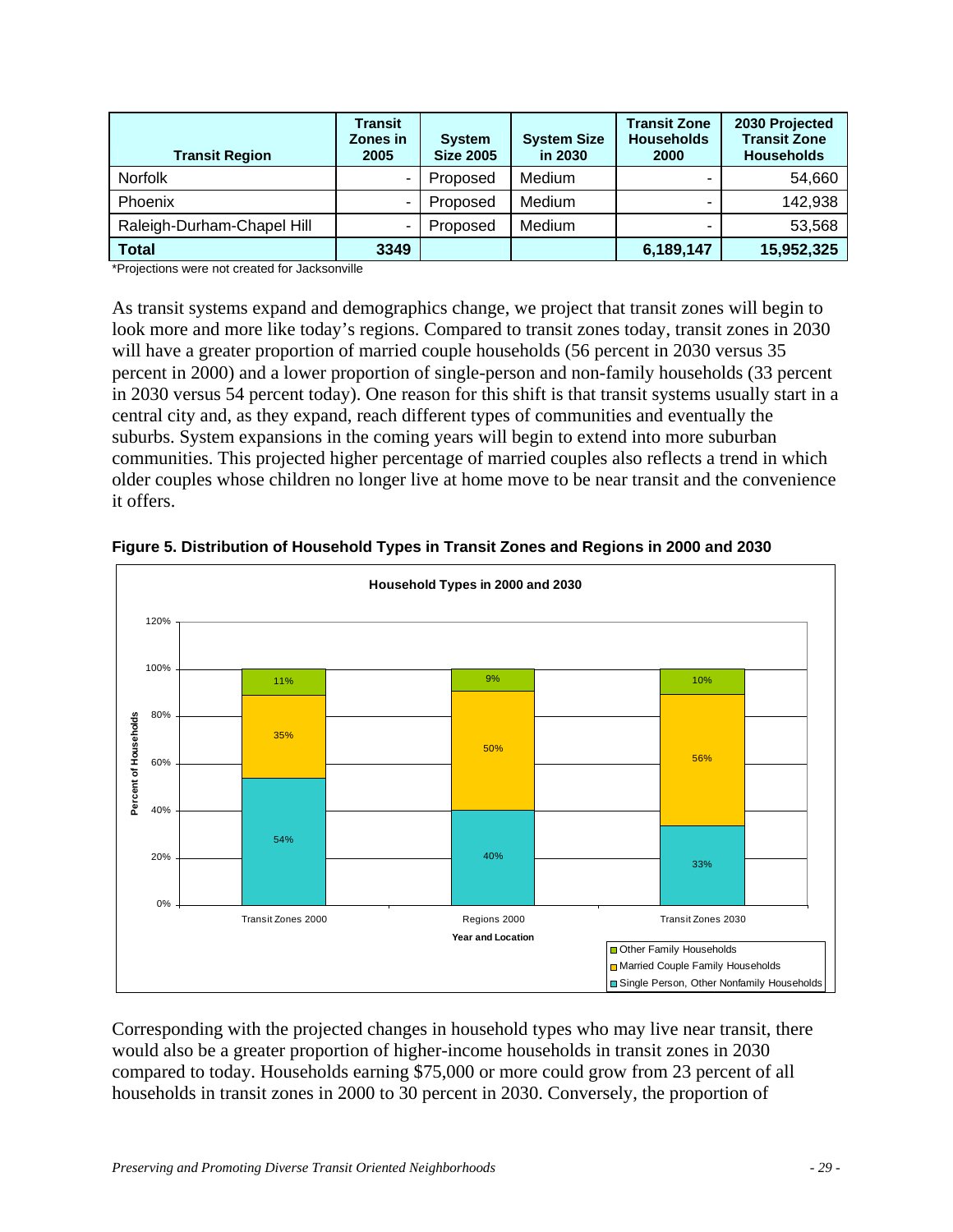households in transit zones earning less than \$20,000 could fall from 28 percent in 2000 to 20 percent in 2030. The percentage of "working family"35 households, those earning roughly \$20,000 to \$50,000 will remain at 31 percent in the regions and transit zones (see Figure 6). This means that fifty percent of the demand will come from households earning less than \$50,000.

While the income profile of transit zones may change, the demand for housing near transit coming from lower-income households will remain significant. More than 3 million households — 19 percent of those earning less than \$20,000 — could demand housing near transit in 2030. Transit regions today are not building new affordable housing to meet that demand and are not actively preserving the existing affordable housing for the 1.8 million households earning less than \$20,000 that live near transit today.



**Figure 6. Distribution of Household Incomes by Transit Zones and Regions in 2000 and 2030** 

Communities, developers and transit agencies that are building new transit lines are challenged by all aspects of building near transit. Affordable housing adds additional complexity not typically reflected in the expertise of new TOD project developers. However, today there are experts doing both affordable housing and TOD, such as Mark Falcone quoted in the prior chapter. And affordable housing developers could also do more TOD. Most, if not all, affordable housing developers possess the skills to acquire and manage multiple layers of financing and often work with several levels and departments within government to obtain the financing, grants and supportive services for their project and to win political support. Involving affordable housing developers in TOD plans not only could help on the development end, but also on the

 $\overline{a}$ <sup>35</sup> Working family households is a term researchers and practitioners use to describe households of lower to moderate incomes whose primary source of income is from full-time, but often low-wage, work.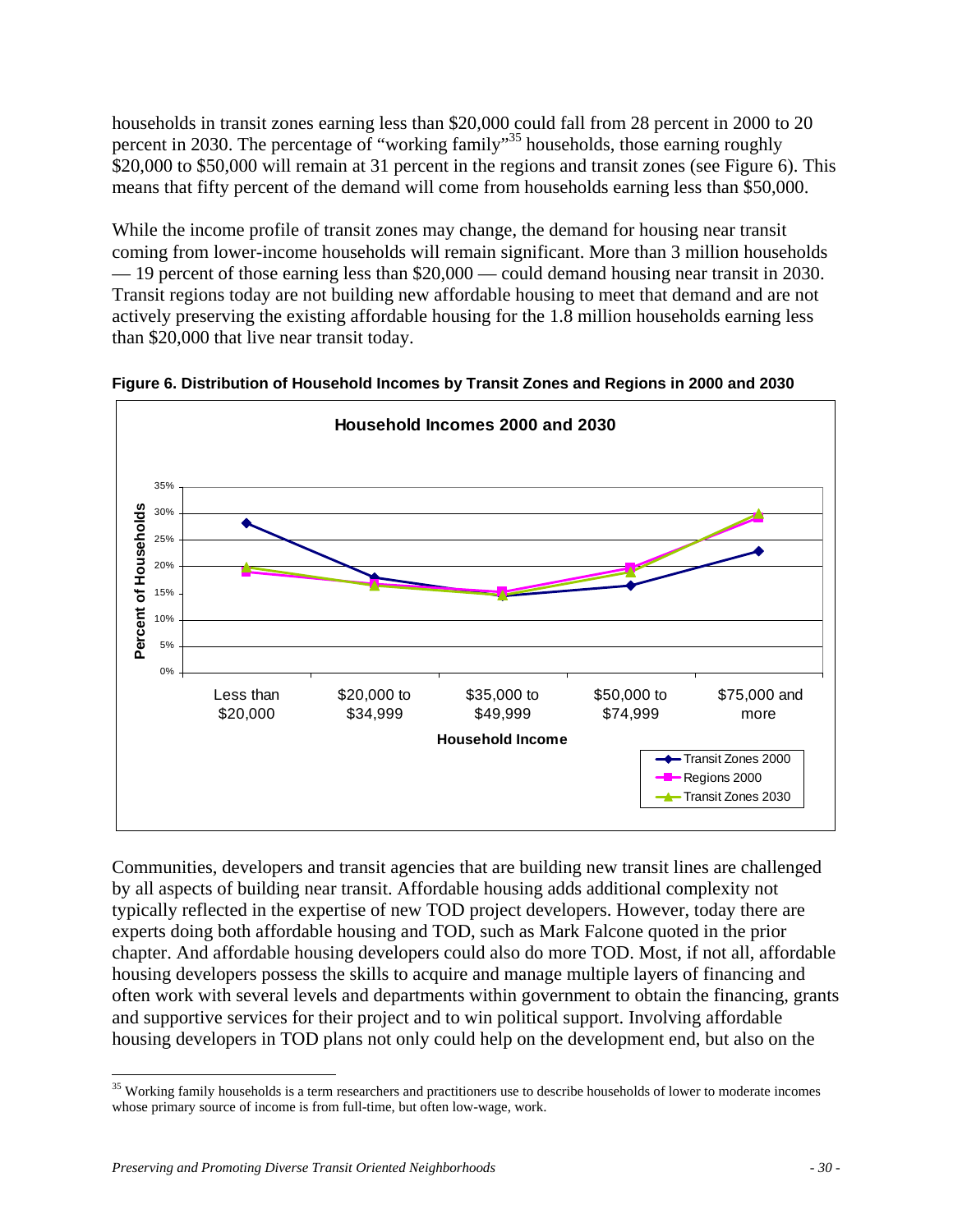long-term viability of the project, since the economically diverse developments — their financing, rent structures and use — would have more ability to adapt to changing market conditions than if they were all high end.

To accommodate future demand, development plans for transit zones must include affordable housing, with the level of affordability defined according to the needs of the community. Without affordability, the neighborhood in general and the performance of the transit station specifically may not achieve their full potential. High performing TOD has high transit ridership, supports diverse uses and accommodates households of different types. TOD without affordability may not have the same levels of ridership, or adequate numbers of households to support a diversity of uses both in terms of workers and consumers.

The regions we expect to have the greatest percentage growth in demand for housing near transit will be those that have substantial transit expansion plans. Regions like Denver, Minneapolis-St. Paul and Charlotte can expect to see the demand for housing near transit grow by five times today's levels or more. New York, on the other hand, will have the greatest total additional demand, with the potential for more than two million additional households looking for housing near transit in 2030. Los Angeles will have the next largest demand increase after New York by 1.6 million new households — as its transit system expands and its population increases. The following two tables show the demand by transit region by household type and income.

Predicting demand is both an art and a science. These projections can be influenced by the development policies and the practices today and in coming years. The successful efforts of planners, transit and smart growth advocates, community developers and others to improve convenience and connectivity in transit-oriented communities may lead to an even greater increase in both supply and demand for housing in transit zones beyond our estimates and among all types of households. Or, conversely, the opposite could also happen: continued low density growth into undeveloped areas and inadequate funding for transit could make it difficult for many regions to capture this growing demand for housing near transit.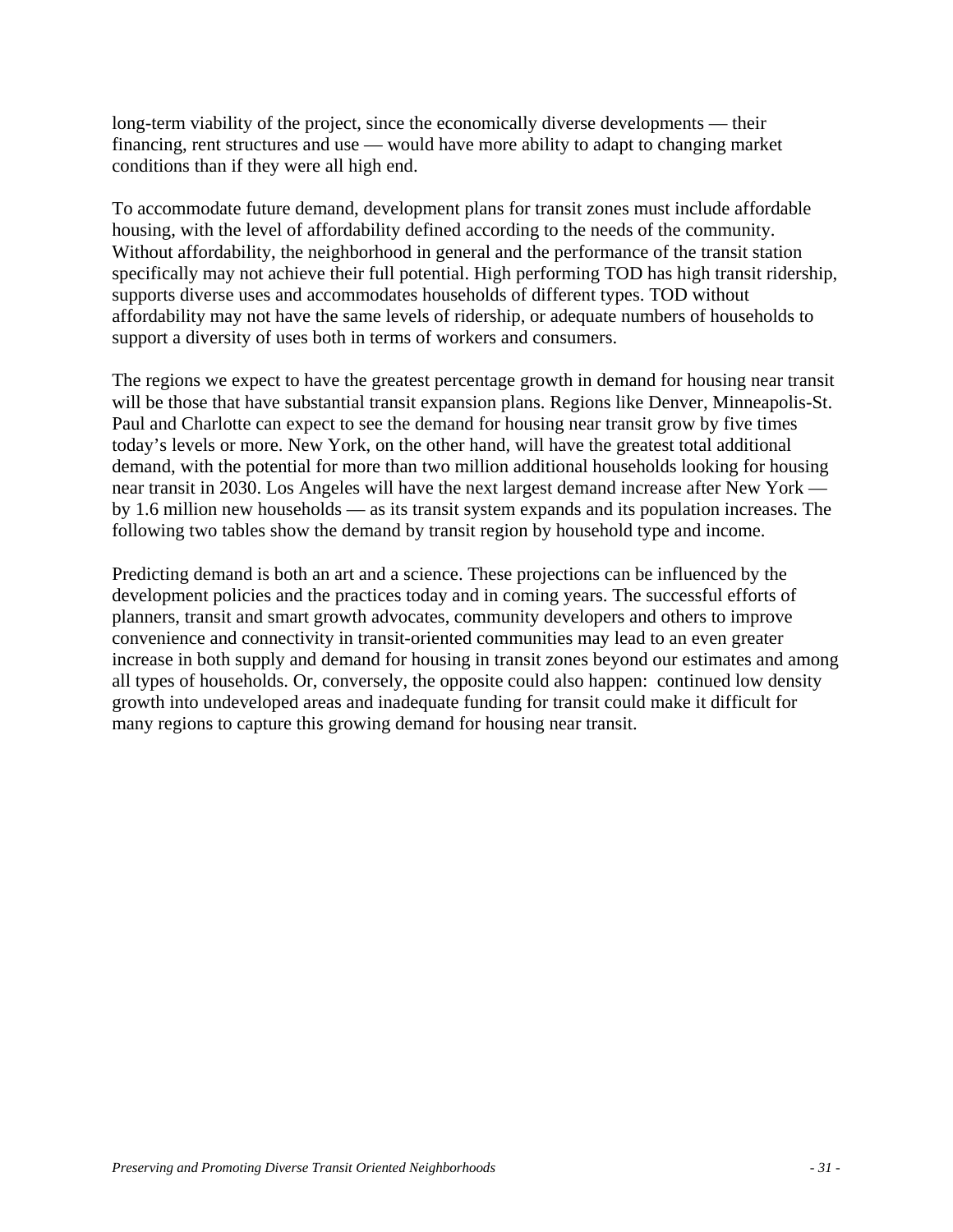|                                     |                                  |                                       |                       | 2030 Demand for Housing Near Transit. Count of Households by Income |                         |                         |                      |                 | 2000 Households Near Transit by Income |                         |                            |                         |                      |                   |  |
|-------------------------------------|----------------------------------|---------------------------------------|-----------------------|---------------------------------------------------------------------|-------------------------|-------------------------|----------------------|-----------------|----------------------------------------|-------------------------|----------------------------|-------------------------|----------------------|-------------------|--|
| Region                              | Current<br>System<br><b>Size</b> | 2030<br>Anticipated<br>System<br>Size | Less than<br>\$20,000 | \$20,000 to<br>\$34,999                                             | \$35,000 to<br>\$49,999 | \$50,000 to<br>\$74,999 | \$75,000<br>and More | Total<br>Demand | Less than<br>\$20,000                  | \$20,000 to<br>\$34,999 | \$35,000<br>to<br>\$49,999 | \$50,000 to<br>\$74,999 | \$75,000<br>and More | <b>Total 2000</b> |  |
| Boston                              | Extensive                        | Extensive +                           | 199,644               | 159,312                                                             | 150,263                 | 212,160                 | 350,930              | 1,072,309       | 97,202                                 | 63,508                  | 56,663                     | 70,889                  | 107,825              | 396,087           |  |
| Chicago                             | Extensive                        | Extensive +                           | 265,436               | 250,918                                                             | 245,826                 | 340,400                 | 525,830              | 1,628,411       | 193,854                                | 141,555                 | 122,304                    | 138,911                 | 190,819              | 787,443           |  |
| New York                            | Extensive                        | Extensive +                           | 1,020,493             | 743,750                                                             | 668,232                 | 894,529                 | 1,589,980            | 4,916,983       | 827,711                                | 497,534                 | 406,727                    | 466,031                 | 677,813              | 2,875,816         |  |
| Philadelphia                        | Extensive                        | Extensive +                           | 200,744               | 175,373                                                             | 160,301                 | 217,665                 | 311,367              | 1,065,449       | 157,216                                | 99,758                  | 76,454                     | 82,441                  | 90,134               | 506,003           |  |
| San<br>Francisco<br><b>Bay Area</b> | Extensive                        | Extensive +                           | 158,835               | 146,558                                                             | 149,849                 | 219,060                 | 467,558              | 1,141,860       | 84,139                                 | 59,430                  | 56,026                     | 75,366                  | 134,402              | 409,363           |  |
| Los Angeles                         | Large                            | Extensive                             | 408,274               | 337,836                                                             | 281,670                 | 340,924                 | 489,607              | 1,858,311       | 99,704                                 | 60,522                  | 37,267                     | 34,154                  | 30,129               | 261,776           |  |
| Portland                            | Large                            | Extensive                             | 48,631                | 54,813                                                              | 53,358                  | 69,775                  | 82,066               | 308,644         | 21,570                                 | 16,101                  | 11,882                     | 11,945                  | 10,718               | 72,216            |  |
| Washington                          | Large                            | Extensive                             | 86,933                | 98,387                                                              | 102,660                 | 152,562                 | 298,406              | 738,948         | 47,479                                 | 37,727                  | 35,444                     | 45,111                  | 68,670               | 234,431           |  |
| Atlanta                             | Medium                           | Large                                 | 56,828                | 48,761                                                              | 40,448                  | 49,407                  | 63,703               | 259,147         | 14,078                                 | 8,035                   | 6,126                      | 6,898                   | 9,415                | 44,552            |  |
| Baltimore                           | Medium                           | Large                                 | 36,180                | 27,907                                                              | 22,211                  | 28,128                  | 35,468               | 149,893         | 26,305                                 | 14,022                  | 9,749                      | 10,228                  | 9,905                | 70,209            |  |
| Cleveland                           | Medium                           | Large                                 | 24,445                | 19,598                                                              | 15,294                  | 17,465                  | 15,802               | 92,604          | 20,183                                 | 11,511                  | 7,158                      | 6,897                   | 8,183                | 53,932            |  |
| Dallas                              | Medium                           | Large                                 | 74,974                | 67,072                                                              | 51,363                  | 57,089                  | 68,477               | 318,975         | 11,361                                 | 10,543                  | 8,049                      | 7,994                   | 8,388                | 46,335            |  |
| Miami                               | Medium                           | Large                                 | 86,613                | 66,319                                                              | 47,207                  | 47,258                  | 48,902               | 296,300         | 24,968                                 | 13,198                  | 8,644                      | 7,549                   | 8,074                | 62,433            |  |
| Pittsburgh                          | Medium                           | Large                                 | 32,047                | 24,677                                                              | 17,690                  | 17,984                  | 12,700               | 105,098         | 10,575                                 | 9,049                   | 7,179                      | 8,138                   | 7,863                | 42,804            |  |
| Sacramento                          | Medium                           | Large                                 | 34,135                | 27,153                                                              | 21,079                  | 23,488                  | 25,399               | 131,254         | 15,354                                 | 11,019                  | 8,135                      | 8,851                   | 8,035                | 51,394            |  |
| San Diego                           | Medium                           | Large                                 | 40,795                | 33,230                                                              | 24,269                  | 26,798                  | 31,722               | 156,815         | 19,884                                 | 14,716                  | 10,759                     | 10,413                  | 9,936                | 65,708            |  |
| Seattle                             | Medium                           | Large                                 | 36,382                | 32,226                                                              | 27,524                  | 35,289                  | 42,205               | 173,626         | 11,257                                 | 6,143                   | 4,138                      | 3,881                   | 3,985                | 29,404            |  |
| St. Louis                           | Medium                           | Medium                                | 19,697                | 16,321                                                              | 13,314                  | 16,585                  | 18,342               | 84,258          | 8,657                                  | 4,407                   | 3,201                      | 2,506                   | 2,509                | 21,280            |  |
| Charlotte                           | Small                            | Large                                 | 20,749                | 18,513                                                              | 14,839                  | 17,082                  | 15,913               | 87,097          | 1,251                                  | 598                     | 394                        | 518                     | 916                  | 3,677             |  |
| Denver                              | Small                            | Large                                 | 30,803                | 28,596                                                              | 24,195                  | 30,656                  | 40,826               | 155,076         | 6,557                                  | 3,363                   | 2,513                      | 2,569                   | 2,918                | 17,920            |  |
| Galveston                           | Small                            | Medium                                | 4,112                 | 2,827                                                               | 2,032                   | 2,244                   | 3,079                | 14,293          | 2,419                                  | 1,364                   | 744                        | 633                     | 575                  | 5,735             |  |
| Houston                             | Small                            | Medium                                | 44,147                | 34,180                                                              | 24,598                  | 26,265                  | 37,466               | 166,657         | 3,058                                  | 2,116                   | 2,014                      | 1,918                   | 3,064                | 12,170            |  |
| Las Vegas                           | Small                            | Medium                                | 17,496                | 15,794                                                              | 12,339                  | 12,708                  | 11,875               | 70,213          | 2,790                                  | 2,617                   | 1,328                      | 961                     | 584                  | 8,280             |  |
| <b>Little Rock</b>                  | Small                            | Medium                                | 7,565                 | 5,386                                                               | 3,885                   | 3,615                   | 2,887                | 23,337          | 606                                    | 191                     | 152                        | 83                      | 38                   | 1,070             |  |
| <b>Memphis</b>                      | Small                            | Medium                                | 11,014                | 7,964                                                               | 6,271                   | 7,153                   | 7,678                | 40,079          | 3,963                                  | 1,424                   | 692                        | 609                     | 578                  | 7,266             |  |
| Minneapolis-<br>-St. Paul           | Small                            | Medium                                | 20,124                | 18,171                                                              | 15,892                  | 23,532                  | 33,187               | 110,906         | 6,543                                  | 4,059                   | 3,106                      | 2,906                   | 2,090                | 18,704            |  |

## **Table 13. Household Demand for Housing near Transit by Income Category and Transit Region in 2000 and 2030**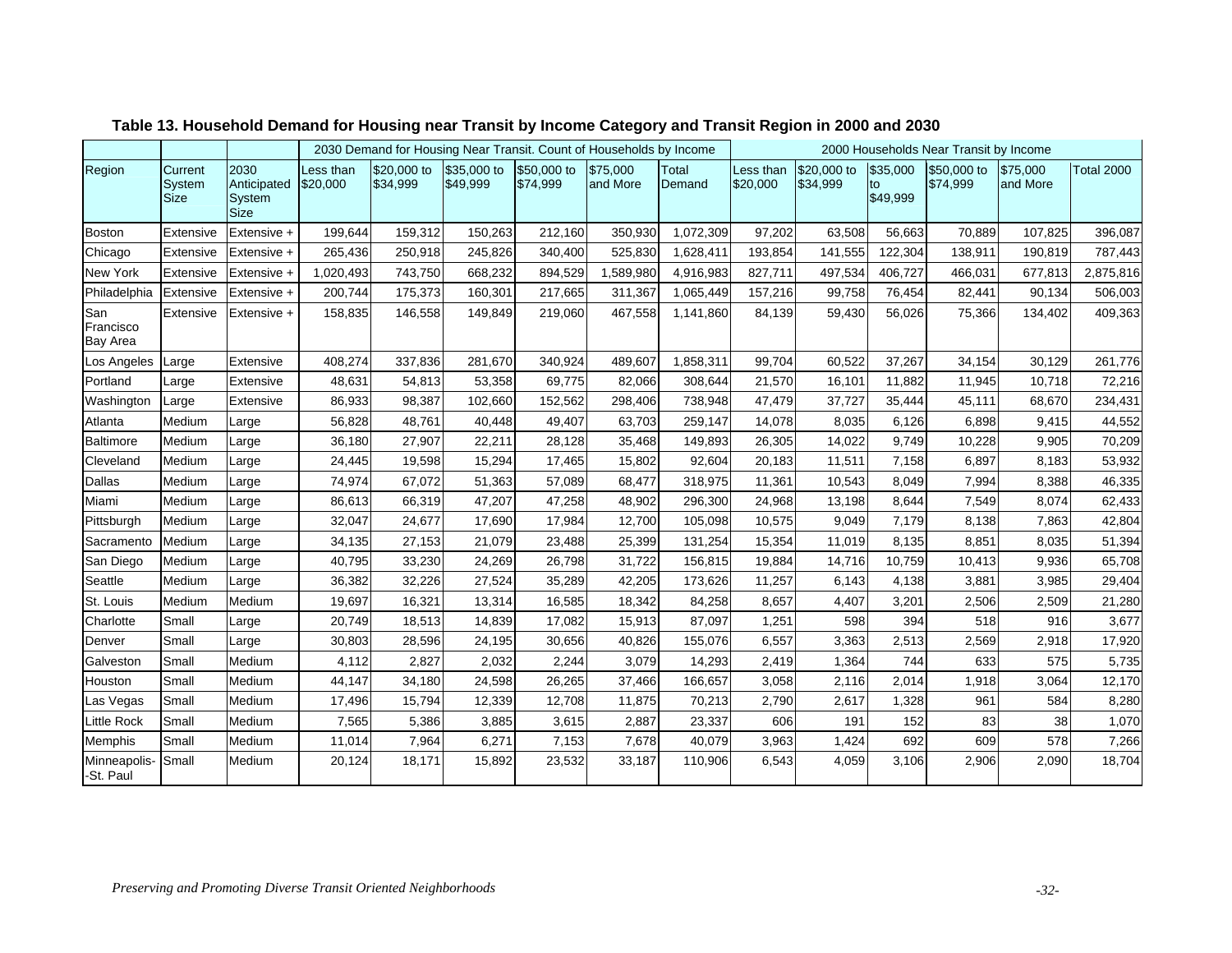#### **Table 13 Continued**

|                                      | Demand for Housing Near Transit in 2030 By Income Cont. |                                              |                       |                                                                                                                 |                         |                         |                      |                      |                       |                         |                            |                         |                      |                   |
|--------------------------------------|---------------------------------------------------------|----------------------------------------------|-----------------------|-----------------------------------------------------------------------------------------------------------------|-------------------------|-------------------------|----------------------|----------------------|-----------------------|-------------------------|----------------------------|-------------------------|----------------------|-------------------|
|                                      |                                                         |                                              |                       | 2030 Demand for Housing Near Transit. Count of Households by Income.<br>2000 Households Near Transit by Income. |                         |                         |                      |                      |                       |                         |                            |                         |                      |                   |
| Region                               | Current<br>System<br>Size                               | 2030<br>Anticipated<br>System<br><b>Size</b> | Less than<br>\$20,000 | \$20,000 to<br>\$34,999                                                                                         | \$35,000 to<br>\$49,999 | \$50,000 to<br>\$74,999 | \$75,000<br>and More | Total<br>Demand      | Less than<br>\$20,000 | \$20,000 to<br>\$34,999 | \$35,000<br>to<br>\$49,999 | \$50,000 to<br>\$74,999 | \$75,000<br>and More | <b>Total 2000</b> |
| <b>New</b><br>Orleans                | Small                                                   | Medium                                       | 19,517                | 12,516                                                                                                          | 8,862                   | 9.140                   | 9,177                | 59,211               | 11,701                | 6,362                   | 4,013                      | 3,779                   | 5,769                | 31,624            |
| Salt Lake<br>City                    | Small                                                   | Medium                                       | 13,560                | 13,670                                                                                                          | 12,688                  | 14,833                  | 14,752               | 69,502               | 6,413                 | 5,212                   | 3,382                      | 2,962                   | 2,124                | 20,093            |
| Tampa Bay<br>Area                    | Small                                                   | Medium                                       | 28,286                | 24,117                                                                                                          | 17,170                  | 15,957                  | 14,352               | 99,882               | 1,250                 | 572                     | 290                        | 322                     | 529                  | 2,963             |
| <b>Buffalo</b>                       | Small                                                   | Small                                        | 8,893                 | 5,452                                                                                                           | 4,076                   | 4,496                   | 5,700                | 28,617               | 8,392                 | 4,028                   | 2,377                      | 2,215                   | 2,230                | 19,242            |
| Syracuse                             | Small                                                   | Small                                        | 3,599                 | 1,726                                                                                                           | 929                     | 1,067                   | 919                  | 8,240                | 3,845                 | 1,308                   | 500                        | 452                     | 333                  | 6,438             |
| Austin                               | System<br>Proposed                                      | Medium                                       | 13,255                | 11,033                                                                                                          | 8,844                   | 11,009                  | 15,369               | 59,509               |                       |                         |                            |                         |                      |                   |
| Eugene                               | System<br>Proposed                                      | Medium                                       | 3,665                 | 2,868                                                                                                           | 2,262                   | 2,167                   | 1,574                | 12,535               |                       |                         |                            |                         |                      |                   |
| <b>Fort Collins</b>                  | System<br>Proposed                                      | Medium                                       | 2,416                 | 2,054                                                                                                           | 1,748                   | 2,145                   | 2,490                | 10,852               |                       |                         |                            |                         |                      |                   |
| Harrisburg                           | System<br>Proposed                                      | Medium                                       | 8,148                 | 7,240                                                                                                           | 5,921                   | 6,434                   | 5,202                | 32,945               |                       |                         |                            |                         |                      |                   |
| Hartford,<br><b>CT</b>               | System<br>Proposed                                      | Medium                                       | 7,574                 | 5,550                                                                                                           | 4,570                   | 6,225                   | 9,598                | 33,518               |                       |                         |                            |                         |                      |                   |
| <b>Kansas City</b>                   | System<br>Proposed                                      | Medium                                       | 14,279                | 12,832                                                                                                          | 10,654                  | 13,166                  | 14,629               | 65,559               |                       |                         |                            |                         |                      |                   |
| Nashville                            | System<br>Proposed                                      | Medium                                       | 13,450                | 11,110                                                                                                          | 8,956                   | 10,209                  | 10,550               | 54,275               |                       |                         |                            |                         |                      |                   |
| Norfolk                              | System<br>Proposed                                      | Medium                                       | 13,477                | 11,737                                                                                                          | 9,634                   | 10,623                  | 9,195                | 54,667               |                       |                         |                            |                         |                      |                   |
| Phoenix                              | System<br>Proposed                                      | Medium                                       | 34,277                | 30,358                                                                                                          | 23,763                  | 25,583                  | 28,958               | 142,938              |                       |                         |                            |                         |                      |                   |
| Raleigh--<br>Durham--<br>Chapel Hill | System<br>Proposed                                      | Medium                                       | 12,403                | 9,897                                                                                                           | 7,743                   | 9,795                   | 13,731               | 53,568               |                       |                         |                            |                         |                      |                   |
| <b>Total</b>                         |                                                         |                                              | 3,183,894             | 2,623,800                                                                                                       | 2,324,429               | 3,032,665               | 4,787,571            | 15,952,360 1,751,656 |                       | 1,112,471               | 897,655                    | 1,018,331               | 1,408,657            | 6,188,770         |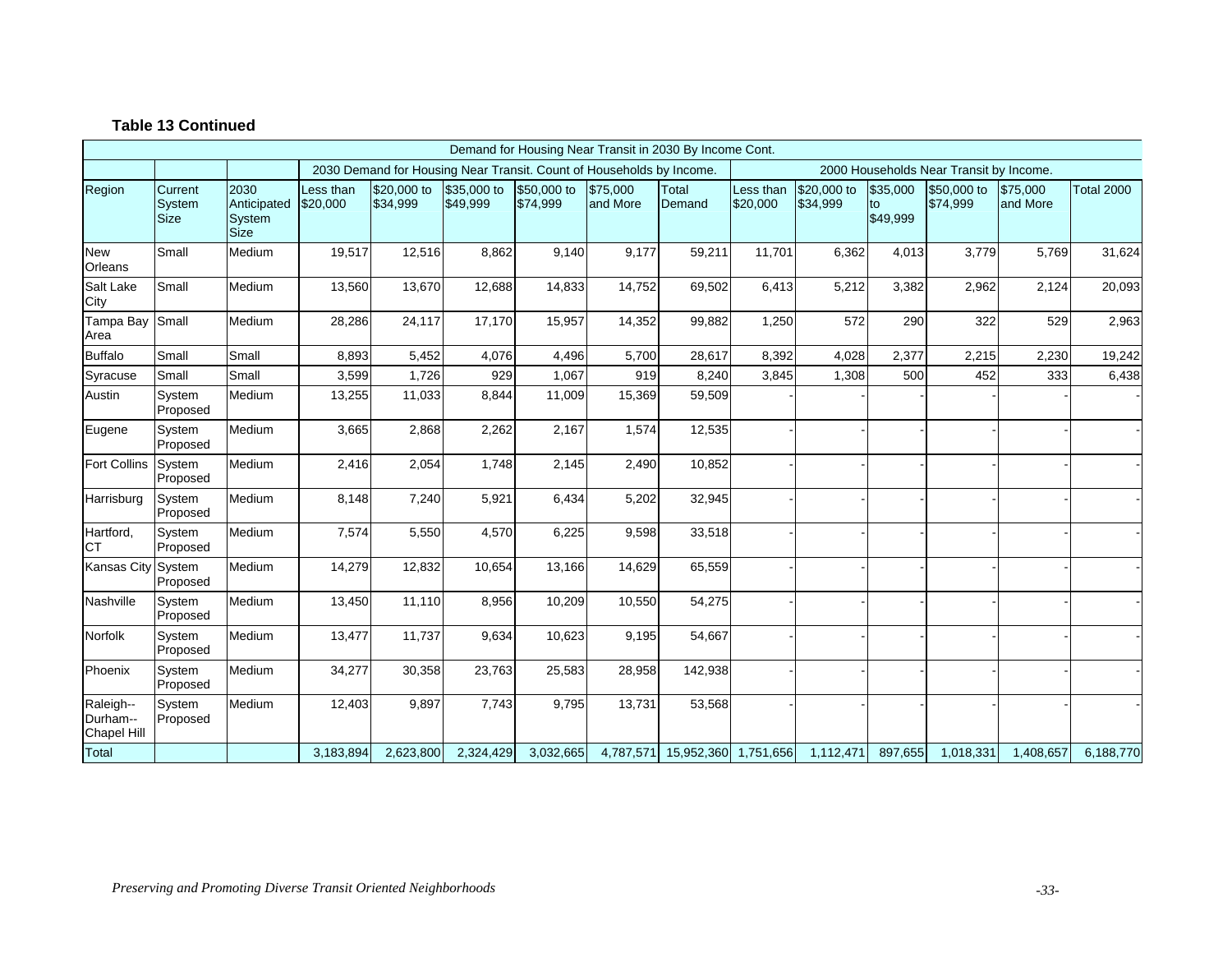|                              | Demand for Housing Near Transit in 2030 by Household Type |                                           |                                                      |                                                      |                                   |                                                           |                                       |                                                  |                                      |            |  |  |
|------------------------------|-----------------------------------------------------------|-------------------------------------------|------------------------------------------------------|------------------------------------------------------|-----------------------------------|-----------------------------------------------------------|---------------------------------------|--------------------------------------------------|--------------------------------------|------------|--|--|
|                              |                                                           |                                           |                                                      | by Type.                                             |                                   | 2030 Demand for Housing Near Transit. Count of Households | 2000 Households Near Transit by Type. |                                                  |                                      |            |  |  |
| Region                       | Current<br><b>System Size</b>                             | 2030<br>Anticipated<br><b>System Size</b> | Single Person,<br>Other Non-<br>family<br>Households | Married<br><b>Couple Family</b><br><b>Households</b> | <b>Other Family</b><br>Households | <b>Total Demand</b>                                       | Single and Non-<br>Family             | <b>Married</b><br>Couple<br>Family<br>Households | <b>Other Family</b><br>with Children | Total 2000 |  |  |
| <b>Boston</b>                | Extensive                                                 | Extensive +                               | 392,306                                              | 583,920                                              | 96,082                            | 1,072,309                                                 | 225,748                               | 126,695                                          | 29,632                               | 382,075    |  |  |
| Chicago                      | Extensive                                                 | Extensive +                               | 534,405                                              | 932,870                                              | 161,136                           | 1,628,411                                                 | 416,041                               | 280,167                                          | 79,967                               | 776,175    |  |  |
| New York                     | Extensive                                                 | Extensive +                               | 1,844,997                                            | 2,560,922                                            | 511,065                           | 4,916,983                                                 | 1,456,187                             | 1,048,965                                        | 336,781                              | 2,841,933  |  |  |
| Philadelphia                 | Extensive                                                 | Extensive +                               | 367,970                                              | 605,369                                              | 92,111                            | 1,065,449                                                 | 267,202                               | 173,775                                          | 65,312                               | 506,289    |  |  |
| San<br>Francisco<br>Bay Area | Extensive                                                 | Extensive +                               | 405,074                                              | 610,256                                              | 126,530                           | 1,141,860                                                 | 242,009                               | 140,570                                          | 22,853                               | 405,432    |  |  |
| Los Angeles                  | Large                                                     | Extensive                                 | 633,347                                              | 1,004,326                                            | 220,638                           | 1,858,311                                                 | 124,088                               | 107,319                                          | 34,977                               | 266,384    |  |  |
| Portland                     | Large                                                     | Extensive                                 | 90,271                                               | 189,071                                              | 29,301                            | 308,644                                                   | 43,302                                | 23,595                                           | 5,155                                | 72,052     |  |  |
| Washington                   | Large                                                     | Extensive                                 | 237,553                                              | 408,730                                              | 92,664                            | 738,948                                                   | 148,959                               | 64,402                                           | 20,156                               | 233,517    |  |  |
| Atlanta                      | Medium                                                    | Large                                     | 65,035                                               | 164,295                                              | 29,818                            | 259,147                                                   | 30,320                                | 10,331                                           | 5,014                                | 45,665     |  |  |
| <b>Baltimore</b>             | Medium                                                    | Large                                     | 44,902                                               | 90,254                                               | 14,737                            | 149,893                                                   | 41,501                                | 18,866                                           | 10,303                               | 70,670     |  |  |
| Cleveland                    | Medium                                                    | Large                                     | 26,692                                               | 58,218                                               | 7,694                             | 92,604                                                    | 29,652                                | 16,713                                           | 8,698                                | 55,063     |  |  |
| Dallas                       | Medium                                                    | Large                                     | 73,621                                               | 210,213                                              | 35,142                            | 318,975                                                   | 26,882                                | 16,832                                           | 4,261                                | 47,975     |  |  |
| Miami                        | Medium                                                    | Large                                     | 78,065                                               | 190,255                                              | 27,980                            | 296,300                                                   | 32,551                                | 22,780                                           | 7,444                                | 62,775     |  |  |
| Pittsburgh                   | Medium                                                    | Large                                     | 31,886                                               | 65,599                                               | 7,613                             | 105,098                                                   | 21,109                                | 18,329                                           | 2,434                                | 41,872     |  |  |
| Sacramento                   | Medium                                                    | Large                                     | 38,323                                               | 77,326                                               | 15,605                            | 131,254                                                   | 29,327                                | 17,787                                           | 5,354                                | 52,468     |  |  |
| San Diego                    | Medium                                                    | Large                                     | 47,097                                               | 93,225                                               | 16,494                            | 156,815                                                   | 33,578                                | 23,323                                           | 7,038                                | 63,939     |  |  |
| Seattle                      | Medium                                                    | Large                                     | 44,928                                               | 114,124                                              | 14,573                            | 173,626                                                   | 21,576                                | 5,926                                            | 1,272                                | 28,774     |  |  |
| St. Louis                    | Medium                                                    | Medium                                    | 18,168                                               | 56,059                                               | 10,032                            | 84,258                                                    | 13,500                                | 5,374                                            | 2,969                                | 21,843     |  |  |
| Charlotte                    | Small                                                     | Large                                     | 21,422                                               | 56,774                                               | 8,901                             | 87,097                                                    | 2,492                                 | 682                                              | 287                                  | 3,461      |  |  |
| Denver                       | Small                                                     | Large                                     | 37,269                                               | 104,857                                              | 12,949                            | 155,076                                                   | 11,734                                | 5,031                                            | 1,981                                | 18,746     |  |  |
| Galveston                    | Small                                                     | Medium                                    | 3,774                                                | 8,818                                                | 1,701                             | 14,293                                                    | 3,241                                 | 1,642                                            | 762                                  | 5,645      |  |  |
| Houston                      | Small                                                     | Medium                                    | 43,751                                               | 103,992                                              | 18,914                            | 166,657                                                   | 8,741                                 | 3,430                                            | 461                                  | 12,632     |  |  |
| Las Vegas                    | Small                                                     | Medium                                    | 16,693                                               | 44,125                                               | 9,395                             | 70,213                                                    | 5,617                                 | 2,001                                            | 522                                  | 8,140      |  |  |
| <b>Little Rock</b>           | Small                                                     | Medium                                    | 9,736                                                | 11,299                                               | 2,303                             | 23,337                                                    | 847                                   | 125                                              | 109                                  | 1,081      |  |  |
| <b>Memphis</b>               | Small                                                     | Medium                                    | 11,200                                               | 24,717                                               | 4,162                             | 40,079                                                    | 5,643                                 | 996                                              | 737                                  | 7,376      |  |  |
| Minneapolis-<br>-St. Paul    | Small                                                     | Medium                                    | 24,090                                               | 75,286                                               | 11,531                            | 110,906                                                   | 12,330                                | 4,492                                            | 1,797                                | 18,619     |  |  |

## **Table 14. Household Demand for Housing near Transit by Household Type and Transit Region in 2000 and 2030**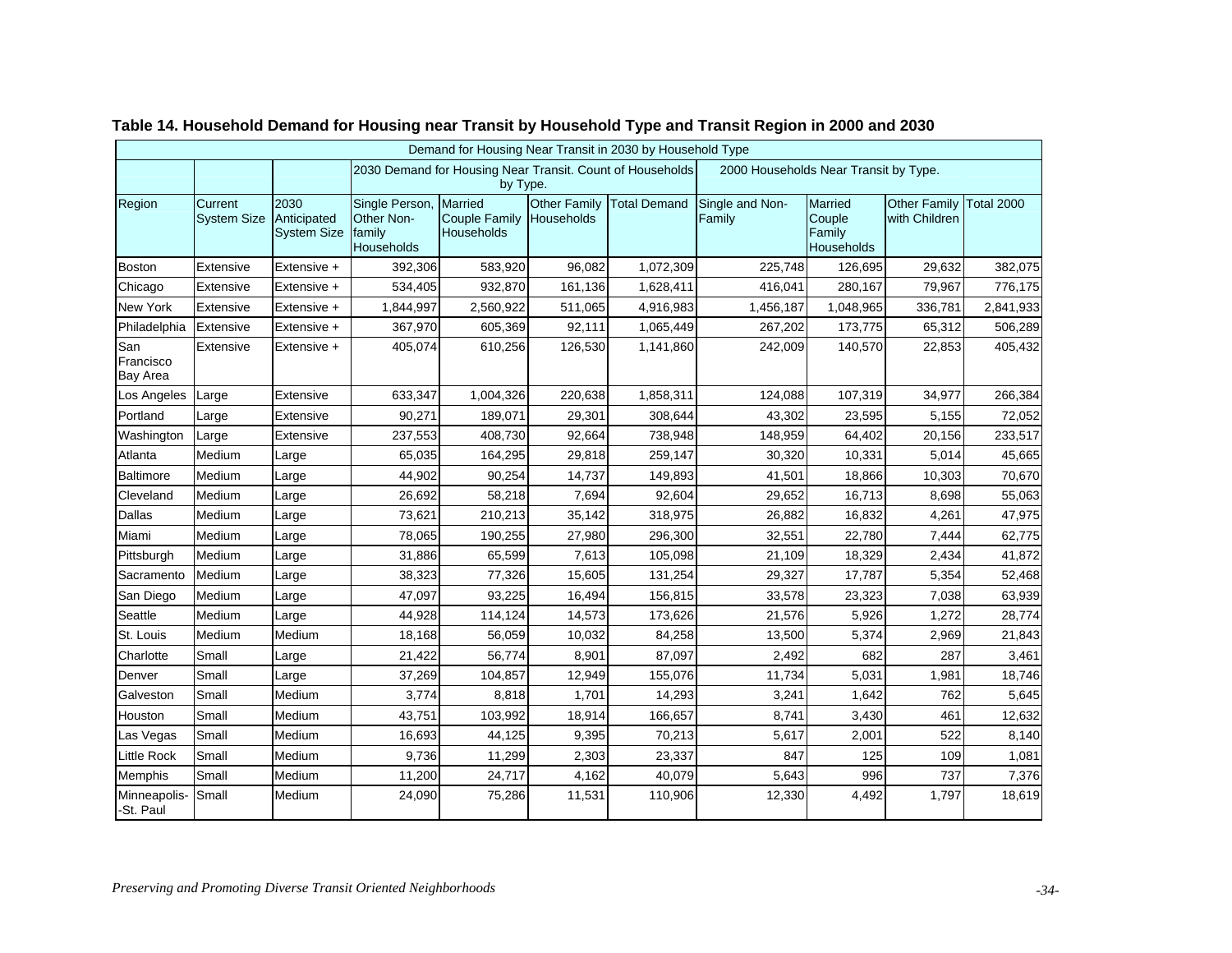#### **Table 14. Continued**

|                                             | Demand for Housing Near Transit in 2030 by Household Type Cont. |                                           |                                                      |                                                          |                     |                                                           |                                       |                                           |                                      |                   |  |  |
|---------------------------------------------|-----------------------------------------------------------------|-------------------------------------------|------------------------------------------------------|----------------------------------------------------------|---------------------|-----------------------------------------------------------|---------------------------------------|-------------------------------------------|--------------------------------------|-------------------|--|--|
|                                             |                                                                 |                                           |                                                      | by Type.                                                 |                     | 2030 Demand for Housing Near Transit. Count of Households | 2000 Households Near Transit by Type. |                                           |                                      |                   |  |  |
| Region                                      | Current<br><b>System Size</b>                                   | 2030<br>Anticipated<br><b>System Size</b> | Single Person,<br>Other Non-<br>family<br>Households | <b>Married</b><br>Couple Family Households<br>Households | <b>Other Family</b> | <b>Total Demand</b>                                       | Single and Non-<br>Family             | Married<br>Couple<br>Family<br>Households | <b>Other Family</b><br>with Children | <b>Total 2000</b> |  |  |
| <b>New Orleans</b>                          | Small                                                           | Medium                                    | 11,935                                               | 36,466                                                   | 10,810              | 59,211                                                    | 21,608                                | 7,487                                     | 2,723                                | 31,818            |  |  |
| Salt Lake<br>City                           | Small                                                           | Medium                                    | 10,838                                               | 51,371                                                   | 7,293               | 69,502                                                    | 11,723                                | 7,052                                     | 1,304                                | 20,079            |  |  |
| Tampa Bay<br>Area                           | Small                                                           | Medium                                    | 28,940                                               | 61,046                                                   | 9,896               | 99,882                                                    | 1,811                                 | 673                                       | 372                                  | 2,856             |  |  |
| <b>Buffalo</b>                              | Small                                                           | Small                                     | 8,557                                                | 16,369                                                   | 3,690               | 28,617                                                    | 12,533                                | 4,644                                     | 2,545                                | 19,722            |  |  |
| Syracuse                                    | Small                                                           | Small                                     | 2,484                                                | 5,099                                                    | 657                 | 8,240                                                     | 3,983                                 | 1,262                                     | 1,247                                | 6,492             |  |  |
| Austin                                      | System<br>Proposed                                              | Medium                                    | 15,430                                               | 37,243                                                   | 6,837               | 59,509                                                    |                                       |                                           |                                      |                   |  |  |
| Eugene                                      | System<br>Proposed                                              | Medium                                    | 3,646                                                | 7,896                                                    | 993                 | 12,535                                                    |                                       |                                           |                                      |                   |  |  |
| <b>Fort Collins</b>                         | System<br>Proposed                                              | Medium                                    | 3,072                                                | 6,884                                                    | 895                 | 10,852                                                    |                                       |                                           |                                      |                   |  |  |
| Harrisburg                                  | System<br>Proposed                                              | Medium                                    | 10,547                                               | 19,742                                                   | 2,656               | 32,945                                                    |                                       |                                           |                                      |                   |  |  |
| Hartford, CT                                | System<br>Proposed                                              | Medium                                    | 10,553                                               | 20,251                                                   | 2,714               | 33,518                                                    |                                       |                                           |                                      |                   |  |  |
| <b>Kansas City</b>                          | System<br>Proposed                                              | Medium                                    | 13,713                                               | 43,920                                                   | 7,926               | 65,559                                                    |                                       |                                           |                                      |                   |  |  |
| Nashville                                   | System<br>Proposed                                              | Medium                                    | 15,263                                               | 33,397                                                   | 5,614               | 54,275                                                    |                                       |                                           |                                      |                   |  |  |
| Norfolk                                     | System<br>Proposed                                              | Medium                                    | 12,795                                               | 34,816                                                   | 7,056               | 54,667                                                    |                                       |                                           |                                      |                   |  |  |
| Phoenix                                     | System<br>Proposed                                              | Medium                                    | 29,758                                               | 94,294                                                   | 18,886              | 142,938                                                   |                                       |                                           |                                      |                   |  |  |
| Raleigh--<br>Durham--<br><b>Chapel Hill</b> | System<br>Proposed                                              | Medium                                    | 14,471                                               | 33,238                                                   | 5,859               | 53,568                                                    |                                       |                                           |                                      |                   |  |  |
| Total                                       |                                                                 |                                           | 5,334,577                                            | 8,946,931                                                | 1,670,852           | 15,952,360                                                | 3,305,835                             | 2,161,266                                 | 664,467                              | 6,131,568         |  |  |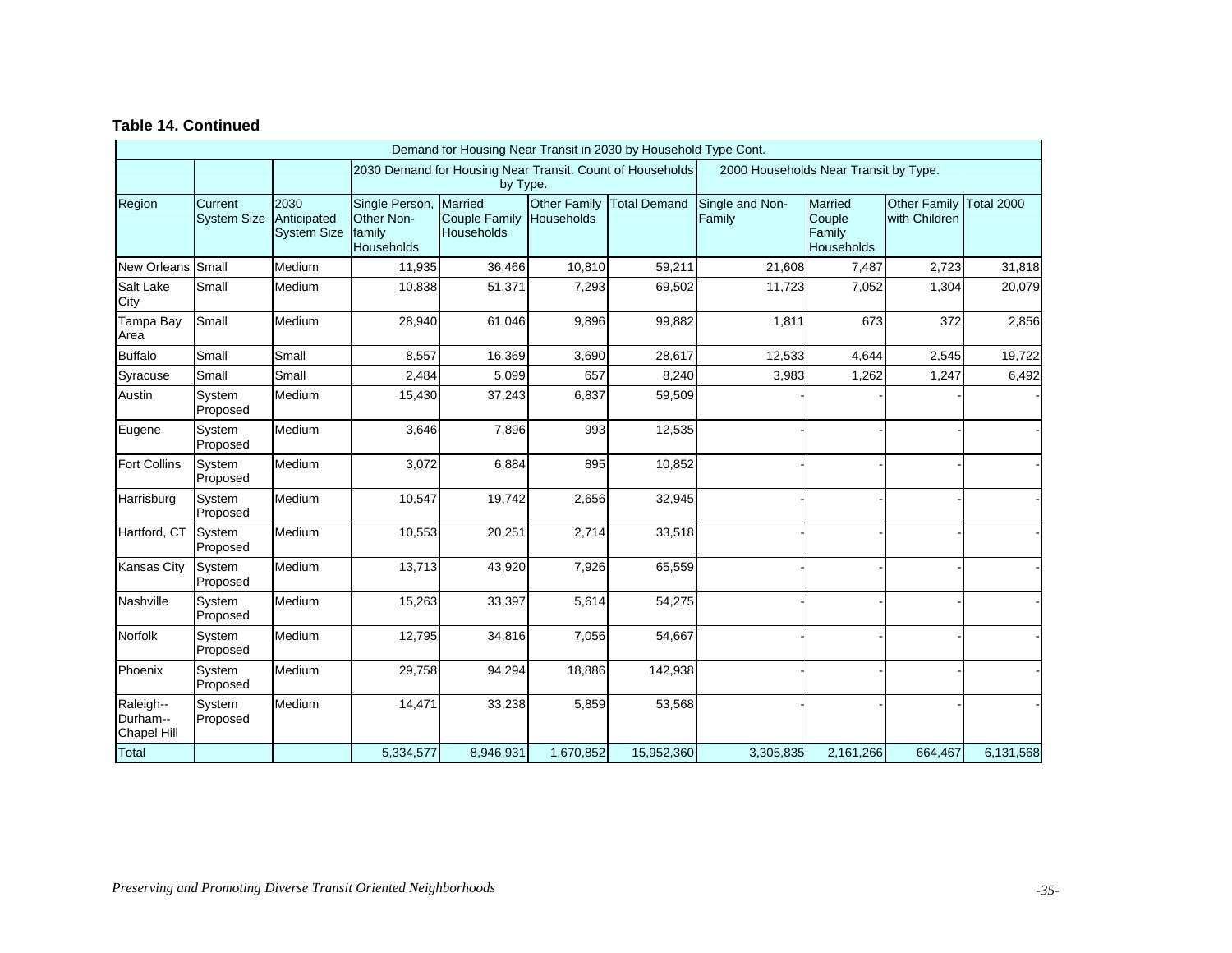## **IV. Meeting the Demand: Additional Considerations and Challenges**

There are significant implications of the findings described so far about who lives near transit today and who is expected to want to live near transit in 2030. Transit zones today support a great deal of diversity that should be preserved and enhanced as regions work to meet the coming demand. By and large, future demand for housing near transit will far outstrip supply unless there is a concerted effort at multiple levels of government. And it will be especially important to ensure that the benefits of living in transit zones are shared broadly, and do not become the purview of any one income group or household type.

Transit zones, therefore, must continue to accommodate households of all sizes, especially families, who, if current development patterns are any indication, are at-risk of being displaced. To the extent that Latinos will make up a growing share of the population, both in general and in transit zones, their larger household sizes and multi-generational living arrangements should also be taken into consideration. Single parents with children — also a growing share of households — will need not only larger units, but also affordability, since they have just one income to support multiple household members. Without adequate family housing near transit, more families will seek affordable larger units on the peripheries of regions, adding both to their household transportation and energy costs and to regional traffic congestion. However, households without children will make up the majority of new demand and therefore, public services should reflect this new reality. For example, parks and open space serve residents with and without children while new schools in transit zones serve only families with children.

Transit zones must also accommodate households at all income levels, especially lower-income. As Chapter Three showed, more than one-half of the demand for housing near transit, is likely to come from households that have annual incomes below the area median, or roughly \$50,000 in 2000 dollars. Twenty percent of all households with a potential demand for housing near transit will make less than \$20,000 a year. Increased job connectivity and other supports will be necessary to help these households increase their earnings, while keeping their expenses down. The economic benefits of transit for these households is particularly critical. As repeatedly mentioned , very low-income households using transit spend roughly \$400 a year on transportation, while very low-income households without transit spend close to \$2,800 per year.<sup>36</sup> A difference of \$2,400 for a household making less than \$20,000 represents a host of opportunities. Planning for families and for low-income households may not need to be accomplished at each and every transit zone, but should be promoted and tracked at the transit zone, corridor and system-wide scales.

 $\overline{a}$ <sup>36</sup> Analysis of 1999-2001 Consumer Expenditure Survey micro data for California by Lorien Rice in "Transportation Spending by Low-Income California Households: Lessons for the San Francisco Bay Area", PPIC, 2004.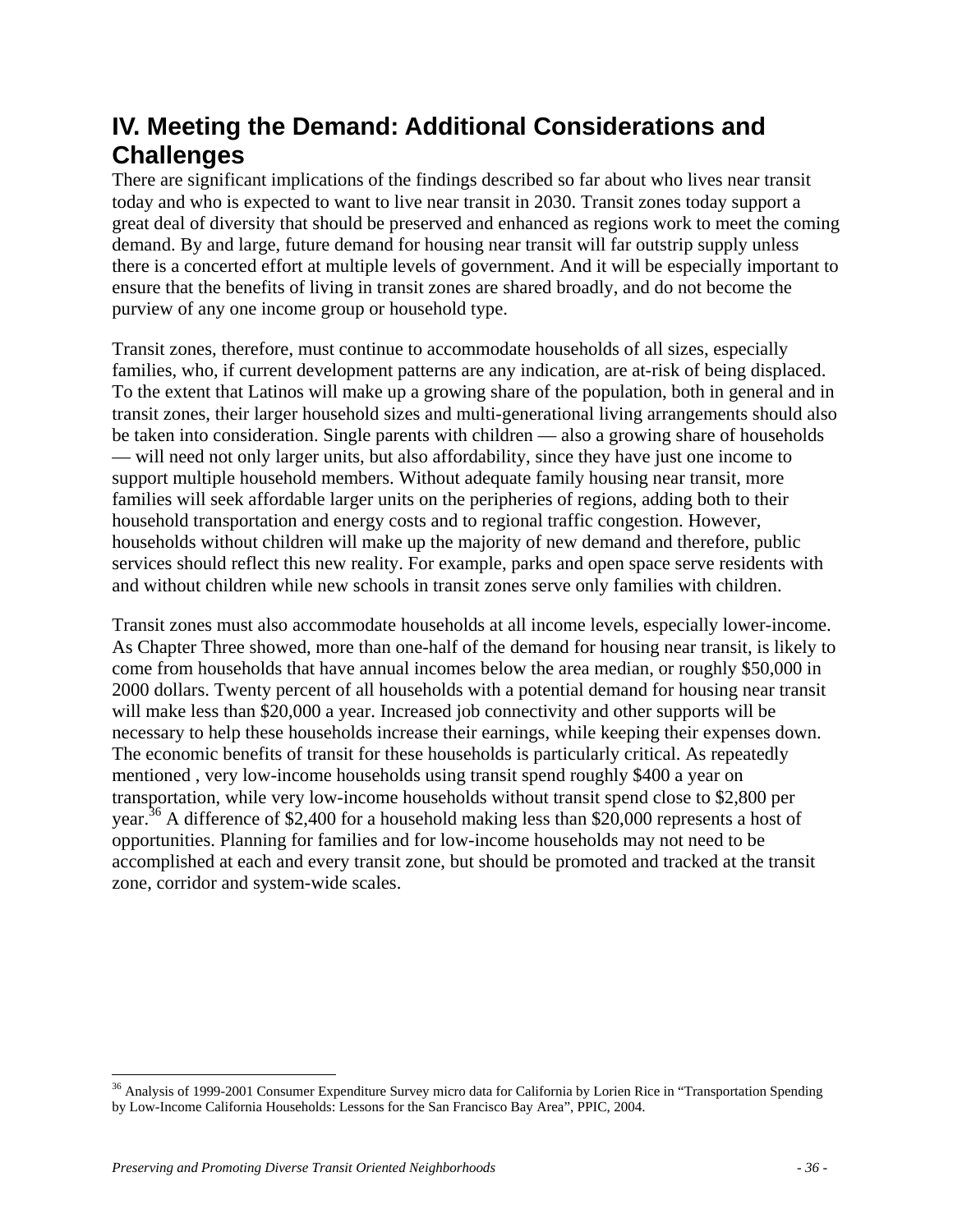## **Demand for Diverse Housing Types**

*"One third of Americans want to live in small towns, one third want to live in the suburbs, and one third want to live in more urban, walk-to environments…[T] his last sector is growing and could be approaching 40 percent now…but it is greatly underserved with product." - Chris Leinberger, Brookings Institution* 

Both owners and renters are today exhibiting different priorities than they did in the past: in smaller homes, or homes designed to accommodate multiple generations, or homes that offer a more convenient lifestyle, with jobs, shopping, entertainment, culture, sidewalk cafes, public services and parks all within walking distance. Contemporary

households also want more housing choices — including lofts, live-work spaces, townhomes, row houses, courtyard housing and other housing types suitable for walkable, higher-density urban neighborhoods. The demand for diverse housing types will only increase as the population shifts in age, race, income and household makeup.

If the many constituencies working to create desirable transit-oriented neighborhoods with strong connectivity to jobs succeed, demand for living near transit could grow beyond the projections outlined here. As already noted, most housing in transit zones is multi-family rental, and a greater share are smaller units. Maintaining this mix of rental units might not be right for every transit zone or every region based on the transit system size, demographics and immigration patterns. In some regions, like Los Angeles, there may be a need for units with more bedrooms. In all regions, there's a need for more affordable homeownership opportunities that do not substantially replace the affordable existing rental housing stock. Rental housing will also need to be upgraded and increased in many places.

In sum, a delicate balance must be struck in a fluctuating housing market. As market opportunities arise, higher-density rental housing in transit zones will likely be converted to market-rate ownership housing, thus reducing the availability of affordable and rental housing. In situations of short supply, the cost of rental housing will rise significantly, reducing affordability and income diversity in transit zones. These situations call for market intervention by local governments and affordable housing providers.

## **Demand for Transportation Choices**

In concert with the rising demand for housing near transit is an increased demand for more transportation options. This is likely to accelerate if gasoline prices rise in coming years, congestion continues at the current pace, and awareness of the high total cost of car ownership continues to increase.

To date, only some of the household demand for more transportation options is being met. Although the U.S. is in the midst of a transit building boom, with numerous metropolitan regions planning, building or expanding some form of urban rail, busway, streetcar or enhanced bus systems, the competition for federal funding is intense. As a result, some regions, like Denver, are not waiting for the federal government and have passed ballot measures to fund transit locally; the recent \$4.9 billion FasTracks initiative that would fund five new light rail lines throughout the Denver metropolitan region over the next 15 years passed with over 55 percent of the vote. Policymakers and developers are starting to see transit as a valuable amenity, a source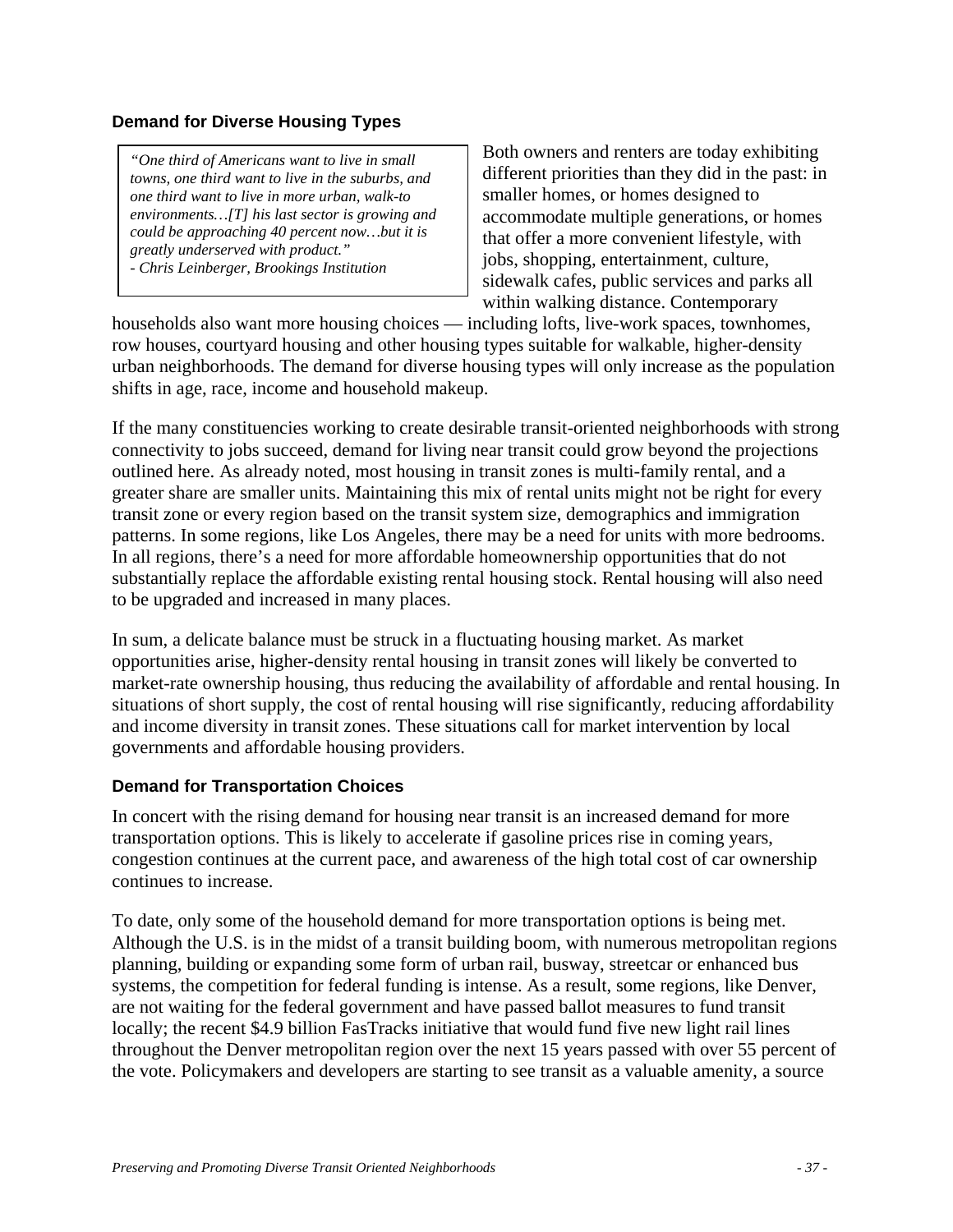of cost savings for households and a precondition for continued economic growth — not just a way to decrease future congestion.

## **Market Interest in Urban Areas and TOD**

The marketplace has not been blind to this tremendous need and demand for more housing near transit, and it is beginning to respond. In 2005, *Emerging Trends in Real Estate*, now in its 27<sup>th</sup> year, rated "transit adjacency" as its **top** location criterion for real estate investments.37 This follows a decade of rating "transit adjacency," "urban infill" and "24-hour character" among the top five criteria. The report reflects an annual survey of investment fund managers representing the \$300 billion U.S. annual equity capital from institutional investment sources.

*"Among the newest players now moving into urban housing such are tract homebuilders as Toll Brothers, Inc and Los Angeles' KB Homes…Both have spent decades trying to lure folks out of the city. Now…those same companies are suddenly making a reverse commute of their own by gobbling up urban properties at a fevered pace." Business Week, September 24, 2004.* 

National retail chains are increasingly seeking both density and transit accessibility, and even big-box retailers, ranging from Target to Home Depot to Office Depot, are developing urban real estate products.

## **Employers recognize Need for Housing and Transportation Alternatives**

Employers are also beginning to respond to the growing need for more housing near transit. In the last two decades, the top concern of CEOs and human resource managers has shifted from tax rates to human capital, with employee retention at the top of the list — the top challenge to which is transportation and accessibility.

## **Land Availability Increases TOD Costs**

There is an irony at play here. Despite the fact that a significant proportion of the demand for TOD could come from lowerincome households and non-white households — the same household types that are currently making many older and existing transit zones successful and vibrant places — the very factors inhibiting the TOD market are making it especially hard to deliver to these key market segments in new TODs.

 *"Last year, for the first time…the price of a condo was higher than that of a single-family home." Wall Street Journal, August 18, 2005.* 

Today, most developers only use luxury housing to justify the risk – the time, uncertainty and cost – inherent in TOD. Land near transit is difficult to come by because of both supply and demand. In some places, due to demand, transit station area land is too expensive, wiping out any potential for affordability. In other places, it is a matter of supply. Land that might be developed or redeveloped is not readily available or is not in a shape or size that is easily developed at the needed scale. Even if a developer wishes to include a range of price points in a project, the extra costs associated with TOD can make it challenging to provide deeper affordability through a pure market project. Without subsidy, affordability beyond moderately priced workforce housing, is not feasible.

 $\overline{a}$ <sup>37</sup> Price Waterhouse Coopers and Urban Land Institute, 2005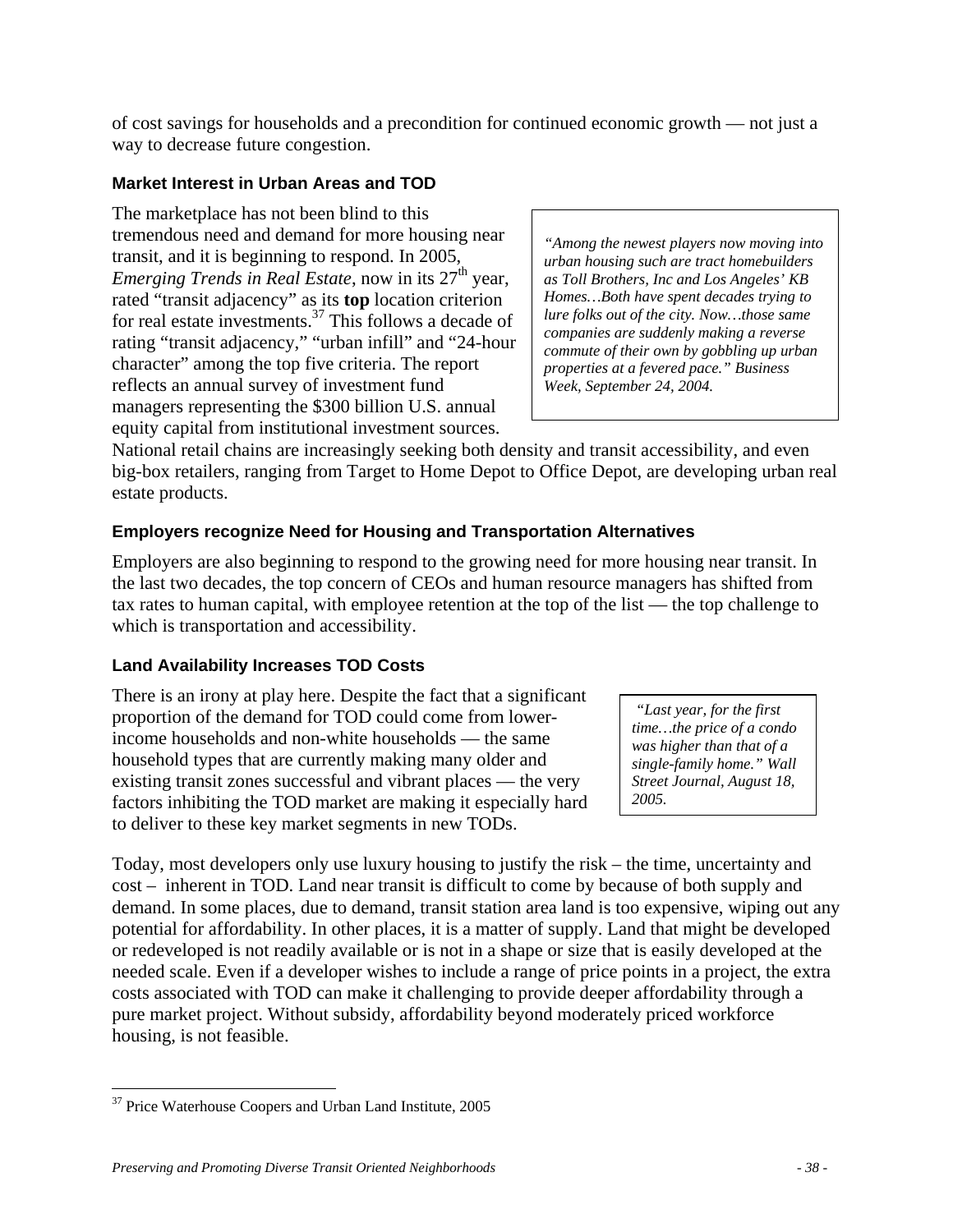Yet, while land is very scarce in many of today's transit zones, forty-four percent of the transit zones have less than 4.5 households per residential acre on average. This density is quite low and likely represents significant development opportunities. Estimates indicate about 30 percent of national growth in households can be accommodated within one-half mile of transit station locations, with growth in the number of transit stations and systems, paired with infill strategies around the existing lines and stations. Several objections are raised regarding this estimate. First, to many observers, it seems that transit-oriented developments are exclusively aimed at upscale markets, so they would have difficulty addressing growth coming from all types of households. This observation is mostly based on recent TOD projects, not historical development of entire neighborhoods near transit, which is where the majority of the 6 million transit zone households currently live.

Another response to these objections is to look beyond the one-half mile distance, to, for example, within three-fourths of a mile from the transit station. Though transit station areas are typically analyzed at the one-half mile zone because early and repeated analyses have found the one-half mile is a reasonable area within which to assume that people are willing to walk, expanding the distance increases the potential for directing even more development within transit-friendly neighborhoods. A distance of three-fourths of a mile is still within walking distance for many, or a short connecting bus or bike ride for others. In most cities with extensive and large systems, rail service is supplemented by a dense network of bus lines. Studies show that people are generally willing to ride up to 20 minutes to connect to a rail stop, suggesting that the ridership catchments area for a particular transit stop is up to 2.5 miles in radius, which dramatically increases the land available for development "near" transit.<sup>38</sup> Therefore, even households outside the one-half mile area could be living in a transit-oriented community and reducing their reliance on auto. Of course, not every acre is available for development within the one-half mile buffer and streets, parks, alleys, schools, businesses and other such uses already consume much of the land. Nonetheless, clearly all TOD opportunities does not disappear at the one half mile limit, especially if connecting bus service is available.

## **Gentrification and Transit-Oriented Neighborhoods**

Because development costs are high and land is scarce, there is significant potential that new development near transit will be homogeneous, targeted to a narrow high income market and unaffordable to lower-income households.<sup>39</sup> There is also significant potential for mixed-income neighborhoods that are now diverse to transition rapidly, making it difficult for original residents to continue to afford to live there. Gentrification with significant displacement can easily occur.

In regions with hot housing markets and where transit is being planned or is already operating, one can see several common results from gentrification:

- Low-income householders are being pushed to neighborhoods with low-quality housing stock and higher transportation costs;
- Renters are being pushed out as absentee owners sell, as rental units are converted to ownership units, and as areas in general become more attractive;

<u>.</u>

 $38$  The available land increases as the square of the distance, so while a half mile radius yields 504 acres, a  $34$  mile radius yields 1,131 acres, a 1 mile radius yields 2,011, a 2 mile radius 8,042, and a 2.5 mile radius 12,566 acres, respectively.

 $39$  Households at 50% of median income or below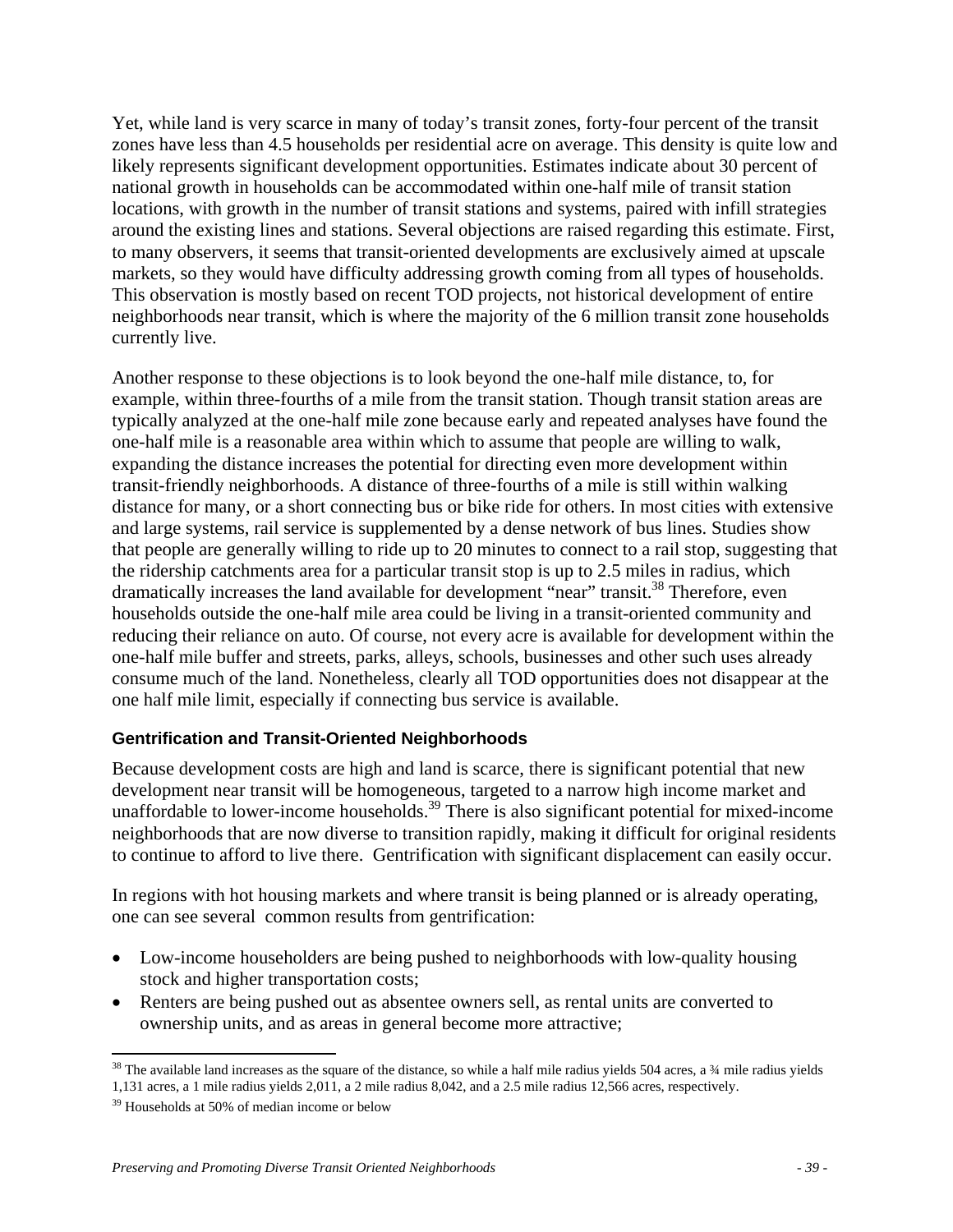- Market-rate developers are often not building to address a range of income diversity;
- Very low-income renters, who are the most transit dependent, are most at risk, as their housing often requires the greatest subsidies, many of which are increasingly being cut; and
- Transit-orientation and convenience is causing price escalation in many neighborhoods

While some neighborhood groups argue that "a little gentrification" is desired — since it brings with it neighborhood services and amenities typical in other communities but not available in theirs, like better food choices, Automated Teller Machines or safer streets — many community activists have argued that these benefits or amenities are not enough to outweigh the very real cost burdens from rapid home and rental price appreciation that might follow these new amenities. In addition, the private-sector amenities that may follow higher incomes often do not address or make up for the larger continuing community issues resulting from disinvestment, like poor public schools.40

Attracting new development while preventing displacement is always a balancing act in fluid real estate markets. Developers always have an incentive to maximize profit margins, and relieving the pressure for gentrification in slower markets by adding requirements or costs to developers may have the undesired consequence of stifling development.

For neighborhoods with existing transit service faced with initial signs or consequences of gentrification, targeted strategies are needed to preserve and increase the mix of housing choices and prices early on before significant gentrification begins. Gentrification is in part fueled by greater housing demand than available supply. Growing the supply of mixed-income TOD overall and increasing residential densities near transit can help alleviate gentrification pressures in high-growth neighborhoods and new housing opportunities may emerge in weaker markets. But growing the supply of housing, without paying attention to price, will not necessarily solve the affordability problem. Different strategies are needed to ensure that housing in neighborhoods near transit remains affordable to a deeper range of incomes and to a wider range of household types. The goal is to ensure that the very households that could benefit most from the combination of affordable housing and affordable transportation are able to do so.

## **Promoting Racial Diversity in Transit-Oriented Neighborhoods**

The issues of income gentrification and racial segregation are inherently linked in many communities. Despite years of progress from the Civil Rights Movement and the legislation and enforcement that Movement spawned, as well as other movements such as anti-redlining and pro-reinvestment, researchers continue to document racial and economic segregation in cities, neighborhoods and workplaces. In some cases it is caused by the discriminatory practices of communities and realtors or long-term biases in economic policy, public investment and land use policies. In other cases in which neighborhoods are predominantly populated by members of a

 $\overline{a}$ <sup>40</sup> Panelist discussion on Harlem neighborhood redevelopment at 'Gatreaux at 40' conference, Northwestern University School of Law and Social Policy, March 2, 2006.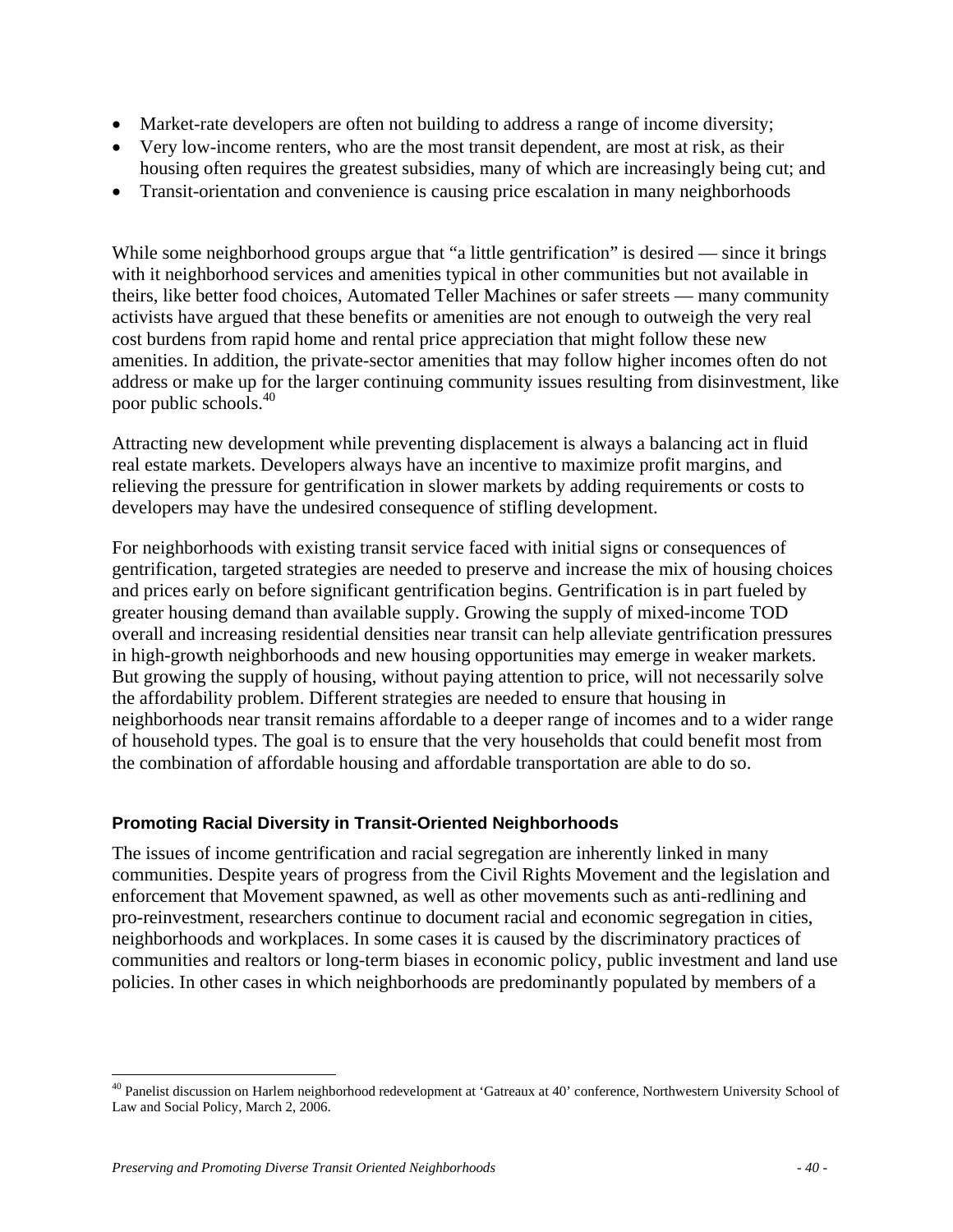single group, it is not necessarily a result of segregation; it can be caused by "the gravitation of immigrants to communities of common interest."<sup>41</sup>

Promoting or designing a neighborhood for racial diversity may be even more challenging than promoting income diversity; landlords and developers cannot legally target prospective tenants by race and there are fewer tools to promote racial diversity in neighborhoods than there are for creating mixed-income housing, for which financial and support services exist. Even discussing race is still difficult for most communities and individuals. In fact, this has led some groups to argue that the more effective strategy for promoting equal or equitable opportunities for all races is to frame policies in race-neutral terms, e.g., don't mention race in advocacy campaigns at all. This is based on the belief that bringing up race will immediately shut down the discussion. It has not been proven, however, that race-neutral tactics are more effective; many would argue they are slowing the progress toward racial justice.<sup>42</sup>

Some tools and methods for promoting racial diversity do exist, however. Fair housing laws help to ensure that realtors and landlords do not discriminate on the basis of race. Making sure these laws are adequately monitored and enforced will help to promote racial diversity in specific developments. Helping minority entrepreneurs — who may open businesses and restaurants that reflect their ethnicity or culture — with financing and marketing can also help to attract and retain a diverse population and to diversify the business community. More informal ways to retain and attract households of various racial backgrounds include neighborhood dialogues about race, writing about and celebrating the neighborhood's cultural, ethnic and racial diversity through newsletters or local newspapers, posting signs and banners, and holding festivals.<sup>43</sup> Realtors and developers can also hire a diverse staff for marketing and sales and use brochures that show a variety of potential residents — in terms of age, race, ethnicity and family size. They can also tailor their housing product types to provide multiple sizes, prices and tenure types both rental and owner. These more informal, e.g., non-regulated, strategies deliver the message that the neighborhood is open to and supportive of other races and different household structures. Henry Cisneros, in an effort to help developers and communities respond to the growing Latino housing market has recently published a book through the national home builders association, *Casa y Comunidad*, that covers a number of strategies and tactics for accommodating Latino households, from ensuring gas cooking is available to designing floor plans and room sizes.<sup>44</sup>

While existing communities around transit face many challenges, many new transit lines are being built through industrial zones and do not have existing residents or communities to displace. This might be occurring to reduce costs or to avoid the race question. It's a complicated problem: Is it more egalitarian for the new transit investment to avoid the mixedrace neighborhood, or to run the new transit line right through it, with the associated demolition of housing or from widening a commercial street? Other transit lines are extending to new

<sup>&</sup>lt;u>.</u> <sup>41</sup> David Fasenfest, Jason Booza, and Kurt Metzger. "Living Together: A New Look at Racial and Ethnic Integration in Metropolitan Neighborhoods, 1990–2000." The Brookings Institution. April 2004. http://www.brookings.edu/urban/pubs/20040428\_fasenfest.pdf.

<sup>&</sup>lt;sup>42</sup> Applied Research Center workshop on race advocacy, Chicago, IL, May 2006.

<sup>&</sup>lt;sup>43</sup> The Manchester neighborhood in Pittsburgh, PA has been successful in celebrating its mix of races through its newsletter and community organization, "Manchester NEWS: We Live in Manchester", Manchester Citizens Corporation, Summer 2005. Group photos of residents show the racial and age diversity of the neighborhood.

<sup>44</sup>Elaine Ayala. "Book spotlights Latino market", Chicago Tribune, Section 16, p. 41, Sunday October 1, 2006.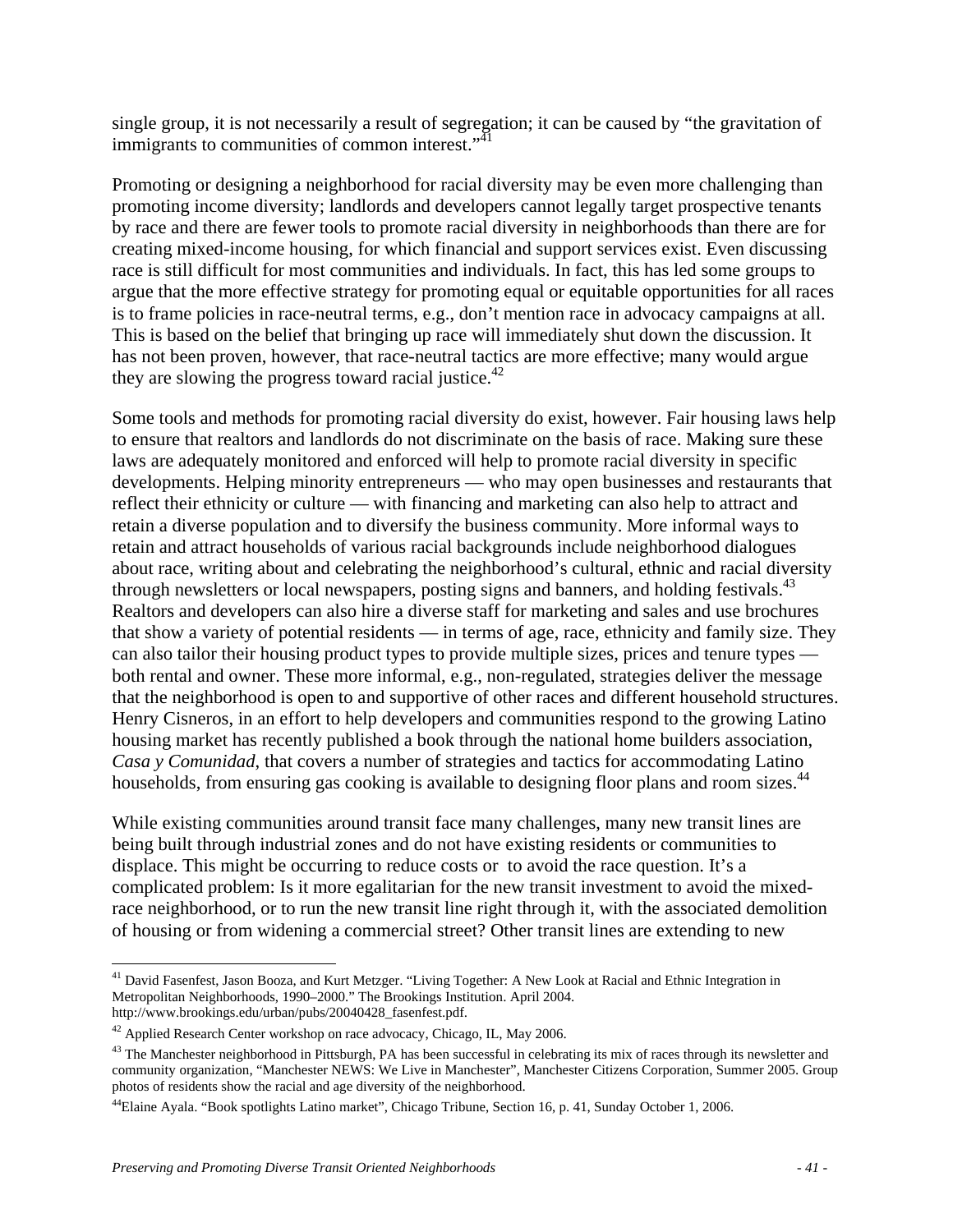growth areas, with few or no existing residents. All of these types of sites are large enough to support major new development that can include income and housing unit diversity at the outset. However gentrification and displacement and therefore further racial segregation could be an unintended result.

#### **Getting a Mix of Uses in Diverse Transit-Oriented Neighborhoods**

Ensuring that there is a mix of services, retail opportunities and other uses presents another layer of complexity. But to achieve the benefits of diverse neighborhoods near transit, the mix of uses is as important as the mix of housing. Residents need to be able to meet many of their needs locally or in neighboring areas accessible by transit. If a substantial number of non-work trips cannot be met by foot or on transit, each household will have to have multiple autos – and parking for them – which limits potential affordability and higher densities.<sup>45</sup>

Most new commercial development, due to the costs of opening a business, is often mainstream and dictated purely by the major retailers.<sup>46</sup> Defining and attracting a more diverse commercial mix has to involve community residents, willing lenders and city planners, in addition to national retailers and their site selection firms, such as local and regional chambers of commerce and other business-oriented or economic development-focused community-based organizations. Larger entities can also help to develop and fund local entrepreneurs, such as the federal Small Business Administration, or local loan funds set up by community banks.<sup>47</sup> In some instances, local or specialized chambers, like the Chicagoland Hispanic Chamber, might help to connect a community with local minority entrepreneurs. In other cases, however, local chambers looking for upscale development might not want low-priced restaurants or discount stores and may prefer higher-end or nationally recognized chains. It is important to have a compromise. Too many high-end shops in an area will not adequately support all residents' shopping needs and can also drive up rents so that unique, niche stores, or even essential services, cannot survive. On the other hand, too many smaller specialty shops or discount stores will not provide the basics, or appeal to all residents in a mixed-income neighborhood, which would also prompt residents to leave the neighborhood more often than not to meet their needs.

#### **Other Neighborhood Needs**

 $\overline{a}$ 

Mixed-income developments including lower incomes also need appropriate social services.. Experienced and successful mixed-income developers ensure that their developments are served by organizations that can provide supportive services, such as youth programming, adult education, jobs services, arts programming, affordable child and day care and senior services.<sup>48</sup>

<sup>&</sup>lt;sup>45</sup> More parking spaces per unit means fewer square feet per unit, and thus higher cost per square foot. If the effect on "livable" square feet is too great, it may also mean fewer units at a proportionally higher price per unit. And, the cost of building the parking is higher as well (the parking is usually underground), which must also be recovered in the price of the unit.

<sup>46</sup> Dittmar, Hank and Gloria Ohland (eds.), *The New Transit Town, Best Practices in Transit-Oriented Development,* Washington, DC: Island Press, 2004, page 9.

 $47$  Many local banks on main streets or neighborhood shopping areas are willing to do this as offering below market rates to entrepreneurs can help the banks fulfill their CRA requirements.

<sup>&</sup>lt;sup>48</sup> Sandra Moore, President, Urban Strategies. Presentation at "Building Successful Mixed-Income Communities: Community Building and Resident Engagement", sponsored by Metropolitan Planning Council. August 18, 2006.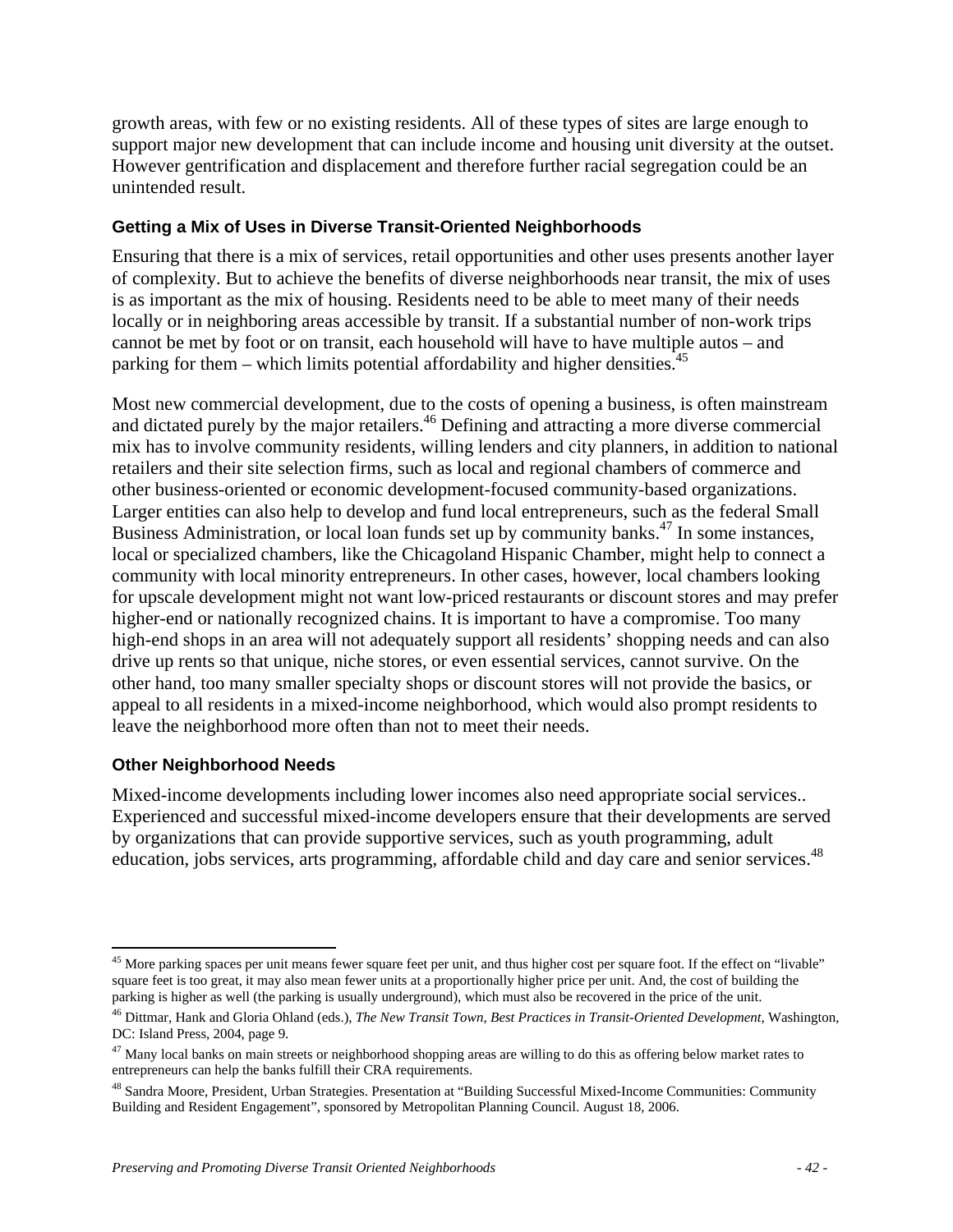## **SUMMARY**

To date many of the most successful examples of developments near transit are the result of "clever exceptionalism," having required persistent advocacy and extraordinary public attention. As a result, there are still not enough good examples of new TOD to showcase. Developers and planners with expertise in TOD are too few, as are elected officials and advocates to champion exemplary projects and push for TOD supportive policy changes—much less TOD projects that are mixed-income, mixed-race, and have a sufficient blend of uses. Thus, while there have been promising developments in the market, without further action, focused attention and strengthened political will, the market demand for TOD will not be met. New policies are needed to support the creation of not just more TOD, but more diverse TOD. These are discussed in the following chapter.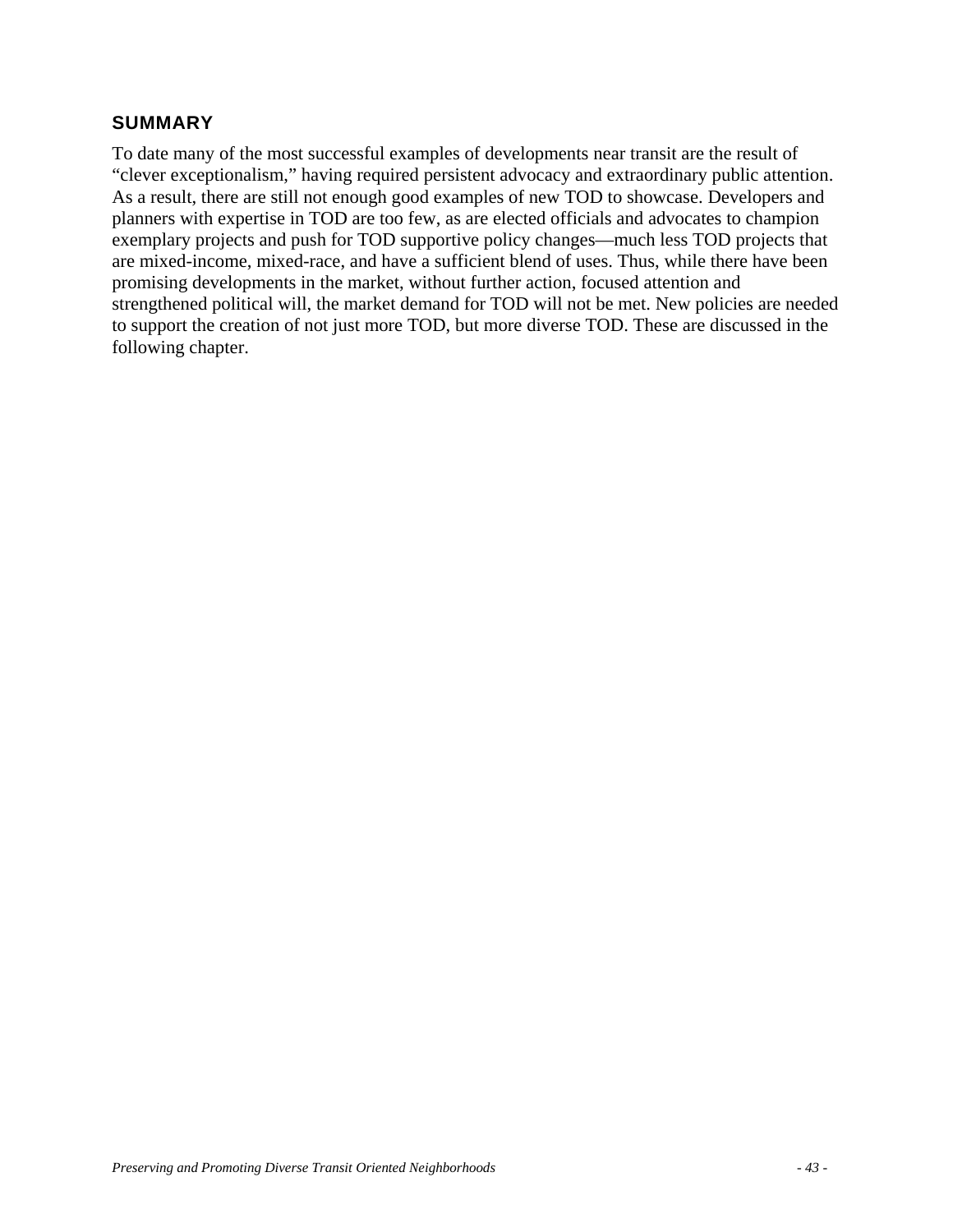## **V. Setting Policies to Meet the Demand and Need for Diverse Transit-Oriented Neighborhoods**

Despite its many benefits, because of the multiple challenges identified in this report and others, meeting the demand and need for diverse TOD will not be met without innovative policies, practices, targeted funding, partnerships and collaboration. There are four categories of essential types of policies and tools that will be necessary to realize the creation of more diverse transitoriented neighborhoods: <sup>49</sup>

- 1. Vertical and horizontal coordination within and between government from federal to local and across disciplines, from housing to transportation and environment to human services;
- 2. Innovative and targeted zoning and planning tools;
- 3. New and expanded financing tools and sources; and
- 4. Creative and collaborative partnerships.

The following table presents a sampling of existing tools in these four categories:

| Government<br>Coordination                                                                                                                                                                                                                                                                                                                                                                             | Zoning and Planning Tools                                                                                                                                                                                                                                                                                                                                                                                                                                                                                                                                                                                                               | Financing Tools &<br><b>Funding Sources</b>                                                                                                                                                                                                                                                                                                                                                          | Partnerships                                                                                                                                                                                                                                                                      |
|--------------------------------------------------------------------------------------------------------------------------------------------------------------------------------------------------------------------------------------------------------------------------------------------------------------------------------------------------------------------------------------------------------|-----------------------------------------------------------------------------------------------------------------------------------------------------------------------------------------------------------------------------------------------------------------------------------------------------------------------------------------------------------------------------------------------------------------------------------------------------------------------------------------------------------------------------------------------------------------------------------------------------------------------------------------|------------------------------------------------------------------------------------------------------------------------------------------------------------------------------------------------------------------------------------------------------------------------------------------------------------------------------------------------------------------------------------------------------|-----------------------------------------------------------------------------------------------------------------------------------------------------------------------------------------------------------------------------------------------------------------------------------|
| • Regional Agencies<br>provide funding<br>incentives for<br>affordable housing<br>in TOD<br>• Federal funding for<br>neighborhood<br>planning, e.g. HOPE<br>VI, CDBG, and EDI<br>TOD (or proximity to<br>$\bullet$<br>jobs and transit)<br>criteria for the<br>location of<br>affordable housing<br>units<br>• Federal and state<br>owned land donated<br>for local affordable<br>housing near transit | • Station Area Planning and<br><b>Transit District Zoning</b><br>Incentive-based zoning, e.g.<br>density and floor-are<br>bonuses, reduced parking<br>requirements<br>Inclusionary Housing or<br>$\bullet$<br>Zoning<br>• Reduced pre-development<br>costs, e.g. expedited<br>permitting, fee waivers or<br>deferrals<br>Off-site development (but<br>$\bullet$<br>within the transit district) of<br>inclusionary units<br>• Smart growth and transit<br>overlay districts<br>• New information and data for<br>planning decisions regarding<br>the cost of living, specifically<br>the combined cost of housing<br>and transportation | Transportation<br>$\bullet$<br>funds for housing<br>near transit, e.g.<br>the Bay Area's<br>Metropolitan<br>Transportation<br>Commission's<br>Housing Incentive<br>Program (HIP) for<br>housing near<br>transit<br>Low Income<br><b>Housing Tax</b><br>Credits<br>Benefit<br>Assessment<br><b>Districts</b><br>Tax Increment<br>Financing<br>$\bullet$ EPA funds<br>CMAQ funding to<br>acquire sites | Public-private<br>$\bullet$<br>partnerships-<br>government and<br>private sector<br>provide in-kind<br>contributions or<br>matches in<br>addition joint risk<br>sharing and<br>division of<br>responsibilities<br>Joint marketing of<br>TOD by transit<br>agency and<br>developer |

## **Table 17. Existing Tools for Financing, Planning and Fostering Mixed-Income TOD**

For further explanation on the tools listed in the table and case studies of projects that have used these tools see *Tools for Mixed-Income TOD*, available on www.reconnectingamerica.org, and www.cnt.org.

 $\overline{a}$ 

 $49$  This framework was tested at a meeting at the Ford Foundation in June 2006 with affordable housing developers and transit agency representatives. There was a strong consensus that a variety of policies and subsidies need to be targeted to transit zones to really get focused on targeting housing to these areas, in contrast to dispersing funds and polices across communities.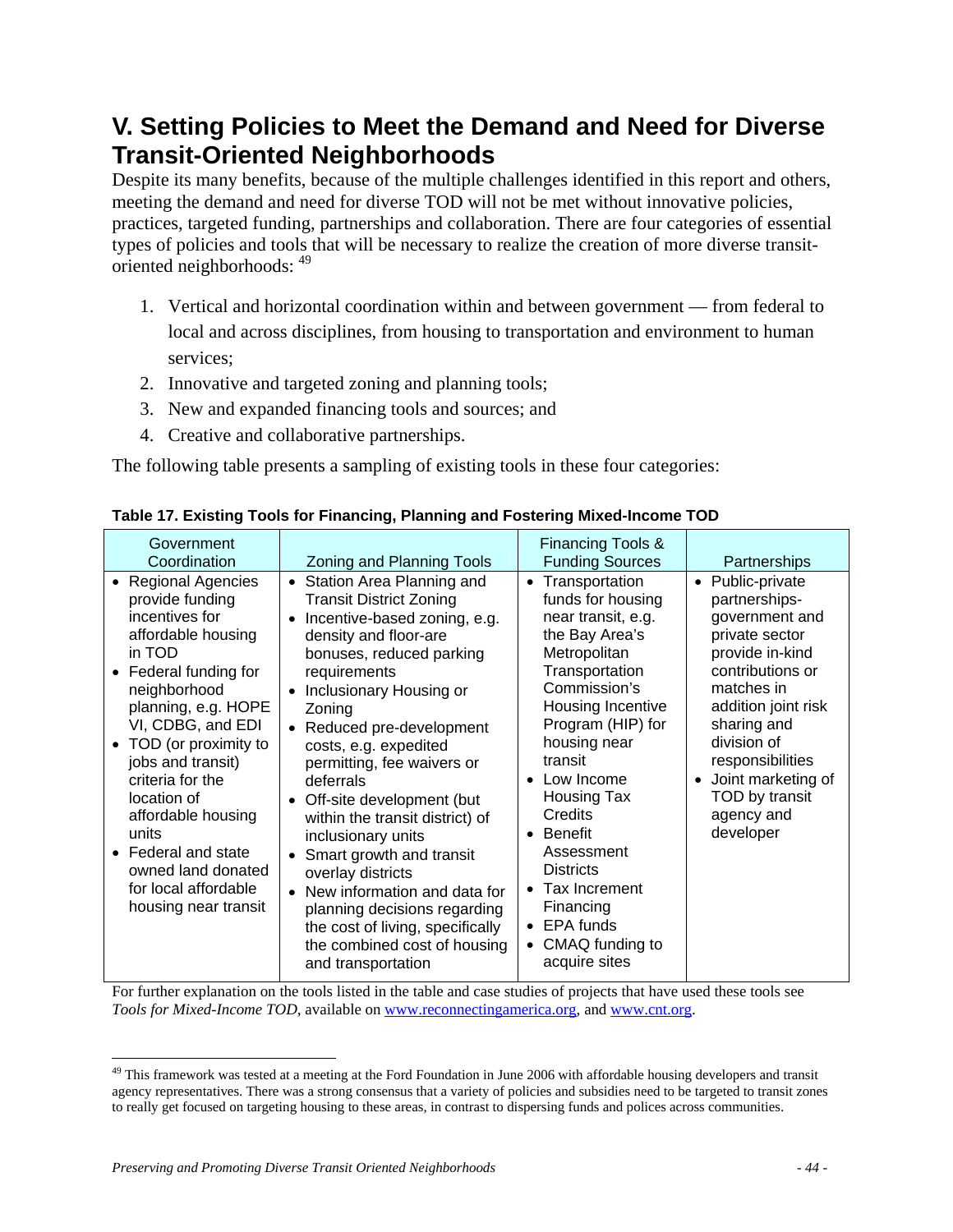## **RECOMMENDATIONS**

The following are a list of broad recommendations for serious consideration by governments, private sector firms, non-profits and foundations interested in providing livable and affordable communities for the diverse households in the U.S.

#### **Institute government programs for diverse transit- oriented neighborhoods that involve vertical and horizontal coordination within government.**

Transit-oriented neighborhoods are influenced by every level of government across an array of issues — including federal transportation legislation and funding, regional transportation planning and investments, state affordable housing laws and local plans and zoning. Hence, one of the most important tools for enabling diverse TOD is interagency coordination. A diverse transit-oriented neighborhood requires transportation policies that support transportation alternatives and channel growth toward transit; housing that is affordable to those at many different income levels; parks and open space; local economic development that promotes retail and job opportunities at the regional and neighborhood level; and school districts that provide quality neighborhood schools supported by states that set policies to adequately fund them. Making diverse TOD a priority or agenda item for each of the agencies involved can be a first step in promoting coordination.

But where to begin with such a broad recommendation?

## *At all levels:*

Public leaders, such as heads of Metropolitan Planning Organizations (MPOs), governors, mayors and deputies within federal agencies, should call for programs that provide funding, regulations, incentives and capacity targeted at creating diverse and affordable TODs. To begin, at each level of government a survey of each agencies' current policies impacting TOD could be administered to identify points of misalignment. Using these findings, an interagency task force on promoting diverse TODs could work to improve communication and collaboration.

Every major region also needs more and better transit. Urban metropolitan regions are rich in choice, and transportation systems are a strong part of what it is that households have to choose. Improving the transit systems and transit zones we have and increasing the number available will improve regions and the economic situation for households. The seven new systems built in the last six years, the 10 systems currently in the works, and the numerous additions to existing systems are evidence that building new and more transit is a very viable option.

## *At the state and federal level:*

Government should promote policies that encourage business and jobs to locate near transit and to reinvest in cities. Without such policies, the jobs-housing mismatch will continue to grow; employers will locate with little relation to planning or based on competing incentives, and it will be increasingly difficult to service distant jobs with new or existing transit and near affordable housing and community services. Some states have instituted tax policies to encourage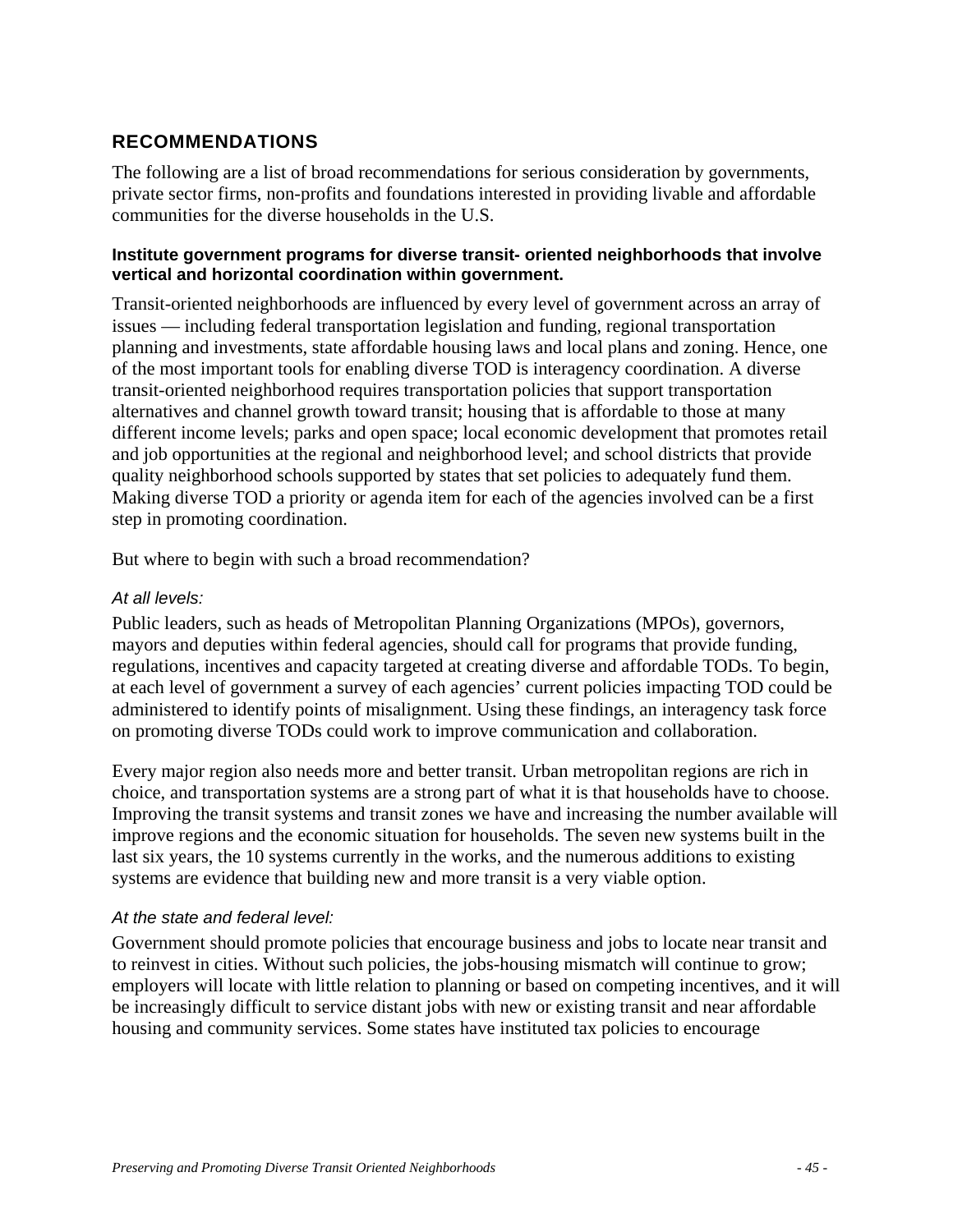businesses to locate near transit by offering an increase in the incentives available for employers.<sup>50</sup>

Government should also help to monitor and enforce fair housing, equal employment and other civil rights laws, as well as work across agencies on all issues that affect both place and people. Any policies to promote housing and transit together should also provide funding to help households to relocate, transition, find jobs, adjust to new schools and obtain health care. These types of supportive transition policies need state and federal policies and funds to work together. For instance, some states have coordinated federal and state welfare and housing programs so welfare recipients get help with their housing while they are receiving welfare assistance.<sup>51</sup> The next step would be to tie housing and welfare funding and supports to energy, transportation and economic development funding so that jobs, affordable housing, and energy savings are targeted toward transit and toward neighborhoods that need economic development. In such a way, households that need both affordable housing and affordable transportation receive priority and direct assistance in attaining it.

#### *At the state level:*

A lack of state planning and policy direction for transit and affordability is one of the biggest inhibitors to regional planning for diverse transit-oriented neighborhoods. This is despite the fact that states have incredible resources through their departments of transportation (DOT) to help with TOD in a number of ways.<sup>52</sup> States can provide direct financial support through DOTs and implement policies or incentive programs that effectively deal with home rule and autonomous local governments that set exclusionary zoning ordinances — such as local ordinances that mandate minimum lot sizes and maximum densities which make mixed-income and mixed-use projects both financially and physically hard to do. Example incentives and policies could be to restrict funds for new stations to towns with development guidelines and plans that support TOD.

## *At the regional level:*

 $\overline{a}$ 

Regional agencies, e.g., Councils of Government (COGs) and Metropolitan Planning Organizations (MPOs), are able to play an important role in addressing the challenges to diverse TOD. These agencies vary in the level of planning they do and funding available to them, but they generally provide estimates of household growth, suggest corridors for development, identify places that need a better jobs-housing match or provide technical assistance to communities that are designated as transit villages or "livable places". While regional agencies are generally advisory and possess little regulatory authority related to local decisions on TOD, MPOs have granting authority and can therefore use the funding and grants they do control to influence decisions of local governments. For instance, some regional agencies have provided

<sup>&</sup>lt;sup>50</sup> The State of Illinois recently passed the Business Location Efficiency Incentive Act (June 2006) which provides extra tax incentives to businesses that locate near transit, affordable housing, or a surplus of labor.

<sup>&</sup>lt;sup>51</sup> Squires, Gregory D. and Charis E. Kubrin. "Priveleged Places: Race, Uneven Development and the Geography of Opportunity in Urban America". Urban Studies, Vol. 42, nNo. 1, 47-68, January 2005; Sard, Barbara and Jennifer Daskal. 1998. Housing and Welfare Reform: Some Background Information. Washington, DC: Center on Budget and Policy Priorities. Revised, November 5, 1998.

 $52$  For a detailed account of the current work that some state DOTs are already doing to support TOD, see Cambridge Systematics with Meyer, Mohaddes Associates. "The Role of State DOTs in Support of Transit-Oriented Development (TOD)", NCHRP Project 25-25, Task 20, Transportation Research Board, April 2006.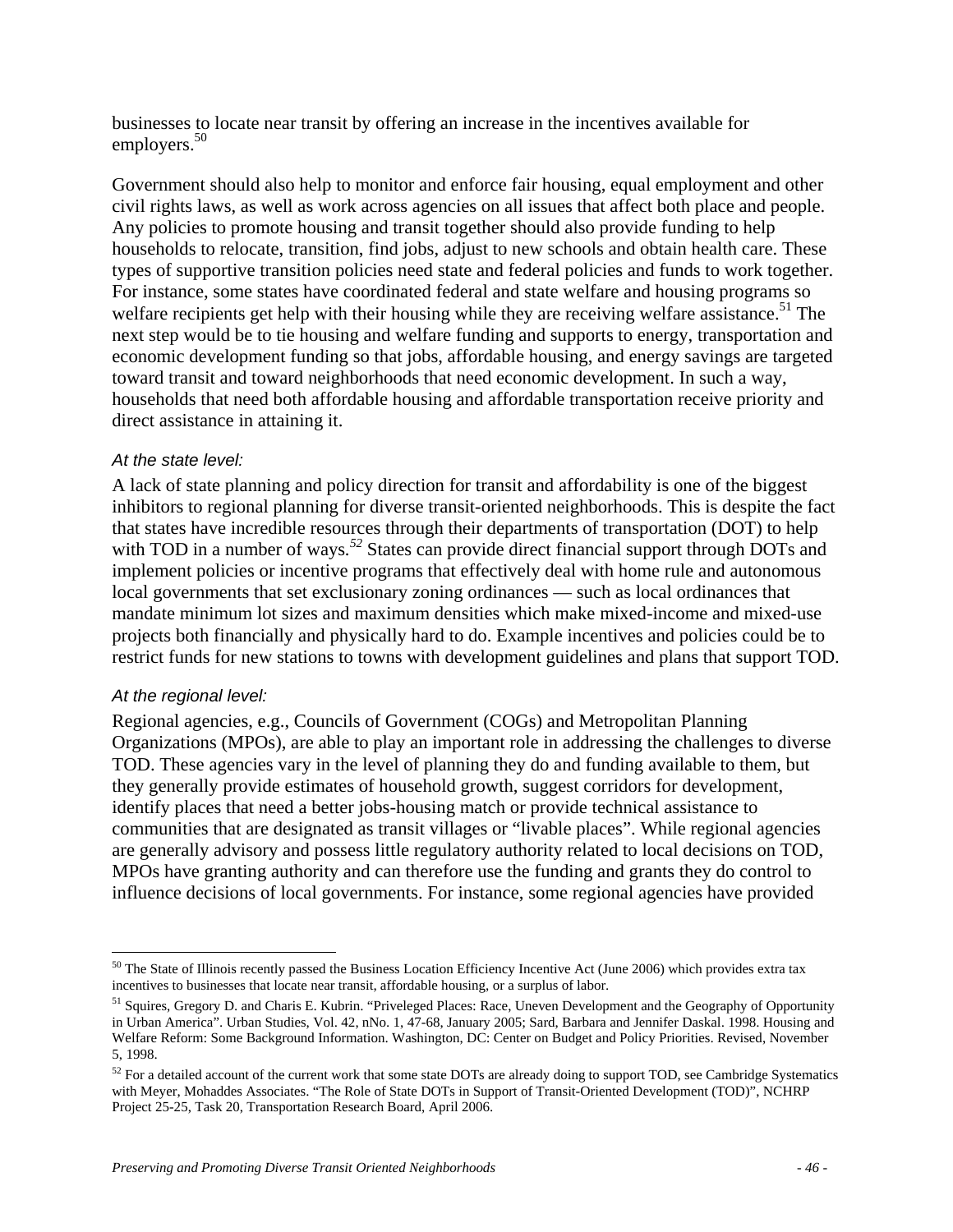funding incentives to encourage local governments to include affordable housing and support compact mixed-use and walkable environments near transit.<sup>53</sup>

Regional agencies also need to coordinate efforts that improve local cooperation, beyond regional plans, through a combination of local government incentives and commitments, since transit corridors often span several jurisdictions. Addressing how to serve workers where they currently live and work with transit, as well as determining the best places for future households and jobs, needs to be decided above the municipal level. A growing share of households do not work in the same place in which they live.

This type of planning by regional agencies and local governments should incorporate diversity indicators like mixed-income, mixed-age, mixed household size and type, mixed-race and mixed-use into existing goals and policies in comprehensive plans and regional frameworks that relate to TOD, such as jobs-housing balance, smart growth, affordable housing goals, and historic preservation.

## **Target affordable housing and mixed-income developments to transit zones and to the corridors between these zones**

Affordable housing programs funded by the federal government and administered by states and local governments, such as the Section 8 and Low Income Housing Tax Credit (LIHTC), should require or provide additional incentives for transit proximity. Recognizing the advantage of having transit near affordable housing and the problems associated with affordable housing that doesn't have proximity to jobs or transportation alternatives, 28 states already require or give incentives for LIHTC project applications near transit.<sup>54</sup>

Land costs and availability is an issue in TOD, however. To address this, some states, like California and Massachusetts, also require that municipalities provide a level of affordable housing in TODs and provide the funding to ensure this actually happens. Cities, regions, states and non-profits can land bank near transit, sometimes as parking lots, until the market is ready and affordable housing dollars are available. To make it possible for more affordable housing developers to use LIHTCs near transit, states, localities and transit agencies need to assist with securing and assembling land near transit for affordable housing and in setting requirements that market-rate developments near transit include some level of affordability. States might work with local governments to match market rate developers with LIHTC developers at transit sites where public funds and/or publicly owned lands are involved in the project.

## **Use transportation policies and subsidies to encourage and fund affordable housing near transit**

There are a number of ways transportation funds, programs and regulations could be used to lower total costs for households, either directly or indirectly. These include: using transportation dollars to give per-unit subsidies for housing near transit, e.g., the Metropolitan Transportation

 $\overline{a}$ 

 $53$  In California, where MPOs have control over more state and federal transportation funding than in most other states, the "Santa" Clara Valley Transportation Authority (VTA) works with cities to plan and develop higher density, mixed-use projects around transit stations. VTA identifies existing and planned station areas that would benefit from TOD and creates urban design plans for these properties. Local governments have jurisdiction over the actual land-use decisions." Dittmar and Ohland (eds.), *The New Transit Town: Best Practices in Transit Oriented Development*, 2004, p. 67.

<sup>54</sup> Global Green USA, "Making Affordable Housing Truly Affordable," www.globalgreenusa.org.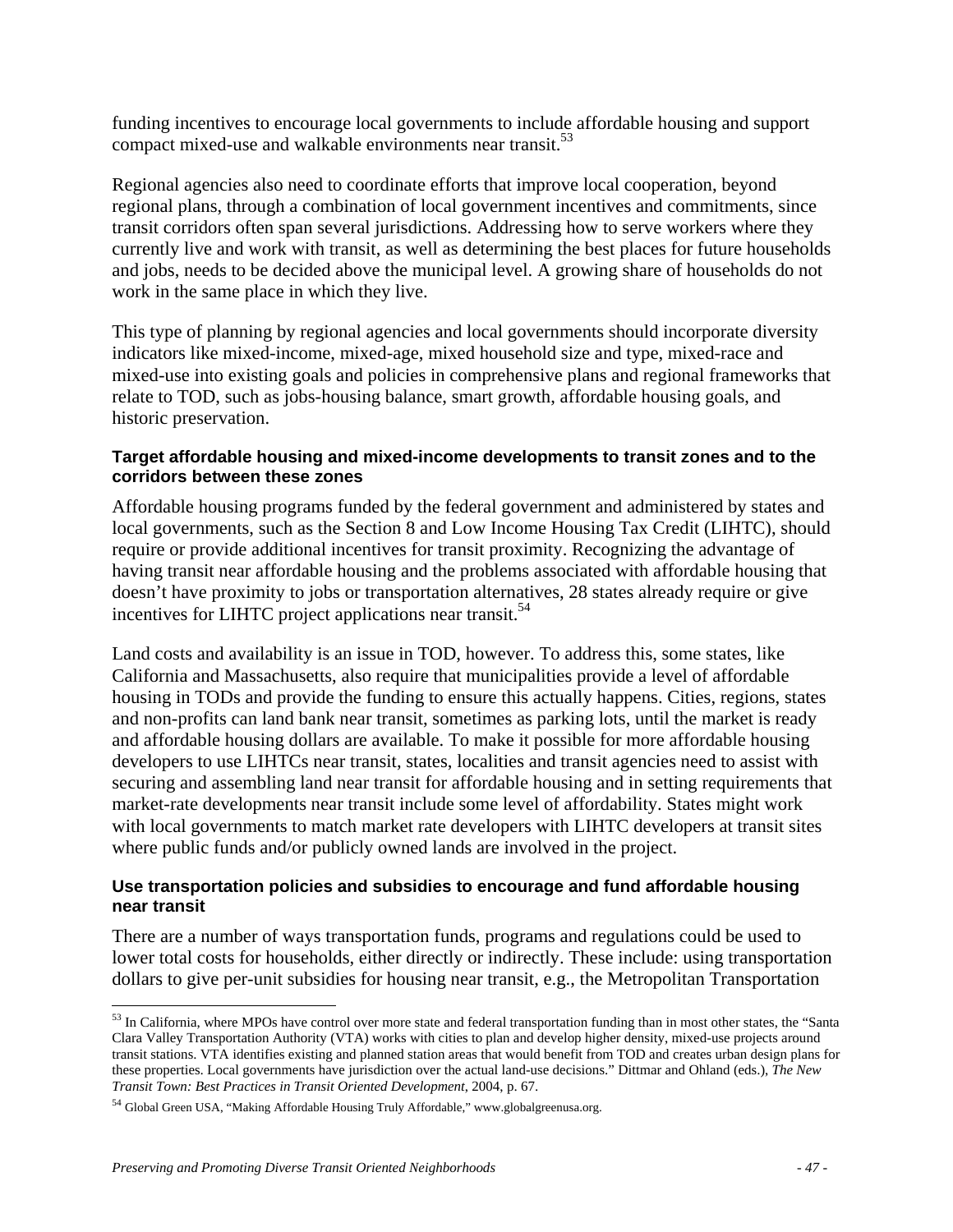Commission's Housing Incentive Program (HIP) in the Bay Area; using pre-paid transit passes by employers located near transit as equity toward a development; screening transportation plans for end-user impacts so that public money spent on transportation is not only evaluated for environmental and traffic impacts, but also on how it might lower household transportation costs. The latter may result in a diversion of funds to transit allowing increased levels of transit service through extended hours, greater frequencies and better connections — between rail and rail and rail and bus and/or through the provision of unconventional services for connecting the "last mile," such as jobs access and car-sharing.

The federal government has a very specific influence on TOD diversity, as it is the largest single funder of transit in the U.S. There are several ways the Federal Transit Administration (FTA) could promote more diverse TODs through its rulemaking, regulations, funding applications and policies, such as the joint development policy. For instance, in the New Starts funding application for new transit projects, the FTA could ask transit agencies to explain and provide concrete plans for how it intends to support or provide for diversity. The Policy on Joint Development could also be altered to emphasize diversity. Currently, the policy states that ground rents of transit-owned land for nearby development must be set at the "highest and best use" or at the "highest and best *transit* use." If a transit agency judges a proposed development only by the first requirement, the resulting development may not serve the goals of the transit users and the neighborhood because it will seek the highest value for the land in terms of real estate.<sup>55</sup> While a transit agency might prefer to foster mixed-income development and be willing to at least accept a lower ground lease, they may be influenced by a lack of current funding and if they are following the first policy they will opt for the use that results in the highest price for the land. The immediate revenue benefits from higher priced market-based joint development are likely to outweigh the longer-term benefits. The transit agency and the neighborhood would have benefited from a mixed-income development in terms of ridership for the agency and the opportunity and access to affordable housing for lower and moderate income households. To address this, the FTA might instead emphasize the importance of "highest and best *transit* use" and provide additional funding to help cover the *initial* gap between the revenue a development that met this criteria would yield in comparison to one that met the "highest and best use."

Beyond the joint development opportunities, transit agencies need to meet their operating and capital costs per passenger mile. This often limits them from providing higher levels of service since the costs would be above the allowable cost ratio until ridership increased enough to pay for it. As such, the desired and needed level and type of transit for some communities is unmet since the agency is unable to provide the higher service levels that would ultimately attract even more passengers and more revenue. Changing farebox recovery ratios is another way transit funds or regulations regarding funds could be used. Specifically, farebox recovery ratios could be scaled over a period of time rather than on an annual basis. This might allow for a loss at the commencement of the new transit service to attract more riders. Transit agencies currently price their transit service so that the farebox only covers about 30 percent of the bus system's operating costs. Agencies should consider lowering the farebox recovery to 25 percent or even less, at least for a time, by providing greater transit frequency before there is an established

 $\overline{a}$ 

<sup>&</sup>lt;sup>55</sup> See the "Lindburgh Case Study" of a TOD in Atlanta that created numerous jobs and housing units but had a negative impact on the existing lower income neighborhoods near the MARTA station in terms of their access to the station and in terms of creating neighborhood amenities that directly benefited existing residents in, in Dittmar and Ohland (eds.), *The New Transit Town: Best Practices in Transit Oriented Development,* Island Press, 2004, pp. 175-192.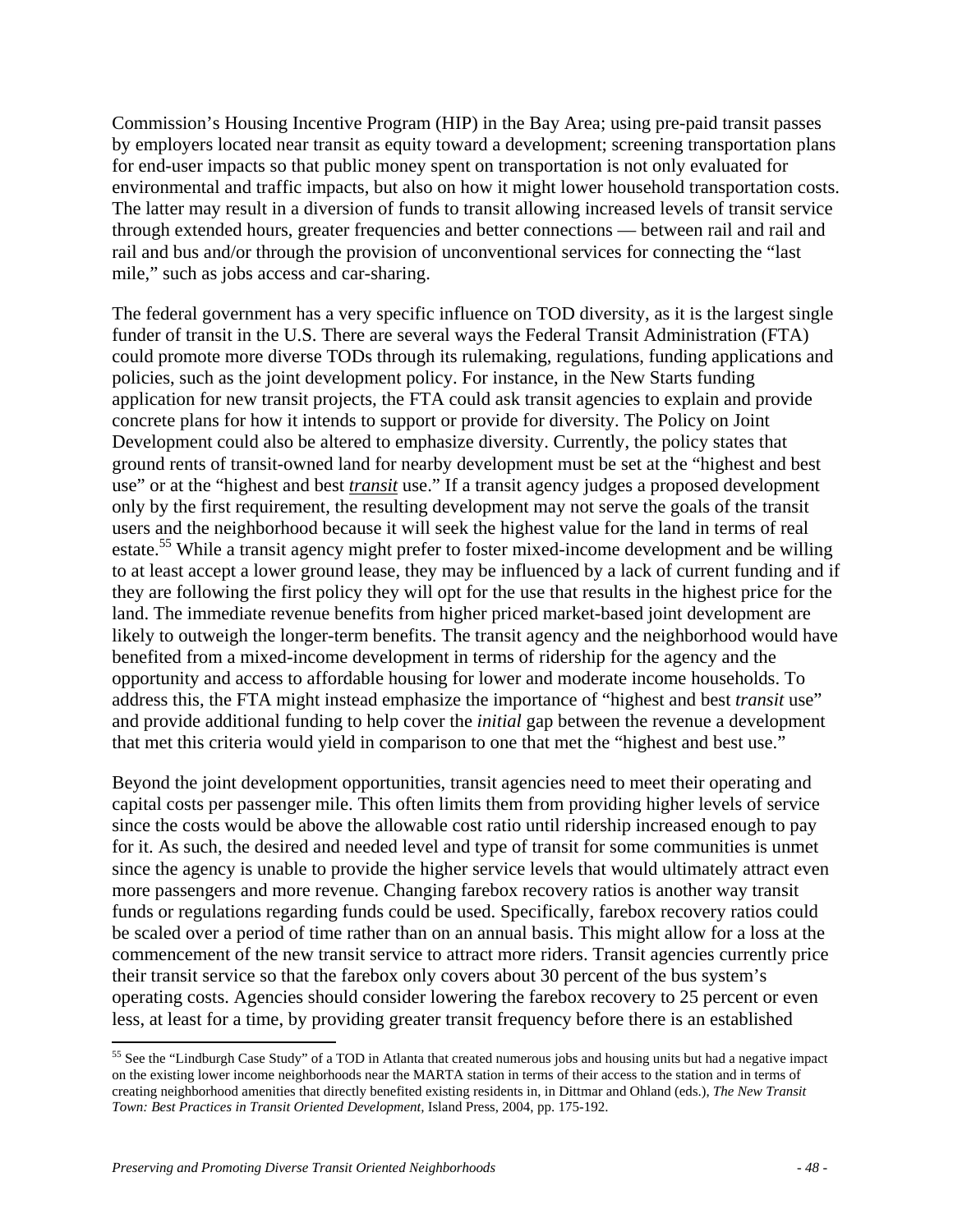market to justify it. The philosophy here is to increase ridership by attracting "choice" transit users before they become accustomed to using non-transit means to get around.

## **Use planning tools to increase housing production at higher densities in order to reduce the gap between regional supply and demand and ameliorate the price for both housing and transportation**

Given the extraordinary gap between the supply of and demand for housing near transit, multiple strategies are needed to greatly increase the production of housing near transit. Broadly, the planning tools strategy first involves increasing allowable densities in order to fund and support transit and second wrapping the higher density areas with good planning.

To start, localities need to allow higher densities to both meet the demand and need for housing near transit and to allow sufficient efficiencies in development. At greater densities, developers can lower their per unit costs. Second, additional tools could be paired with higher densities to provide incentives to developers to achieve those densities. The research for this report found that the densities around existing stations today are 9.4 households/residential acre for central city transit zones, and 4.2 households/residential acres for non-central city (suburban) transit zones. For transit neighborhoods, these are somewhat low densities, especially the non-central city figure. Given this, it's conceivable there is substantial room for more development near existing transit stations. With higher densities, more housing will be available and with more housing, higher transit service levels will be justified. Transit agencies and regional governments should target communities with restrictive zoning codes and low-density development near their transit assets to help them understand the benefits from a modest increase in density near their transit. If they allowed more development, the new TOD could help with regional affordability problems and congestion, as well as add to their local tax base. Public regional assets, such as transit systems, should not be limited in their potential by restrictive local controls.

It is essential that changes to the zoning to allow these higher densities be accompanied with good planning. Well-designed, higher-density, mixed-use and mixed-income TOD will not occur simply by allowing greater densities. Some of the HUD HOPE VI redevelopment projects offer lessons on the value of good planning in similar types of developments. In a 2005 evaluation of a number of these projects, evaluators concluded the successful mixed-income projects demonstrated that "strong design and master planning planners." Cities and housing authorities that planned for amenities, safe or "defensible" public space and a "pleasant, positive and useful environment" for contemporary families and seniors, and that did projects that were "firmly grounded in assessments of market trends" generally produced successful redevelopments.<sup>56</sup> These findings hold the same truths for mixed-income, mixed-use and mixed race transitoriented neighborhoods.

To promote good TOD, cities need to develop conceptual land use plans and a development scheme, streetscape and design guidelines, priority infrastructure investments and a financial plan. Plans should also be expanded to include housing types and affordability, appropriate commercial uses, business attraction and retention and job location. In this way, employers will have guidance on site selection and development and housing and mixed-use developers would have information on where new jobs will locate. Design guidelines, however, should be flexible

 $\overline{a}$ 56 Mindy Turbov and Valerie Piper. "Hope VI Mixed-Finance Redevelopments: A Catalyst for Neighborhood Renewal", A Discussion Paper prepared for The Brookings Institution Metropolitan Policy Program, September 2005.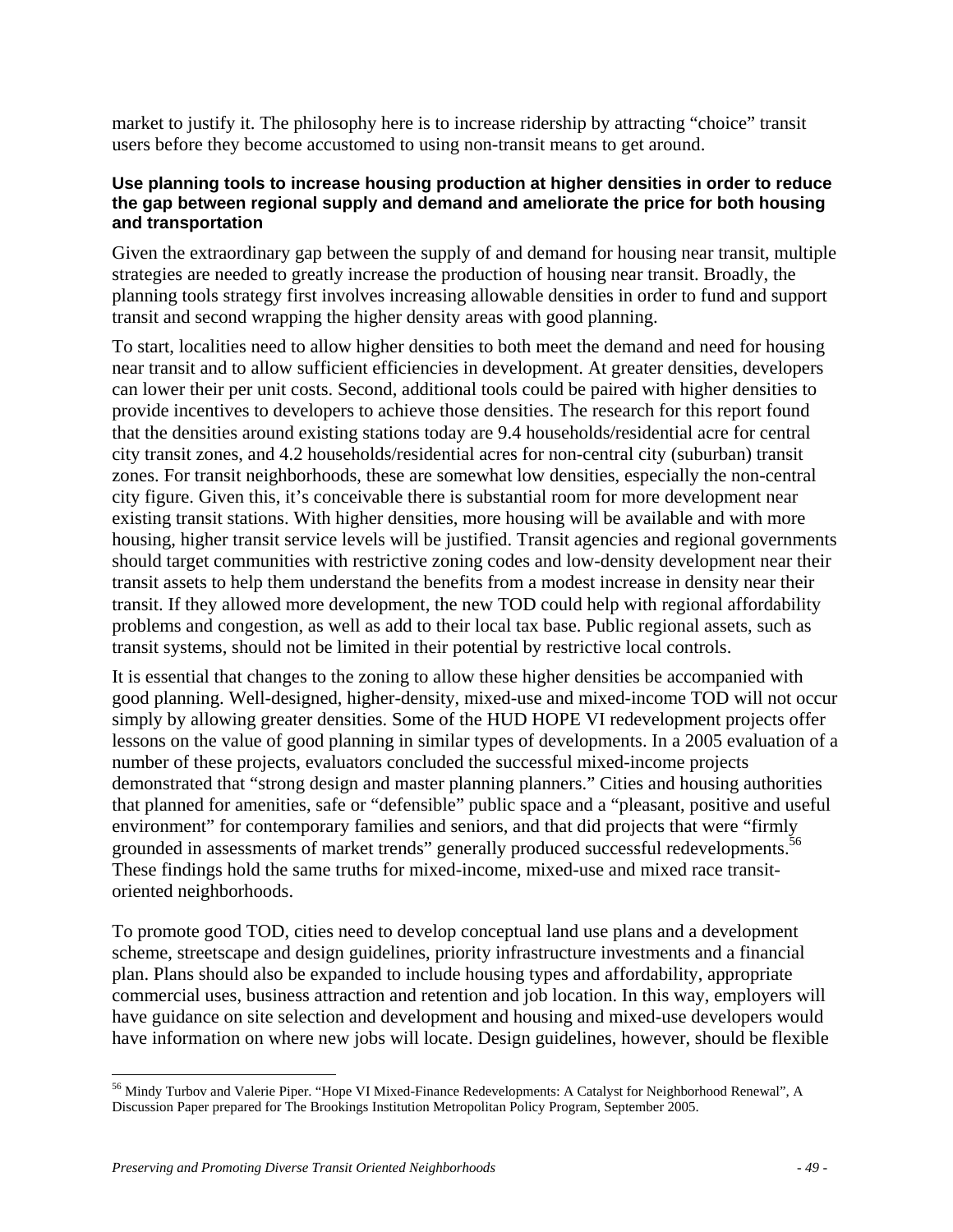enough to allow for variations in buildings, allowing for creativity, originality, affordability, and different cultural and ethnic influences. Guidelines that are overly prescriptive may be cost prohibitive, thereby stalling development.<sup>57</sup>

Incentive-based zoning and planning can also be used to help financially support diverse TOD. Public agencies should consider its zoning powers as a form of value capture when considering how to encourage more diverse mixed-income and mixed-use TOD. The public agency responsible for planning and setting the zoning code should develop any transit-specific zoning jointly with the bus and rail transit agencies that have facilities and routes within the area. This ensures the actual properties and rights-of-way will also be addressed in development.

## **Accelerate efforts to preserve existing rental housing near transit, both affordable and market rate**

Today's transit zones provide a large stock of rental housing, which generally yields more affordable housing for many segments of the population. If this rental stock is lost, the growing share of immigrants, recent college and high school graduates, lower-income households, including low-income seniors, and many other households that cannot afford homeownership will be priced out of areas with affordable transportation.

Within the supply of rental housing near transit, there is also a substantial stock of affordablesubsidized rental housing. Special efforts by HUD and local authorities should be created and expanded in order to protect the thousands of HUD-funded units near transit. The next large expiration of HUD units will happen in 2009, and includes thousands of units in regions with some of the worst housing affordability crises.<sup>58</sup>

Because of the difficulty in adequately tracking this huge number of units, housing departments and agencies at all levels of government need to set a priority to intercept HUD-financed prepayment buildings when they occur near transit. The cost for rehabbing and preserving existing affordable units can be much more affordable than building new, especially when the cost and availability of land is taken into account.

There should also be local programs to protect the market-rate rental units near transit, e.g., by putting limits on condo conversions in areas with particularly tight housing markets and a high percentage of households who need affordable and rental options.

## **Marry efforts to reduce the cost of energy and produce affordable housing to efforts to promote transit-oriented development resulting in better advocacy, funding, knowledge, and outcomes in all three areas.**

As the price of energy rises, national leaders, the average consumer, government departments tasked with maintenance of fleets and buildings, and affordable housing providers are all waking

1

 $57$  In a study on TOD for the Transit Cooperative Research Board, Cervero and others showed by survey that while transit operators, planners and agencies thought financial incentives were what is most important, developers and investors focused almost exclusive on "time is money" and the need for regulatory certainty and streamlining. *Transit Oriented Development in America: Experiences, Challenges, and Prospects*. Washington, D.C.: Transit Cooperative Research Program, Report 102, 2004; with G. Arrington, J. Smith-Heimer, R. Dunphy, and others.

<sup>58</sup> Stewards of Affordable Housing for the Future, http://www.sahfnet.org/about.php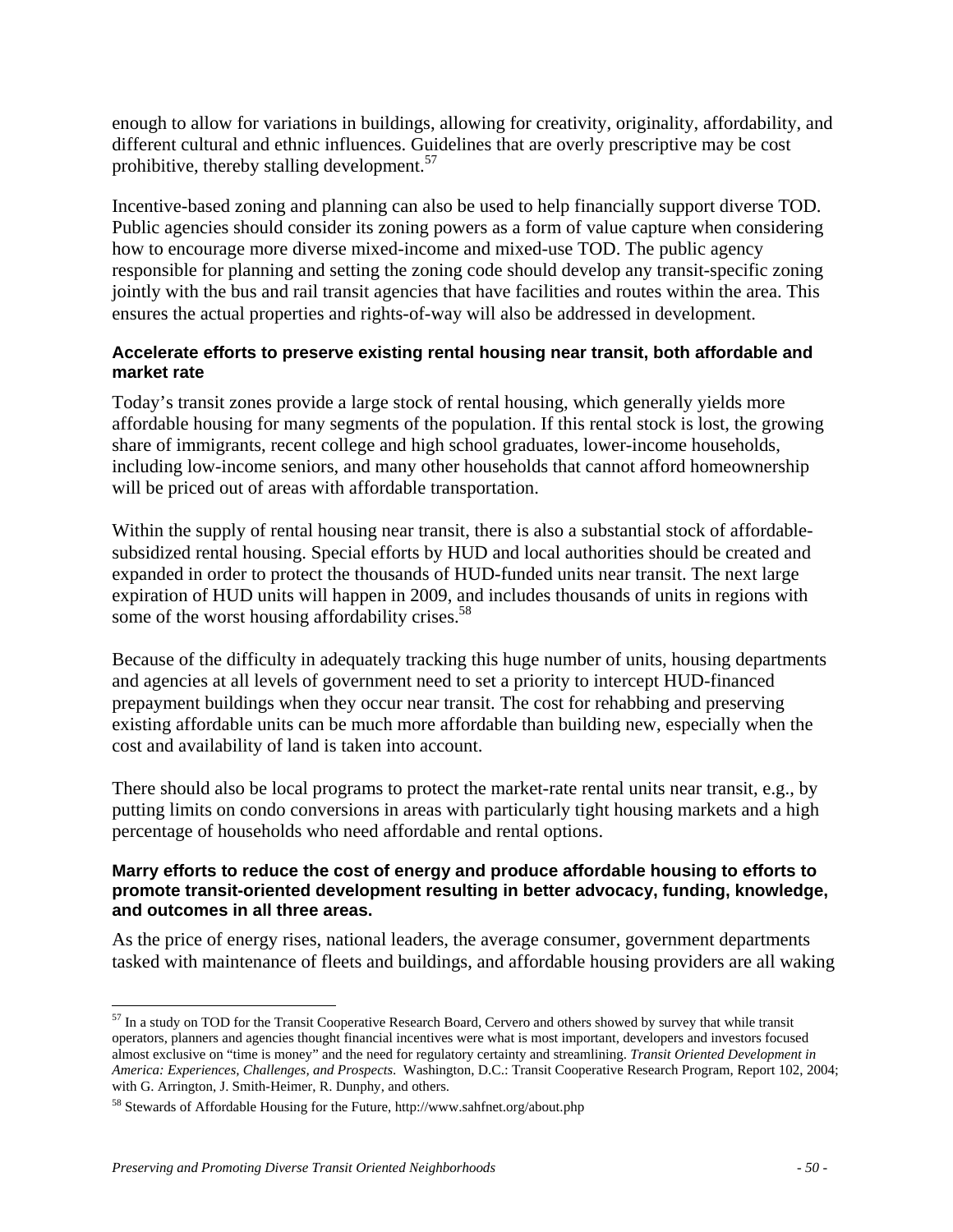up to the seriousness of the energy crisis and are looking to reduce energy consumption and lower household and business costs. To date, however, only the traditional transit activists have called for an increase in transit as a primary strategy. In speeches on strategies to lower the national "addiction to oil," the president and others frequently mention new technologies, more drilling and alternative fuels, but do not mention transit. While the other strategies often mentioned will take time to develop, perfect and realize transit is a known technology that dramatically reduces household energy consumption and is in increasing demand. Unfortunately, transit lacks adequate funding to provide the service levels and land area coverage that would be necessary for all households seeking to live near transit to use it, for both their commute and for other daily activities.

The two professions mentioned at the beginning of this report, the TOD practitioners and the community development practitioners, could achieve some real synergies and work together to address both affordability and energy issues in the context of the upcoming 2009 transportation reauthorization. Groups such as Enterprise Foundation, Natural Resources Defense Council and U.S. Green Building Council, through their LEED Neighborhood Development (ND) and Green Communities initiatives, are already promoting green affordable housing in "smart locations" that make use of efficient designs that conserve land, reduce home energy consumption, reduce auto transportation, and allow for more affordable housing.

Community leaders can also help to build effective demand for affordable housing near transit and for more and better transit. The U.S. has a very limited set of mechanisms for planning housing. The consolidated plans developed by Community Development Block Grant (CDBG) eligible jurisdictions for HUD is as close as it comes, but there is no element of these plans that require either consideration of mixed-income or mixed-race housing or transportation and energy costs in any meaningful way. While current policy requires jurisdictions to develop 10-year plans to end homelessness, the focus is on reducing service delivery costs and not on increasing the supply of housing. External and internal advocacy is needed to promote a change to the way the nation plans for housing, transportation and energy at the local, state and federal levels.

## **Educate consumers on the cost of transportation and its effects to households government, and employers.**

A variety of agencies have the opportunity to provide direct education to consumers on the costs associated with auto transportation and the savings provided by transit through their existing programs, such as those that help households find jobs and housing; provide life skills counseling; and teach financial literacy. There is already a foundation in place for this to happen. For example, immigrant organizations often recommend transit-served locations when assisting new arrivals with housing searches, since these areas will not require auto ownership. Schools, from elementary to high schools, GED providers, and university extension offices offer financial literacy and budgeting classes that could incorporate more specifics on the range of transportation costs associated with different locations. The Federal Reserve has an ongoing financial literacy program that could include a clear message about savings from transit, with local guidance on using it.

Transit agencies, by participating vigorously in efforts to disclose the real cost of driving and the real net benefits of transit orientation, would become smarter and more effective marketers, which could ultimately result in higher transit ridership and greater transit revenues. In the long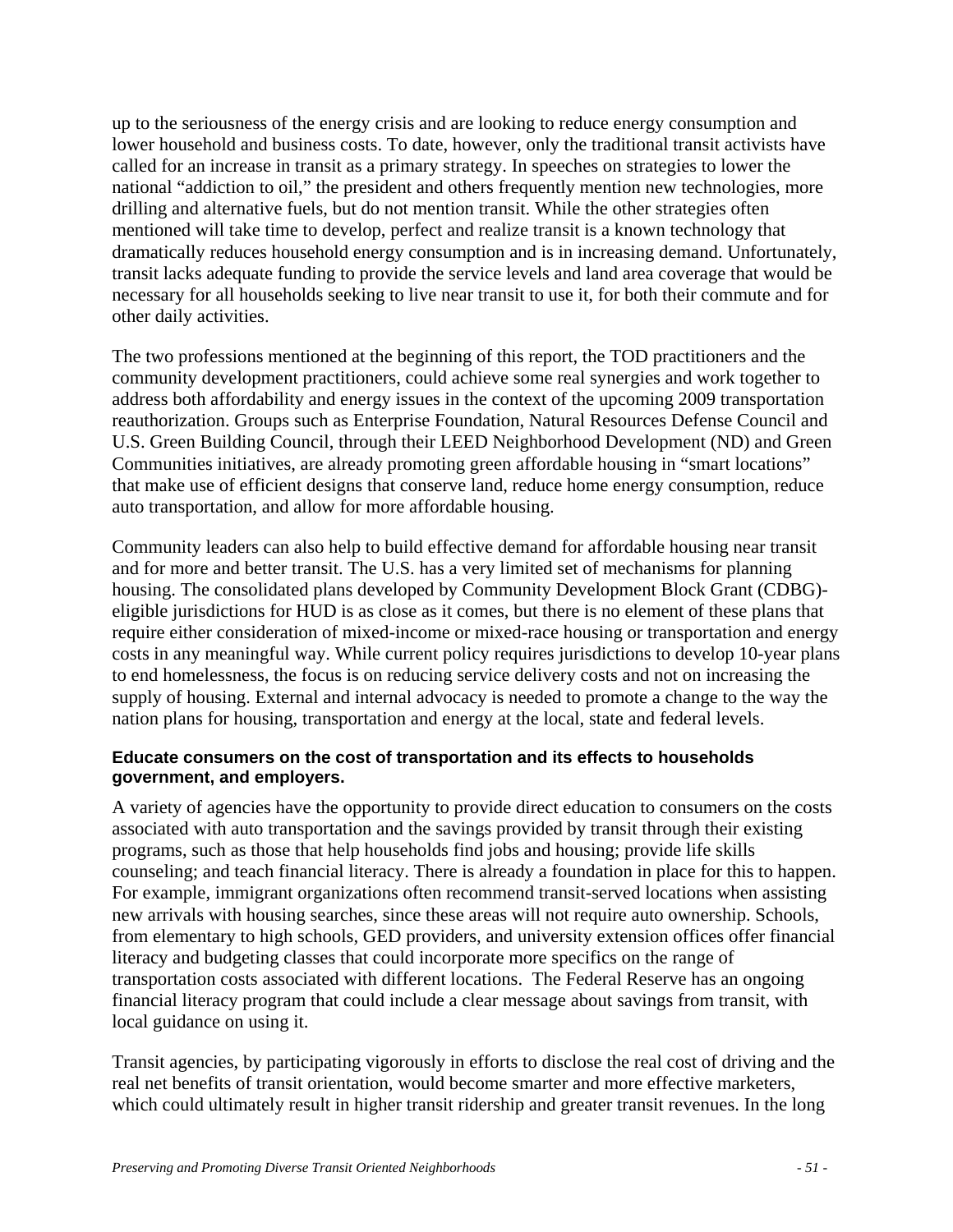run, this would eventually allow transit agencies to increase and improve services while at the same time save households money and reduce congestion.

## **Develop new financing products and developer and investor capacity to deliver mixedincome and mixed-use development near transit**

Public-private partnerships can take many forms and be more flexible than joint development arrangements. Local governments can help to acquire parcels, rezone them, and fund environmental remediation through Environmental Protection Agency grants. A public-private partnership may leverage additional resources from the private sector through in-kind matches, or in lieu of fees or contributions from the government. Cities can also help developers by assisting with the four risks of the development process — entitlement, construction, financing and marketability — by providing consistent review processes and land permits, reducing construction risk through good inspection and contractors, working with local banks to provide lower-cost mezzanine loans, helping to market the units, and providing reserves if necessary. Since predevelopment costs, such as holding land for three years, paying for zoning attorneys or architectural fees, are hard to finance, local governments can help to fund these costs with early stage sources from "patient" capital. One potential source of patient capital is from redevelopment funds, e.g., from tax increment financing (TIF). Cities could also provide commercial parking and therefore become an equity partner. Value capture can be used to fund affordable housing and infrastructure, as can density bonuses.59

Within the broader partnership activity, the transit agency and developer(s) could create a marketing partnership. As consumers and employers demand more convenience, accessibility and affordability, transit agencies are in a position to sell their value-added features to both developers and employers. Developers will realize they have the ability to leverage an attractive public asset without having to spend their own money and will hopefully include it in their marketing. Marketing assistance, and the market attractiveness of transit, can also help to sell the units more quickly. For all projects, and particularly mixed-income projects, lenders want to be taken out as quickly as possible by a mortgage. If marketing transit access helps to sell the units more quickly, over time, transit access may help developers secure financing more quickly, lowering the post-development costs. The cost savings can help to subsidize below-market-rate units or pay for pedestrian amenities. A quicker take-out rate also benefits the transit agency by getting residents near the transit more quickly.

Dallas Area Rapid Transit (DART) is a model example of using transit to market residential and mixed-use development. DART's real estate department reaches out to developers, providing them with demographics, land ownership, characteristics of surrounding communities and a basic market analysis. Following DART's example, a transit agency's market analysis, when it is acting as a real estate developer, should include a broader scope to include a wider range of incomes in order to foster diversity. But transit agencies need to hire staff with real estate and development expertise or learn to partner with other entities that have these competencies such as sophisticated neighborhood developers.

 $\overline{a}$ 59 Dittmar, Hank and Gloria Ohland (eds.), *The New Transit Town: Best Practices in Transit Oriented Development*, Washington, D.C.: Island Press, 2004, pp. 87-88.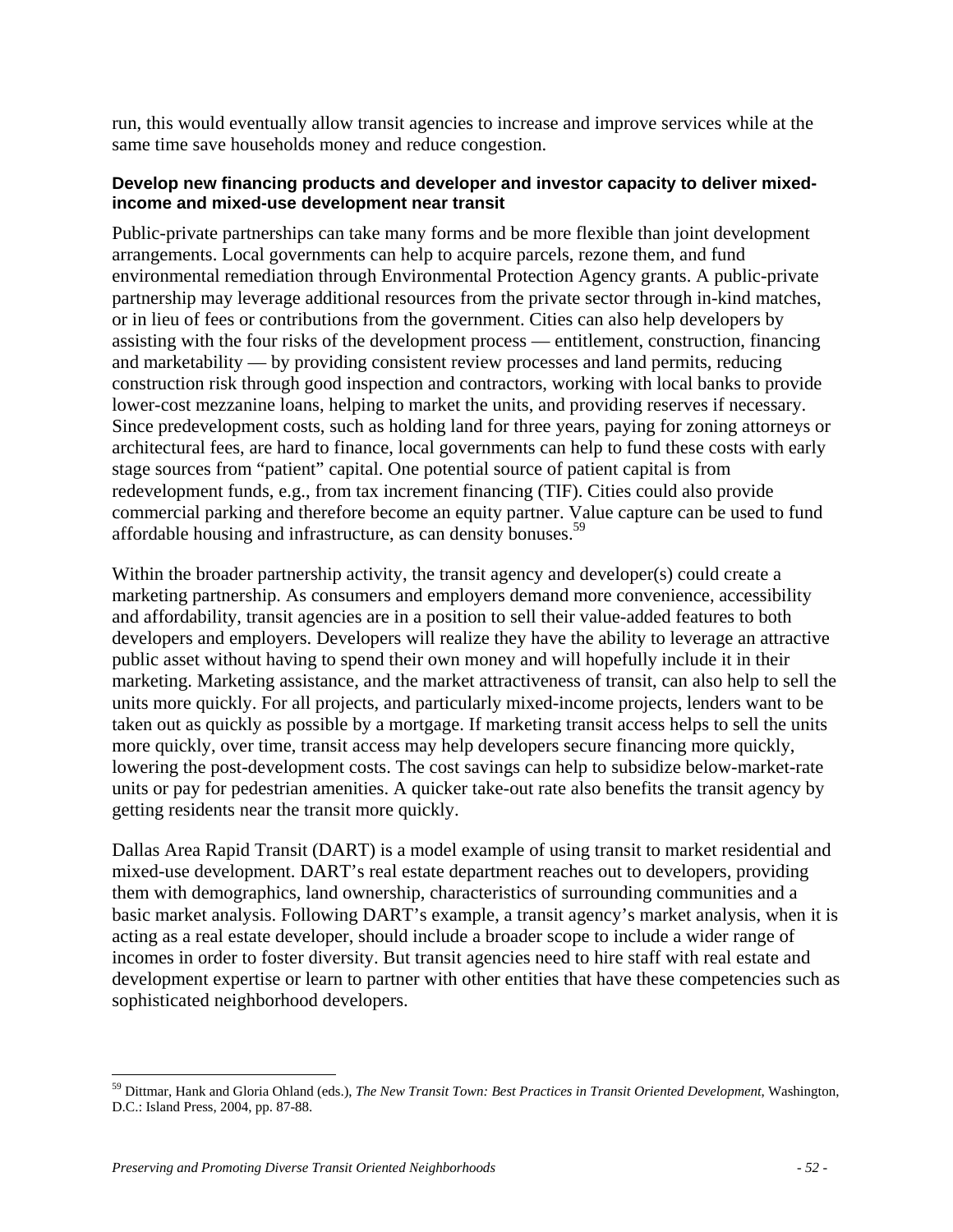The developer may also become an ally of the transit system and help to work for zoning changes and other necessary changes to allow transit-supportive development. Ultimately, employers would also be allies, as they may have more influence in a community when it comes to advocating for changes that would allow workforce housing near transit or mixed-use and commercial development in an area not currently zoned for it.

These types of partnerships between local governments and private-sector developers and service providers do not occur naturally. Foundations could use Program Related Investments (PRI) to help affordable housing developers, market-rate developers and local governments explore and demonstrate new kinds of neighborhood development partnerships that include the private sector, community developers, local governments and transportation agencies. Such partnerships could highlight each partner's strengths and resources and reduce the time to delivery — thereby reducing total costs. A PRI might be used to support added pre-development costs, including market analysis for joint marketing efforts, as patient capital, and/or to provide training and capacity-building for the private and public sector on mixed-income and mixed use TOD.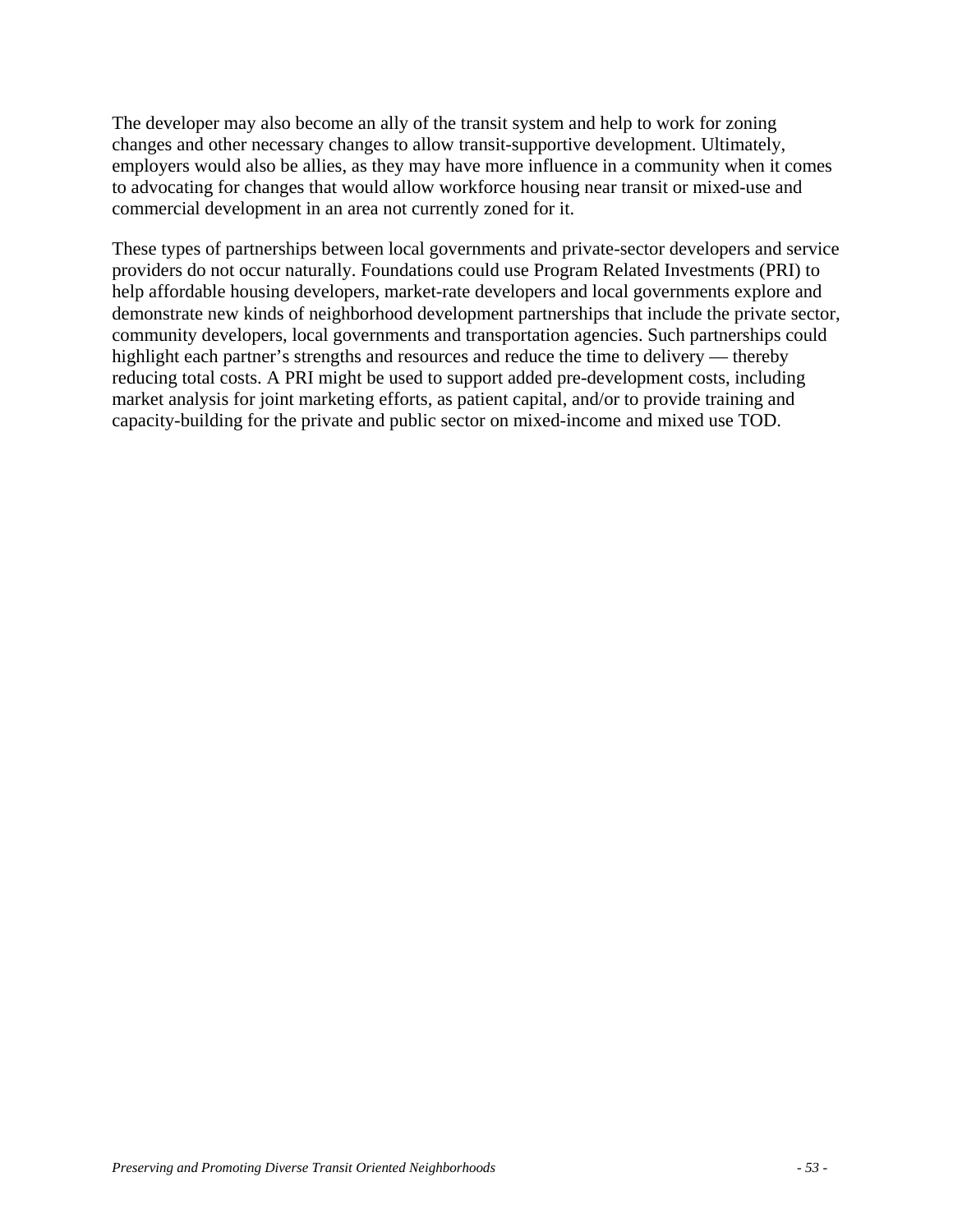## **VI. Conclusion**

Eighty-six percent of transit zones, in comparison to the average neighborhood in the surrounding area, are more diverse by race and/or income. Furthermore, residents of transit zones have about one less car per household than the population at large, resulting in an economic benefit from living near transit of between \$150 and \$450 per month.<sup>60</sup>

These two findings alone suggest some interesting possibilities for meeting America's growing affordable housing and transportation needs as the nation becomes more diverse and as costs, energy in particular, continue to rise. Given the presence of such significant diversity near transit, most of which has occurred naturally, TOD appears to be a supportive type of neighborhood design for promoting more mixed-income and mixed-race housing. The valuable, affordable and multi-purpose transit asset seems to allow its surrounding neighborhood to draw a wider range of households of different incomes, races, and investments.

As discussed here, the nation is likely to see a substantial increase in demand for housing near transit; 16 million households by 2030. If, however, the types of policies recommended in the previous chapter are not instituted and if communities, governments and practitioners continue to operate reactively to the energy, congestion and affordable housing crises instead of proactively, there won't be anywhere near an adequate supply of housing near transit to meet the demand especially at the lower end of the income scale. Nor will there be enough transit connectivity to the majority of jobs in the region. To ensure an adequate supply of both housing and transit, everyone will need to play a role: government at every level and across different agencies, the private sector and the non-profit sector. The reasons that these entities should come together and play a role in making a concerted attempt to preserve and promote diverse transit-oriented neighborhoods are compelling:

- Most transit zones are diverse and provide economic, social, environmental and health benefits to households, neighborhoods, employers, businesses and regions and therefore serve as model neighborhoods to be replicated and expanded;
- Demand for TOD is high today and expected to grow by 2030, and a significant share of this demand will come from lower- and moderate-income households but the market is not currently building new TODs at a sufficient scale or with a range of housing types, sizes and prices;
- TOD is a difficult type of development and the preservation and expansion of the benefits it offers will not occur without the sophisticated coordination among all levels of government and the private and non-profit sectors.

In reflecting on research and practice carried out to date in pursuit of TOD and mixed-income communities, including this study, there is no silver bullet, i.e., which one tool works best and where, for bringing these types of communities about. To make mixed-income TOD work, each

 $\overline{a}$  $60$  Center for Neighborhood Technology and Center for Transit Oriented Development, Housing & Transportation Affordability Index project, www.brookings.edu.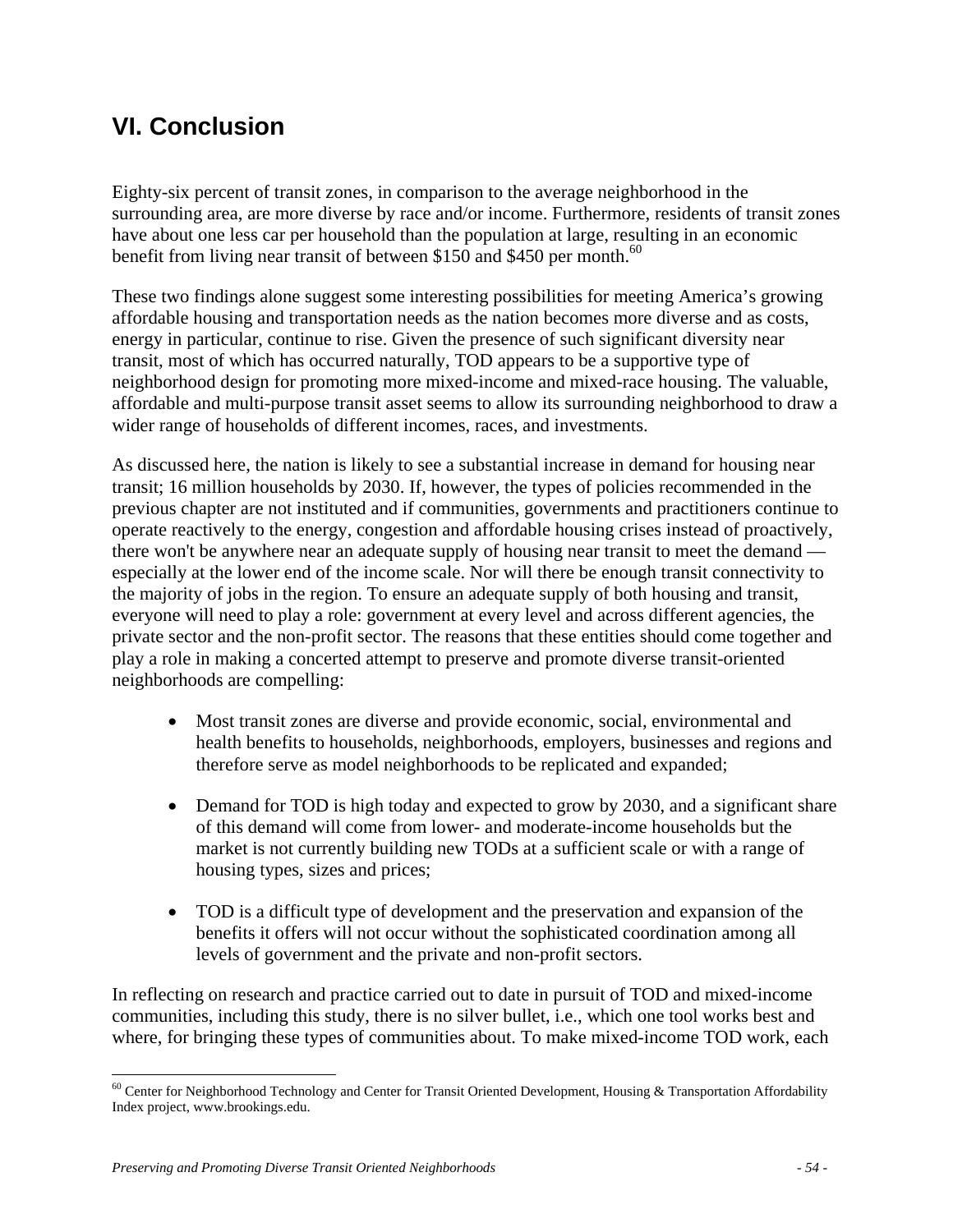level of government will need to deploy a wide range of tools and policies layered on top of each other. Government actors and elected officials at all levels will have to place a greater focus on and prioritization of diversity goals to help challenge and provide incentives to the private market. The non-profit sector and advocates should also join forces to push for these changes and to participate in the design, construction and ongoing development of these transit-oriented communities.

Cities and regions will not be able to thrive unless they can adequately and affordably house their working populations. The direction in which most are moving, however, is away from greater affordability through development policies and practices that are likely to result in increasing household auto ownership, rather than increasing housing or transportation choice. If, however, the policies and practices described here are adopted, they would yield an increase in the number and size of diverse transit-oriented neighborhoods with new affordable housing and transportation opportunities in areas with plentiful job opportunities, commercial services, and public spaces.

The reauthorization of the transportation act in 2009 presents a significant opportunity for fostering these outcomes by ensuring that it takes into consideration radically new ways to meet growing transportation and land use needs. If good housing policy is married with the reauthorization, the stage may finally be set for a large-scale increase in long-term housing affordability in the U.S. through a set of aligned housing and transportation investments that will produce returns for many generations to come.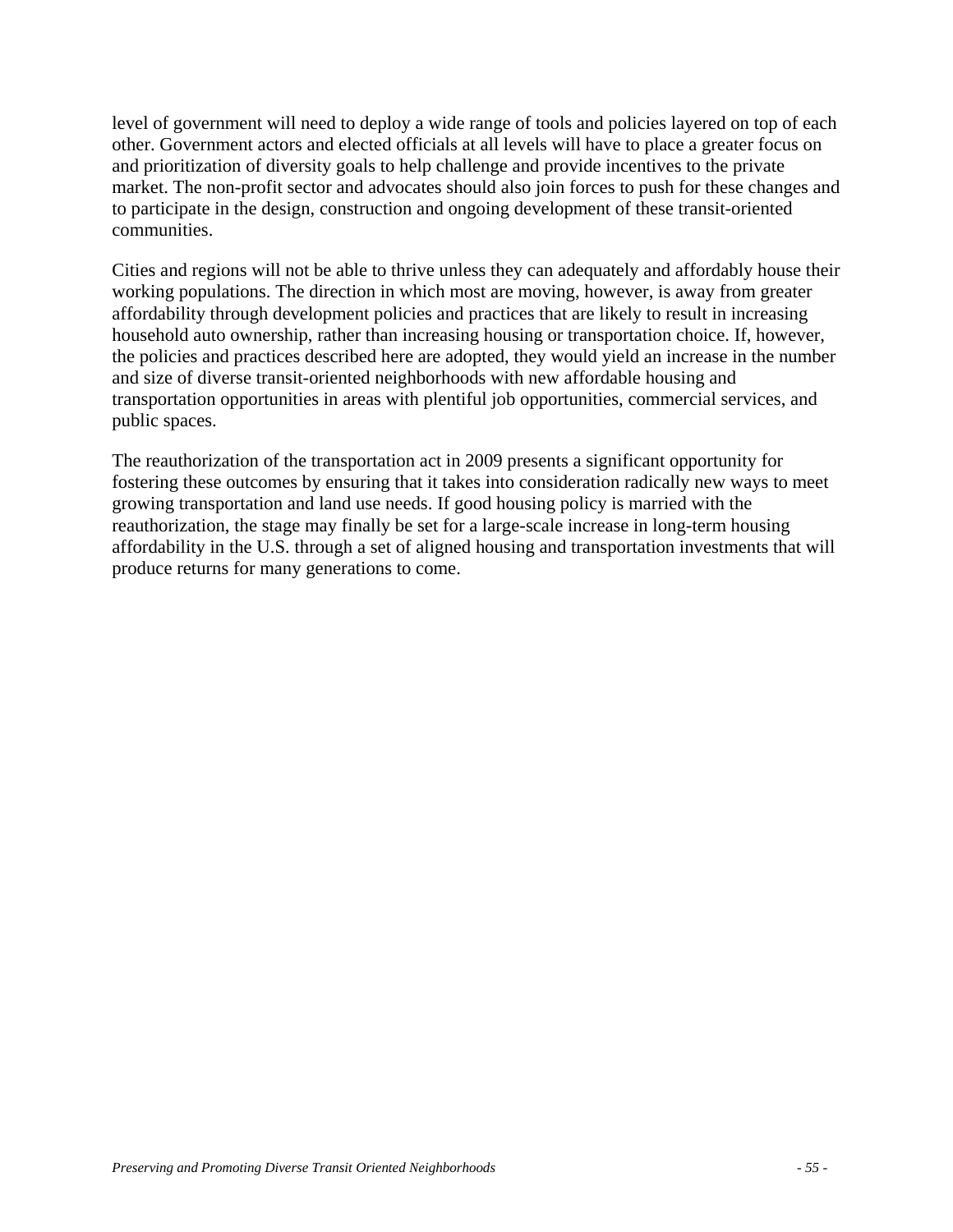# **Appendix A. Methods**

## **CTOD Database**

The analyses in this report are based on the National TOD Database, a first of its kind resource, which includes data from the 2000 U.S. Decennial Census about the homes and residents within a one-half mile radius of fixed-guideway transit stations.

## **Projection Methodology**

The projected demand for housing near transit in 2030 was modeled using the National TOD Database and the Woods and Poole Economics, Inc regional household growth projections. We first calculated capture rates — proportions of regional households living near transit — for different household types in regions with transit today. We then modeled future capture rates based on transit system growth and the higher capture rates of larger systems. The future capture rates are applied to the 2030 regional population estimates by household type to get a projection of the number of households expected to live near transit in 2030.

## **Diversity Methodology**

As we set out to understand the race and income profiles of the transit zones, we found a number of methods for measuring diversity and segregation. In the past, studies of race focused on segregation — geographic separation of races — and often measured segregation just between black and white residents. More recently, scholars have taken to measuring diversity — the degree of integration of races in a community — in addition to segregation, and have begun studying multiple race and ethnic groups.<sup>61</sup>

Fasenfest, Booza and Metzger have created a neighborhood integration typology that labels a neighborhood integrated whenever a minority group is at least 10 percent of the population.<sup>62</sup> Galster, on the other hand, has incorporated the notion of stability into his definition of integration, so that neighborhood diversity is measured over a series of years.<sup>63</sup> A number of other researchers have begun using the Entropy Index, a popular measure of diversity in ecology, to look at neighborhood diversity.<sup> $\bar{6}4$ </sup> We opted to use the Entropy Index as well, as it could be used for both race and income in the transit zones and in the larger regions with transit.

 $\overline{a}$ <sup>61</sup> Massey, Douglas, Michael white and Voon-Chin Phua. (1996). "The Dimensions of Segregation Revisited," Sociological Methods and Research 25 (2): 172-206.

 $62$  David Fasenfest, Jason Booza, and Kurt Metzger. "Living Together: A New Look at Racial and Ethnic Integration in Metropolitan Neighborhoods, 1990–2000." The Brookings Institution. April 2004. http://www.brookings.edu/urban/pubs/20040428\_fasenfest.pdf

 $^{63}$  Galster, George. (1998). "A Stock/Flow Model for Defining Racially Stable Neighborhoods," Journal of Urban Affairs 20 (1): 43-51.

<sup>64</sup> Modarres, Ali. (2004). "Neighborhood Integration: Temporality and Social Fracture," Journal of Urban Affairs 26 (3): 351- 378. and Juan Onésimo Sandoval, Hans P. Johnson, and Sonya M. Tafoya. "Who's Your Neighbor: Residential Segregation and Diversity in California." California Counts. Public Policy Institute of California. Vol.4, No. 1. August 2002. http://urbanpolicy.berkeley.edu/pdf/census2000/sandoval.pdf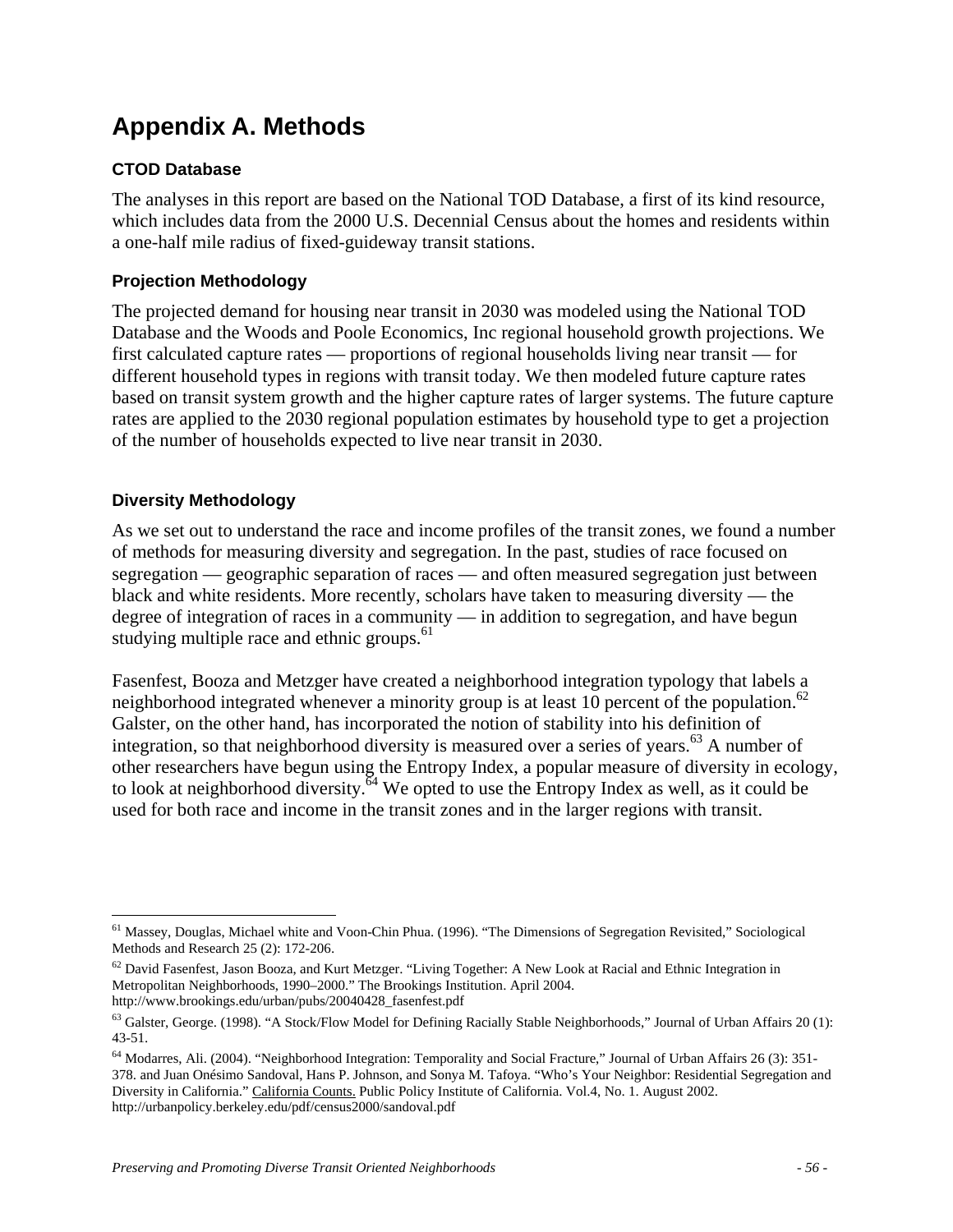The Entropy Index ranges from 0 to 1, where a value of 0 is homogeneous and value of 1 is completely heterogeneous.<sup>65</sup> Complete heterogeneity means that all categories measured are equally represented; a neighborhood that is 20 percent white, 20 percent African American, 20 percent Hispanic, 20 percent Asian Pacific Islander and 20 percent other race would have a Race Entropy Index score of 1.

We recognize that heterogeneity is not the same thing as diversity when discussing race or income, and that diversity is somewhat relative. Therefore, rather than using the Entropy Index as an absolute measure of diversity, we measure diversity relative to the local area. Transit system Entropy Index scores are compared to Entropy Index scores in the corresponding region. A transit system is labeled "diverse" if it has an Entopy Index equal to or greater than that of its region. Transit zone diversity scores are compared to the average census tract in the area. Central city transit zones are compared to the average census tract in their corresponding city, noncentral city transit zones are compared to the average census tract in the non-central city portion of the corresponding region. As with the transit systems, transit zones are labeled diverse when they have an Entropy Index that is equal to or greater than the Entropy Index of its corresponding census tract.

The effect of using a relative measure of diversity is double-sided. On the one hand, "diverse" transit zones in less diverse regions may actually be quite homogeneous. For example, residents in the average census tract in suburban Pittsburgh are 92 percent white non-Hispanic (Race Entropy Index 0.162), so while the "diverse" transit zones in the Pittsburgh suburbs are 85 percent white non-Hispanic or more — fairly homogenous communities by many standards they are still more diverse than the average neighborhood in the area. On the other hand, some transit zones that seem very diverse do not meet the guidelines. For example, transit zones in San Francisco that seem very heterogeneous do not qualify as diverse relative to the average San Francisco census tract, which is just 37 percent white non-Hispanic (Race Entropy Index 0.671).

| <b>Race Categories</b>                    | <b>Income Categories</b> |
|-------------------------------------------|--------------------------|
| White Non-Hispanic                        | Less than \$20,000       |
| <b>Black Non-Hispanic</b>                 | \$20,000 to \$34,999     |
| Asian Pacific Islander                    | \$35,000 to \$49,999     |
| Non-Hispanic                              | \$50,000 to \$74,999     |
| Other Race Non-<br>Hispanic <sup>66</sup> | \$75,000 and more        |
| Hispanic or Latino of All<br>Races        |                          |

 $\overline{a}$ 

The advantage of the Entropy Index is that it allows one to measure diversity among as many categories of race or income as one chooses to measure. We used five categories each for both race and income (see box). We chose the race categories because they represent the largest race and ethnic populations in the U.S. We chose the income categories because they represent, roughly, quintiles of national household incomes i.e., each category contains nearly 20 percent

of U.S. households. In addition, the average median household income in the regions studied is

 $65$  As often used, the Entropy Index ranges from a value of 0 to ln(n) where n is the number of categories studied. We normalized our index to allow a range of 0 to 1 for clarity. The equation we have used is the following: Entropy Index =  $-1*sum (p_i)$  $*ln(p_i)/(ln(n))$  Where  $p_i$  is the percentage of population in each category and n is the number of categories.

<sup>&</sup>lt;sup>66</sup> The Other Race Non-Hispanic category is made up of the U.S. Census race categories of American Indian and Alaska Native Non-Hispanic, Some Other Race Non-Hispanic, and Two or More Races Non-Hispanic.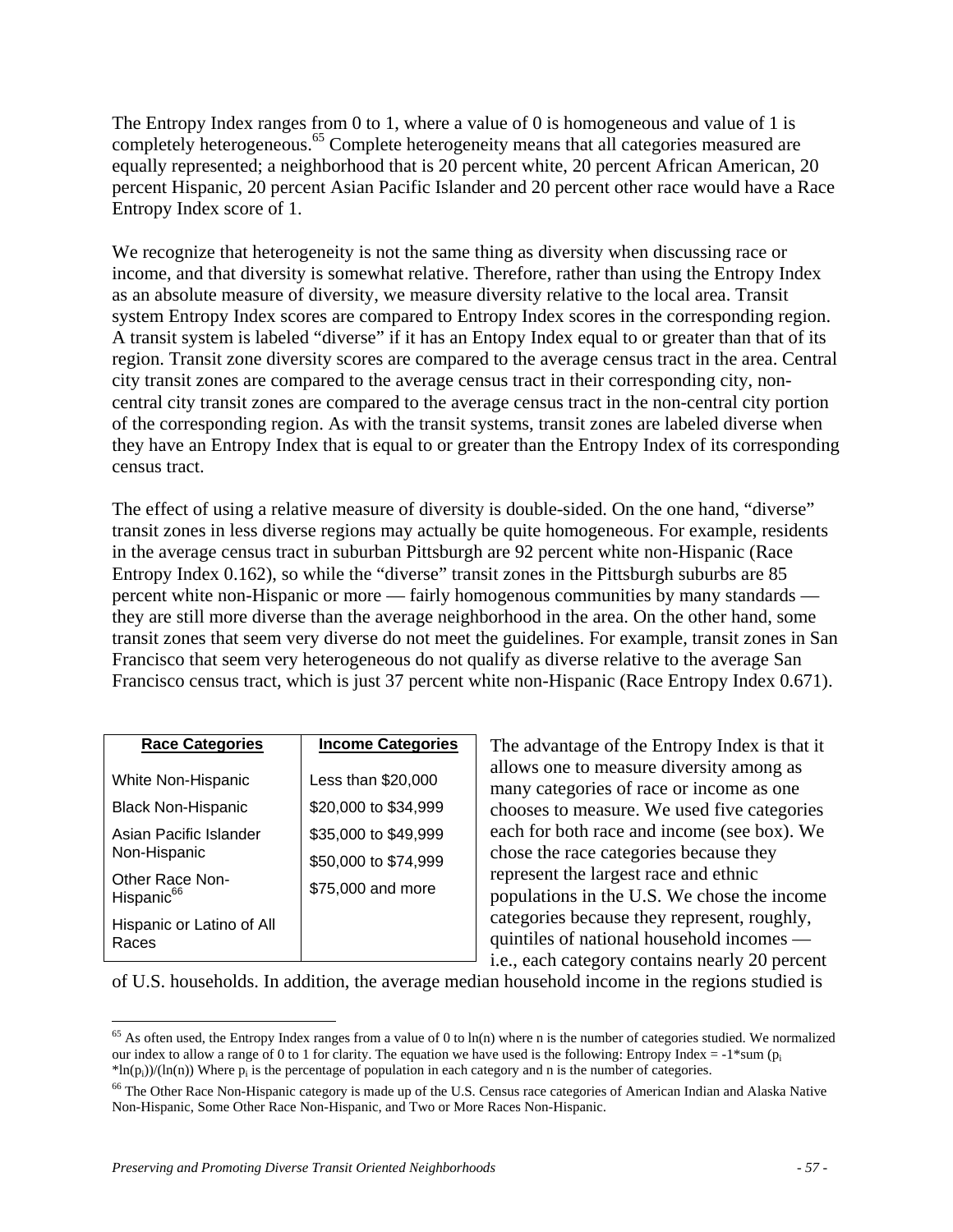almost \$47,000, so the first three income categories roughly match the 50, 80, and 100 percent of AMI thresholds that are often used in qualifying households for affordable housing. The Income Entropy Index for the entire country, using these categories, is 0.996, where an Entropy Index of 1 would be a perfectly even distribution of households among the categories.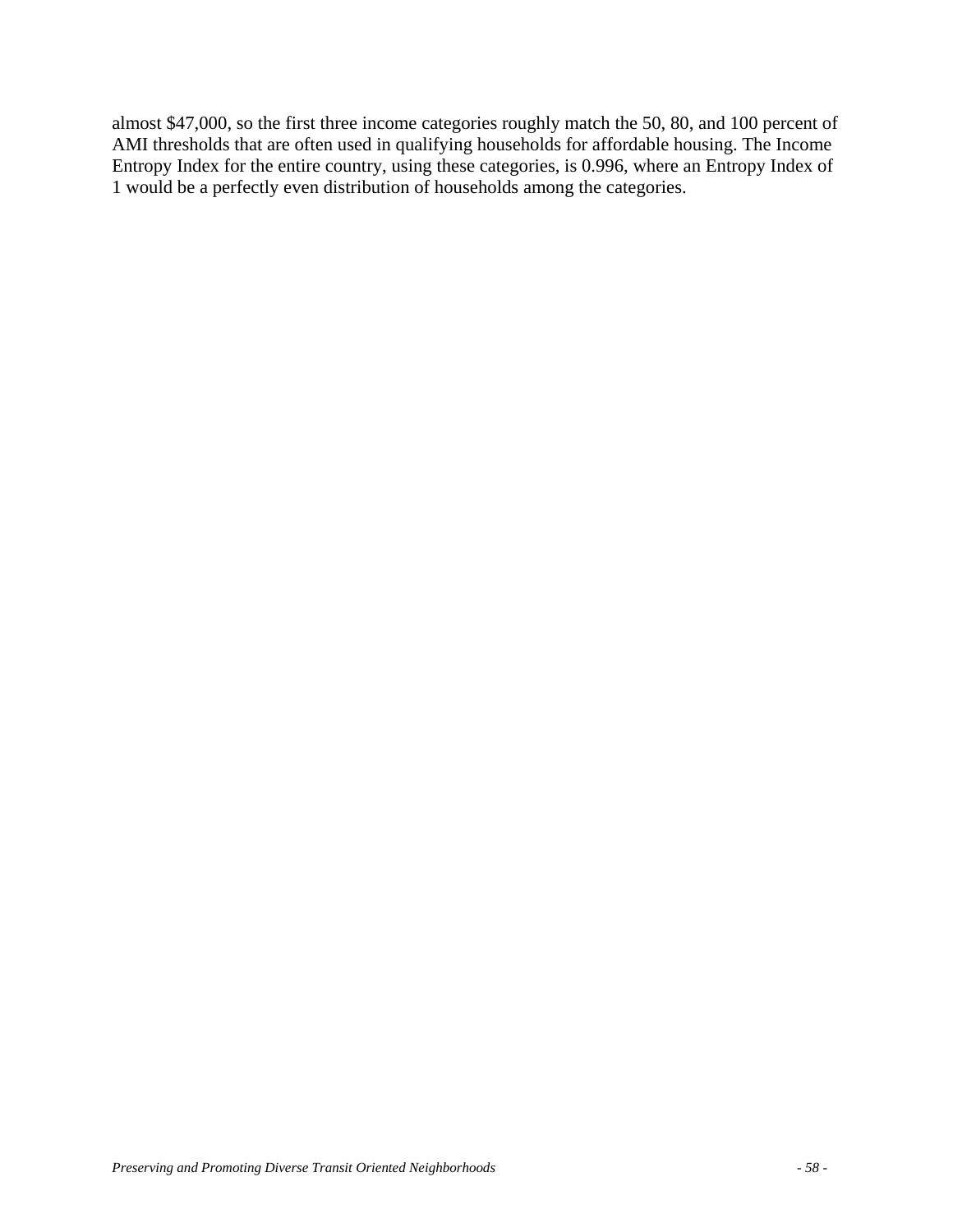# **Appendix B. Detailed Tables**

|                         | Population by Race in Transit Zones and Regions |           |              |                              |                      |               |                     |                      |              |                              |                           |               |                     |
|-------------------------|-------------------------------------------------|-----------|--------------|------------------------------|----------------------|---------------|---------------------|----------------------|--------------|------------------------------|---------------------------|---------------|---------------------|
|                         |                                                 |           |              |                              | <b>Transit Zones</b> |               |                     |                      |              | Regions                      |                           |               |                     |
| <b>System Size</b>      | Region                                          | White     | <b>Black</b> | Asian<br>Pacific<br>Islander | Hispanic<br>Latino   | Other<br>Race | Total<br>Population | White                | <b>Black</b> | Asian<br>Pacific<br>Islander | <b>Hispanic</b><br>Latino | Other<br>Race | Total<br>Population |
| Extensive               | Boston                                          | 627,498   | 105,818      | 81,392                       | 108,027              | 39,847        | 962,582             | 3,715,100            | 260,874      | 193,932                      | 295,513                   | 130,029       | 4,595,448           |
| Extensive               | Chicago                                         | 833,885   | 636,275      | 84,425                       | 428,225              | 40,607        | 2,023,417           | 4,796,451 1,533,442  |              |                              | 381,098 1,416,605         | 145,172       | 8,272,768           |
| Extensive               | New York                                        | 2,789,637 | 1,649,937    | 672,719                      | 2,140,733            | 277,778       | 7,530,804           | 11,949,107 3,383,893 |              | 1,432,491                    | 3,851,852                 | 582,522       | 21,199,865          |
| Extensive               | Philadelphia                                    | 639,952   | 493,744      | 53,313                       | 82,325               | 26,975        | 1,296,309           | 3,903,802 1,012,505  |              | 175,081                      | 292,605                   | 90,576        | 5,474,569           |
| Extensive               | San Francisco Bay Area                          | 420,129   | 77,527       | 246,889                      | 208,196              | 40,069        | 992,810             | 3,041,932            | 482,213      | 1,296,117                    | 1,236,310                 | 268,574       | 6,325,146           |
| Large                   | Los Angeles                                     | 145,060   | 79,274       | 91,504                       | 464,665              | 20,586        | 801,089             | 5,938,157            | 1,171,021    | 1,678,348 6,349,168          |                           | 483,754       | 15,620,448          |
| Large                   | Portland                                        | 118,912   | 7,502        | 9,394                        | 21,219               | 8,120         | 165,147             | 1,563,973            | 47,020       | 91,844                       | 142,036                   | 73,136        | 1,918,009           |
| Large                   | Washington                                      | 214,500   | 196,053      | 30,457                       | 59,371               | 14,915        | 515,296             | 2,760,117 1,262,194  |              | 325,518                      | 430,588                   | 144,736       | 4,923,153           |
| Medium                  | Atlanta                                         | 38,239    | 54,842       | 3,528                        | 6,497                | 2,521         | 105,627             | 2,461,950 1,175,289  |              | 133,402                      | 266,050                   | 75,507        | 4,112,198           |
| Medium                  | Baltimore                                       | 58,154    | 101,180      | 3,504                        | 2,637                | 2,921         | 168,396             | 1,693,115            | 690,808      | 68,831                       | 51,464                    | 48,776        | 2,552,994           |
| Medium                  | Cleveland                                       | 54,199    | 64,279       | 3,115                        | 6,066                | 2,925         | 130,584             | 1,698,011            | 409,343      | 31,697                       | 74,648                    | 37,172        | 2,250,871           |
| Medium                  | Dallas                                          | 42,924    | 27,346       | 4,283                        | 42,315               | 2,301         | 119,169             | 3,096,793            | 705,623      |                              | 194,456 1,119,610         | 105,319       | 5,221,801           |
| Medium                  | Miami                                           | 38,642    | 47,481       | 1,937                        | 77,753               | 3,702         | 169,515             | 2,205,339            | 898,846      |                              | 83,960 1,703,772          | 115,647       | 5,007,564           |
| Medium                  | Pittsburgh                                      | 90,628    | 8,921        | 1,371                        | 1,169                | 1,394         | 103,483             | 2,101,036            | 187,249      | 25,531                       | 17,415                    | 27,464        | 2,358,695           |
| Medium                  | Sacramento                                      | 67,119    | 10,946       | 13,114                       | 21,672               | 6,300         | 119,151             | 1,045,663            | 118,985      | 149,501                      | 233,827                   | 80,221        | 1,628,197           |
| Medium                  | San Diego                                       | 70,250    | 16,257       | 10,295                       | 83,275               | 6,282         | 186,359             | 1,544,484            | 152,308      | 257,910                      | 750,991                   | 108,140       | 2,813,833           |
| Medium                  | Seattle                                         | 39,499    | 5,564        | 5,475                        | 3,775                | 3,194         | 57,507              | 2,372,616            | 148,261      | 273,607                      | 164,128                   | 156,824       | 3,115,436           |
| Medium                  | St. Louis                                       | 18,040    | 26,077       | 1,184                        | 768                  | 1,008         | 47,077              | 2,015,553            | 471,301      | 36,625                       | 39,525                    | 40,603        | 2,603,607           |
| Small                   | <b>Buffalo</b>                                  | 19,775    | 20,611       | 983                          | 2,326                | 821           | 44,516              | 965,907              | 134,212      | 14,298                       | 33,639                    | 22,055        | 1,170,111           |
| Small                   | Denver                                          | 19,729    | 5,078        | 809                          | 11,796               | 1,223         | 38,635              | 1,726,674            | 112,028      | 71,226                       | 427,687                   | 62,955        | 2,400,570           |
| Small                   | Galveston                                       | 5,286     | 5,026        | 584                          | 3,202                | 336           | 14,434              | 157,545              | 37,722       | 5,217                        | 45,153                    | 4,521         | 250,158             |
| Small                   | Jacksonville                                    | 2,055     | 2,032        | 40                           | 141                  | 80            | 4,348               | 775,129              | 234,952      | 25,480                       | 42,633                    | 22,297        | 1,100,491           |
| Small                   | Memphis                                         | 4,598     | 8,786        | 1,035                        | 728                  | 405           | 15,552              | 589,338              | 489,383      | 16,508                       | 26,359                    | 14,026        | 1,135,614           |
| Small                   | New Orleans                                     | 35,221    | 24,408       | 1,055                        | 2,495                | 1,307         | 64,486              | 731,788              | 496,549      | 28,318                       | 59,025                    | 22,046        | 1,337,726           |
| Small                   | Syracuse                                        | 7,803     | 7,512        | 635                          | 1,399                | 816           | 18,165              | 643,560              | 45,296       | 11,045                       | 14,713                    | 17,503        | 732,117             |
| System Built After 2000 | Charlotte                                       | 3,729     | 3,588        | 26                           | 198                  | 189           | 7,730               | 1,068,444            | 304,318      | 26,288                       | 76,277                    | 23,966        | 1,499,293           |
| System Built After 2000 | Houston                                         | 15,101    | 7,031        | 2,650                        | 5,533                | 624           | 30,939              | 1,921,088            | 719,212      | 213,640                      | ,249,319                  | 74,387        | 4,177,646           |
| System Built After 2000 | Las Vegas                                       | 7,351     | 1,443        | 1,345                        | 5,829                | 702           | 16,670              | 985,291              | 121,140      | 77,400                       | 321,515                   | 57,936        | 1,563,282           |
| System Built After 2000 | <b>Little Rock</b>                              | 721       | 1,181        | 5                            | 18                   | 46            | 1,971               | 428,975              | 127,175      | 5,663                        | 12,263                    | 9,769         | 583,845             |
| System Built After 2000 | Minneapolis--St. Paul                           | 24,762    | 8,685        | 2,875                        | 3,824                | 4,162         | 44,308              | 2,516,191            | 152,120      | 120,149                      | 99,111                    | 81,235        | 2,968,806           |
| System Built After 2000 | Salt Lake City                                  | 33,908    | 710          | 1,704                        | 7,365                | 2,100         | 45,787              | 1,104,005            | 12,516       | 39,910                       | 143,990                   | 33,493        | 1,333,914           |
| System Built After 2000 | Tampa Bay Area                                  | 2,007     | 3,185        | 81                           | 1,590                | 94            | 6,957               | 1,821,488            | 235,500      | 44,806                       | 248,037                   | 46,166        | 2,395,997           |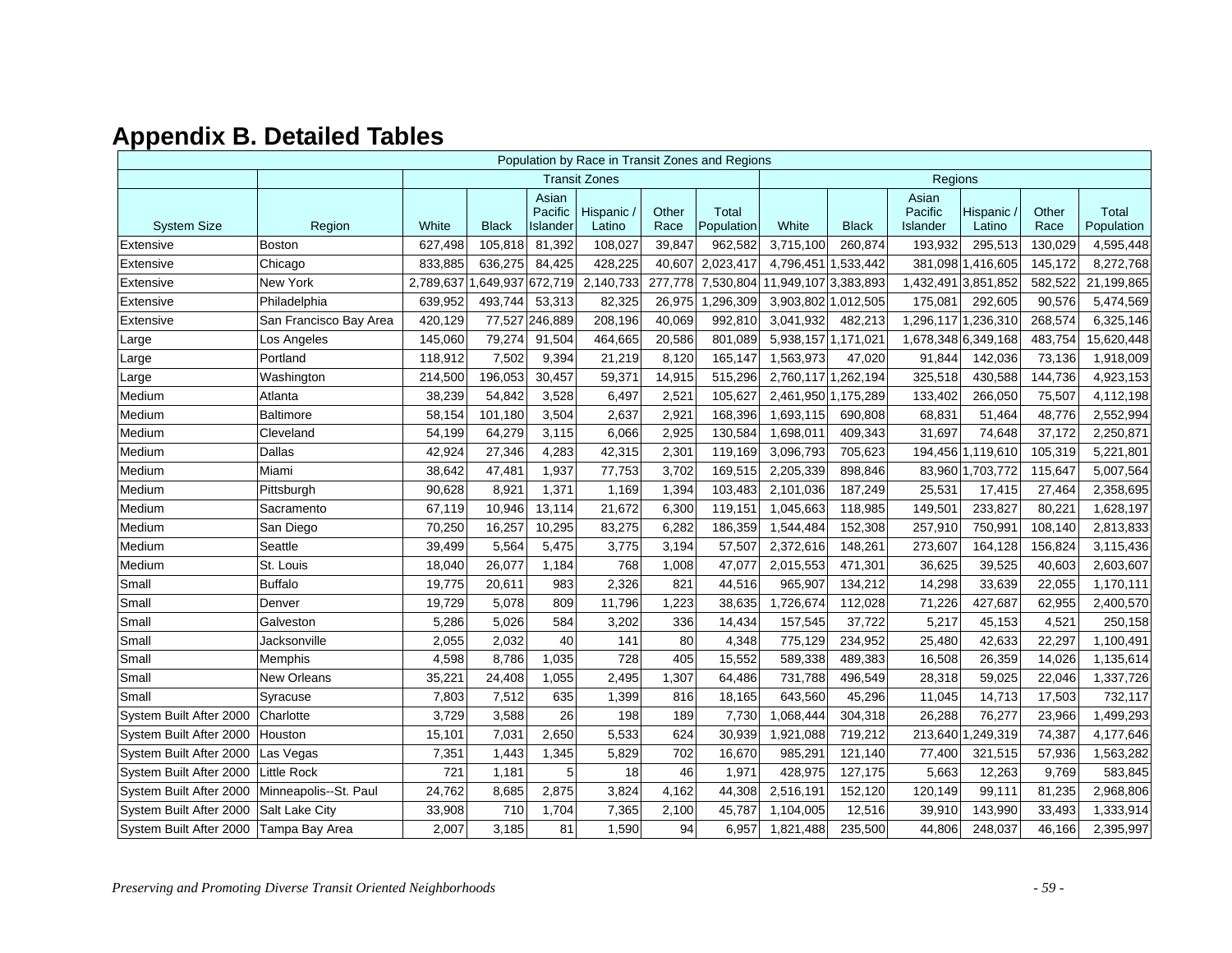|                                           | Median Household Income by Race in Transit Zones and Regions |          |              |                      |                              |               |          |              |                     |                              |               |  |
|-------------------------------------------|--------------------------------------------------------------|----------|--------------|----------------------|------------------------------|---------------|----------|--------------|---------------------|------------------------------|---------------|--|
|                                           |                                                              |          |              | <b>Transit Zones</b> |                              |               | Regions  |              |                     |                              |               |  |
| <b>System Size</b>                        | Region                                                       | White    | <b>Black</b> | Hispanic/<br>Latino  | Asian<br>Pacific<br>Islander | Other<br>Race | White    | <b>Black</b> | Hispanic/<br>Latino | Asian<br>Pacific<br>Islander | Other<br>Race |  |
| Extensive                                 | <b>Boston</b>                                                | \$54,376 | \$33,174     | \$31,770             | \$41,735                     | \$35,072      | \$55,399 | \$33,035     | \$29,933            | \$49,319                     | \$31,856      |  |
| Extensive                                 | Chicago                                                      | \$59,055 | \$30,263     | \$37,343             | \$43,463                     | \$37,608      | \$59,903 | \$33,518     | \$41,494            | \$59,305                     | \$40,949      |  |
| Extensive                                 | New York                                                     | \$58,516 | \$30,815     | \$29,943             | \$45,282                     | \$31,184      | \$61,048 | \$34,357     | \$33,397            | \$54,943                     | \$32,879      |  |
| Extensive                                 | Philadelphia                                                 | \$47,122 | \$27,363     | \$25,516             | \$35,551                     | \$28,118      | \$53,566 | \$30,815     | \$28,110            | \$46,425                     | \$29,036      |  |
| Extensive                                 | San Francisco<br>Bay Area                                    | \$63,078 | \$34,677     | \$46,389             | \$51,888                     | \$48,787      | \$70,213 | \$40,268     | \$51,512            | \$69,108                     | \$51,961      |  |
| Large                                     | Los Angeles                                                  | \$36,650 | \$24,848     | \$27,562             | \$29,898                     | \$28,092      | \$54,771 | \$33,415     | \$35,820            | \$50,242                     | \$35,561      |  |
| Large                                     | Portland                                                     | \$36,339 | \$24,817     | \$31,526             | \$41,494                     | \$29,880      | \$48,479 | \$31,411     | \$35,473            | \$50,954                     | \$35,707      |  |
| Large                                     | Washington                                                   | \$66,679 | \$33,621     | \$44,409             | \$49,838                     | \$42,408      | \$72,539 | \$45,734     | \$49,305            | \$62,755                     | \$48,879      |  |
| Medium                                    | Atlanta                                                      | \$61,257 | \$22,207     | \$45,751             | \$54,368                     | \$40,073      | \$59,709 | \$39,073     | \$44,276            | \$53,029                     | \$42,420      |  |
| Medium                                    | <b>Baltimore</b>                                             | \$46,275 | \$23,118     | \$37,095             | \$33,015                     | \$33,654      | \$56,615 | \$33,242     | \$44,258            | \$50,819                     | \$42,202      |  |
| Medium                                    | Cleveland                                                    | \$51,104 | \$23,121     | \$28,585             | \$35,342                     | \$32,545      | \$46,651 | \$26,479     | \$30,812            | \$51,194                     | \$30,917      |  |
| Medium                                    | <b>Dallas</b>                                                | \$50,736 | \$26,552     | \$33,874             | \$45,394                     | \$34,763      | \$54,476 | \$32,422     | \$35,543            | \$53,511                     | \$36,247      |  |
| Medium                                    | Miami                                                        | \$42,682 | \$21,306     | \$26,791             | \$41,364                     | \$29,015      | \$46,962 | \$30,866     | \$35,280            | \$45,525                     | \$32,882      |  |
| Medium                                    | Pittsburgh                                                   | \$41,207 | \$24,846     | \$41,196             | \$46,874                     | \$41,347      | \$39,025 | \$22,271     | \$34,171            | \$45,802                     | \$27,504      |  |
| Medium                                    | Sacramento                                                   | \$40,151 | \$28,761     | \$31,160             | \$35,457                     | \$32,031      | \$50,061 | \$33,791     | \$37,910            | \$45,723                     | \$37,907      |  |
| Medium                                    | San Diego                                                    | \$42,860 | \$30,281     | \$27,281             | \$39,669                     | \$30,096      | \$52,089 | \$36,389     | \$34,555            | \$51,732                     | \$34,509      |  |
| Medium                                    | Seattle                                                      | \$33,713 | \$17,331     | \$25,617             | \$20,670                     | \$23,417      | \$53,654 | \$35,905     | \$39,713            | \$49,089                     | \$39,244      |  |
| Medium                                    | St. Louis                                                    | \$36,021 | \$21,768     | \$26,762             | \$25,611                     | \$27,332      | \$48,874 | \$27,370     | \$39,254            | \$46,909                     | \$35,618      |  |
| Small                                     | <b>Buffalo</b>                                               | \$35,083 | \$22,053     | \$20,400             | \$17,346                     | \$20,542      | \$41,744 | \$20,676     | \$21,727            | \$32,444                     | \$21,057      |  |
| Small                                     | Denver                                                       | \$42,695 | \$18,473     | \$23,028             | \$23,929                     | \$23,790      | \$55,894 | \$35,770     | \$37,975            | \$49,529                     | \$37,931      |  |
| Small                                     | Galveston                                                    | \$32,458 | \$18,621     | \$24,833             | \$26,553                     | \$24,685      | \$50,998 | \$23,576     | \$32,932            | \$40,194                     | \$31,440      |  |
| Small                                     | Jacksonville                                                 | \$23,975 | \$12,056     | \$27,631             | \$31,113                     | \$41,016      | \$46,602 | \$30,025     | \$37,607            | \$51,699                     | \$36,974      |  |
| Small                                     | Memphis                                                      | \$32,922 | \$12,810     | \$23,552             | \$32,301                     | \$26,347      | \$50,500 | \$27,931     | \$36,483            | \$48,937                     | \$37,246      |  |
| Small                                     | <b>New Orleans</b>                                           | \$43,497 | \$16,905     | \$34,798             | \$36,486                     | \$31,640      | \$43,717 | \$23,127     | \$33,806            | \$36,387                     | \$32,821      |  |
| Small                                     | Syracuse                                                     | \$22,243 | \$14,124     | \$14,357             | \$10,125                     | \$18,389      | \$41,339 | \$20,681     | \$23,151            | \$34,683                     | \$26,507      |  |
| System Built Charlotte<br>After 2000      |                                                              | \$62,501 | \$15,671     | \$81,536             | \$20,702                     | \$28,955      | \$50,544 | \$33,134     | \$37,235            | \$53,511                     | \$36,935      |  |
| System Built Houston<br><b>After 2000</b> |                                                              | \$56,164 | \$29,579     | \$34,829             | \$36,588                     | \$31,186      | \$57,068 | \$31,412     | \$32,616            | \$50,732                     | \$33,030      |  |
| System Built Las Vegas<br>After 2000      |                                                              | \$26,153 | \$29,336     | \$27,668             | \$29,494                     | \$26,766      | \$45,377 | \$33,436     | \$38,163            | \$46,236                     | \$38,545      |  |
| System Built Little Rock<br>After 2000    |                                                              | \$18,683 | \$13,863     | \$41,721             | \$16,828                     | \$41,559      | \$43,027 | \$25,828     | \$31,646            | \$41,292                     | \$33,492      |  |
| After 2000                                | System Built Minneapolis--<br>St. Paul                       | \$36,213 | \$20,558     | \$37,444             | \$24,127                     | \$31,136      | \$56,644 | \$29,423     | \$39,307            | \$47,346                     | \$35,875      |  |
| After 2000                                | System Built Salt Lake City                                  | \$31,891 | \$25,198     | \$30,049             | \$27,115                     | \$32,326      | \$50,383 | \$35,220     | \$36,823            | \$44,624                     | \$37,192      |  |
| System Built Tampa Bay<br>After 2000      | Area                                                         | \$68,810 | \$15,755     | \$26,028             | \$87,446                     | \$20,937      | \$39,160 | \$27,206     | \$32,892            | \$45,218                     | \$31,317      |  |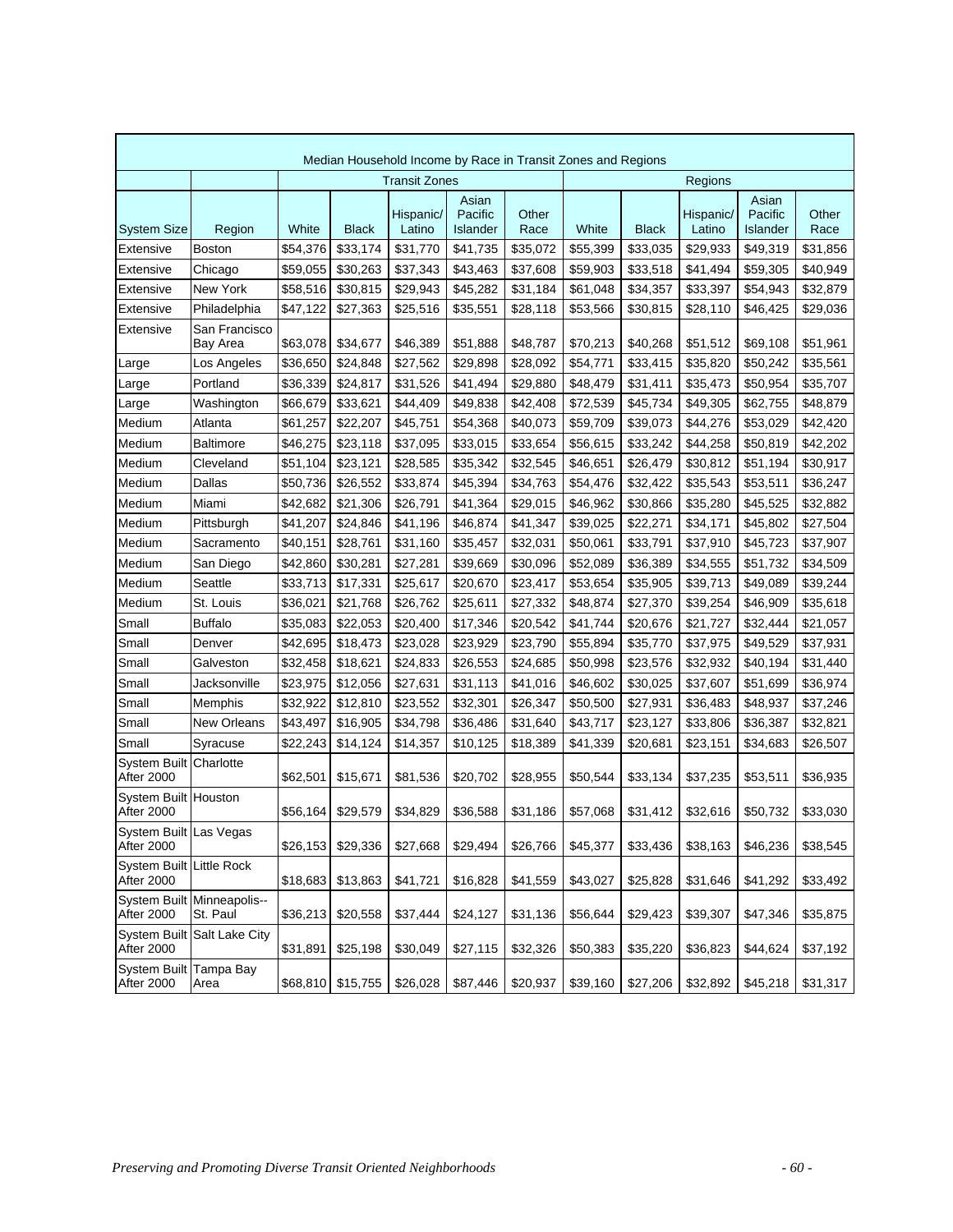|                         | Percent of Households Under the Poverty Threshold in Transit Zones and Regions |                      |                    |
|-------------------------|--------------------------------------------------------------------------------|----------------------|--------------------|
|                         |                                                                                | <b>Transit Zones</b> | Regions            |
| <b>System Size</b>      | Region                                                                         | Percent in Poverty   | Percent in Poverty |
| Extensive               | <b>Boston</b>                                                                  | 15%                  | 10%                |
| Extensive               | Chicago                                                                        | 16%                  | 10%                |
| Extensive               | New York                                                                       | 19%                  | 12%                |
| Extensive               | Philadelphia                                                                   | 19%                  | 11%                |
| Extensive               | San Francisco Bay Area                                                         | 11%                  | 8%                 |
| Large                   | Los Angeles                                                                    | 25%                  | 13%                |
| Large                   | Portland                                                                       | 16%                  | 9%                 |
| Large                   | Washington                                                                     | 13%                  | 7%                 |
| Medium                  | Atlanta                                                                        | 20%                  | 9%                 |
| Medium                  | <b>Baltimore</b>                                                               | 25%                  | 10%                |
| Medium                  | Cleveland                                                                      | 24%                  | 11%                |
| Medium                  | Dallas                                                                         | 15%                  | 10%                |
| Medium                  | Miami                                                                          | 27%                  | 13%                |
| Medium                  | Pittsburgh                                                                     | 10%                  | 11%                |
| Medium                  | Sacramento                                                                     | 17%                  | 10%                |
| Medium                  | San Diego                                                                      | 17%                  | 10%                |
| Medium                  | Seattle                                                                        | 20%                  | 8%                 |
| Medium                  | St. Louis                                                                      | 26%                  | 10%                |
| Small                   | <b>Buffalo</b>                                                                 | 26%                  | 12%                |
| Small                   | Denver                                                                         | 22%                  | 8%                 |
| Small                   | Galveston                                                                      | 28%                  | 13%                |
| Small                   | Jacksonville                                                                   | 32%                  | 10%                |
| Small                   | Memphis                                                                        | 37%                  | 14%                |
| Small                   | New Orleans                                                                    | 23%                  | 17%                |
| Small                   | Syracuse                                                                       | 40%                  | 12%                |
| System Built After 2000 | Charlotte                                                                      | 21%                  | 9%                 |
| System Built After 2000 | Houston                                                                        | 15%                  | 12%                |
| System Built After 2000 | Las Vegas                                                                      | 17%                  | 10%                |
| System Built After 2000 | Little Rock                                                                    | 33%                  | 12%                |
| System Built After 2000 | Minneapolis--St. Paul                                                          | 20%                  | 6%                 |
| System Built After 2000 | Salt Lake City                                                                 | 17%                  | 7%                 |
| System Built After 2000 | Tampa Bay Area                                                                 | 30%                  | 10%                |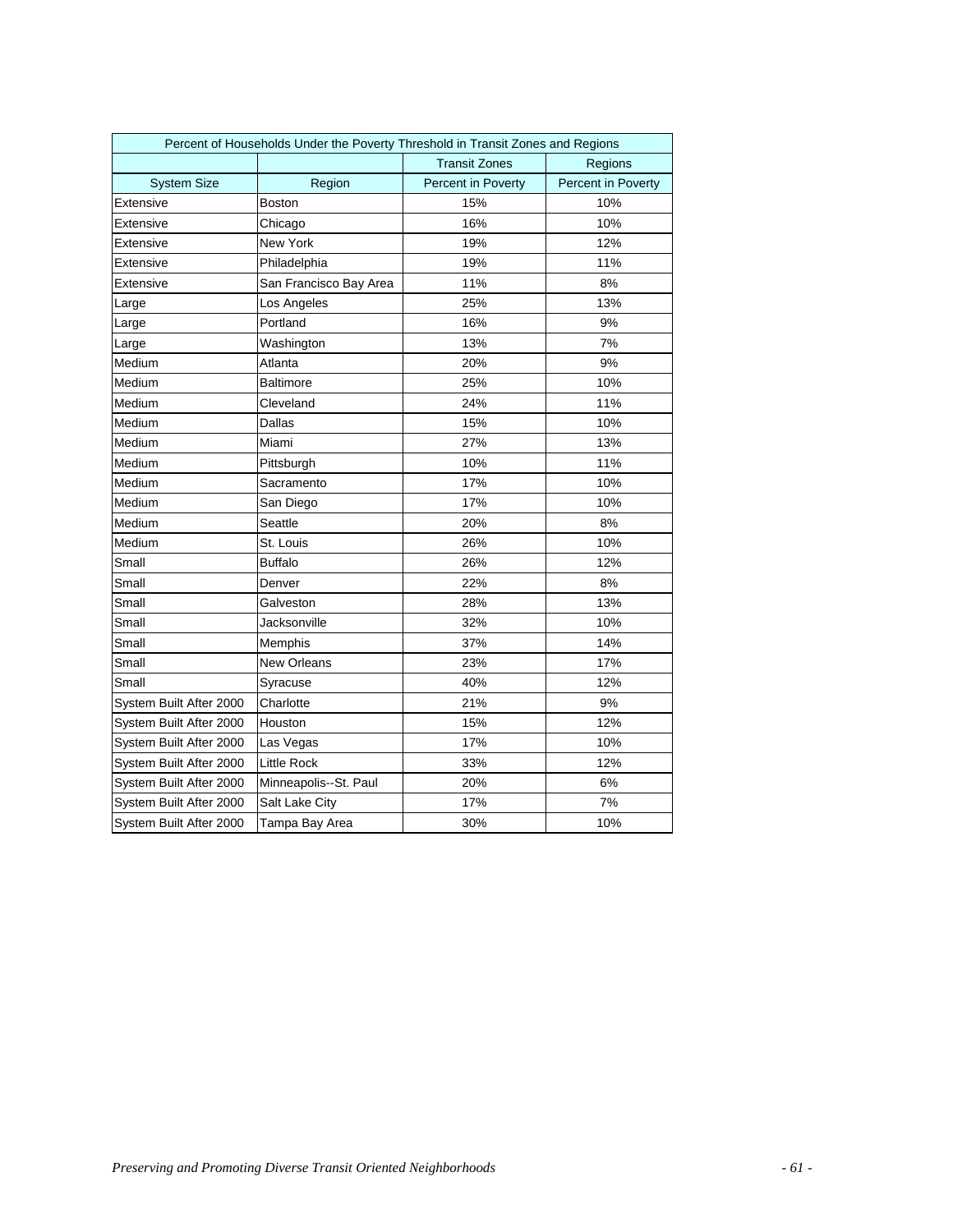| Characteristics of Existing Housing in Transit Zones |                           |                           |                                                               |                       |                 |                                        |                                        |                         |                          |                                         |                                       |
|------------------------------------------------------|---------------------------|---------------------------|---------------------------------------------------------------|-----------------------|-----------------|----------------------------------------|----------------------------------------|-------------------------|--------------------------|-----------------------------------------|---------------------------------------|
| <b>System Size</b>                                   | Region                    | Single<br>Family<br>Homes | Homes in<br><b>Buildings of</b><br>20 Units or<br><b>More</b> | Median<br>Home<br>Age | Vacant<br>Homes | Homes<br><b>Built</b><br>1990-<br>2000 | Homes<br><b>Built</b><br>1940-<br>1950 | Median<br>Gross<br>Rent | Median<br>Owner<br>Costs | Rented<br>Home s<br>with $1-3$<br>Rooms | Owned<br>Homes<br>with $1-3$<br>Rooms |
| Extensive                                            | Boston                    | 20%                       | 22%                                                           | 1946                  | 4%              | 4%                                     | 62%                                    | \$823                   | \$1,672                  | 49%                                     | 10%                                   |
| Extensive                                            | Chicago                   | 25%                       | 27%                                                           | 1951                  | 8%              | $6\%$                                  | 50%                                    | \$658                   | \$1,555                  | 42%                                     | 10%                                   |
| Extensive                                            | New York                  | 11%                       | 47%                                                           | 1950                  | 6%              | 4%                                     | 54%                                    | \$759                   | \$1,809                  | 56%                                     | 19%                                   |
| Extensive                                            | Philadelphia              | 18%                       | 12%                                                           | 1947                  | 10%             | 3%                                     | 61%                                    | \$606                   | \$1,055                  | 45%                                     | 5%                                    |
| Extensive                                            | San Francisco<br>Bay Area | 25%                       | 26%                                                           | 1953                  | 5%              | 8%                                     | 48%                                    | \$916                   | \$1,925                  | 63%                                     | 16%                                   |
| Large                                                | Los Angeles               | 25%                       | 36%                                                           | 1961                  | 5%              | 8%                                     | 31%                                    | \$599                   | \$1,401                  | 75%                                     | 28%                                   |
| Large                                                | Portland                  | 37%                       | 33%                                                           | 1959                  | 7%              | 16%                                    | 38%                                    | \$599                   | \$1,199                  | 59%                                     | 8%                                    |
| Large                                                | Washington                | 17%                       | 39%                                                           | 1959                  | 8%              | 8%                                     | 36%                                    | \$784                   | \$1,489                  | 60%                                     | 15%                                   |
| Medium                                               | Atlanta                   | 30%                       | 31%                                                           | 1965                  | 11%             | 18%                                    | 27%                                    | \$647                   | \$1,423                  | 49%                                     | 11%                                   |
| Medium                                               | <b>Baltimore</b>          | 17%                       | 15%                                                           | 1954                  | 15%             | 6%                                     | 48%                                    | \$471                   | \$1,029                  | 43%                                     | 4%                                    |
| Medium                                               | Cleveland                 | 34%                       | 19%                                                           | 1945                  | 13%             | 2%                                     | 64%                                    | \$495                   | \$1,240                  | 32%                                     | 2%                                    |
| Medium                                               | <b>Dallas</b>             | 33%                       | 36%                                                           | 1970                  | 8%              | 17%                                    | 15%                                    | \$708                   | \$1,104                  | 55%                                     | 13%                                   |
| Medium                                               | Miami                     | 30%                       | 30%                                                           | 1967                  | 11%             | 10%                                    | 15%                                    | \$610                   | \$1,204                  | 68%                                     | 30%                                   |
| Medium                                               | Pittsburgh                | 59%                       | 13%                                                           | 1950                  | 7%              | 4%                                     | 53%                                    | \$577                   | \$970                    | 37%                                     | 2%                                    |
| Medium                                               | Sacramento                | 49%                       | 13%                                                           | 1960                  | 6%              | 6%                                     | 32%                                    | \$582                   | \$1,172                  | 53%                                     | 8%                                    |
| Medium                                               | San Diego                 | 31%                       | 28%                                                           | 1968                  | 6%              | 11%                                    | 19%                                    | \$687                   | \$1,370                  | 62%                                     | 22%                                   |
| Medium                                               | Seattle                   | 15%                       | 65%                                                           | 1961                  | 10%             | 19%                                    | 39%                                    | \$587                   | \$1,164                  | 78%                                     | 23%                                   |
| Medium                                               | St. Louis                 | 33%                       | 33%                                                           | 1953                  | 15%             | 4%                                     | 43%                                    | \$487                   | \$922                    | 51%                                     | 4%                                    |
| Small                                                | <b>Buffalo</b>            | 24%                       | 21%                                                           | 1945                  | 14%             | 4%                                     | 68%                                    | \$467                   | \$1,044                  | 42%                                     | 3%                                    |
| Small                                                | Denver                    | 29%                       | 38%                                                           | 1956                  | 9%              | 7%                                     | 46%                                    | \$531                   | \$1,119                  | 62%                                     | 17%                                   |
| Small                                                | Galveston                 | 47%                       | 12%                                                           | 1948                  | 17%             | 2%                                     | 56%                                    | \$480                   | \$920                    | 42%                                     | 9%                                    |
| Small                                                | Jacksonville              | 17%                       | 49%                                                           | 1957                  | 17%             | 3%                                     | 41%                                    | \$305                   | \$851                    | 75%                                     | 7%                                    |
| Small                                                | Memphis                   | 10%                       | 57%                                                           | 1960                  | 14%             | 7%                                     | 33%                                    | \$414                   | \$1,182                  | 70%                                     | 13%                                   |
| Small                                                | <b>New Orleans</b>        | 25%                       | 14%                                                           | 1942                  | 17%             | 2%                                     | 72%                                    | \$574                   | \$1,506                  | 48%                                     | 7%                                    |
| Small                                                | Syracuse                  | 20%                       | 32%                                                           | 1954                  | 16%             | 4%                                     | 46%                                    | \$409                   | \$887                    | 53%                                     | 4%                                    |
| <b>System Built</b><br>After 2000                    | Charlotte                 | 25%                       | 33%                                                           | 1963                  | 10%             | 22%                                    | 35%                                    | \$512                   | \$1,380                  | 53%                                     | 12%                                   |
| <b>System Built</b><br>After 2000                    | Houston                   | 14%                       | 48%                                                           | 1971                  | 14%             | 26%                                    | 25%                                    | \$702                   | \$2,040                  | 62%                                     | 17%                                   |
| <b>System Built</b><br>After 2000                    | Las Vegas                 | 5%                        | 51%                                                           | 1973                  | 15%             | 13%                                    | 4%                                     | \$608                   | \$1,121                  | 65%                                     | 21%                                   |
| <b>System Built</b><br><b>After 2000</b>             | <b>Little Rock</b>        | 28%                       | 29%                                                           | 1948                  | 12%             | 5%                                     | 53%                                    | \$404                   | \$630                    | 61%                                     | 18%                                   |
| <b>System Built</b><br><b>After 2000</b>             | Minneapolis--<br>St. Paul | 32%                       | 46%                                                           | 1955                  | 5%              | 4%                                     | 46%                                    | \$514                   | \$859                    | 71%                                     | 13%                                   |
| <b>System Built</b><br>After 2000                    | Salt Lake City            | 28%                       | 35%                                                           | 1960                  | 10%             | 10%                                    | 35%                                    | \$559                   | \$1,095                  | 57%                                     | 8%                                    |
| <b>System Built</b><br>After 2000                    | Tampa Bay<br>Area         | 34%                       | 23%                                                           | 1963                  | 11%             | 17%                                    | 33%                                    | \$576                   | \$1,086                  | 53%                                     | 20%                                   |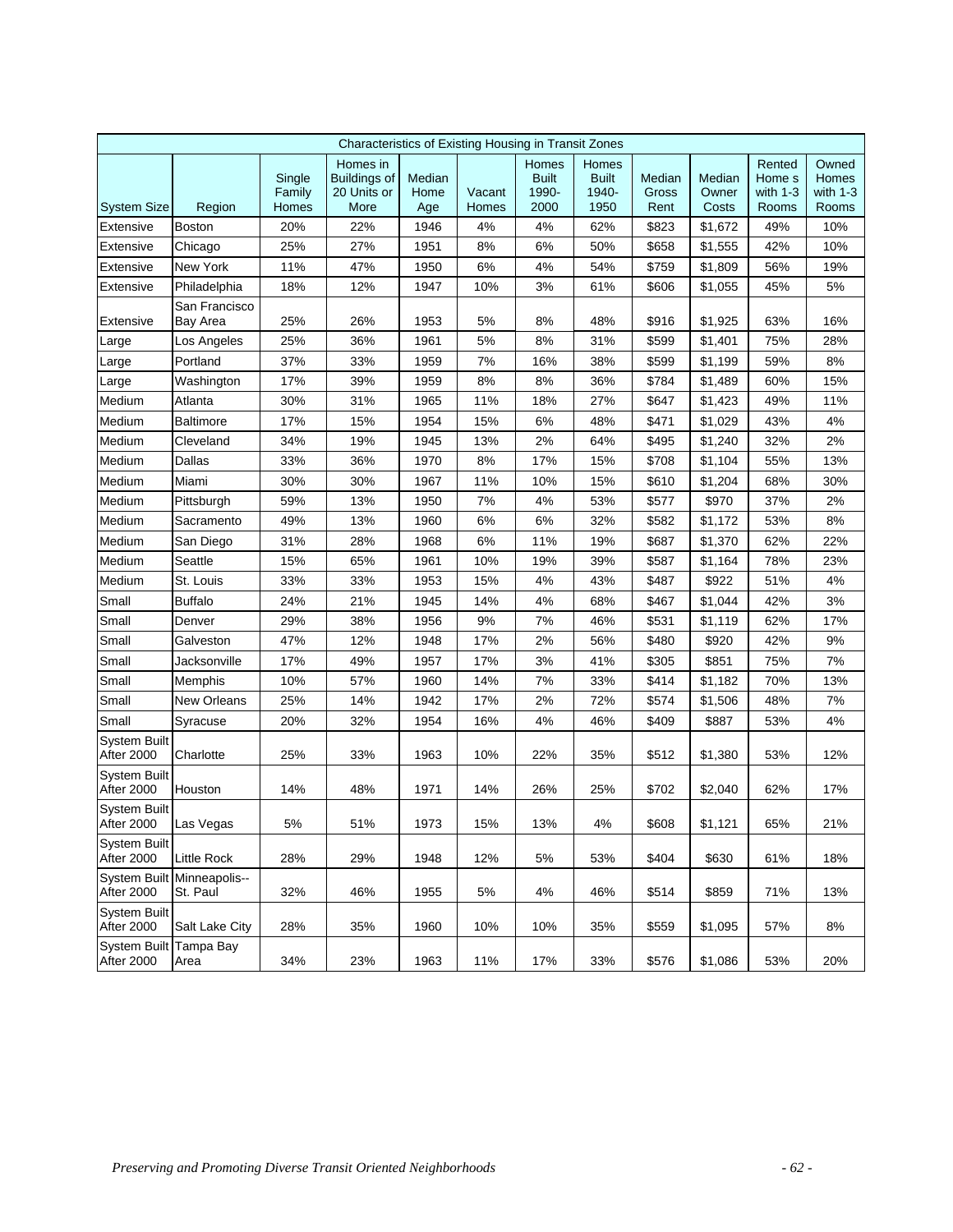| Overcrowding <sup>67</sup> In Transit Zones and Regions by Tenure |                        |     |                                              |     |                                 |  |  |  |  |  |
|-------------------------------------------------------------------|------------------------|-----|----------------------------------------------|-----|---------------------------------|--|--|--|--|--|
|                                                                   |                        |     | Overcrowded Homes in<br><b>Transit Zones</b> |     | Overcrowded Homes in<br>Regions |  |  |  |  |  |
| <b>System Size</b>                                                | Region                 | Own | Rent                                         | Own | Rent                            |  |  |  |  |  |
| Extensive                                                         | <b>Boston</b>          | 2%  | 8%                                           | 2%  | 11%                             |  |  |  |  |  |
| Extensive                                                         | Chicago                | 5%  | 11%                                          | 4%  | 11%                             |  |  |  |  |  |
| Extensive                                                         | New York               | 6%  | 18%                                          | 3%  | 15%                             |  |  |  |  |  |
| Extensive                                                         | Philadelphia           | 3%  | 7%                                           | 3%  | 12%                             |  |  |  |  |  |
| Extensive                                                         | San Francisco Bay Area | 9%  | 17%                                          | 7%  | 18%                             |  |  |  |  |  |
| Large                                                             | Los Angeles            | 24% | 40%                                          | 11% | 30%                             |  |  |  |  |  |
| Large                                                             | Portland               | 4%  | 10%                                          | 2%  | 9%                              |  |  |  |  |  |
| Large                                                             | Washington             | 3%  | 11%                                          |     | 12%                             |  |  |  |  |  |
| Medium                                                            | Atlanta                | 2%  | 10%                                          | 2%  | 11%                             |  |  |  |  |  |
| Medium                                                            | <b>Baltimore</b>       | 2%  | 6%                                           | 1%  | 5%                              |  |  |  |  |  |
| Medium                                                            | Cleveland              | 1%  | 4%                                           | 1%  | 3%                              |  |  |  |  |  |
| Medium                                                            | Dallas                 | 10% | 17%                                          | 5%  | 15%                             |  |  |  |  |  |
| Medium                                                            | Miami                  | 13% | 26%                                          | 7%  | 21%                             |  |  |  |  |  |
| Medium                                                            | Pittsburgh             | 1%  | 2%                                           | 1%  | 2%                              |  |  |  |  |  |
| Medium                                                            | Sacramento             | 4%  | 11%                                          | 4%  | 14%                             |  |  |  |  |  |
| Medium                                                            | San Diego              | 11% | 23%                                          | 6%  | 19%                             |  |  |  |  |  |
| Medium                                                            | Seattle                | 3%  | 7%                                           | 2%  | 9%                              |  |  |  |  |  |
| Medium                                                            | St. Louis              | 2%  | 5%                                           | 2%  | 5%                              |  |  |  |  |  |
| Small                                                             | <b>Buffalo</b>         | 1%  | 4%                                           | 1%  | 4%                              |  |  |  |  |  |
| Small                                                             | Denver                 | 3%  | 9%                                           | 2%  | 10%                             |  |  |  |  |  |
| Small                                                             | Galveston              | 3%  | 11%                                          | 4%  | 10%                             |  |  |  |  |  |
| Small                                                             | Jacksonville           | 4%  | 3%                                           | 2%  | 8%                              |  |  |  |  |  |
| Small                                                             | Memphis                | 1%  | 8%                                           | 2%  | 9%                              |  |  |  |  |  |
| Small                                                             | <b>New Orleans</b>     | 2%  | 5%                                           | 3%  | 10%                             |  |  |  |  |  |
| Small                                                             | Syracuse               | 2%  | 6%                                           | 1%  | 3%                              |  |  |  |  |  |
| System Built After 2000                                           | Charlotte              | 2%  | 4%                                           | 2%  | 8%                              |  |  |  |  |  |
| System Built After 2000                                           | Houston                | 4%  | 7%                                           | 7%  | 19%                             |  |  |  |  |  |
| System Built After 2000                                           | Las Vegas              | 9%  | 16%                                          | 5%  | 15%                             |  |  |  |  |  |
| System Built After 2000                                           | <b>Little Rock</b>     | 1%  | 4%                                           | 2%  | 6%                              |  |  |  |  |  |
| System Built After 2000                                           | Minneapolis--St. Paul  | 4%  | 13%                                          | 2%  | 8%                              |  |  |  |  |  |
| System Built After 2000                                           | Salt Lake City         | 2%  | 10%                                          | 3%  | 12%                             |  |  |  |  |  |
| System Built After 2000                                           | Tampa Bay Area         | 7%  | 15%                                          | 2%  | 9%                              |  |  |  |  |  |

 $\overline{a}$ 

 $67$  Overcrowding is defined as one or more persons per room. The U.S. Census includes in the definition of a room "living rooms, dining rooms, kitchens, bedrooms, finished recreation rooms, enclosed porches suitable for year-round use, and lodgers' rooms." Nationally, only 6 percent of households are overcrowded.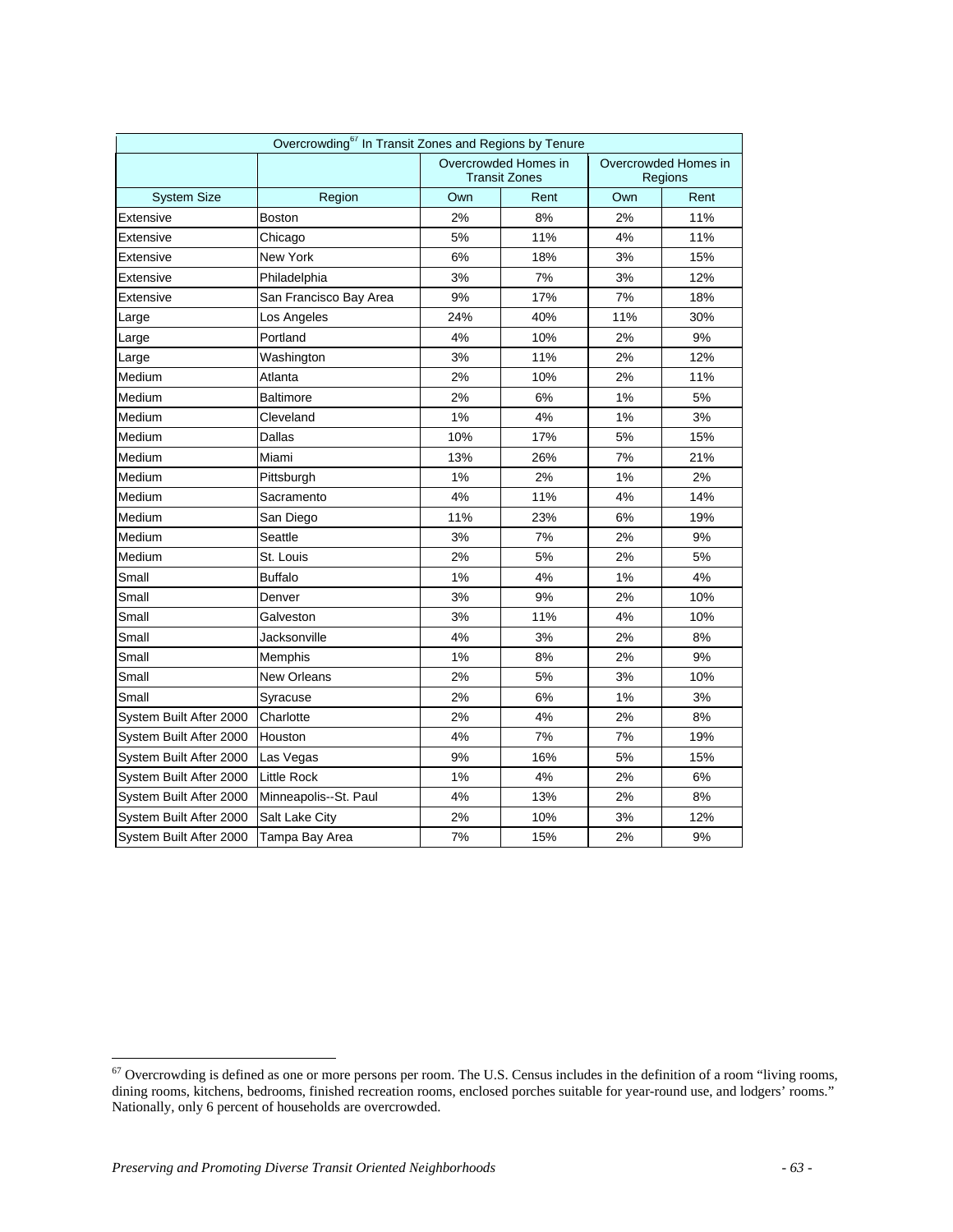| Non-Auto Means of Transportation to Work by Workers 16 and Older by Race in Transit Zones and Regions |                                        |                      |       |       |                              |                      |               |     |       |              |                              |                      |               |
|-------------------------------------------------------------------------------------------------------|----------------------------------------|----------------------|-------|-------|------------------------------|----------------------|---------------|-----|-------|--------------|------------------------------|----------------------|---------------|
|                                                                                                       |                                        | <b>Transit Zones</b> |       |       |                              |                      | Regions       |     |       |              |                              |                      |               |
| <b>System Size</b>                                                                                    | Region                                 | All                  | White | Black | Asian<br>Pacific<br>Islander | Hispanic<br>/ Latino | Other<br>Race | All | White | <b>Black</b> | Asian<br>Pacific<br>Islander | Hispanic<br>/ Latino | Other<br>Race |
| Extensive                                                                                             | <b>Boston</b>                          | 39%                  | 36%   | 43%   | 49%                          | 45%                  | 43%           | 17% | 14%   | 34%          | 32%                          | 29%                  | 26%           |
| Extensive                                                                                             | Chicago                                | 32%                  | 32%   | 34%   | 38%                          | 28%                  | 29%           | 16% | 13%   | 26%          | 17%                          | 18%                  | 19%           |
| Extensive                                                                                             | New York                               | 61%                  | 55%   | 65%   | 68%                          | 64%                  | 64%           | 32% | 22%   | 47%          | 44%                          | 45%                  | 47%           |
| Extensive                                                                                             | Philadelphia                           | 32%                  | 24%   | 44%   | 37%                          | 37%                  | 38%           | 14% | 9%    | 33%          | 18%                          | 21%                  | 21%           |
| Extensive                                                                                             | San Francisco<br>Bay Area              | 33%                  | 32%   | 36%   | 35%                          | 32%                  | 32%           | 15% | 13%   | 20%          | 15%                          | 16%                  | 16%           |
| Large                                                                                                 | Los Angeles                            | 24%                  | 11%   | 20%   | 14%                          | 29%                  | 29%           | 9%  | 4%    | 10%          | 6%                           | 14%                  | 14%           |
| Large                                                                                                 | Portland                               | 25%                  | 24%   | 35%   | 25%                          | 26%                  | 27%           | 10% | 9%    | 22%          | 11%                          | 16%                  | 16%           |
| Large                                                                                                 | Washington                             | 41%                  | 41%   | 40%   | 41%                          | 44%                  | 43%           | 15% | 11%   | 21%          | 13%                          | 21%                  | 19%           |
| Medium                                                                                                | Atlanta                                | 23%                  | 11%   | 32%   | 24%                          | 35%                  | 37%           | 5%  | 2%    | 11%          | 5%                           | 10%                  | 10%           |
| Medium                                                                                                | Baltimore                              | 28%                  | 19%   | 38%   | 29%                          | 27%                  | 25%           | 9%  | 5%    | 22%          | 9%                           | 13%                  | 12%           |
| Medium                                                                                                | Cleveland                              | 18%                  | 14%   | 24%   | 25%                          | 15%                  | 17%           | 6%  | 4%    | 17%          | 10%                          | 9%                   | 10%           |
| Medium                                                                                                | Dallas                                 | 10%                  | 7%    | 17%   | 6%                           | 11%                  | 11%           | 4%  | 2%    | 8%           | 3%                           | 6%                   | 5%            |
| Medium                                                                                                | Miami                                  | 14%                  | 9%    | 20%   | 24%                          | 13%                  | 17%           | 6%  | 3%    | 10%          | 5%                           | 6%                   | 9%            |
| Medium                                                                                                | Pittsburgh                             | 22%                  | 20%   | 44%   | 34%                          | 31%                  | 30%           | 10% | 8%    | 33%          | 25%                          | 21%                  | 21%           |
| Medium                                                                                                | Sacramento                             | 14%                  | 13%   | 17%   | 11%                          | 17%                  | 17%           | 6%  | 5%    | 9%           | 5%                           | 8%                   | 8%            |
| Medium                                                                                                | San Diego                              | 16%                  | 14%   | 19%   | 13%                          | 18%                  | 18%           | 8%  | 6%    | 13%          | 6%                           | 11%                  | 11%           |
| Medium                                                                                                | Seattle                                | 39%                  | 36%   | 56%   | 49%                          | 41%                  | 45%           | 11% | 10%   | 19%          | 14%                          | 15%                  | 15%           |
| Medium                                                                                                | St. Louis                              | 18%                  | 14%   | 21%   | 31%                          | 30%                  | 15%           | 4%  | 2%    | 13%          | 6%                           | 8%                   | 8%            |
| Small                                                                                                 | <b>Buffalo</b>                         | 22%                  | 16%   | 28%   | 34%                          | 31%                  | 27%           | 7%  | 4%    | 24%          | 10%                          | 17%                  | 15%           |
| Small                                                                                                 | Denver                                 | 25%                  | 23%   | 37%   | 39%                          | 24%                  | 24%           | 8%  | 7%    | 15%          | 10%                          | 11%                  | 11%           |
| Small                                                                                                 | Galveston                              | 22%                  | 26%   | 18%   | 37%                          | 18%                  | 20%           | 5%  | 3%    | 8%           | 10%                          | 6%                   | 7%            |
| Small                                                                                                 | Jacksonville                           | 24%                  | 17%   | 35%   | 0%                           | 3%                   | 37%           | 4%  | 2%    | 9%           | 3%                           | 5%                   | 5%            |
| Small                                                                                                 | Memphis                                | 19%                  | 12%   | 31%   | 20%                          | 5%                   | 12%           | 3%  | 1%    | 6%           | 4%                           | 3%                   | 3%            |
| Small                                                                                                 | New Orleans                            | 29%                  | 24%   | 39%   | 34%                          | 34%                  | 39%           | 9%  | 4%    | 18%          | 5%                           | 9%                   | 10%           |
| Small                                                                                                 | Syracuse                               | 34%                  | 31%   | 34%   | 51%                          | 44%                  | 32%           | 6%  | 5%    | 22%          | 16%                          | 19%                  | 17%           |
| System Built<br>After 2000                                                                            | Charlotte                              | 19%                  | 15%   | 30%   | 9%                           | 12%                  | 13%           | 3%  | 1%    | 7%           | 3%                           | 5%                   | 5%            |
| System Built Houston<br>After 2000                                                                    |                                        | 22%                  | 15%   | 26%   | 28%                          | 31%                  | 31%           | 6%  | 3%    | 9%           | 5%                           | 8%                   | 8%            |
| System Built Las Vegas<br>After 2000                                                                  |                                        | 28%                  | 24%   | 33%   | 33%                          | 31%                  | 30%           | 7%  | 5%    | 13%          | 7%                           | 11%                  | 11%           |
| System Built Little Rock<br><b>After 2000</b>                                                         |                                        | 21%                  | 14%   | 28%   |                              | 0%                   | 0%            | 2%  | 2%    | 5%           | 6%                           | 4%                   | 4%            |
| After 2000                                                                                            | System Built Minneapolis--<br>St. Paul | 31%                  | 26%   | 48%   | 35%                          | 34%                  | 38%           | 8%  | 6%    | 23%          | 11%                          | 17%                  | 17%           |
| After 2000                                                                                            | System Built Salt Lake City            | 17%                  | 15%   | 34%   | 22%                          | 21%                  | 23%           | 5%  | 5%    | 14%          | 5%                           | 9%                   | 9%            |
| System Built Tampa Bay<br>After 2000                                                                  | Area                                   | 13%                  | 8%    | 23%   | 15%                          | 9%                   | 7%            | 4%  | 3%    | 9%           | 3%                           | 5%                   | 6%            |